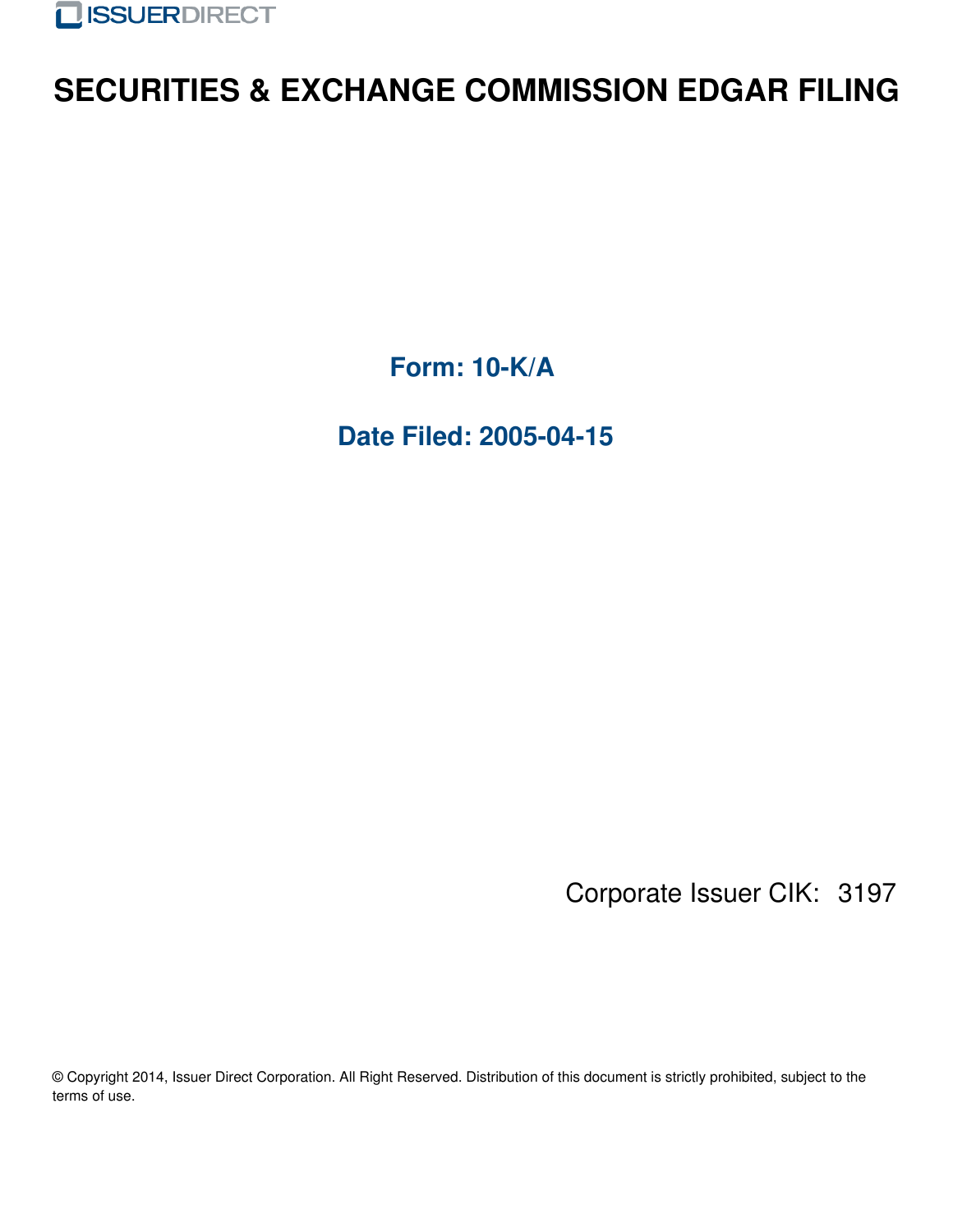# <span id="page-1-0"></span>**U. S. SECURITIES AND EXCHANGE COMMISSION**

**Washington, D.C. 20549**

# **FORM 10-K/A**

# **(AMENDMENT NO. 1)**

**x Annual Report Pursuant to Section 13 or 15(d) of the Securities Exchange Act of 1934**

for the fiscal year ended December 31, 2003

or

**❑ Transition Report Pursuant to Section 13 or 15(d) of the Securities Exchange Act of 1934**

Commission File No. 0-7099

# **CECO ENVIRONMENTAL CORP.**

**(Exact Name of Registrant as Specified in Its Charter)**

**Delaware 13-2566064**<br>**13-2566064**<br>**Catage of Other Jurisdiction 13-2566064**<br>**CALC CONSTRESS (I.R.S. Employer Identific**) **of Incorporation or Organization)**

**(State or Other Jurisdiction (I.R.S. Employer Identification No.)**

**3120 Forrer Street Cincinnati, Ohio 45209 (Address of Principal Executive Offices) (Zip Code)**

**Registrant's Telephone Number, Including Area Code: (513) 458-2600**

**Securities registered under Section 12(b) of the Act: None**

**Securities registered under Section 12(g) of the Act:**

**Common Stock, \$0.01 par value per share (Title of Class)**

Indicate by check mark whether the Registrant: (1) has filed all reports required to be filed by Section 13 or 15(d) of the Securities Exchange Act during the preceding 12 months (or for such shorter period that the Registrant was required to file such reports), and (2) has been subject to such filing requirements for the past 90 days. Yes x No □

Indicate by check mark if disclosure of delinquent filers pursuant to Item 405 of Regulation S-K is not contained herein, and will not be contained, to the best of Registrant's knowledge, in definitive proxy or information statements incorporated by reference in Part III of this Form 10-K or any amendment to this Form 10-K. x

Indicate by check mark whether the Registrant is an accelerated filer (as defined in Rule 12b-2 of the Act). Yes❑ No x

Issuer's Revenues for its most recent fiscal year: \$68,159,000

Aggregate market value of voting stock held by non-affiliates of Registrant (based on the last sale price on June 30, 2003): \$10,614,584

The number of shares outstanding of each of the issuer's classes of common equity, as of the latest practical date: 9,984,974 shares of common stock, par value \$0.01 per share, as of March 10, 2004.

# **Documents Incorporated by Reference**

The Exhibit Index incorporates several documents by reference as indicated therein.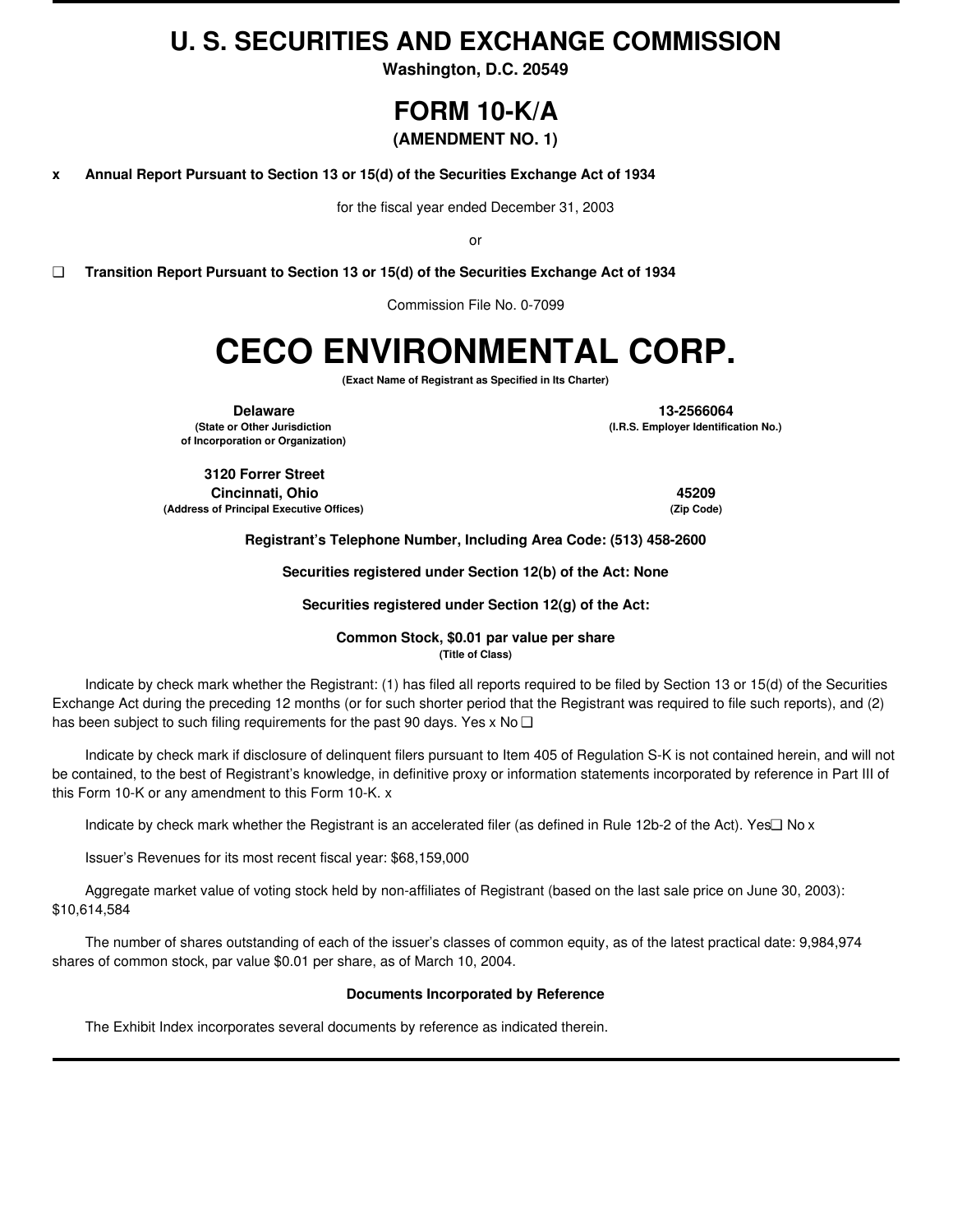#### **Explanatory Note**

This Form 10-K/A amends our Annual Report on Form 10-K, filed on March 29, 2004 (the "Original Form 10-K") to reflect the restatement of our consolidated financial statements for the years ended December 31, 2003, 2002 and 2001.

On February 8, 2005, the Company filed a Form 8-K with the Securities and Exchange Commission disclosing that the Company's management determined that a spreadsheet error existed affecting the manner in which revenue was calculated and subsequently recognized on small projects. While revenue recognized under the percentage of completion calculation on individual large projects was accurate, due to this spreadsheet error, the accumulation of revenues for small projects was incorrect. This error occurred from 2000 to 2003 and the three quarters reported during 2004.

This error affected the following previously reported amounts: costs and estimated earnings in excess of billings on uncompleted contracts, deferred income tax liability, and retained earnings in our consolidated balance sheets, and net sales, income tax (benefit) provision, and net loss in our consolidated statements of operations. This amendment restates in its entirety each item of the Original Form 10-K that has been changed to reflect the restatement described in Note 18 to the financial statements. These include Part II, Item 6 – Selected Financial Data, Item 7 – Management's Discussion and Analysis, and Item 8 – Financial Statements and Supplementary Data and Item 9(a) – Controls and Procedures.

In addition, the Company detected an error in the classification of amortization on deferred financing costs as depreciation and amortization expense rather than interest expense. Amounts relating to this error in classification between depreciation and amortization, income from operations and interest expense are also being corrected in connection with this filing as discussed in Note 18.

We have included in this Report the full text of all other Items as filed in the Original Form 10-K without changes, except for certain expanded disclosures as requested by the U.S. Securities and Exchange Commission. In order to preserve the nature and character of the disclosure set forth in those other items as originally filed, we have not modified or updated the disclosures in this Report except as stated in the paragraph above.

Except as stated above, this Report speaks only as of the date of the Original Form 10-K. Except as specified above, this filing does not reflect any events occurring after March 29, 2004.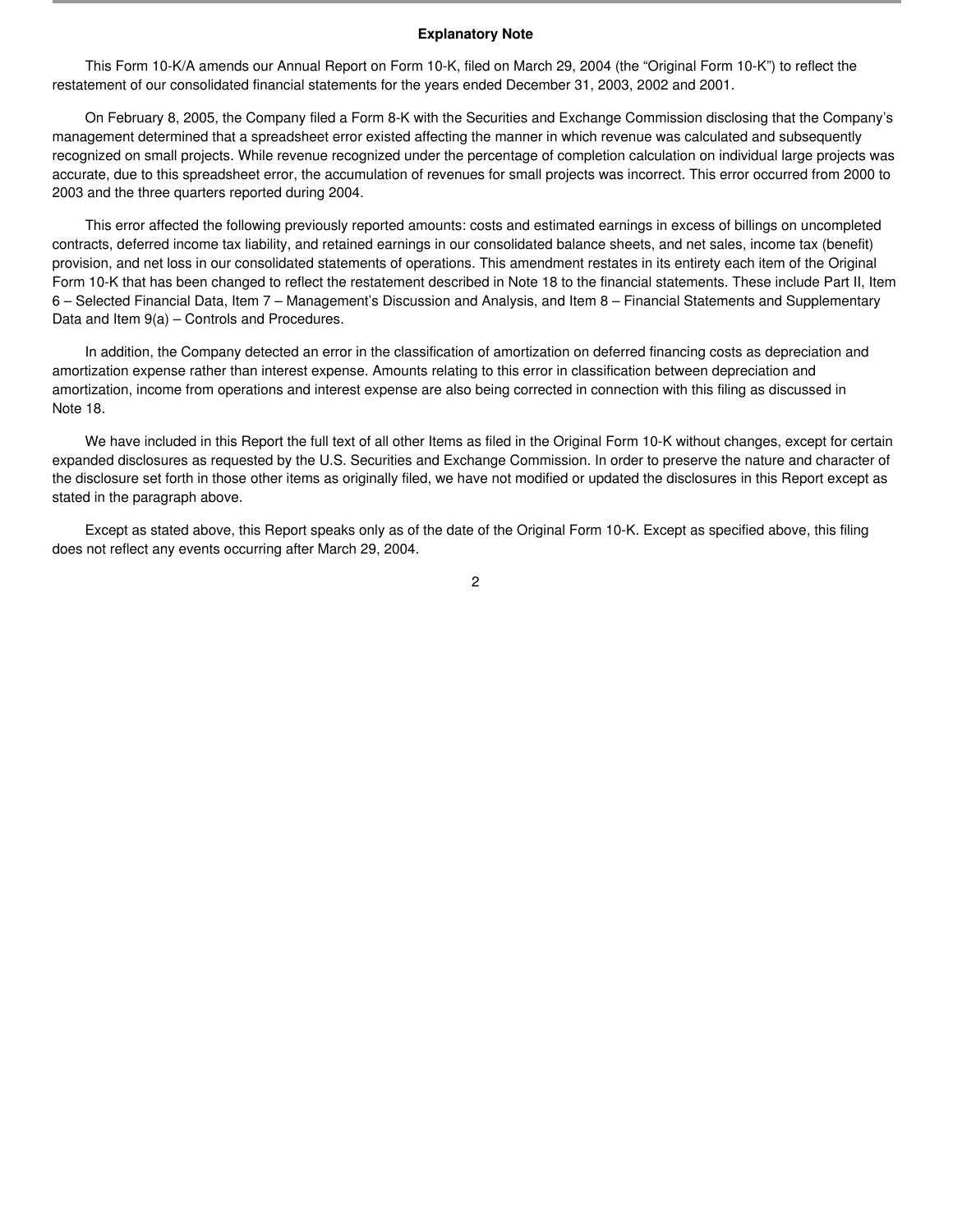# **PART I**

# **Item 1. Business**

**General** 

CECO Environmental Corp. ("CECO") was incorporated in New York State in 1966 and reincorporated in Delaware in January 2002. We operate as a provider of air pollution control products and services.

Unless the context indicates otherwise, the terms "Company", "we", "us", and "our", as used herein refers to CECO Environmental Corp. (the Registrant) and its subsidiaries.

We market our products and services under the following trade names: "Kirk & Blum", "kbd/Technic", "CECO Filters", "Busch International", "CECO Abatement Systems", and "K&B Duct".

Beginning in fiscal year 1999 and continuing into 2004, we transitioned from a products-based company to a solutions-based provider. Several accomplishments that helped us with this transformation include:

- We made key operating management changes within our business.
- We implemented a target sales approach with "Centers of Excellence" industry teams to identify and capture profitable sales and cross-marketing opportunities throughout our organization.
- We put into action operating plans to help us realize synergies created after the acquisition of Kirk & Blum.
- We completed the consolidation of our administrative and finance functions to Cincinnati, Ohio.
- We sold the assets of Air Purator Corporation ("APC") and the assets of Busch Martec, as those divisions did not serve the vision for our future operations.
- We launched the CECO Abatement product line in May 2001 to leverage existing fabrication and installation resources for thermal oxidation technology by adding higher-level engineering design capabilities.
- We established the K&B Duct product line to complement an existing product line.
- We realigned marketing into a single centralized company-wide function.
- We placed the responsibility for resource management of our engineering and design personnel under a single manager.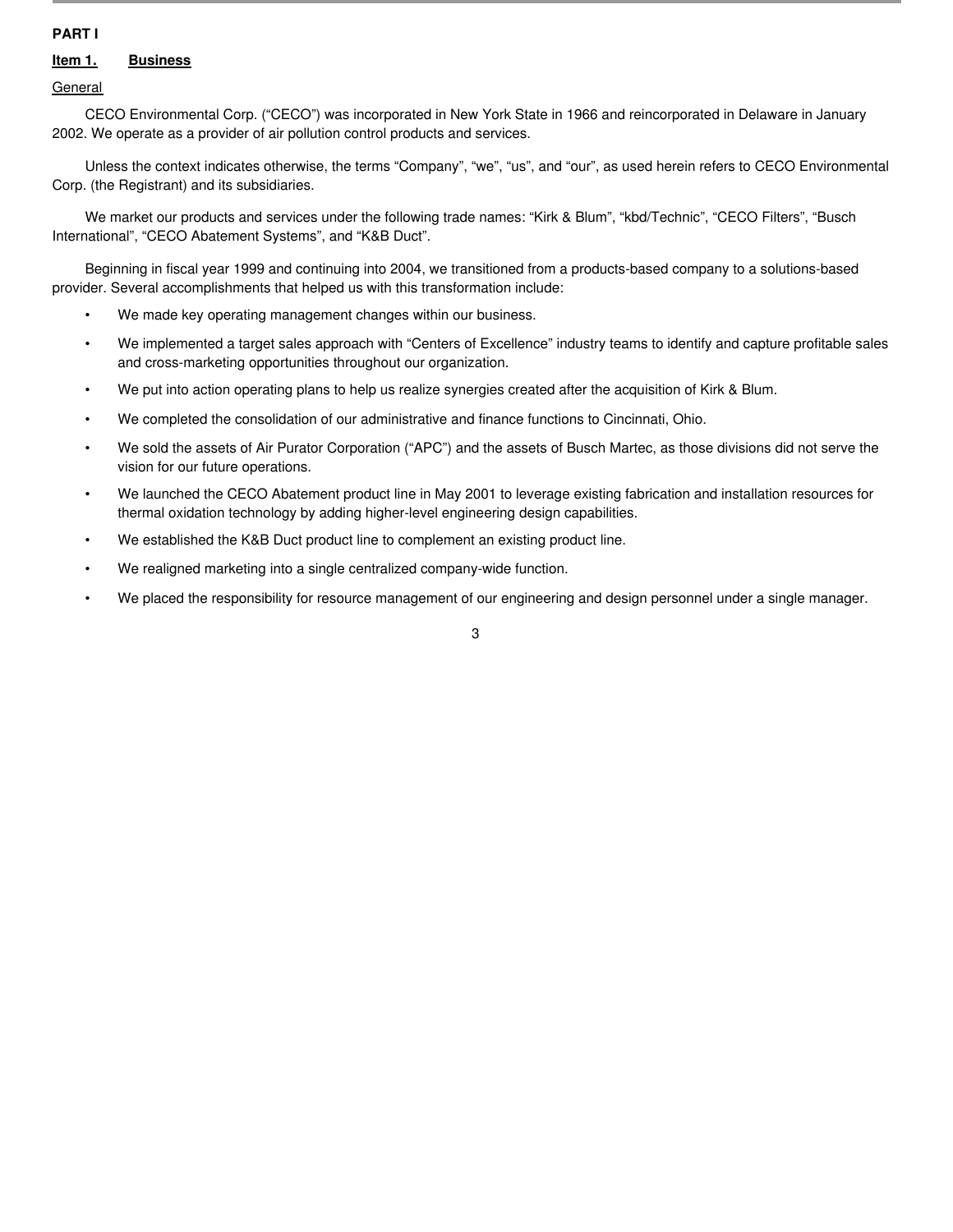- We continue to emphasize the recognized CECO brand names (Kirk & Blum, kbd/Technic, CECO Filters, Busch International, CECO Abatement Systems and K&B Duct) to align with "sales channels".
- We added CECO Filters India Pvt. Ltd. in February 2004 to penetrate the Asian market under the CECO Filters trade name.

The transition was initiated by the acquisition of Kirk & Blum and kbd/Technic on December 7, 1999, which fundamentally changed the size of our business and focus. The addition of Kirk & Blum, 89.2% of whose net sales arose from the fabrication and installation of industrial ventilation, dust, fume and mist control systems, added a new dimension to our product lines that broadened our coverage of air pollution control technology. In 1999, Kirk & Blum and kbd/Technic had combined revenue of \$70.4 million (unaudited), while the revenue of CECO and its subsidiaries (other than Kirk & Blum and kbd/Technic) for that period was \$17.5 million. Prior to December 1999, CECO Filters was the Company's primary operating subsidiary. Its primary business was acting as an equipment manufacturer and seller. Specifically, its major products were industrial air filters known as fiber bed mist eliminators.

#### Products and Services

As a result of the acquisition of the Kirk & Blum Manufacturing Company in December 1999, its facilities and personnel serve as the backbone to our operations due to the production capacity acquired and the depth and breadth of personnel employed.

We are recognized as a leading provider in the air pollution control industry. We focus on engineering, designing, building, and installing systems that capture, clean and destroy airborne contaminants from industrial facilities as well as equipment that control emissions from such facilities. We market these turnkey pollution control services primarily under the Kirk & Blum trade name. In October 2002, Engineering News Record ranked Kirk & Blum as the largest specialty sheet metal contractor in the country in 2001. With a diversified base of more than 1,500 active customers, we provide services to a myriad of industries including aerospace, brick, cement, ceramics, metalworking, printing, paper, food, foundries, metal plating, woodworking, chemicals, tobacco, glass, automotive, and pharmaceuticals.

Increasingly stringent air quality standards and the need for improved industrial workplace environments are chief among the factors that drive our business. Some of the underlying federal legislation that affects air quality standards is the Clean Air Act of 1970 and the Occupational Safety and Health Act of 1970. The Environmental Protection Agency ("EPA") and Occupational Safety and Health Administrative Agency ("OSHA"), as well as other state and local agencies, administer air quality standards. Industrial air quality has been improving through EPA mandated Maximum Achievable Control Technology ("MACT") standards and OSHA established Threshold Limit Values ("TLV") for more than 1,000 industrial contaminants. Bio-terrorism threats have also increased awareness for improved industrial workplace air quality. Any of these factors, whether individually or collectively, tend to cause increases in industrial capital spending that are not directly impacted by general economic conditions, expansion or capacity increases. Favorable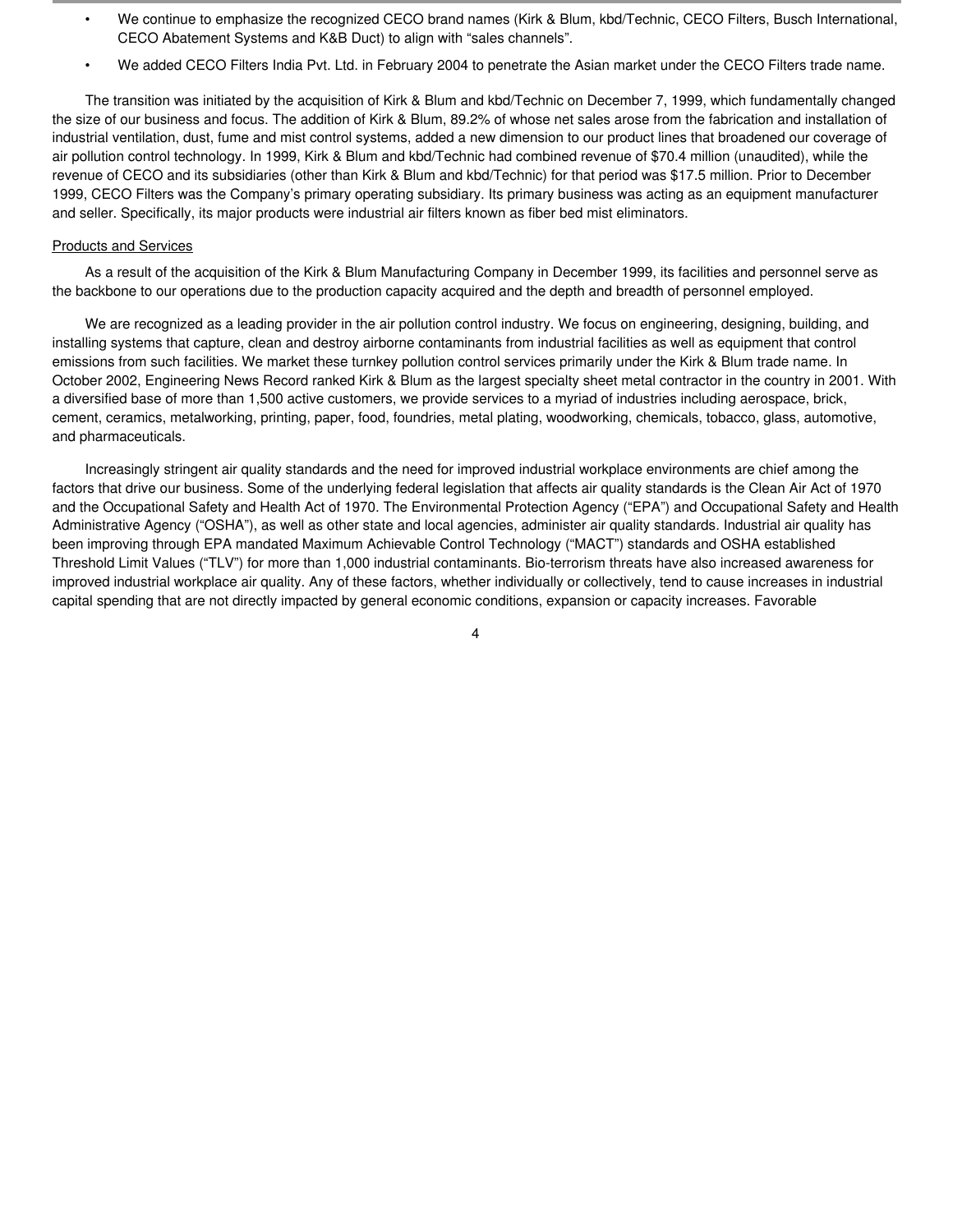conditions in the economy generally lead to plant expansions and the construction of new industrial sites. Economic expansion provides us with the potential to increase and accelerate levels of growth. However, in a weak economy customers tend to (a) lengthen the time from their initial inquiry to the purchase order or (b) defer purchases.

Our selling strategy is to provide a solutions-based approach for controlling industrial airborne contaminants by being a single source provider of industrial ventilation and air-pollution control products and services. We believe this provides a discernable competitive advantage. We execute this strategy by utilizing our portfolio of in-house technologies and those of third party equipment suppliers. Many of these have been long standing relationships. This enables us to leverage existing business with selective alliances of suppliers and application specific engineering expertise. We, therefore, compete with our competitors by providing competitive pricing with turnkey solutions.

Our operating framework has developed into a "hub and spoke" business model whereby executive management, finance, administrative and marketing staff serve as the hub and sales channels serve as spokes. This philosophy is used throughout our operations.

We have four principal product lines, which are marketed under the Kirk & Blum trade name, all evolving from the original air pollution systems business (contracting, fabricating, parts and clamp-together duct systems). The largest line, with seven strategic locations throughout the Midwest and Southeast United States, is air pollution control systems and industrial ventilation. The product lines primarily sold on a turnkey basis include oil mist collection, dust collection, industrial exhaust, chip collection, industrial baghouses, make-up air, as well as automotive spray booth systems, industrial and process piping, and other industrial sheet metal work. We provide a cost effective engineered solution to in-plant process problems in order to control airborne pollutants. Representative customers include General Electric, General Motors, Procter & Gamble, Ingersoll Milling Machine, Lafarge, Corning, RR Donnelley, Toyota, Matsushita, and Alcoa. North America is the principal market served. We have, at times, supplied equipment and engineering services in certain overseas markets.

We provide custom metal fabrication services at our Cincinnati, Ohio and Lexington, Kentucky locations. These facilities are used to fabricate parts, subassemblies, and customized products for air pollution and non-air pollution applications from sheet, plate, and structurals and perform the majority of the fabrication for CECO Filters, Busch International, and CECO Abatement. We have developed significant expertise in custom sheet metal fabrication. As a result, these facilities give us flexible production capacity to meet project schedules and cost targets in air pollution control projects while generating additional fabrication revenue in support of non-air pollution control industries. Kirk & Blum is the custom fabricator of product components for many companies located in the Midwest choosing to outsource their manufacturing. Generally, we will market custom fabrication services under a long-term sales agreement. Representative customers include Siemens and General Electric.

We also market under the Kirk & Blum trade name component parts for industrial air systems to contractors, distributors and dealers throughout the United States. In 2001, we started the K&B Duct product line to provide a cost effective alternative to traditional duct sold under the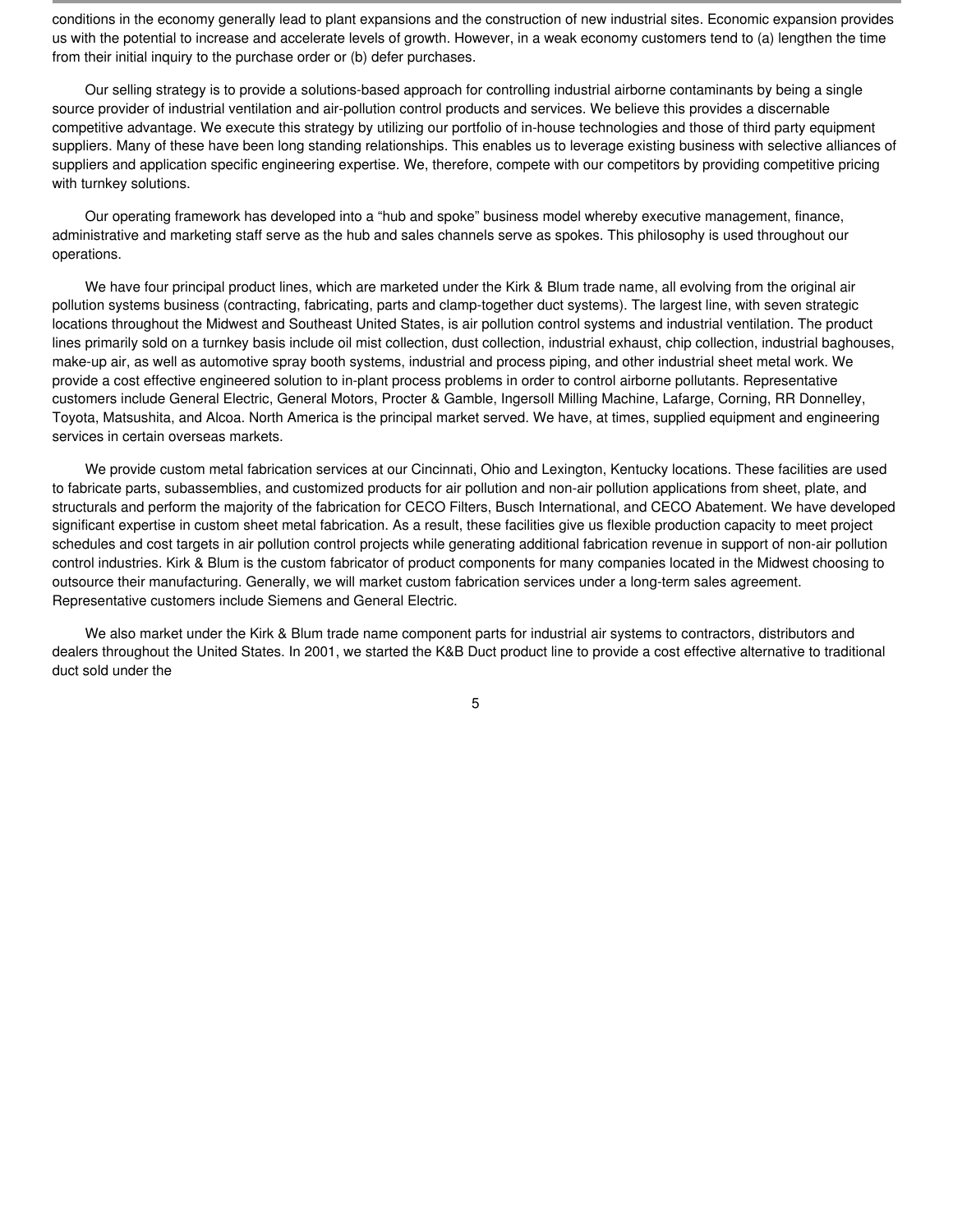Kirk & Blum trade name. Primary users for this product line are those that generate dry particulate such as furniture manufactures, metal fabrication, and cement and paper producers.

Our engineering and design services are also marketed under the kbd/Technic trade name to provide engineering services directly to customers related to air system testing and balancing, source emission testing, and industrial ventilation engineering. Representative customers include General Motors, Ford, Toyota, Quaker Oats, Nissan and Delphi.

Our filtering equipment is also marketed under the CECO Filters trade name directly to customers. The principal functions of the filters are (a) the removal of damaging mists and particles (e.g., in process operations that could cause downstream corrosion and damage to equipment), (b) the removal of pollutants and (c) the recovery of valuable materials for reuse. The filters are also used to collect fine insoluble particulates. Major users are chemical and electronics industries, manufacturers of various acid, vegetable and animal based cooking oils, textile products, alkalies, chlorine, papers, asphalt and pharmaceutical products. In February 2004, we established CECO Filters India Pvt. Ltd. in Chennai, India to market filtering equipment under the CECO Filters trade name to extend our penetration into Asia.

We market under the Busch International trade name custom engineered air handling systems used to control fume and oil mist emissions. We also market a heat and transfer device under the JETSTAR trademark. This equipment is globally marketed to the steel and aluminum industries.

We added the CECO Abatement Systems trade name in 2001 to extend our penetration into the thermal oxidation market. We market systems that eliminate toxic emissions fumes and volatile organic compounds from large-scale industrial processes.

When we undertake large jobs, a working capital objective is to make these projects self-funding. We try to achieve this by (a) progress billing contracts, when possible, (b) utilizing extended payment terms from material suppliers, and (c) paying sub-contractors after payment from our customers, which is an industry practice. Our investment in net working capital is funded by cash flow from operations and by our revolving line of credit. Inventory remains relatively constant from year to year. Accordingly, changes in inventory do not constitute a significant part of our investment in working capital.

#### **OTHER INFORMATION**

#### Kirk & Blum Acquisition

The financing for the Kirk & Blum transaction was provided by a bank loan facility in the original amount of \$25 million in term loans and a \$10 million revolving credit facility. The bank loan facility was provided by PNC Bank, N.A., Fifth Third Bank and Bank One, N.A. (the "Bank Facility"). In connection with these loans, the banks providing the Bank Facility received a lien on substantially all of our assets.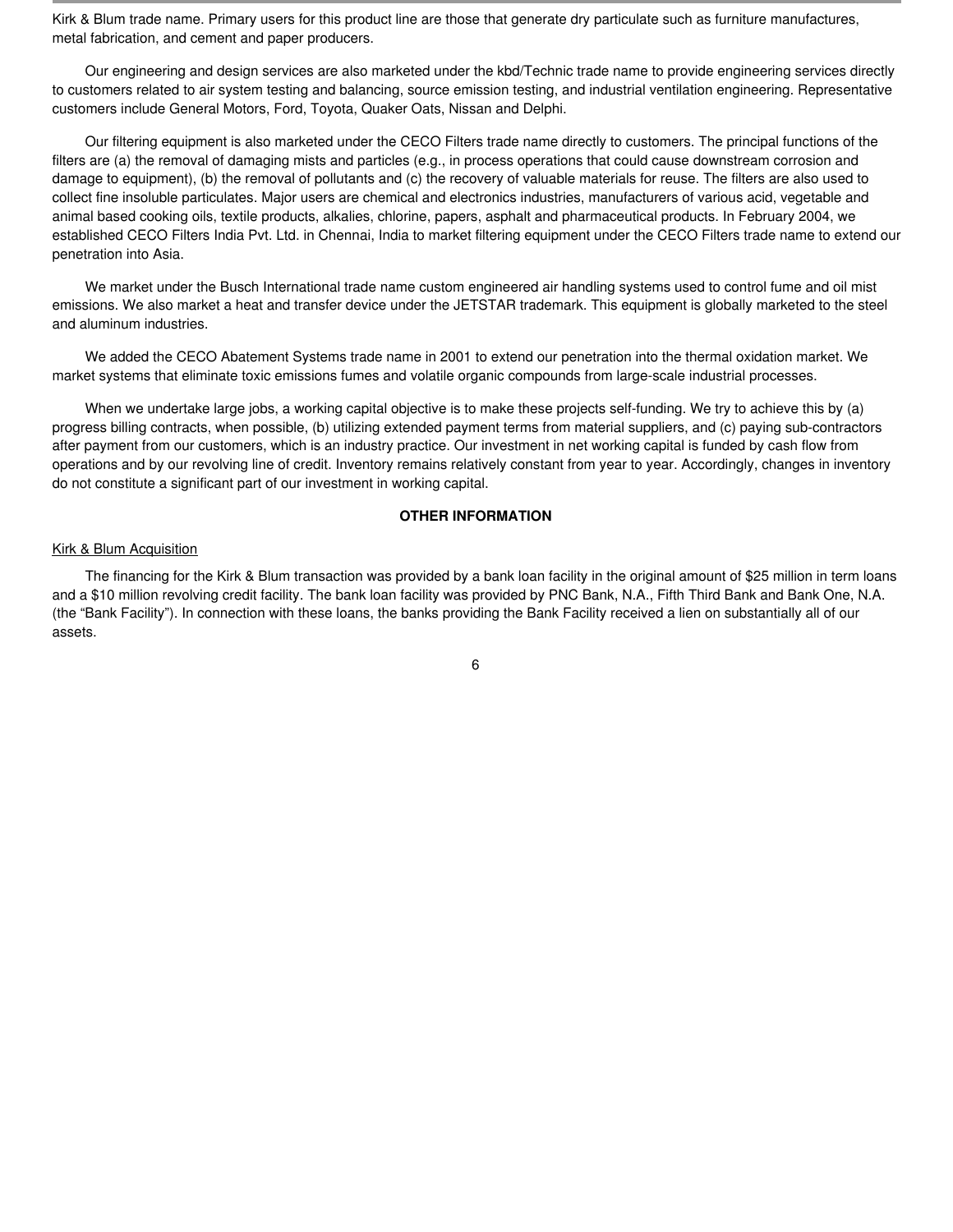The bank facility has been amended through eight amendments to, among other things, reduce minimum coverage under several financial covenants. Additional fees have been paid and prepayments of principal on the Bank Facility have been made in connection with these amendments.

In addition, as a condition to obtaining the Bank Facility, we placed \$5 million of subordinated debt. The proceeds of the bank loans and the additional \$5 million of subordinated debt were used to pay the purchase prices for Kirk & Blum and kbd/Technic, and to pay expenses incurred in connection with the acquisitions, to refinance existing indebtedness and for working capital purposes.

The \$5 million subordinated debt that was provided to us in connection with the Kirk & Blum transaction included investments of \$4 million by Can-Med Technology, Inc. d/b/a Green Diamond Oil Corp. ("Green Diamond"), \$500,000 by ICS Trustee Services, Ltd. and \$500,000 by Harvey Sandler. These investors were also issued warrants to purchase 1,000,000 shares of Common Stock in the aggregate (the "Subdebt Warrants") at a price of \$2.25 per share, the fair market value of the shares at date of issuance. The fair value of the warrants was determined to be \$1,847,000 at the date of issuance and the subordinated debt was discounted by such amount. The discount is being amortized as a component of interest expense over the life of the subordinated debt which coincides with the bank's term loan maturity date of May 2006. The amortization of the discount was approximately \$288,000 for each of the years ended December 31, 2003, 2002 and 2001. The effective annualized interest rate on the subordinated debt obligations is 17.75%, after taking into account the value of the warrants. ICS Trustee Services, Ltd. and Harvey Sandler are not our affiliates. Green Diamond Oil Corp. is owned 50.1% by Icarus Investment Corp., a corporation owned 50% by Phillip DeZwirek, the Chairman of the Board of Directors and Chief Executive Officer of the Company and a major stockholder, and 50% by Jason Louis DeZwirek, Phillip DeZwirek's son, a director and Secretary of the Company and a major stockholder of the Company. The promissory notes, which were issued to evidence the subordinated debt, provide that they accrue interest at the rate of 12% per annum, payable semi-annually. Payments of interest are subject to the subordination agreement with the banks providing the financing referred to above.

#### Equity Transactions

In December 2001, the Subdebt Warrants were exercised for 1,000,000 shares, and we received gross proceeds of \$2.3 million from such exercise.

On December 31, 2001, we completed a \$2,120,000 equity raise consisting of the sale of 706,668 shares of our common stock, at a price of \$3.00 per share, and the issuance of warrants ("Warrants") to purchase 353,334 shares of our common stock (collectively, with the 706,668 shares, the "Investor Shares") at an initial exercise price of \$3.60 per share, to a group of accredited investors (the "Investors") led by Crestview Capital Fund, L.P., a Chicago-based private investment fund. We used these proceeds along with the proceeds received from the exercise of the Subdebt Warrants, to pay down the Bank Facility. As part of our contractual obligations to the Investors, we registered the Investor Shares on a Form S-1, which became effective on May 15, 2002. The shares that were issued upon exercise of the Subdebt Warrants and the 14,000 shares underlying warrants that were issued as a finder's fee in connection with the sale of shares to the Investors were also included in the Form S-1, for a total of 2,074,002 shares. On April 30, 2003 and May 2, 2003, we filed a Post-Effective Amendment on Form S-3 to Form S-1/A with respect to such shares. Under the terms of the Subscription Agreement, we are no longer required to keep the registration statement effective.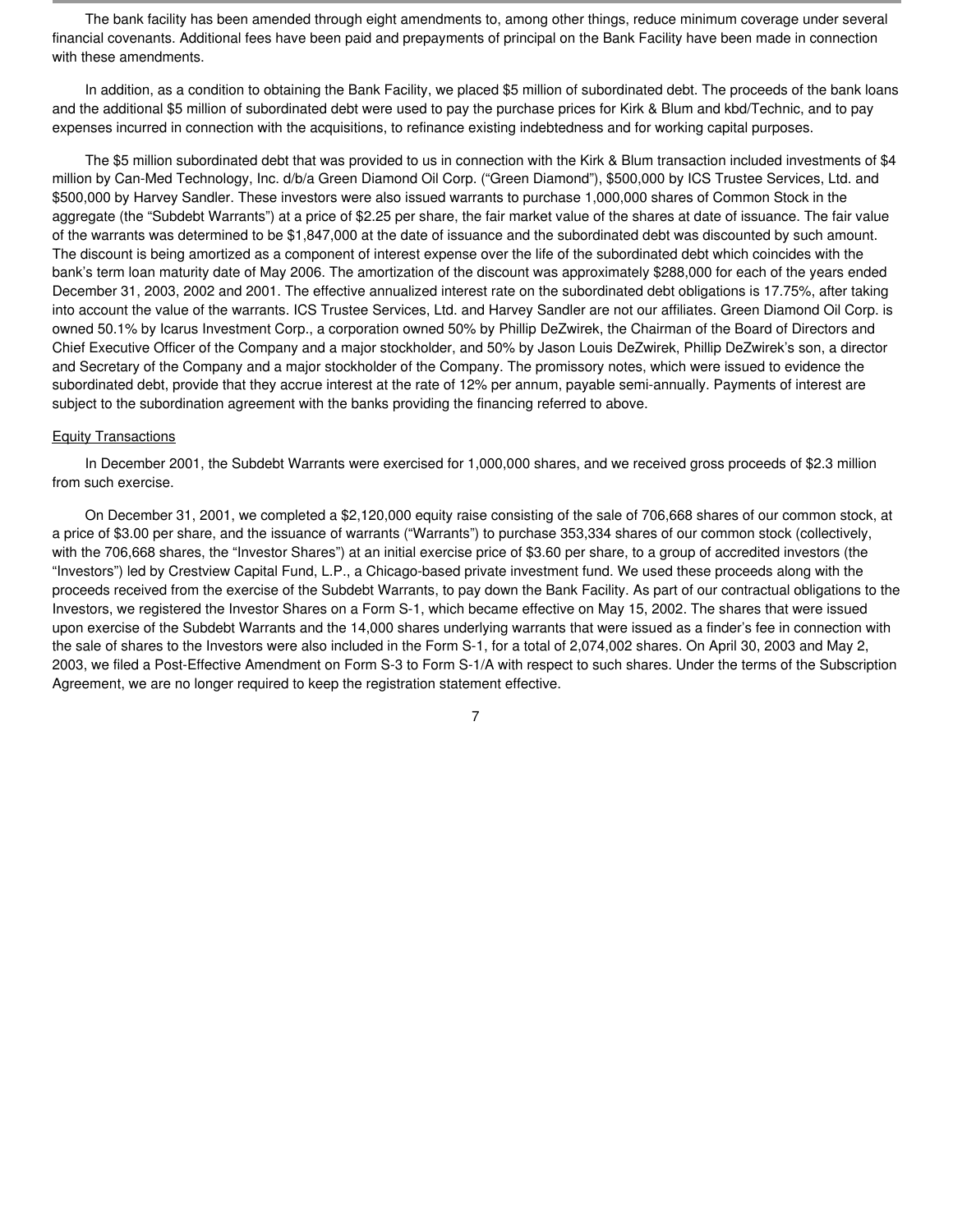Under the Subscription Agreement CECO entered into with the Investors, we were required to issue to such Investors additional shares based on an earnings formula (as set forth in the Subscription Agreement executed in connection with the issuance of the Investor Shares) for fiscal year 2002. Based on the results of this formula, 382,237 additional shares were issued to the Investors in April 2003 at no cost to the investors. The issuance of the shares was charged to additional paid in capital.

#### Asset Sales

In December 2001, we sold the fixed assets and inventory of Air Purator Corp. ("APC") and received notes totaling \$475,000. The notes, which were due primarily in March 2002, were secured by the assets of APC. At December 31, 2001, we deferred the gain on sale of \$250,000 until collection was reasonably assured. However, the purchaser defaulted on the loan, and we commenced foreclosure proceedings in May 2002. We subsequently sold the assets to the former general manager of APC on July 31, 2002 and recognized a gain on sale during the third and fourth quarters of 2002 totaling \$250,000. The net assets and operations of APC were not material to our consolidated operations.

We sold the assets of Busch Martec during 2002 because those assets no longer served our vision for future operations. Busch Martec's assets are insignificant to the consolidated financial statements.

APC was engaged in the manufacture of non-woven specialty needled fiberglass fabrics and Busch MARTEC acted as a manufacturer's representative with manufacturers of air and fluid products. We no longer engage in those activities.

Due to our increased efficiencies and subsequent need for less space, we sold the property we owned in Conshohocken, Pennsylvania in May 2003 and entered into a lease for approximately half of the property with the purchaser. The net proceeds from the sale of the property were used to reduce our outstanding debt. We recognized net savings, as it was cost effective to sell the property and lease back half of the space.

#### **Customers**

No customer comprised 10% or more of our net revenues for 2003. We do not depend upon any one or few customers.

#### **Suppliers**

We purchase our angle iron and sheet plate products from a variety of sources. When possible, we secure these materials from steel mills. Other materials are purchased from a variety of steel service centers. We do not anticipate any shortages in the near future.

We purchase a majority of our fans from New York Blower and a majority of our louvers and dampers from American Warming.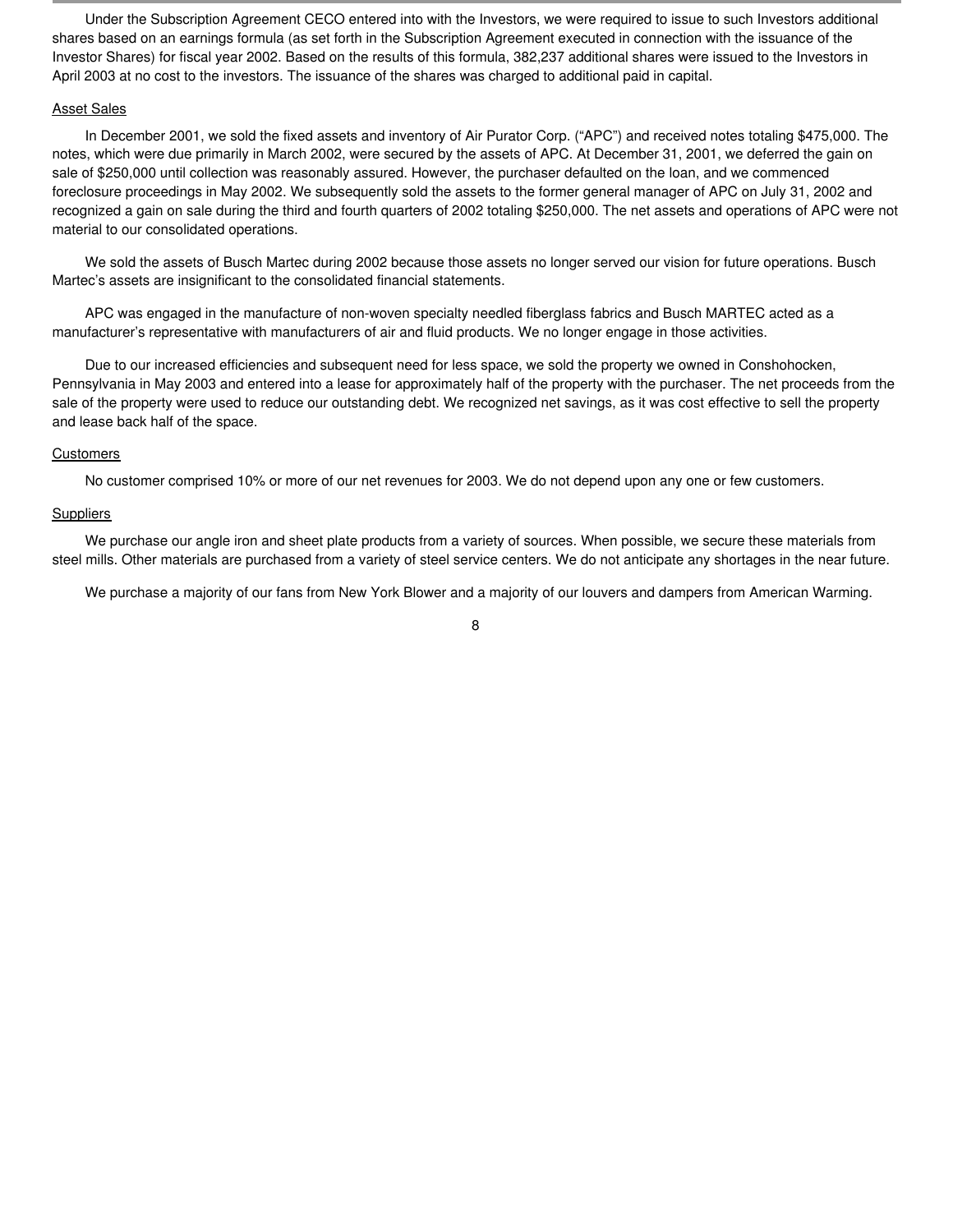We purchase chemical grade fiberglass as needed from Johns Manville Corporation, which we believe is the only domestic supplier of such fiberglass. However, there are foreign suppliers of chemical grade fiberglass, and, based on current conditions, we believe that we could obtain such material from foreign suppliers on acceptable terms.

We have a good relationship with all such suppliers and do not anticipate any difficulty in continuing to receive such items on terms acceptable to us. To the extent that our current suppliers are unable or unwilling to continue to supply us with materials, we believe that we would be able to obtain such materials from other suppliers on acceptable terms.

### **Backlog**

Backlog represented by firm purchase orders from our customers was approximately \$7.3 million and \$14.6 million at the end of the fiscal years 2003 and 2002, respectively. 2002 backlog was completed in 2003. The 2003 backlog is expected to be completed in 2004.

# Competition and Marketing

We believe that there are no direct national competitors nor any singly dominant companies in the industrial ventilation and air pollution control niche markets in which we participate. These markets are fragmented with numerous smaller and regional participants. As a result, competition varies widely by region and industry. However, sales of products and services under some of our trade names face competition with companies that have greater financial resources and that have more extensive marketing and advertising.

We sell and market our products and services with our own direct workforce in conjunction with outside sales representatives in North America, Asia, Europe and South America.

# Government Regulations

We have not been materially negatively impacted by existing government regulation, nor are we aware of any probable government regulation that would materially affect our operations. Our costs in complying with environmental laws have been negligible.

# Research and Development

During 2003, 2002, and 2001, costs expended in research and development have not been significant. Such costs are generally included as factors in determining pricing.

# **Employees**

We had 427 full-time employees and 5 part-time employees as of December 31, 2003. The facilities acquired with the acquisition of Kirk & Blum are unionized except for selling, administrative and operating management personnel. None of our other employees are subject to a collective bargaining agreement. In total, approximately 300 employees are represented by international or independent labor unions under various union contracts that expire from March 2005 to October 2008. We consider our relationship with our employees to be satisfactory.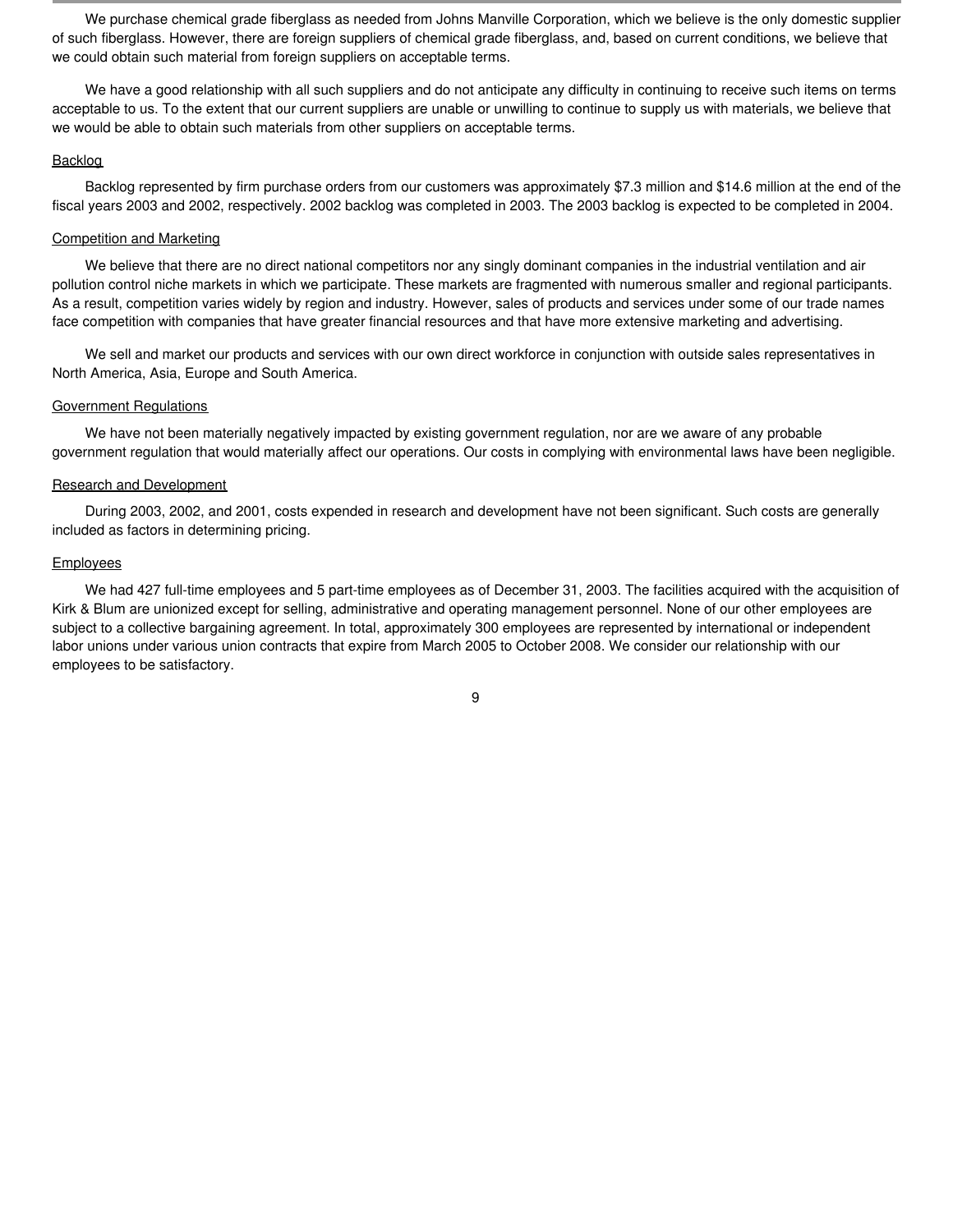Our operations are largely dependent on Richard J. Blum and certain other key executives. The loss of Mr. Blum or any of our key executives could have a material adverse effect upon our operations.

#### Intellectual Property

There is no assurance that measurable revenues will accrue to us as a result of our patents or licenses.

We purchased, among other assets, three patents from Busch Co. in 1997 that relate to the JET\*STAR systems. The Patent and Trademark Office ("PTO") records do not currently reflect such transfer. We plan on attempting to obtain the proper documentation to file with the PTO. JET\*STAR™ systems constituted \$0.3 million of revenues in 2003.

We hold a US patent for our N-SERT<sup>R</sup> and X-SERT<sup>R</sup> prefilters and for our Cantenary Grid scrubber. We also hold a US patent for a fluoropolymer fiberbed for a mist eliminator, a US patent for a fluted filter, and a US patent for a multiple in-duct filter system. Such patents combined do not have significant value to our overall performance. We were assigned the patent to a multiple throat narrow gap venturi scrubber, which patent may have significant value. We plan to attempt to file the proper documentation with the PTO to reflect proper ownership. Current PTO records indicate that the party from which we obtained such patent owns such patent.

#### Affiliated Stock Purchase

In September 2002, the Registrant purchased 31,536,440 shares of CECO Filters, Inc. ("Filters") in consideration for the cancellation of Filter's debt of \$3,044,423 owed to CECO Group, Inc. ("Group") and \$109,221 owed to Registrant. Registrant then immediately assigned such shares to Group. Group currently owns approximately 99% of the shares of Filters.

#### Financial Information about Geographic Areas

For 2003, 2002 and 2001, sales to customers outside the United States, including export sales, accounted for approximately 1%, 2% and 2%, respectively, of consolidated net sales. The largest portion of these sales was destined for Canada. Generally, sales are denominated in U.S. dollars. We do not currently maintain long-lived assets outside the United States.

# **RISK FACTORS**

In addition to the other information in this Annual Report on Form 10-K/A, the factors listed below should be considered in evaluating our business and prospects. This Annual Report on Form 10-K/A contains a number of forward-looking statements that reflect our current views with respect to future events and financial performance. These forward-looking statements are subject to certain risks and uncertainties, including those discussed below and elsewhere herein, that could cause actual results to differ materially from historical results or those anticipated. In this report, the words "anticipates," "believes," "expects," "intends," "future" and similar expressions identify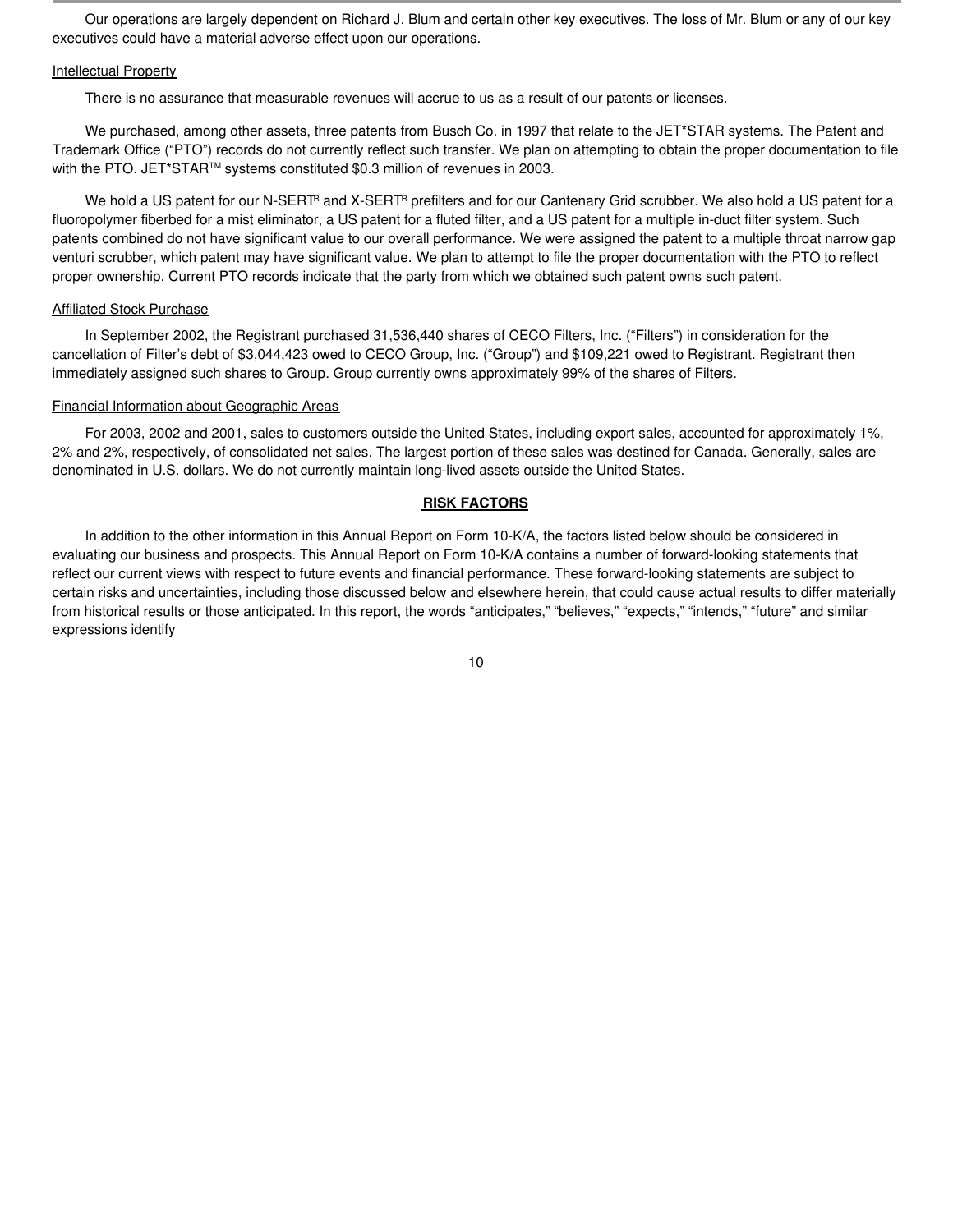forward-looking statements. Readers are cautioned to consider the specific factors described below and not to place undue reliance on the forward-looking statements contained herein, which speak only as of the date of this Annual Report on Form 10-K/A. We assume no obligation to publicly update any forward-looking statements.

### Operating at a Loss

We have incurred net losses for our past 5 fiscal years. There are no assurances that we will achieve or sustain profitability.

# **Competition**

The industries in which we compete are all highly competitive. We compete against a number of local, regional and national contractors and manufacturers in each of our business segments, many of which have been in existence longer than us and some of which have substantially greater financial resources than we do. We believe new entrants that are large corporations may be able to compete with the Company on the basis of price and as a result may have a material adverse affect on the results of our operations. In addition, there can be no assurance that other companies will not develop new or enhanced products that are either more effective than ours or would render our products non-competitive or obsolete.

#### Dependence on Key Personnel

We are highly dependent on the experience of our management in the continuing development of operations. The loss of the services of certain of these individuals, particularly Richard J. Blum, President of CECO, would have a material adverse effect on our business. Our future success will depend in part on our ability to attract and retain qualified personnel to manage our development and future growth. There can be no assurance that we will be successful in attracting and retaining such personnel. The failure to recruit additional key personnel could have a material adverse effect on our business, financial condition and results of operations.

#### Continued Control by Management

As of the date of this Annual Report on Form 10-K/A, management of the Company beneficially owns approximately 55% of the Company's outstanding common stock, assuming the exercise of currently exercisable warrants and options held by management. Our stockholders do not have the right to cumulative voting in the election of directors. Accordingly, present stockholders will be in a position to exert control over our business and operations, including the election of our directors.

#### Dependence Upon Third-Party Suppliers

Although we are not dependent on any one supplier, we are dependent on the ability of our third-party suppliers to supply our raw materials, as well as certain specific component parts. We purchase all of our chemical grade fiberglass from one domestic supplier, which we believe is the only domestic supplier of such fiberglass, and certain specialty items from only two domestic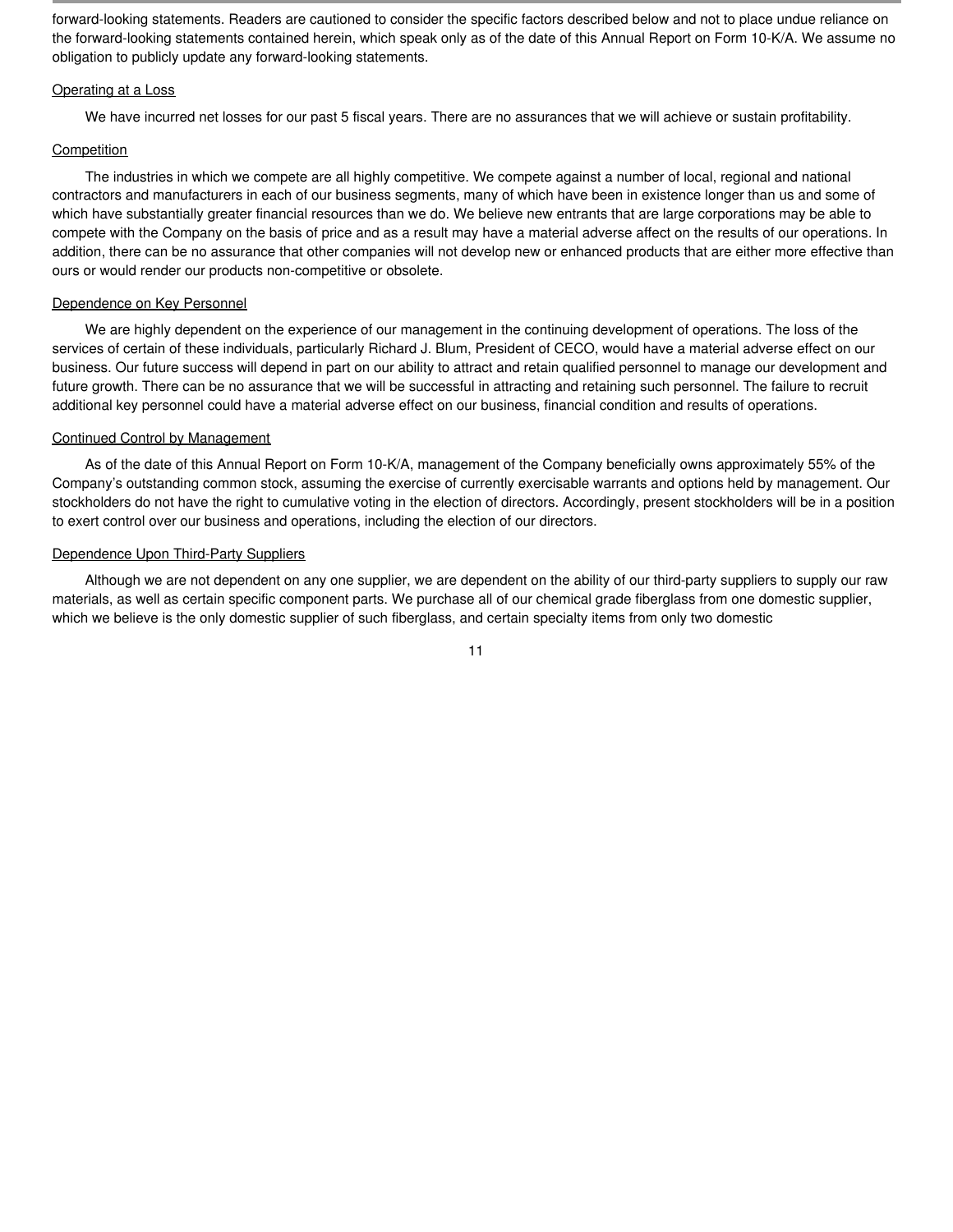suppliers. These items also can be purchased from foreign suppliers. Failure by our third-party suppliers to meet our requirements could have a material adverse effect on us. There can be no assurance that our third-party suppliers will dedicate sufficient resources to meet our scheduled delivery requirements or that our suppliers will have sufficient resources to satisfy our requirements during any period of sustained demand. Failure of manufacturers or suppliers to supply, or delays in supplying, our raw materials or certain components, or allocations in the supply of certain high demand raw components could materially adversely affect our operations and ability to meet our own delivery schedules on a timely and competitive basis.

# **Patents**

We hold various patents and licenses relating to certain of our products. There can be no assurance as to the breadth or degree of protection that existing or future patents, if any, may afford us, that our patents will be upheld, if challenged, or that competitors will not develop similar or superior methods or products outside the protection of any patent issued to us. Although we believe that our products do not and will not infringe patents or violate the proprietary rights of others, it is possible that our existing patent rights may not be valid or that infringement of existing or future patents or proprietary rights may occur. In the event our products infringe patents or proprietary rights of others, we may be required to modify the design of our products or obtain a license for certain technology. There can be no assurance that we will be able to do so in a timely manner, upon acceptable terms and conditions, or at all. Failure to do any of the foregoing could have a material adverse effect upon our business. In addition, there can be no assurance that we will have the financial or other resources necessary to enforce or defend a patent infringement or proprietary rights violations action which may be brought against us. Moreover, if our products infringe patents or proprietary rights of others, we could, under certain circumstances, become liable for damages, which also could have a material adverse effect on our business.

#### New Product Development

The air pollution control and filtration industry is characterized by ongoing technological developments and changing customer requirements. As a result, our success and continued growth depend, in part, on our ability in a timely manner to develop or acquire rights to, and successfully introduce into the marketplace, enhancements of existing products or new products that incorporate technological advances, meet customer requirements and respond to products developed by our competition. There can be no assurance that we will be successful in developing or acquiring such rights to products on a timely basis or that such products will adequately address the changing needs of the marketplace.

# Technological and Regulatory Change

The air pollution control and filtration industry is characterized by changing technology, competitively imposed process standards and regulatory requirements, each of which influences the demand for our products and services. Changes in legislative, regulatory or industrial requirements may render certain of our filtration products and processes obsolete. Acceptance of new products may also be affected by the adoption of new government regulations requiring stricter standards. Our ability to anticipate changes in technology and regulatory standards and to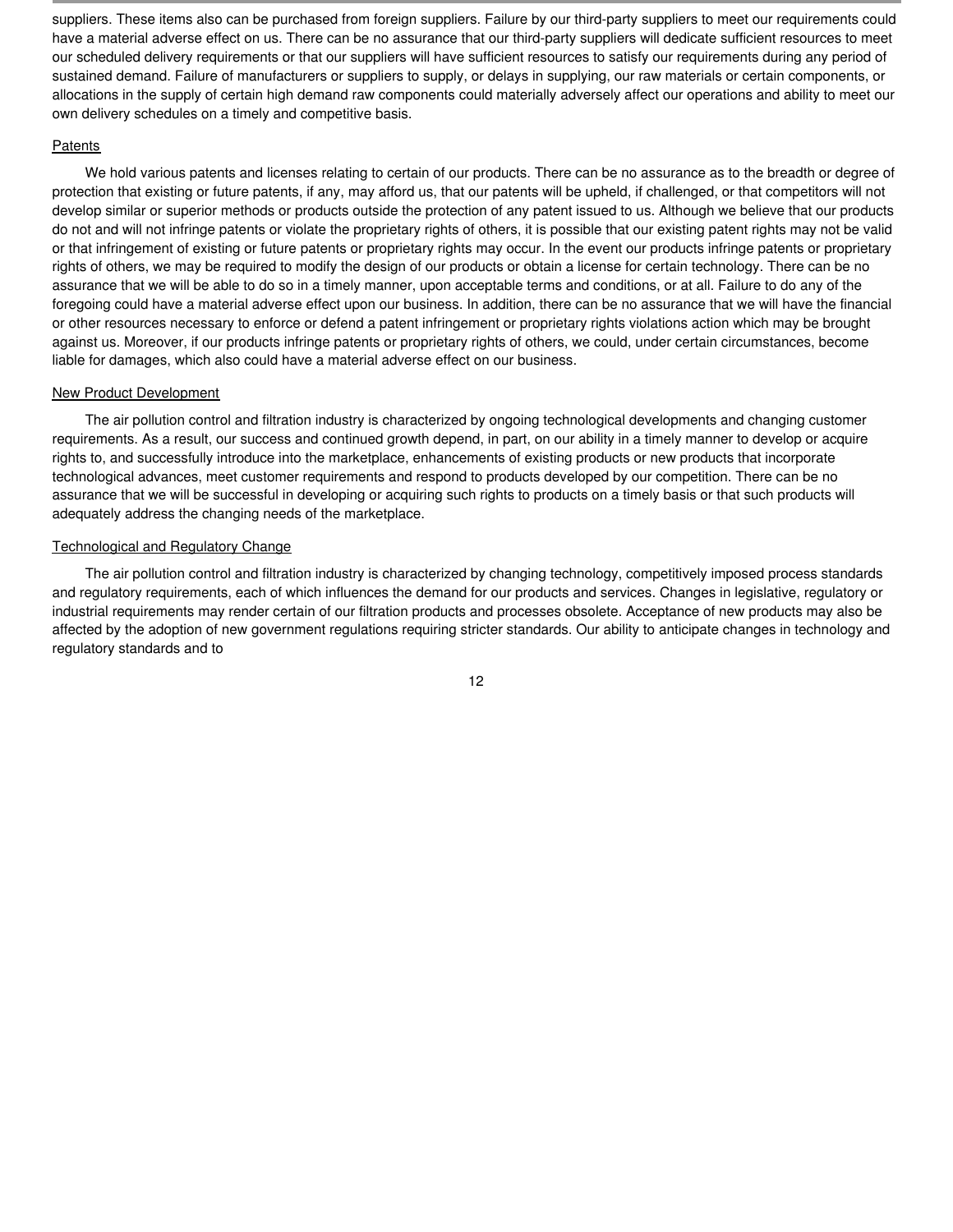develop and introduce new and enhanced products successfully on a timely basis will be a significant factor in our ability to grow and to remain competitive. There can be no assurance that we will be able to achieve the technological advances that may be necessary for us to remain competitive or that certain of our products will not become obsolete.

# **Leverage**

We are highly leveraged. We currently have loan facilities, including a term loan and line of credit, with PNC Bank, National Association; Bank One, N.A.; and Fifth Third Bank. The terms of such loan facilities have been revised through eight separate amendments in order to alter some of the financial covenants made by us to prevent CECO from being in default of such covenants.

Our cash interest costs relate primarily to our revolving credit line and term loans; interest payments on the subordinated debt are not permitted under the credit agreement. Interest accrued on these subordinated notes was \$1,218,000 at December 31, 2003 and \$600,000 at December 31, 2002. Such interest will be paid in the future upon agreement with the financial institution. Interest is charged on the revolving credit line at the bank's prime rate plus 5 percentage points. A 1% increase in the average interest rate would increase cash interest cost by approximately \$60,000 if borrowings remain constant in 2004. There are no scheduled increases in the fixed or variable rates on the credit facility, however; an increase or decrease in the prime rate would cause the Company's future interest expense and cash flows to increase or decrease proportionately.

# Our Common Stock Has Been Relatively Thinly Traded and We Cannot Predict the Extent to Which a Trading Market Will Develop

Our common stock trades on the Nasdaq SmallCap Market. Our common stock is thinly traded compared to larger, more widely known companies. Thinly traded common stock can be more volatile than common stock trading in an active public market.

# Future Sales by Our Stockholders May Adversely Affect Our Stock Price and Our Ability to Raise Funds in New Stock Offerings

We registered up to 2,074,002 shares of common stock which the holders intend to sell in the public market. To our knowledge, approximately 302,221 shares of common stock have been sold under the registration statement through March 15, 2004. Additional sales may cause our stock price to decline. Sales may also make it more difficult for us to sell equity securities or equity-related securities in the future at a time and price that our management deems acceptable or at all. In addition, Phillip DeZwirek has warrants to purchase 2,250,000 shares of CECO common stock, which shares we are obligated to register upon demand. Should Mr. DeZwirek elect to sell such shares, such sales may cause our stock price to decline.

# Our Financial Performance Is Sensitive to Changes in Overall Economic Conditions

A general slowdown in the United States economy may adversely affect the spending of our customers, which would likely result in lower net sales than expected on a quarterly or annual basis. Future economic conditions, such as business conditions, fuel and energy costs, interest rates, and tax rates, could also adversely affect our business by reducing customer spending.

# International War and Possibility of Acts of Terrorism Could Adversely Impact Us

The involvement of the United States in the conflict in the Middle East or elsewhere or a significant act of terrorism on U.S. soil or elsewhere could have an adverse impact on us by, among other things, disrupting our information or distribution systems, causing dramatic increases in fuel prices thereby increasing the costs of doing business, or impeding the flow of imports or domestic products to us.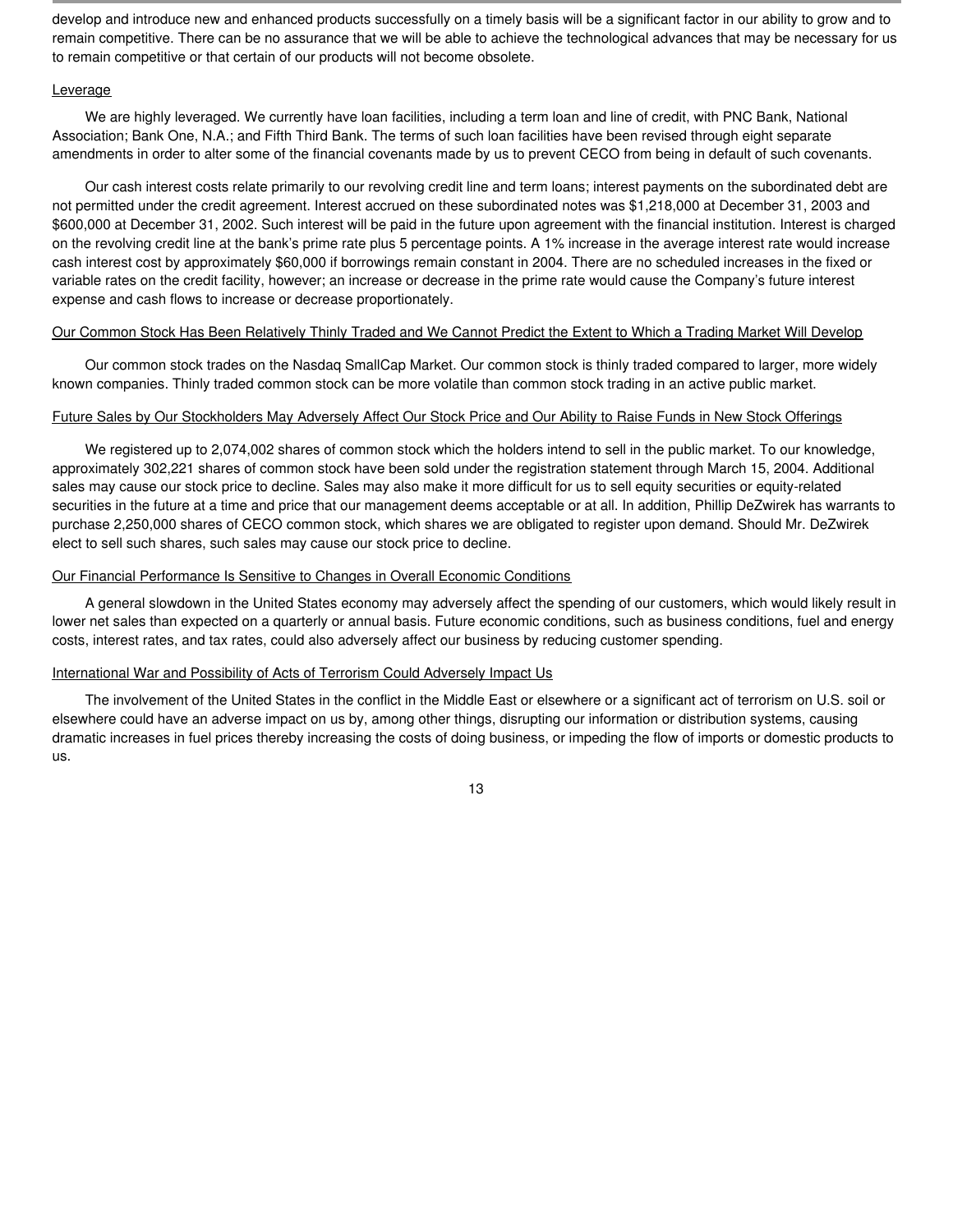# **Item 2. Properties**

Our principal operating offices are headquartered in Cincinnati, Ohio at a 236,178 square foot facility that we own.

We have an executive office in Toronto, Canada, at facilities maintained by affiliates of our Chief Executive Officer and Chairman of the Board and Secretary, who work at the Toronto office. We reimburse such affiliate \$5,000 per month for the use of the space and other office expenses.

We own a 33,000 square foot facility in Indianapolis, Indiana, a 35,000 square foot facility in Louisville, Kentucky and a 33,000 square foot facility in Lexington, Kentucky.

We lease the following facilities:

| Location                   | <b>Square Footage</b> | <b>Annual Rent</b> |         | <b>Expiration</b> |  |
|----------------------------|-----------------------|--------------------|---------|-------------------|--|
|                            |                       |                    |         |                   |  |
| Columbia, Tennessee        | 28,920                | \$                 | 74.240  | August 2005       |  |
| Greensboro, North Carolina | 30,000                | \$                 | 120,000 | August 2006       |  |
| Defiance, Ohio             | 10,000                | \$                 | 27,400  | <b>July 2004</b>  |  |
| Pittsburgh, Pennsylvania   | 4,000                 | \$                 | 48.000  | May 2006          |  |
| Chicago, Illinois          | 1,250                 | \$                 | 20,000  | January 2006      |  |
| Conshohocken, Pennsylvania | 16.000                | \$                 | 88,000  | May 2006          |  |
| Canton, Mississippi        | 7,500                 | \$                 | 16,800  | October 2004      |  |

All properties owned are subject to collateral mortgages to secure the amounts owed under the Bank Facility.

We consider the properties adequate for their respective purposes.

Due to our increased efficiencies and subsequent need for less space, we sold the property we owned in Conshohocken, Pennsylvania in May 2003. We then entered into a lease for approximately half of the property's space with the purchaser. The net proceeds were used to reduce our outstanding debt.

In November 2003, we accepted an offer to sell our Cincinnati, Ohio property with a contemplated closing date of May 1, 2004, subject to various contingencies. If we consummate the sale, the net proceeds would be used to purchase new principal operating facilities and could also be used to reduce the amount of credit facilities. A February 2003 agreement to sell our Cincinnati property was terminated (with the same party) in September 2003 due to the potential purchaser failing to close in accordance with the terms of the agreement.

# **Item 3. Legal Proceedings**

There are no material pending legal proceedings to which our Company or any of our subsidiaries is a party or to which any of our property is subject.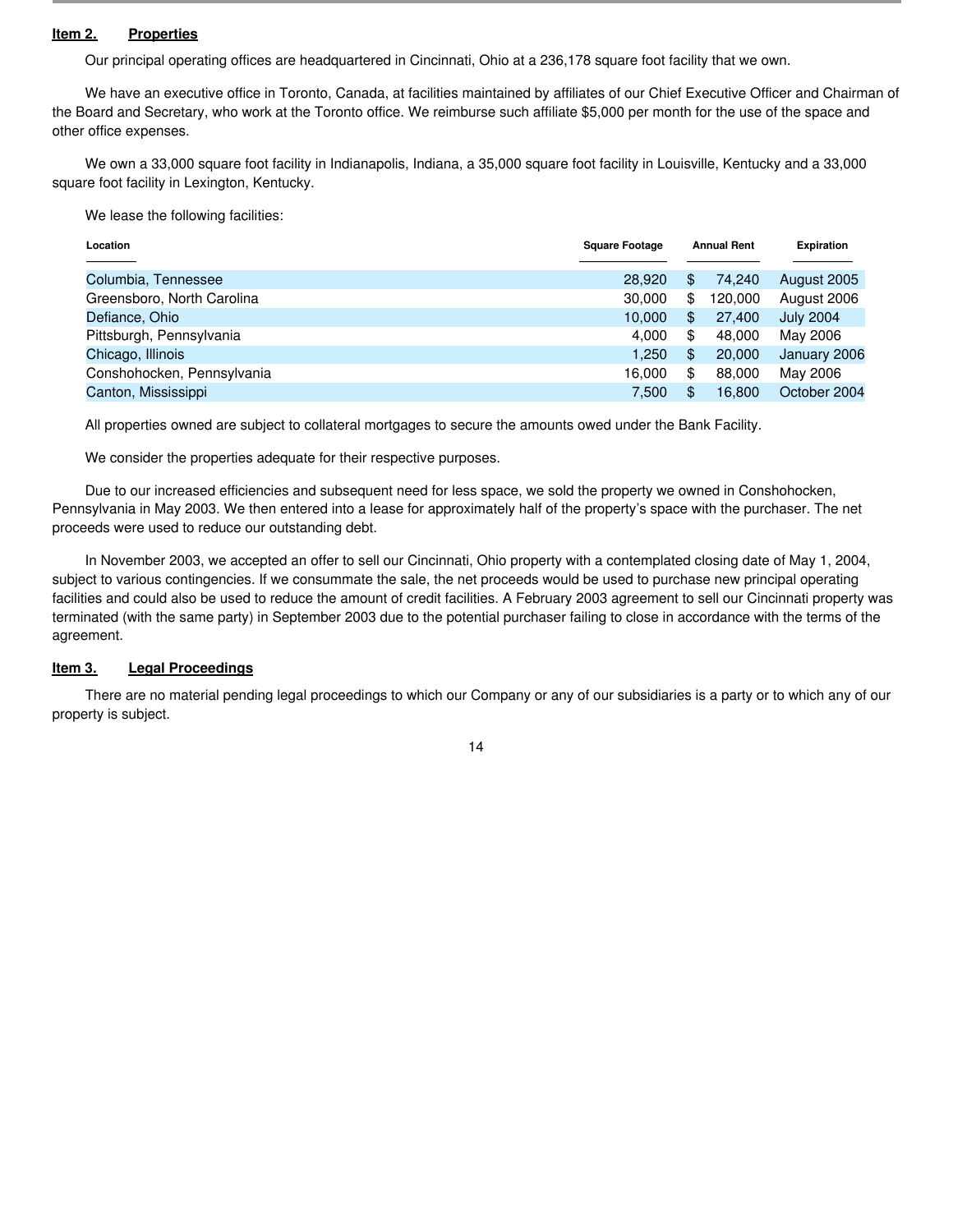# **Item 4. Submission of Matters to a Vote of Security Holders**

Our annual meeting of shareholders was held on June 11, 2003. At the meeting, directors Phillip DeZwirek, Jason Louis DeZwirek, Richard Blum, Josephine Grivas, Melvin Lazar and Donald Wright were elected, and the appointment of Deloitte & Touche LLP as our independent registered public accounting firm was ratified. The votes for the appointment of Deloitte & Touche LLP were 6,790,873 with 13,640 against and 10,176 abstentions.

The votes for and against the directors were as follows. There were no abstentions:

|                         | For       | Against |
|-------------------------|-----------|---------|
|                         |           |         |
| <b>Phillip DeZwirek</b> | 6,760,447 | 54.242  |
| Jason Louis DeZwirek    | 6,370,463 | 444,226 |
| <b>Richard Blum</b>     | 6,760,447 | 54,242  |
| Josephine Grivas        | 6,370,463 | 444,226 |
| Melvin F. Lazar         | 6,760,447 | 54,242  |
| Donald A. Wright        | 6.760.447 | 54.242  |

# **PART II**

# **Item 5. Market for the Registrant's Common Equity and Related Stockholder Matters**

(a) Our common stock is traded in the over-the-counter market and is quoted in the Nasdaq SmallCap Market automated quotation system under the symbol CECE. The following table sets forth the range of bid prices for our common stock as reported in the Nasdaq system during the periods indicated, and represents prices between broker-dealers, which do not include retail mark-ups and markdowns, or any commissions to the broker-dealers. The bid prices do not reflect prices in actual transactions.

| <b>CECO Common Stock Bids</b> |        |
|-------------------------------|--------|
| 2002                          | High   |
| 1 <sup>st</sup> Quarter       | \$3.95 |
| 2 <sup>nd</sup> Quarter       | \$3.95 |
| 3 <sup>rd</sup> Quarter       | \$2.40 |
| 4 <sup>th</sup> Quarter       | \$2.18 |
| <b>CECO Common Stock Bids</b> |        |
| 2003                          | High   |
| 1 <sup>st</sup> Quarter       | \$1.95 |
| 2 <sup>nd</sup> Quarter       | \$2.06 |
| 3 <sup>rd</sup> Quarter       | \$2.10 |
| 4 <sup>th</sup> Quarter       | \$2.00 |
| 2004                          |        |
| 1 <sup>st</sup> Quarter       | \$2.01 |
| (through March 12, 2004)      |        |

(b) The approximate number of beneficial holders of our common stock as of March 14, 2004 was 1,400.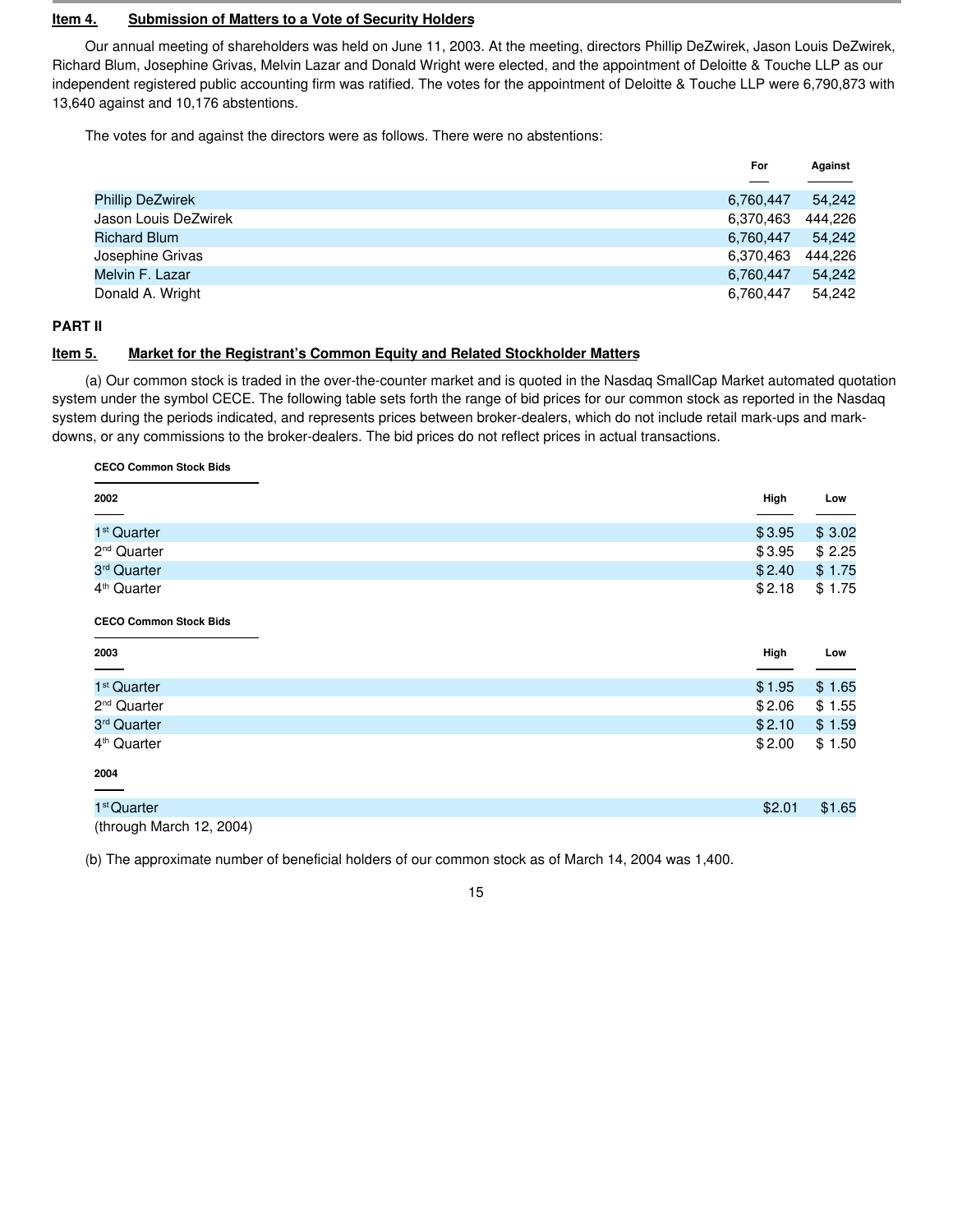(c) We paid no dividends during the fiscal years ended December 31, 2003 or 2002. We do not expect to pay dividends in the foreseeable future. We are party to various loan documents, which prevent us from paying any dividends.

(d) Information relating to securities authorized for issuance under our equity compensation plans is set forth in Item 12 "Security Ownership of Certain Beneficial Owners and Management and Related Stockholder Matters" below in this Annual Report on Form 10- K/A.

# **Item 6. Selected Financial Data**

The following table sets forth our selected financial information. The financial information for the years ended December 31, 2003, 2002 and 2001 has been derived from our audited consolidated financial statements included elsewhere in this Annual Report. The financial information for the year ended December 31, 2000 and as of December 31, 1999 has been derived from our audited consolidated financial statements not included in this Annual Report. This historical selected financial information may not be indicative of our future performance and should be read in conjunction with the information contained in "Management's Discussion and Analysis of Financial Condition and Results of Operations" and the consolidated financial statements and the related notes included elsewhere in this Annual Report.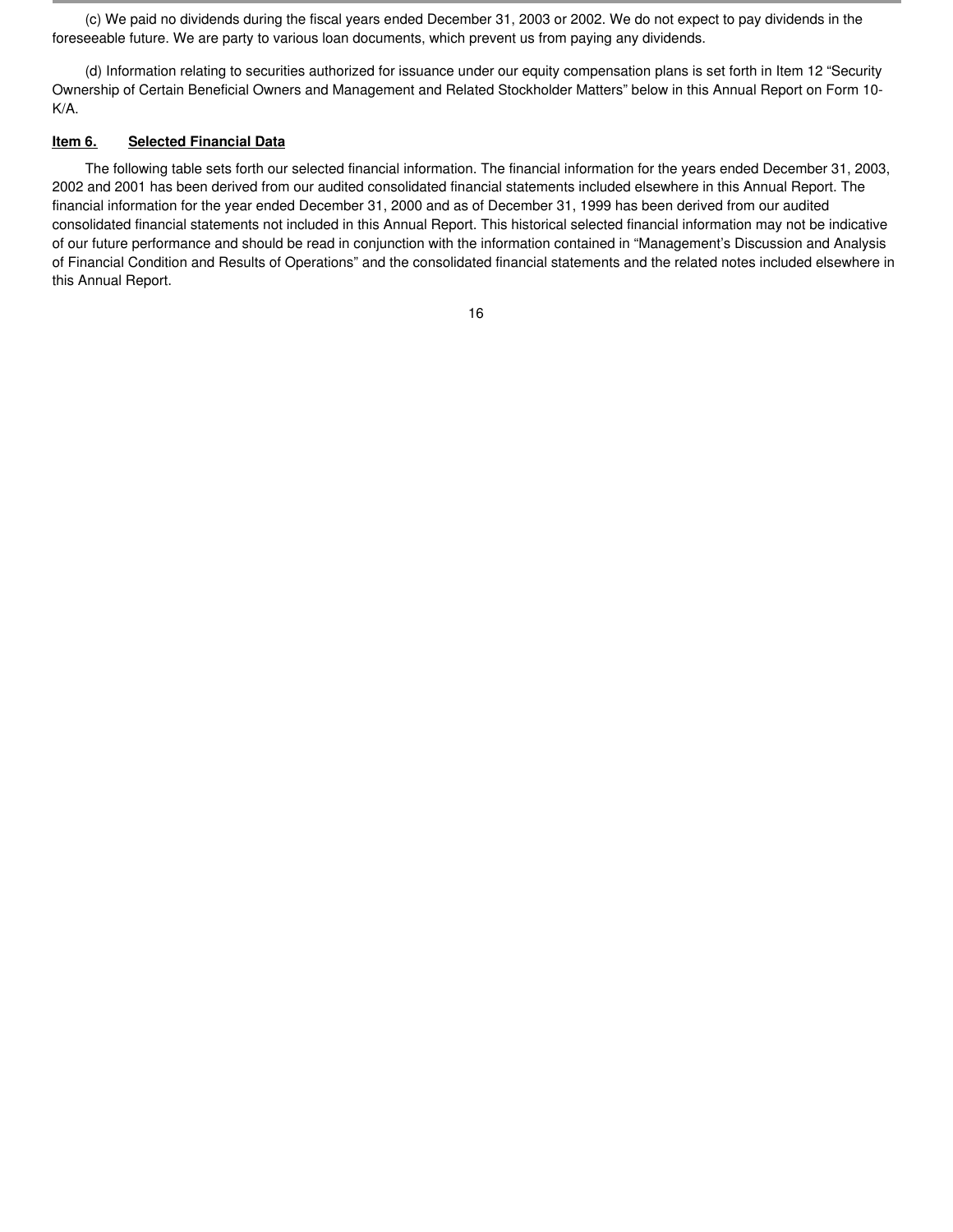|                                                                 | Year Ended December 31, |                         |                                         |              |              |  |
|-----------------------------------------------------------------|-------------------------|-------------------------|-----------------------------------------|--------------|--------------|--|
|                                                                 | $2003^7$                | $2002^{1,7}$            | $2001^{2,7}$                            | $2000^{3,7}$ | $1999^{7}$   |  |
|                                                                 |                         |                         | (in thousands, except per share amount) |              |              |  |
| Statement of operations information:                            |                         |                         |                                         |              |              |  |
| Net sales                                                       | \$68,159                | \$78,575                | \$90,809                                | \$89,141     | \$22,414     |  |
| Gross profit, excluding depreciation and amortization           | 13,011                  | 15,590                  | 18,347                                  | 17,421       | 8,387        |  |
| Depreciation and amortization                                   | 1,245                   | 1,479                   | 2,100                                   | 1,986        | 729          |  |
| Loss from continuing operations                                 | (667)                   | (306)                   | (380)                                   | (1,096)      | (434)        |  |
| Discontinued operations                                         |                         |                         |                                         |              | (509)        |  |
| Net loss                                                        | (667)                   | (306)                   | (380)                                   | (1,096)      | (943)        |  |
| Basic and diluted net loss per share from continuing operations | (.07)                   | (.03)                   | (.05)                                   | (.13)        | (.05)        |  |
| Basic and diluted net loss per share                            | (.07)                   | (.03)                   | (.05)                                   | (.13)        | (.11)        |  |
| Weighted average shares outstanding (in thousands)              |                         |                         |                                         |              |              |  |
| <b>Basic</b>                                                    | 9,852                   | 9,582                   | 7,899                                   | 8,195        | 8,485        |  |
| <b>Diluted</b>                                                  | 9,852                   | 9,582                   | 7,899                                   | 8,195        | 8,485        |  |
| Supplemental financial data:                                    |                         |                         |                                         |              |              |  |
| Ratio of earnings to fixed charges <sup>6</sup>                 | n/a                     | n/a                     | n/a                                     | n/a          | n/a          |  |
| Deficiency <sup>6</sup>                                         | \$ (1,034)              | $\mathfrak{L}$<br>(641) | $\mathfrak{F}$<br>(318)                 | \$(1,708)    | (281)<br>\$. |  |
| Cash flows from operating activities                            | 1,593                   | 3,701                   | 4,382                                   | 2,630        | (846)        |  |

|                                  |          | At December 31.        |              |              |            |  |  |
|----------------------------------|----------|------------------------|--------------|--------------|------------|--|--|
|                                  | $2003^7$ | $2002^{1,7}$           | $2001^{2,7}$ | $2000^{3,7}$ | $1999^{7}$ |  |  |
|                                  |          | (dollars in thousands) |              |              |            |  |  |
| Balance sheet information:       |          |                        |              |              |            |  |  |
| Working capital                  | \$3,709  | \$5,024                | \$7,202      | \$10,014     | \$14,504   |  |  |
| <b>Total assets</b>              | 41,154   | 45,514                 | 52,169       | 54,278       | 56,448     |  |  |
| Short-term debt                  | 2,094    | 2,120                  | 2,826        | 3,776        | 2,788      |  |  |
| Long-term debt                   | 13,388   | 16,202                 | 18,588       | 26,101       | 28,290     |  |  |
| Stockholders equity <sup>4</sup> | 8,030    | 8,706                  | 9,299        | 6,602        | 9,038      |  |  |

<sup>1</sup> Effective January 1, 2002, we adopted Statement of Financial Accounting Standards ("SFAS") No. 142, "Goodwill and Other Intangible Assets". As a result, we ceased amortization of goodwill and indefinite life intangibles, effective January 1, 2002, that totaled \$476,000 in fiscal year 2001.

<sup>2</sup> During December 2001, we received approximately \$4.4 million of gross proceeds from equity transactions.

<sup>3</sup> During fiscal 2000, depreciation and goodwill increased by \$600,000 due to the acquisition of Kirk & Blum and kbd/Technic, whose results of operations are included with their respective dates of acquisition.

<sup>4</sup> Effective January 1, 2001, we adopted Statement of Financial Accounting Standards No. 133, "Accounting for Derivative Instruments and Hedging Activities," as amended.

<sup>5</sup> Basic and diluted earnings (loss) per common share are calculated by dividing income (loss) by the weighted average number of common shares outstanding during the period.

- <sup>6</sup> For purposes of determining the ratio of earnings to fixed charges, "earnings" are defined as income (loss) from continuing operations before income taxes less minority interest plus fixed charges. "Fixed charges" consist of interest expense on all indebtedness and that portion of operating lease rental expense that is representative of the interest factor. "Deficiency" is the amount by which fixed charges exceeded earnings.
- $7$  The selected financial data gives effect to the restatement described in note 18 to the consolidated financial statements.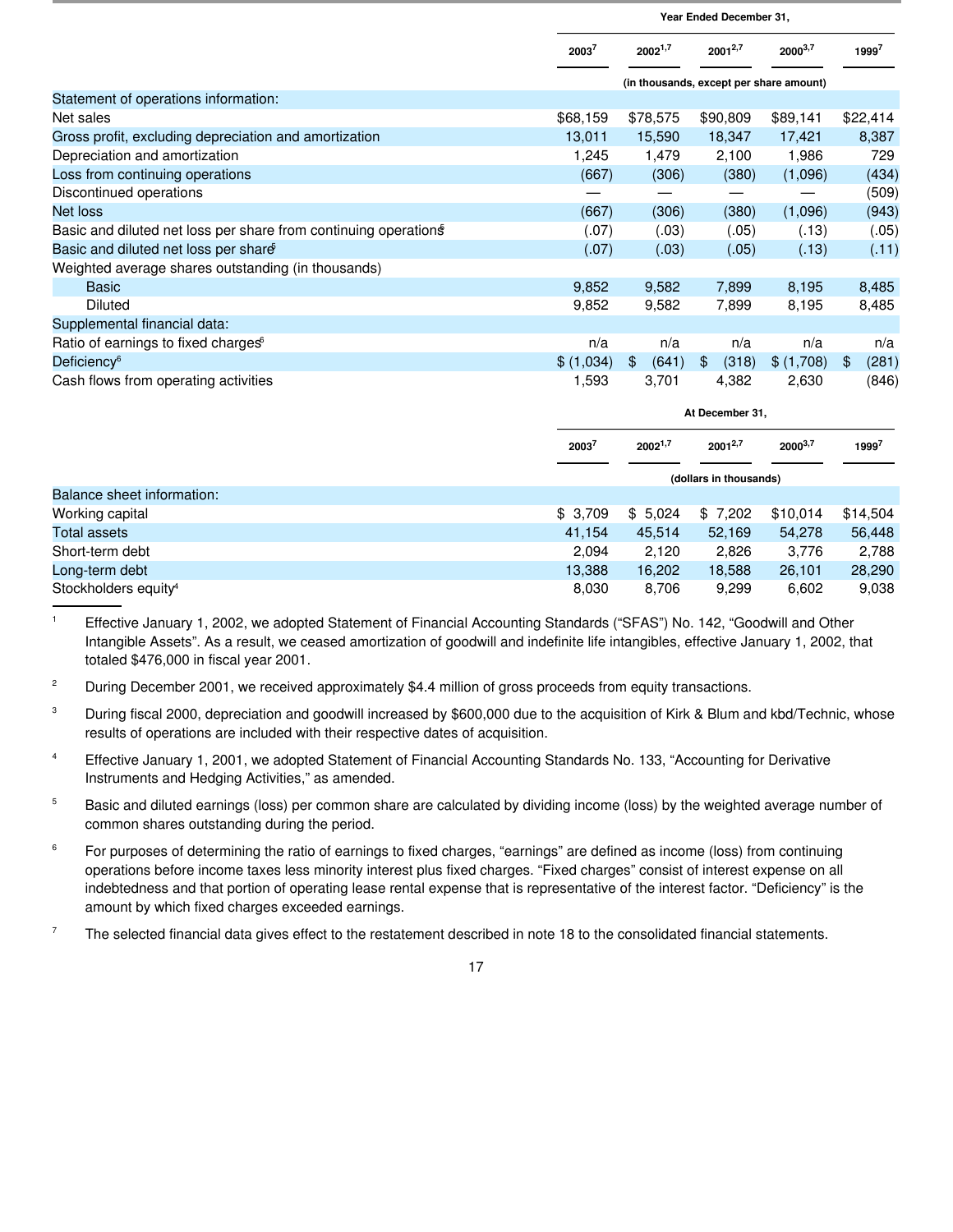# **Item 7. Management's Discussion and Analysis of Financial Conditions and Results of Operations**

As discussed in note 18 to our consolidated financial statements, the accompanying 2003, 2002 and 2001 financial statements have been restated to reflect the impact of spreadsheet errors we detected affecting the manner in which we recognize revenue on smaller contracts and to appropriately reclassify amortization of deferred financing costs from depreciation and amortization expense to interest expense. The restatement had no impact on cash flows. The following discussion and analysis gives effect to the restatement.

# Operations Overview

We operate as a provider of air-pollution control products and services marketed under the "Kirk & Blum", "CECO Filters", "Busch International", "CECO Abatement Systems", "kbd/Technic" and "K&B Duct" trade names. Our business is focused on engineering, designing, and building equipment, and installing systems that capture, clean and destroy airborne contaminants from industrial facilities as well as equipment that controls emissions from such facilities. We have a diversified base of more than 1,500 active customers among a myriad of industries including aerospace, brick, cement, ceramics, metalworking, printing, paper, food, foundries, metal plating, woodworking, chemicals, tobacco, glass, automotive, and pharmaceuticals. Therefore, our business is not concentrated in a single industry or customer.

We operate under a "hub and spoke" business model in which executive management, finance, administrative and marketing staff serves as the hub while the sales channels serve as spokes. We use this model throughout our operations. This has provided us with certain efficiencies over a more decentralized model.

We have expanded our business by adding CECO Abatement Systems and K&B Duct while divesting of the operating assets of Air Purator Corporation in 2002 and Busch Martec in 2002 (neither were strategically important to us). However, our sales have been adversely impacted by the economic downturn especially in the capital goods segment. As a result, we have made reductions in our operating cost structure to help mitigate the impact.

Much of our business is driven by various regulatory standards and guidelines governing air quality in and outside factories. Favorable conditions in the economy generally lead to plant expansions and construction of new industrial sites. Economic expansion provides us with the potential to increase and accelerate levels of growth. However, as we have seen in the past two years, in a weak economy, customers tend to lengthen the time between inquiry and order or may defer purchases.

We have made significant strides in reducing our leverage through cash generated by operations and asset sales, which has reduced our debt carrying costs. We ended 2003 with senior debt of \$10.0 million at December 31, 2003 compared to \$14.3 million at December 31, 2002 and \$17.7 million at December 31, 2001.

# Results of Operations

Our consolidated statements of operations for the years ended December 31, 2003, 2002 and 2001 reflect our operations consolidated with the operations of our subsidiaries.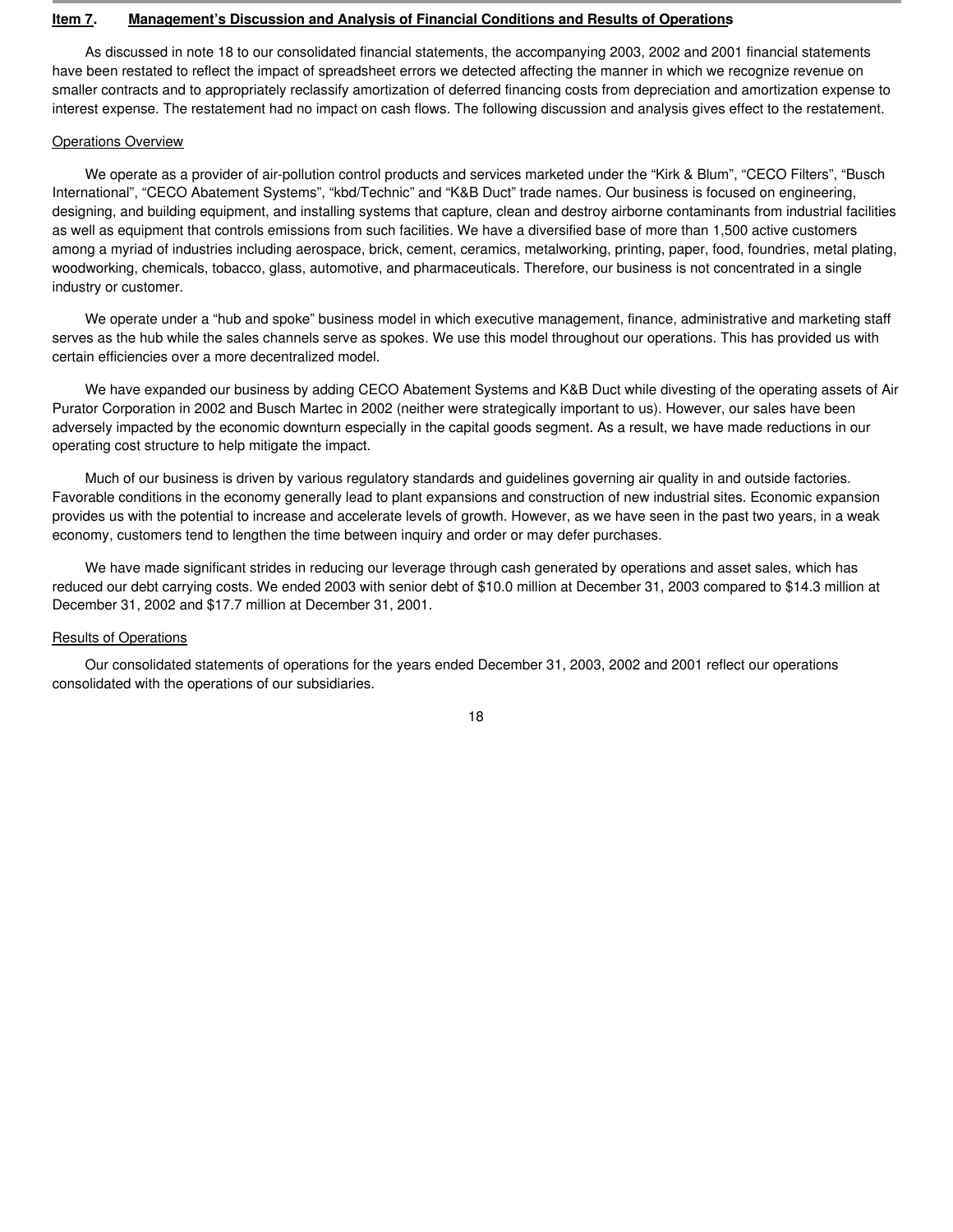|                                                        | For the year ended<br>December 31, |        |
|--------------------------------------------------------|------------------------------------|--------|
|                                                        | 2003                               | 2002   |
| (\$'s in millions)                                     |                                    |        |
| <b>Sales</b>                                           | \$68.2                             | \$78.6 |
| Cost of sales                                          | 55.2                               | 63.0   |
|                                                        |                                    |        |
| Gross profit (excluding depreciation and amortization) | \$13.0                             | \$15.6 |
| Percent of sales                                       | 19.1%                              | 19.8%  |
| Selling and administrative expenses                    | \$10.4                             | \$11.9 |
| Percent of sales                                       | 15.3%                              | 15.1%  |
| Operating income                                       | \$1.4                              | \$2.2  |
| Percent of sales                                       | 2.0%                               | 2.8%   |

Consolidated sales were \$68.2 million, a decrease of \$10.4 million compared to 2002. Our small order business remained relatively constant with 2002. In 2003, these orders totaled \$24.8 million compared to \$26.7 million in 2002. These orders came from our large base of customers that are generally repeat buyers for replacement products, for service work or for custom fabrication work. In 2003, the individual larger contracts were down because of the continuing weakness in the U.S. economy. Additionally, 2002 sales were higher resulting from the following: a) several large projects included in our December 31, 2001 backlog that were completed in 2002 (including work performed for ethanol processing facilities and a specialty textile manufacturer), and b) sales generated by large orders booked in 2002 (including work performed for a large testing facility, a cement manufacturing facility and a major automotive manufacturer). Net sales during the year ended December 31, 2002 included \$550,000 revenue generated from operations divested in 2002.

Orders booked in 2003 were \$61.0 million compared with \$75.0 million in 2002. The decline in bookings was due to the weakness in the economy coupled with several large orders booked in 2002 that were not replaced with comparably sized orders in 2003 (including orders booked for a rockwool insulation manufacturing plant, a large testing facility, a cement manufacturing facility and for a major automotive manufacturer). We have experienced an increased level of customer inquiry and quoting activities in the later half of 2003 relative to the first half of 2003. This may be partially attributable to a perceived improvement in the economy by our customers, which could result in increased air-quality related capital spending. This favorable trend could lead to an increase in our future sales.

Gross profit excluding depreciation and amortization was \$13.0 million in 2003 compared with \$15.6 million in 2002. Gross profit, as a percentage of sales, was 19.1% in 2003 compared to 19.8% in 2002. The decline was due to our product mix and higher margins realized in our contracting operations coupled with lower factory overhead costs. We managed our fixed overhead costs to help offset some of the lost gross profit from reduced sales in a highly competitive market in 2003. As a result, gross margin was relatively stable in 2003 compared to 2002.

Selling and administrative expenses decreased by \$1.5 million to \$10.4 million in 2003. Selling and administrative expenses, as a percentage of revenues for 2003 were 15.3% compared to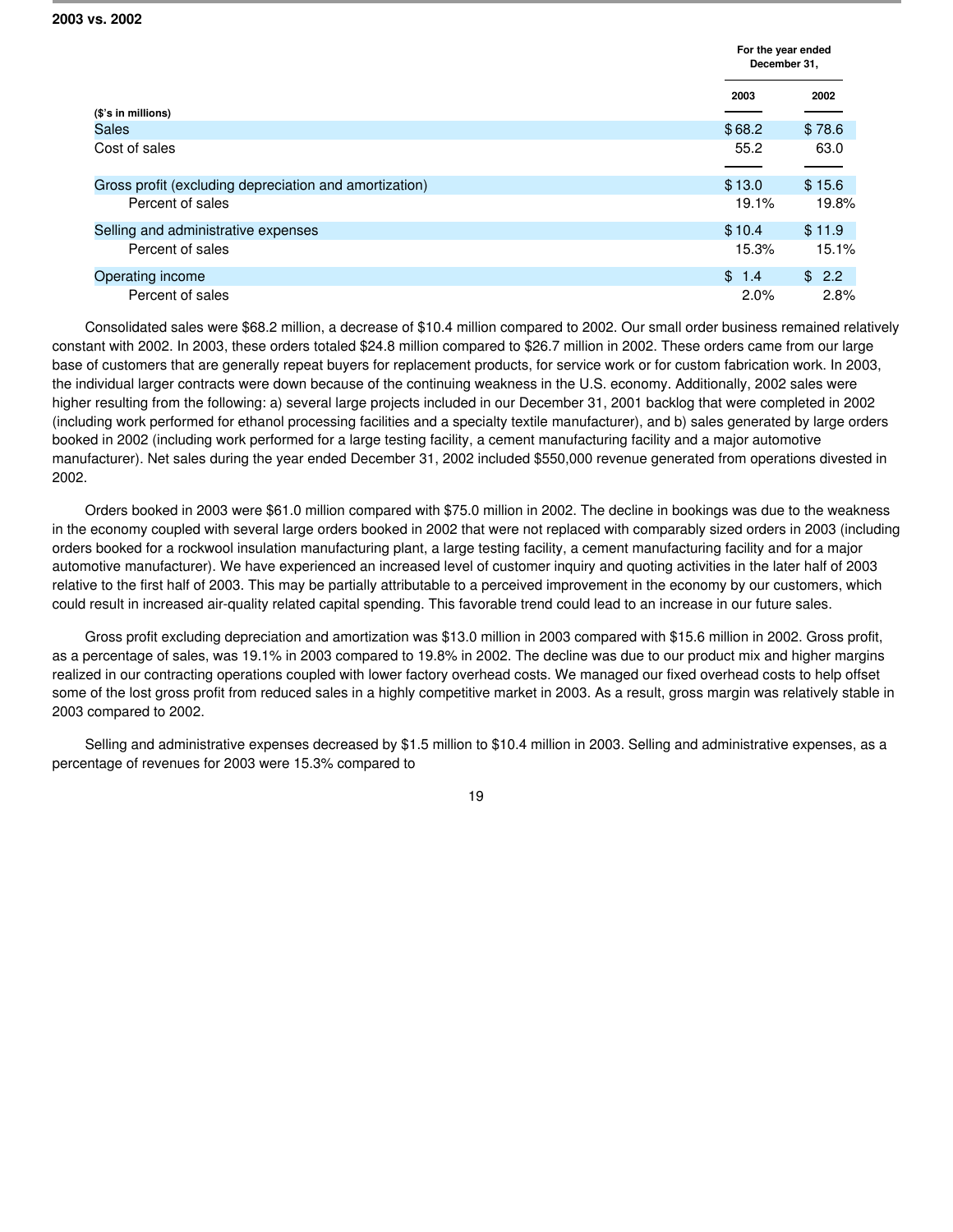15.1% in 2002. In light of the lower revenue in 2002 and weakness in the economy, we implemented cost reduction initiatives in May 2002, September 2002 and May 2003, which generated an annualized operating cost savings of approximately \$2,800,000. These cost savings, which are primarily due to a reduction in our workforce, and our cost containment efforts, were the principal reasons for the decrease in selling and administrative expenses.

Depreciation and amortization decreased \$0.2 million to \$1.2 million in year ended December 31, 2003.

Operating income was \$1,364,000 in 2003 and \$2,209,000 in 2002. The impact on operating income from the lower sales was significantly lessened by our operating expense reductions. We reduced selling and administrative expenses by \$1,500,000 principally due to cost reduction programs implemented in 2002 and 2003. Additionally, depreciation and amortization expense was lower by \$234,000 resulting from our initiatives to control capital expenditures. These expense reductions and cost containment initiatives, as well as lower factory overhead spending, helped to mitigate the reduction in operating income due to lower sales.

Other income for the year ended December 31, 2003 was \$0.2 million compared with income of \$0.2 million during the same period of 2002. The other income for the year ended December 31, 2003 is the result of the gain recognized from the sale and leaseback of our Conshohocken, Pennsylvania property. A deferred gain of \$200,000 will be recognized over the ensuing three-year leaseback period. The other income during the year ended December 31, 2002 is the result of a fair market value adjustment to a liability recorded in connection with detachable stock warrants to purchase 353,334 shares of common stock at an initial exercise price of \$3.60 per share. These warrants were issued along with the Company's stock issuance of 706,668 shares of common stock on December 31, 2001 to a group of private investors. This liability is accounted for at fair market value and adjustments in future quarters could result in an increase to the liability and a corresponding charge to income.

Interest expense decreased \$0.4 million to \$2.6 million during 2003 compared to the same period of 2002. The decrease is due to lower debt outstanding during the year partially offset by higher interest rates.

Federal and state income tax benefit was \$0.4 million during 2003 compared with a tax benefit of \$0.3 million for the same period in 2002. The effective income tax rate for 2003 was 35.5% compared with 52.3% in the same period of 2002. The effective tax rate during 2003 was favorably affected by state tax benefits and exports sales and negatively affected by certain permanent differences including non-deductible interest expense.

Net loss was \$667,000 in 2003 and \$306,000 in 2002. The impact on net loss from lower operating income was partially offset by reduced tax-effected interest expense. As a result, we increased our net loss in 2003 by \$361,000.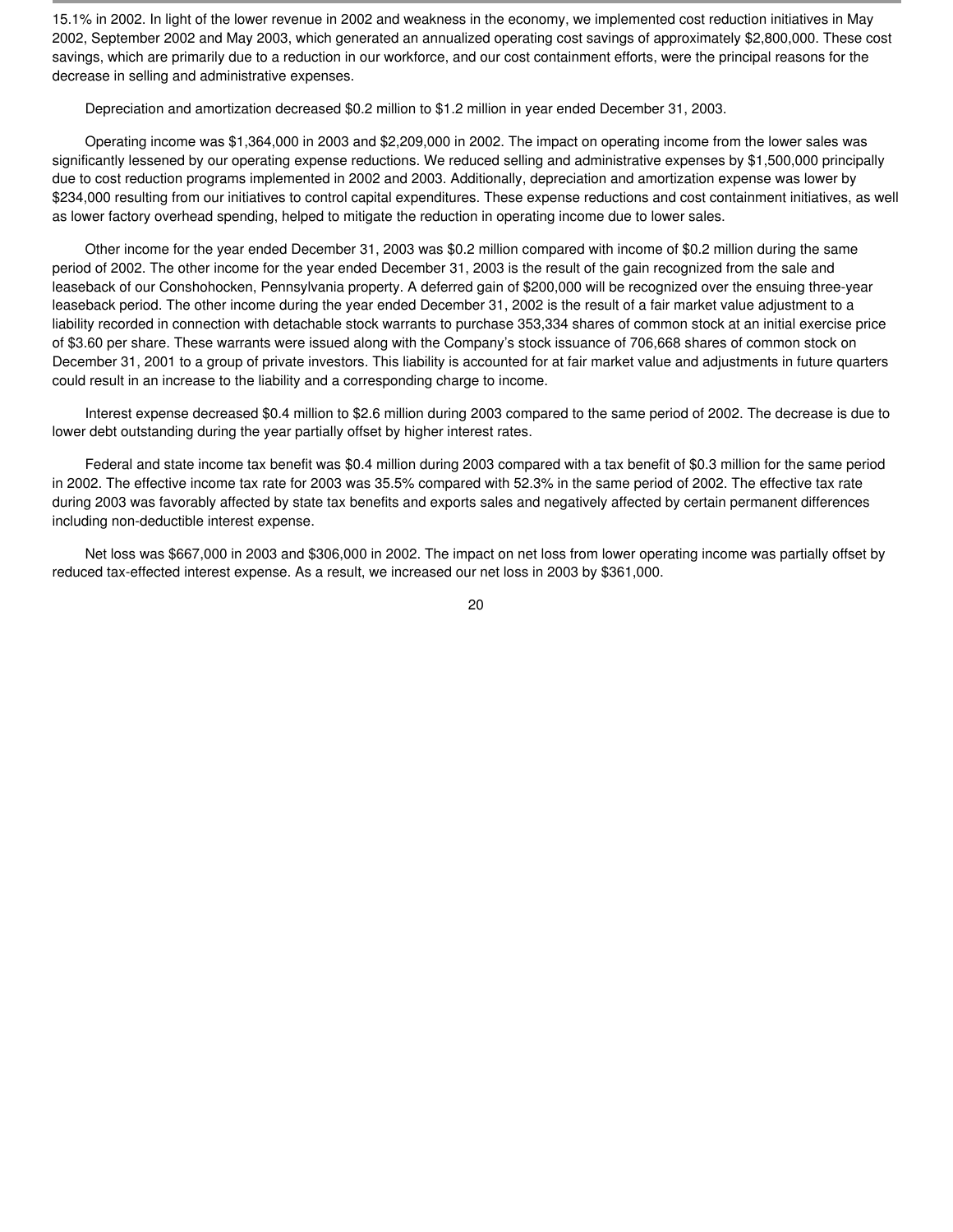|                                                        | For the year ended<br>December 31, |        |
|--------------------------------------------------------|------------------------------------|--------|
|                                                        | 2002                               | 2001   |
| (\$'s in millions)                                     |                                    |        |
| <b>Sales</b>                                           | \$78.6                             | \$90.8 |
| Cost of sales                                          | 63.0                               | 72.5   |
|                                                        |                                    |        |
| Gross profit (excluding depreciation and amortization) | \$15.6                             | \$18.3 |
| Percent of sales                                       | 19.7%                              | 20.2%  |
| Selling and administrative expenses                    | \$11.9                             | \$13.2 |
| Percent of sales                                       | 15.1%                              | 14.5%  |
| Operating income                                       | \$2.2                              | \$3.0  |
| Percent of sales                                       | 2.8%                               | 3.4%   |

Consolidated net sales decreased 13.5%, or \$12.2 million to \$78.6 million from 2001 to 2002. Sales were down mainly because of a) the weakness in the industrial segment of the U.S. economy, b) divestitures of two non-core businesses, Air Purator Corporation and Busch Martec that amounted to \$2.0 million of decreased sales, and c) the abandonment of our expansion into the highly engineered specialty piping for automotive paint facilities started in 2001, which amounted to \$3.5 million of decreased sales.

One of our targeted growth areas, thermal oxidation technology, sold under the CECO Abatement trade name, had a strong first full year of operations, by generating over \$5.0 million of orders from alternative energy providers. Sales of our fiberbed mist eliminator technology, continued to penetrate further into automotive component manufacturers.

We began 2002 with a strong backlog of \$18.6 million. Orders booked in 2002 were \$75.0 million compared with \$96.0 million in 2001. The decline resulted primarily from a reduction in large orders from automotive manufacturers and from the metals industries. However, smaller orders from customers who represent a cross section of industrial customers in the United States also decreased.

In December 2001, we sold the fixed assets and inventory of Air Purator Corp. ("APC") and received notes totaling \$475,000. The notes, which were due primarily in March 2002, were secured by the assets of APC. At December 31, 2001, we deferred the gain on sale of \$250,000 until collection was reasonably assured. However, the purchaser defaulted on the loan, and we commenced foreclosure proceedings in May 2002. We subsequently sold the assets to the former general manager of APC on July 31, 2002 and recognized a gain on sale during the third and fourth quarters of 2002 totaling \$250,000. The net assets and operations of APC were not material to our consolidated operations. We also sold the assets of Busch Martec during 2002 because those assets no longer served our vision for future operations. Busch Martec's assets are insignificant to the consolidated financial statements.

Gross profit excluding depreciation and amortization was \$15.6 million in 2002 compared with \$18.3 million in 2001. Gross profit as a percentage of sales was 19.7% in 2002 compared with 20.2% in 2001.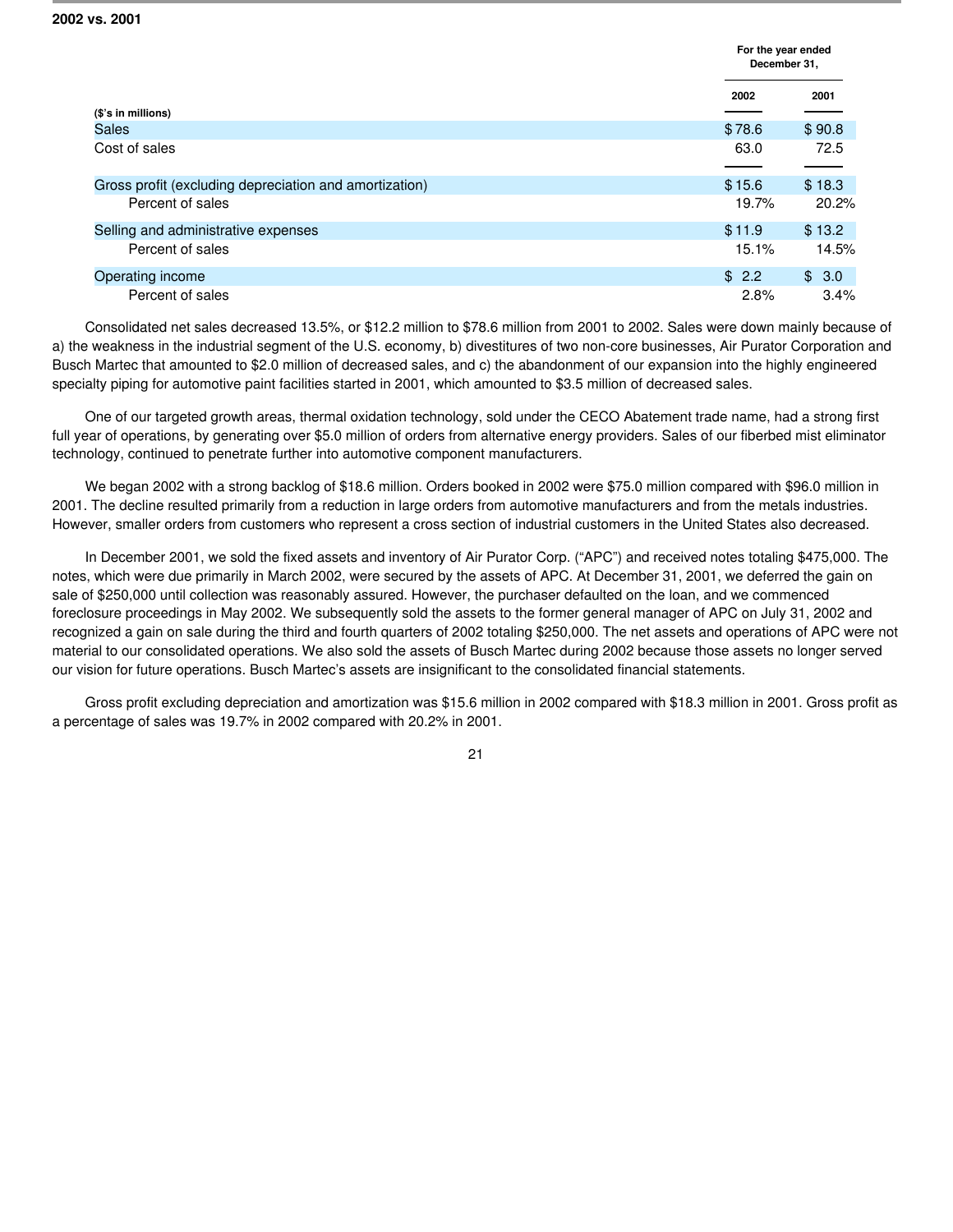Even though we (a) increased margins in 2002 on turnkey projects through improved project management and (b) reduced factory overhead in 2002, the decline in sales caused a net decrease in margin. Gross profit in 2002 also includes the favorable impact of a recovery of a claim from a 2001 contract and the impact from the sale of APC operating assets.

Selling and administrative expenses decreased by \$1.3 million to \$11.9 million in 2002. Selling and administrative expenses, as a percentage of revenues for 2002 were 15.1% compared to 14.5% in 2001. The decrease is due to cost control and reductions in our workforce. We reduced our workforce in May 2002 and again in September 2002 reflecting the consolidation of certain functions, efficiencies and lower sales volume. On an annualized basis, the full impact on cost control initiatives is expected to result in a savings of approximately \$2.0 million, which began to be realized during the third quarter of 2002. The 2001 period included certain nonrecurring adjustments of \$370,000 related to a customer bankruptcy and other contingencies, which reduced selling and administrative expenses.

Depreciation and amortization decreased \$0.6 million to \$1.5 million in the year ended December 31, 2002 primarily resulting from the implementation of Statement of Financial Accounting Standards ("SFAS") No. 142, "Goodwill and Other Intangible Assets". SFAS No. 142 requires that ratable amortization of goodwill and intangible assets with indefinite lives be replaced with annual tests for impairment and that intangible assets with finite lives should continue to be amortized over their useful lives.

Operating income was \$2,209,000 in 2002 and \$3,048,000 in 2001. The impact on operating income from the lower sales was lessened by our operating expense reductions and cessation of amortization on goodwill and indefinite life intangibles. We reduced selling and administrative expenses by \$1,297,000 principally due to cost reduction programs implemented in 2002. The decrease would have been \$370,000 higher had it not been for non-recurring adjustments relating to a customer bankruptcy and other contingencies, which reduced selling and administrative expenses in 2001. Additionally, depreciation and amortization expense was lower by \$621,000 primarily due to the cessation of amortization discussed above. These expense reductions and lower factory overhead spending helped to mitigate some of the reduction in gross profit due to lower sales.

Other income for the year ended December 31, 2002 was \$0.2 million compared with income of \$0.4 million during the same period of 2001. The other income in 2002 is the result of a fair market value adjustment during the second quarter to a liability recorded in connection with the issuance of warrants. Warrants were issued along with our issuance of 706,668 shares of common stock on December 31, 2001 to certain of our investors. This liability is accounted for at fair market value and adjustments in future quarters could result in an increase to the liability and a corresponding charge in income.

Interest expense decreased \$0.7 million to \$3.1 million during 2002 compared to the same period of 2001. The decrease is principally due to lower borrowing levels and decreased rates under the bank credit facility.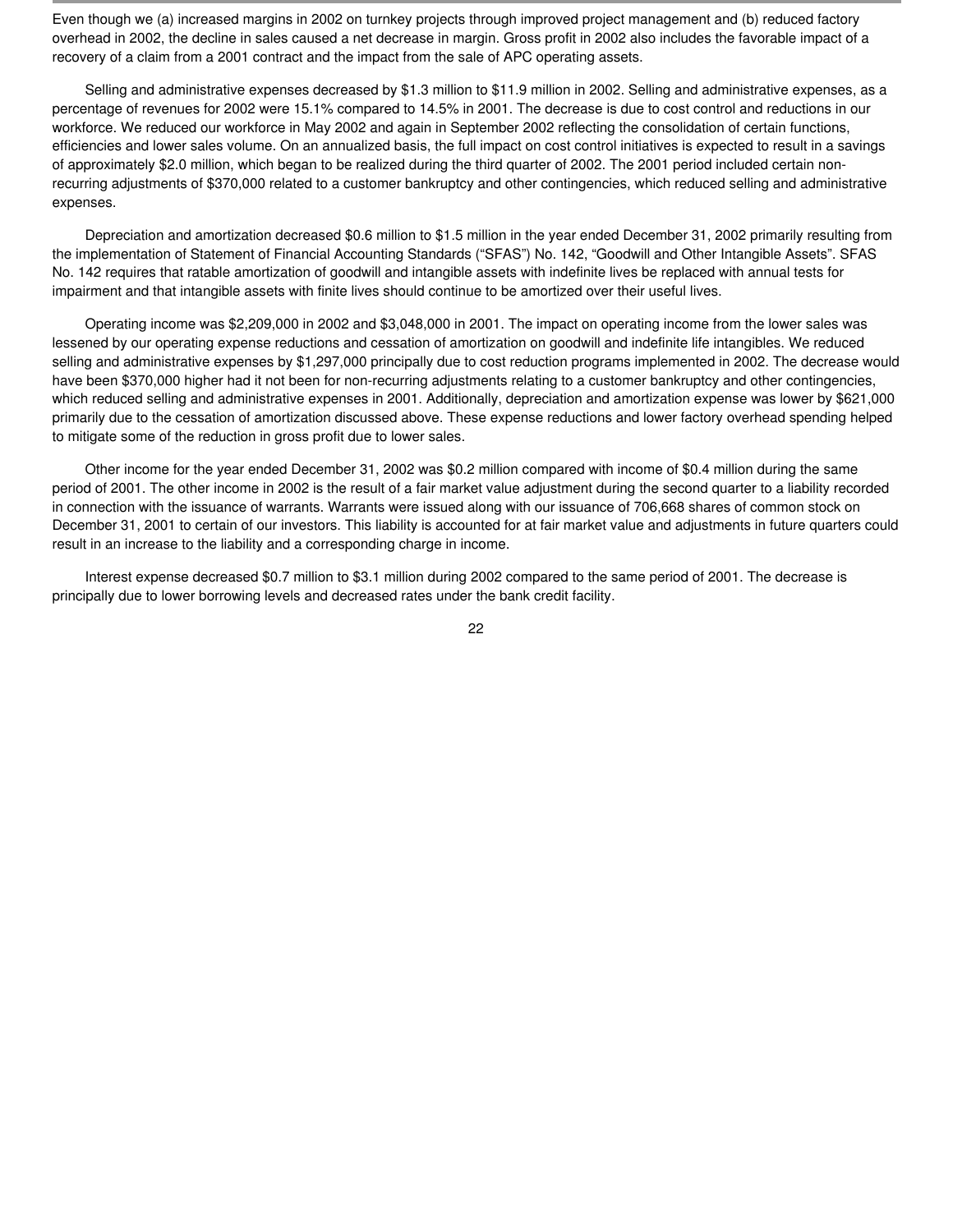Federal and state income tax benefit was \$0.3 million during 2002 compared with a tax provision of \$0.1 million for the same period in 2001. The effective income tax rate for 2002 was 52.3% compared with 19.5% in the same period of 2001. The effective tax rate during 2002 is affected by state tax benefits and by certain permanent differences including non-deductible interest expense. The effective income tax rate during 2001 was affected by non-deductible goodwill amortization and interest expense.

Net loss was (\$306,000) in 2002 and (\$380,000) in 2001. The impact on net loss from lower operating income was partially offset by reduced interest expense and an increase from income tax benefits. As a result, we decreased our net loss in 2002 by \$74,000.

#### Liquidity and Capital Resources

At December 31, 2003 and December 31, 2002, cash and cash equivalents totaled \$136,000 and \$194,000, respectively. Generally, we do not carry significant cash and cash equivalent balances because excess amounts are used to pay down our revolving line of credit.

Total bank and related debt as of December 31, 2003 was \$9,957,000 as compared to \$14,284,000 at December 31, 2002, a decrease of \$4,327,000, due to net payments under the bank credit facilities. The cash that we used to pay down our revolving line of credit and term debt of \$700,000 and \$900,000, respectively, came from our Conshohocken property transaction (discussed below), subordinated debt raised (discussed below) and the balance came from cash generated by operating activities.

Unused credit availability under our revolving line of credit at December 31, 2003 was \$4,325,000. The bank credit facility was amended in November 2003 by extending the maturities of the revolving line of credit and the final payment due under the term loan to January 2005. No extinguishment loss was recognized as a result of this amendment. The amendment also reduced minimum coverage requirements under several financial covenants through December 31, 2004. We opted to amend the existing agreement rather than refinance the entire credit facility as discussed in the second quarter of 2003 because of current market conditions. However, we will continue to monitor such market conditions and will seek refinancing alternatives in future periods. On September 30, 2003, \$1,200,000 of subordinated debt was raised from a related party with a maturity of April 30, 2005 and interest rate of 6% per annum. This debt is subordinated to the bank credit facility and the subordinated debt originally issued in December 1999. The entire principal balance of this obligation will be due upon maturity. Proceeds were used to reduce the revolving line of credit.

Although we do not intend to seek "additional" financing, substantially all our assets are pledged as security on our existing debt and would not be available for any additional such borrowings. We may seek "refinancing" alternatives in the future such as increasing the amount available from the revolving credit facility, extending the maturity on the term debt and possibly using the proceeds from the sale of our Cincinnati property to pay down debt. In the event that any refinancing takes place, the liens against our assets would be removed upon payment of the current credit facility and new liens would likely be placed on our assets by the new lenders.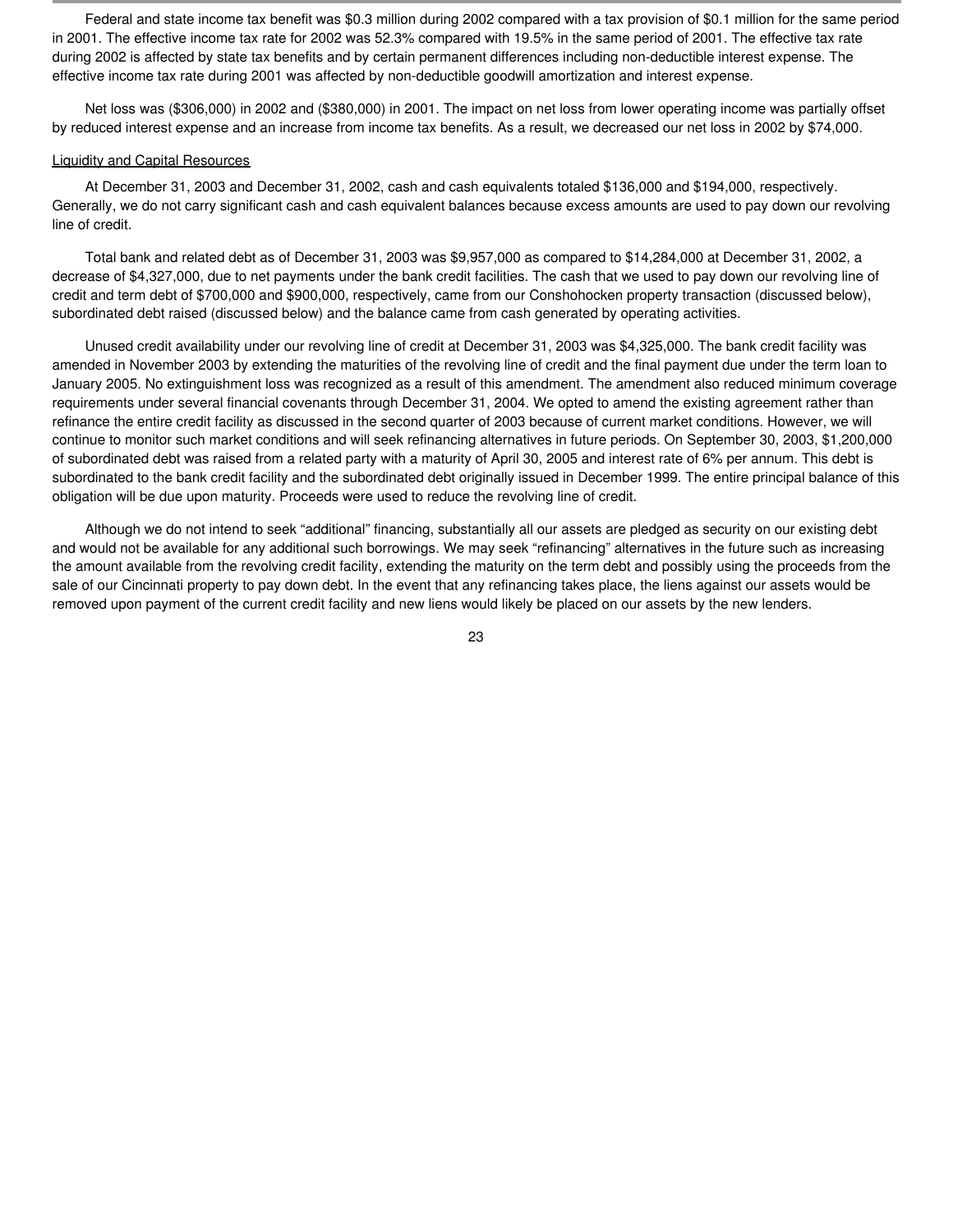#### Overview of Cash Flows and Liquidity

|                                                                |              | For the year ended<br>December 31, |              |  |
|----------------------------------------------------------------|--------------|------------------------------------|--------------|--|
| (\$'s in thousands)                                            | 2003         | 2002                               | 2001         |  |
| Total operating cash flow                                      | \$1,593      | \$3,701                            | \$4,382      |  |
| Purchases of property and equipment and intangible assets      | (112)<br>\$. | \$<br>(240)                        | (793)<br>\$. |  |
| Divestiture of businesses and other                            |              | 470                                |              |  |
| Proceeds from sale of property                                 | 1,568        |                                    |              |  |
|                                                                |              |                                    |              |  |
| Net cash provided by (used in) investing activities            | \$1,456      | 230<br>\$.                         | (793)<br>\$. |  |
|                                                                |              |                                    |              |  |
| Proceeds from issuance of common stock and detachable warrants | \$<br>20     | \$<br>9                            | \$4,377      |  |
| Stock issuance expense                                         |              | (443)                              |              |  |
| Repayments of borrowings, net                                  | (4,327)      | (3,380)                            | (8,752)      |  |
| Proceeds from subordinated notes                               | 1,200        |                                    |              |  |
| Other uses                                                     |              | 24                                 | 175          |  |
|                                                                |              |                                    |              |  |
| Net cash used in financing activities                          | (3, 107)     | (3,790)                            | (4,200)      |  |
|                                                                |              |                                    |              |  |
| Net increase (decrease)                                        | (58)<br>\$.  | \$.<br>141                         | (611)<br>\$  |  |
|                                                                |              |                                    |              |  |

In 2003, \$1,593,000 was generated from operating activities. This follows two years of higher amounts of cash generation, which were mainly due to increased sales volumes and reductions in working capital during 2002 and 2001. In 2003, cash provided was impacted by our net loss adjusted for non-cash items and lessened working capital demands from lower sales. We generated additional cash through a decrease in accounts receivable of \$639,000 that was due to lower sales partially offset by slower turnover of our accounts receivable. A reduction in accounts payable and accrued expenses resulting from reduced purchases on lower sales volume used cash of \$456,000. The other working capital account that generated cash was inventory. Other working capital accounts that used cash were prepaid expenses and other current assets, billings in excess of costs and estimated earnings and costs and estimated earnings in excess of billings on uncompleted contracts. Our net investment in working capital (excluding cash and cash equivalents and current portion of debt) at December 31, 2003 was \$5,667,000 as compared to \$6,950,000 at December 31, 2002. Looking forward, we will continue to manage our net investment in working capital. We believe that our working capital needs will tend to change at a lower rate than the change in sales due to the acceleration of progress billing and collections of such on major contracts.

Cash provided by operating activities in 2002 was \$3,701,000. Cash provided was impacted by net loss adjusted for non-cash items, lessened working capital demands from lower sales and improved turnover in accounts receivable. Major changes in working capital that provided cash included: accounts receivable- \$4,963,000, costs and estimated earnings in excess of billings—\$587,000, inventory - \$102,000. Major changes in working capital that used cash included prepaid expenses and other current assets – \$1,006,000, accounts payable and accrued expenses – \$1,040,000 and billings in excess of costs and estimated earnings on uncompleted contracts – \$943,000.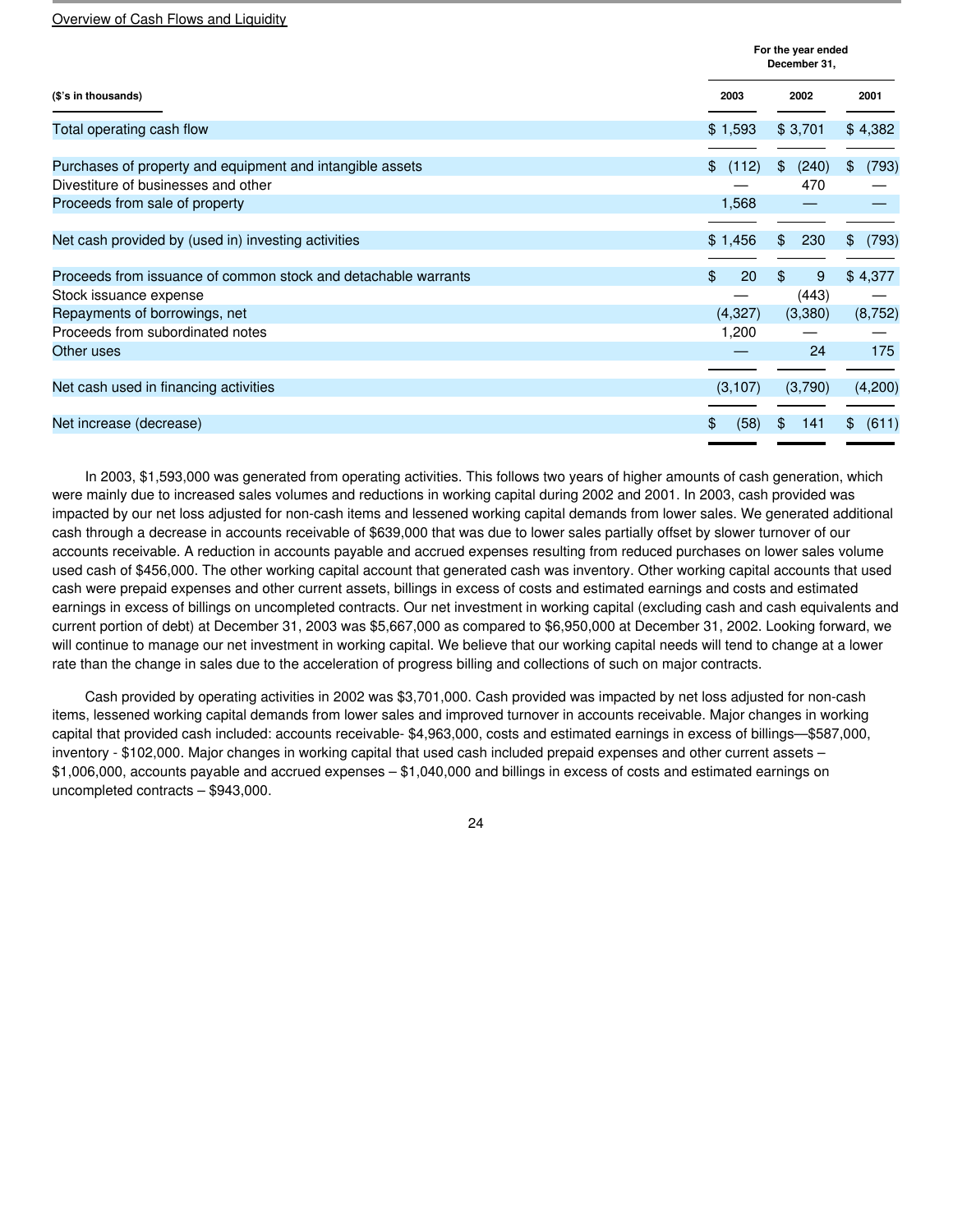Net cash used in investing activities related to the acquisition of capital expenditures for property and equipment was \$112,000 for 2003 compared with \$240,000 for the same period in 2002. We received cash proceeds of approximately \$1,600,000 from the sale of our Conshohocken property (as discussed in the following paragraph). We are managing our capital expenditures in light of the current level of sales. Should sales increase in 2004, we anticipate increased capital expenditure spending. Additional capital expenditures may be incurred related to the replacement facilities subject to the successful completion of the sale of our Cincinnati property.

On May 7, 2003, we received approximately \$1,600,000 in cash proceeds from the sale and leaseback of our Conshohocken, Pennsylvania property. Approximately, \$700,000 was used to reduce the revolving line of credit and the balance was used to reduce term debt. In November 2003, we accepted an offer to sell our Cincinnati, Ohio property with a contemplated closing date of May 1, 2004 subject to various contingencies. If we consummate the sale, the net proceeds would be used to purchase new principal operating facilities and could also be used to reduce the amount of credit facilities. A February 2003 agreement to sell our Cincinnati property was terminated (with the same party) in September 2003 due to the potential purchaser failing to close in accordance with the terms of the agreement.

Financing activities used cash of \$3,107,000 during 2003 compared with cash used of \$3,790,000 during the same period of 2002. Current year financing activities included net payments of \$1,198,000 on our revolving line of credit and payments of \$3,129,000 on our term loan. In addition, we raised \$1,200,000 under a new subordinated debt obligation discussed earlier.

In the fourth quarter of 2001, we received gross proceeds of \$2,120,000 and issued 706,668 shares of common stock to a group of accredited investors. Under the Subscription Agreement CECO entered into with the Investors, we were required to issue to such Investors additional shares based on an earnings formula (as set forth in the Subscription Agreement executed in connection with the issuance of the Investor Shares) for fiscal year 2002. Based on the results of this formula, 382,237 additional shares were issued to the Investors in April 2003 at no cost to the Investors. The issuance of the shares was charged to additional paid in capital.

The Company believes that the amount available on its credit facility, together with cash flows from operations, will be sufficient to meet its short-term needs for liquidity over the next twelve months. Additionally, in the longer term, we have real estate with market values significantly in excess of debt which may be sold to generate cash flow. Our cost reduction initiatives will have both short-term and long-term cash flow implications. A lower or more stable cost structure will be beneficial in future periods as revenues increase. We also have access to additional financing by increasing the amount of our subordinated debt obtained through related parties.

#### Dividends

We did not pay any dividends during the years ended December 31, 2003 and 2002 and do not expect to pay any in the foreseeable future as we are party to various loan documents that prevent us from paying such dividends.

### Debt Covenants

The Company's credit facilities contain financial covenants requiring compliance including at December 31, 2003 and each quarter through December 31, 2004: maximum leverage of 3.2 to 1, minimum fixed charge coverage ratio of 1 to 1 and minimum interest coverage ratio of 2.1 to 1. Our debt agreement has been amended several times in recent years to revise covenants in order for the Company to be in compliance with such covenants at quarterly reporting periods. These amendments were necessary as a result of the economic environment over the last four years, which negatively affected the markets and industries served by us and therefore our operations and financial performance. Our below plan financial performance resulted in our inability to meet certain covenants that were established based on a higher level of operations. We have made significant changes in our business in response to the lower level of revenues and believe our ability to react effectively has enabled us to successfully renegotiate our agreement.

As of December 31, 2003, we were in compliance with these financial covenants. Based on our 2004 projections, we anticipate that we will remain in compliance with such covenants. However, any adverse changes in actual results from projections may place us at risk of not being able to comply with all of the covenants of the Credit Agreement. In the event we cannot comply with the terms of the Credit Agreement as currently written, it would be necessary for us obtain a waiver or renegotiate our loan covenants, and there can be no assurance that such negotiations will be successful. However, we have been able to demonstrate to our lender our ability to address the situation(s) resulting in our inability to comply by making changes to our business and successfully renegotiating our agreement. In the event that we are not successful in obtaining a waiver or an amendment, we would be declared in default which would cause all amounts owed to be immediately due and payable.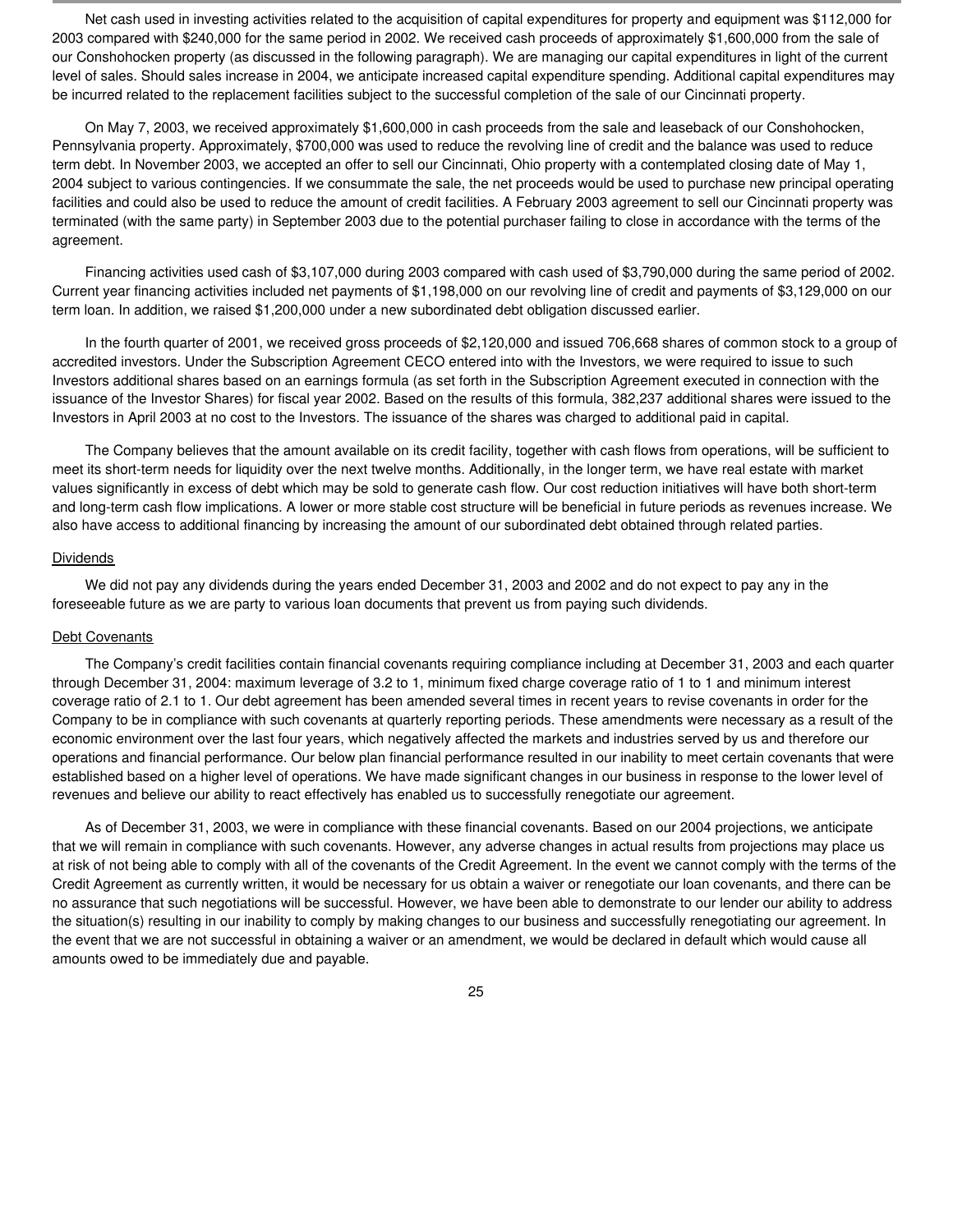#### Employee Benefit Obligations

Based on the assumptions used to value other postretirement obligations, life insurance benefits and retiree healthcare benefits, in the fourth quarter of 2003, cash payments for these benefits are expected to be in the range of \$335,000—\$360,000 in each of the next 5 years. Based on current assumptions, estimated contributions of \$854,000 may be required in 2004 for the pension plan and \$86,000 for the retiree healthcare plan. The amount and timing of required contributions to the pension trust depends on future investment performance of the pension funds and interest rate movements, among other things and, accordingly, we cannot reasonably estimate actual required payments. Currently, our pension fund is under-funded. As a result, absent major increases in long-term interest rates, above average returns on pension assets and/or changes in legislated funding requirements, we will be required to make contributions to our pension trust of varying amounts in the long-term.

# Contractual Obligations and Other Commercial Commitments

The following table lists our contractual cash obligation as of December 31, 2003 (in thousands of dollars).

|                                                  | <b>Total</b> | Less than<br>1 year | 1-3 years | 3-5 years | More than<br>5 years |     |
|--------------------------------------------------|--------------|---------------------|-----------|-----------|----------------------|-----|
| Long-term debt obligations (a)                   | \$9,957      | \$2,094             | \$7,863   | \$        |                      |     |
| Estimated interest payments                      | 6,275        | 2,275               | 4,000     |           |                      |     |
| Estimated pension funding                        | 3,080        | 580                 | 1,000     | 1,000     |                      | 500 |
| Subordinated debt (b)                            | 5,525        |                     | 5,525     |           |                      |     |
| Estimated interest payments on subordinated debt | 3,314        |                     | 3,314     |           |                      |     |
| Operating lease obligations (c)                  | 1,213        | 571                 | 642       |           |                      |     |
| Purchase obligations (d)                         | 1,211        | 1,211               |           |           |                      |     |
|                                                  |              |                     |           |           |                      |     |
|                                                  | \$30,575     | \$6,731             | \$22,344  | \$1,000   | \$.                  | 500 |

(a) As described in Note 9 to the Consolidated Financial Statements.

- (b) As described in Note 10 to the Consolidated Financial Statements.
- (c) Primarily as described in Note 13 to the Consolidated Financial Statements.
- (d) Primarily consists of purchase obligations for various costs associated with uncompleted sales contracts.

The interest rate swap matured in November 2002 and therefore, no future obligation exists under this agreement.

Estimated interest payments associated with long term debt are based on anticipated interest payments on the term debt and estimated interest payments on the line of credit are based on the projected borrowing levels throughout the term of the line of credit.

Interest payments associated with the repayment of the subordinated debt are based on the fixed rates, outstanding principal and anticipated payment dates. Interest on the subordinated debt is not currently permitted under the credit facility and therefore, accrued interest is assumed to be paid upon maturity of the debt for purposes of this schedule.

Pension funding was assumed to stay at current levels based on consistent discount and long term return rates, current funding levels and no significant changes in plan design or benefits.

# Critical Accounting Policies and Estimates

Our consolidated financial statements are prepared in conformity with accounting principles generally accepted in the United States of America. The preparation of these financial statements requires the use of estimates, judgments, and assumptions that affect the reported amounts of assets and liabilities at the date of the financial statements and the reported amounts of revenues and expenses during the periods presented. We believe that, of our significant accounting policies, the following accounting policies involve a higher degree of judgments, estimates, and complexity.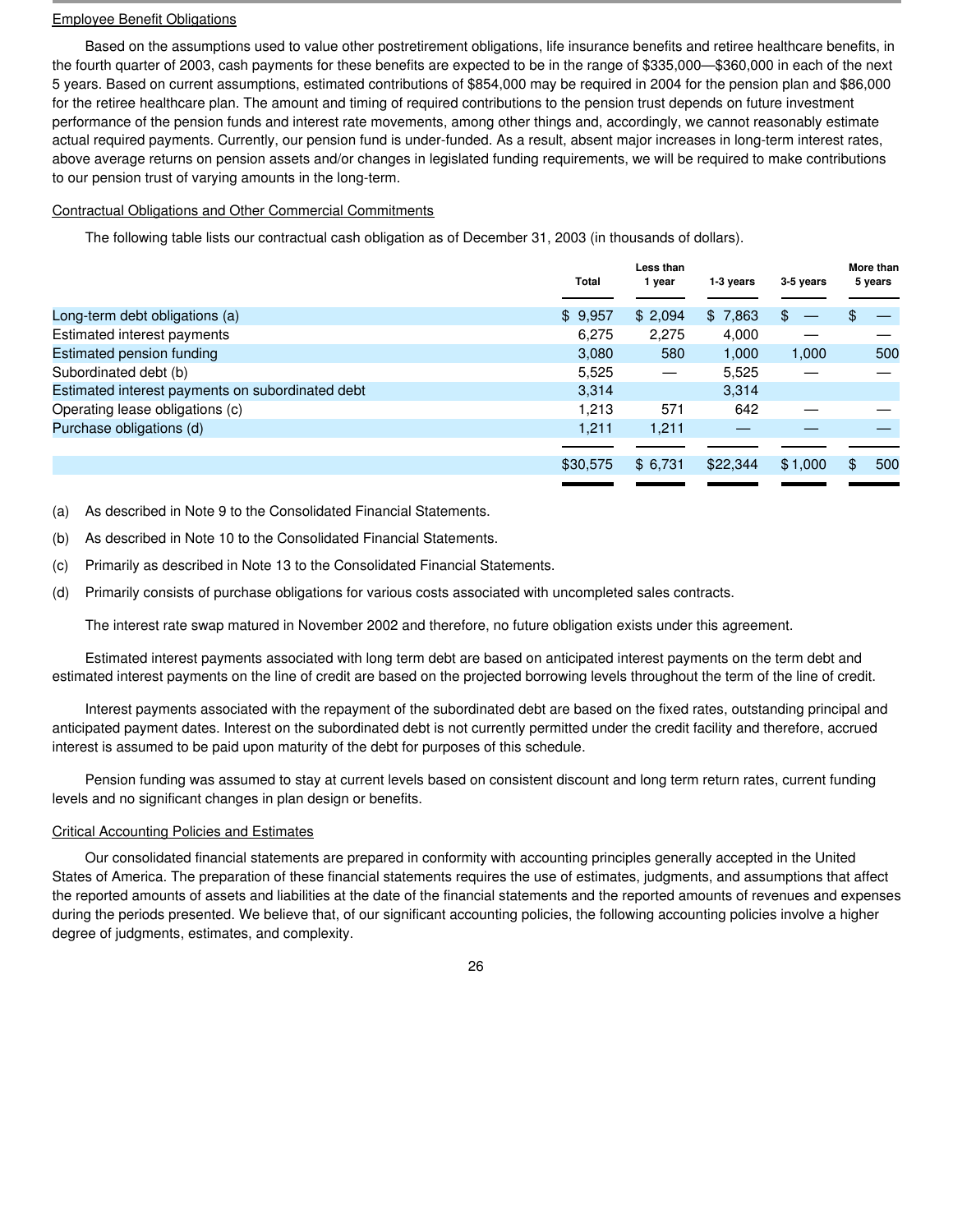#### *Revenue Recognition*

A substantial portion of our revenue is derived from contracts, which are accounted for under the percentage of completion method of accounting measured by the percentage of contract costs incurred to date compared to estimated total contract costs for each contract. This method is used because management considers contract costs to be the best available measure of progress on these contracts. This method requires a higher degree of management judgment and use of estimates than other revenue recognition methods. The judgments and estimates involved include management's ability to accurately estimate the contracts' percentage of completion and the reasonableness of the estimated costs to complete, among other factors, at each financial reporting period. In addition, certain contracts are highly dependent on the work of contractors and other subcontractors participating in a project, over which we have no or limited control, and their performance on such project could have an adverse effect on the profitability of our contracts. Delays resulting from these contractors and subcontractors, changes in the scope of the project, weather, and labor availability also can have an effect on a contracts' profitability.

Contract costs include direct material, labor costs, and those indirect costs related to contract performance, such as indirect labor, supplies, and other overhead expenses. Selling and administrative expenses are charged to expense as incurred. Provisions for estimated losses on uncompleted contracts are made in the period in which such losses are determined. Changes to job performance, job conditions, and estimated profitability may result in revisions to contract revenue and costs and are recognized in the period in which the revisions are made. We provided for estimated losses on uncompleted contracts of \$0, \$123,000 and \$108,000 during the years ended December 31, 2003, 2002 and 2001, respectively.

# *Inventory Costing*

The labor content of work-in-process and finished products and substantially all inventories of steel at our Cincinnati Facility (approximately 69% and 70% of total inventories at December 31, 2003 and 2002, respectively) are valued at the lower of cost or market using the last-in, first-out (LIFO) method. The LIFO method allocates the most recent costs to cost of products sold and, therefore, recognizes into operating results fluctuations in raw material, energy and other inventoriable costs more quickly than other methods. All other inventories are valued at the lower of cost or market, using the first-in, first-out (FIFO) method. The LIFO method of inventory valuation for all classes of inventory approximated the FIFO value at December 31, 2003 and 2002.

### *Impairment of Long-Lived Assets, including Goodwill*

We review the carrying value of our long-lived assets held for use and assets to be disposed of periodically when events or circumstances indicate a potential impairment and the undiscounted cash flows estimated to be generated by those assets are less than the carrying value of such assets. For all assets excluding goodwill and intangible assets with indefinite lives, the carrying value of a long-lived asset is considered impaired if the sum of the undiscounted cash flows is less than the carrying value of the asset. If this occurs, an impairment charge is recorded for the amount by which the carrying value of the long-lived assets exceeds its fair value. Effective January 1, 2002, we adopted SFAS No. 142, "Goodwill and Other Intangible Assets". Under this accounting standard, we no longer amortize our goodwill and intangible assets with an indefinite life and are required to complete an annual impairment test. We have determined that we have a single reporting unit, as defined in SFAS No. 142, within our Company. We completed our impairment test during 2003 as required by this accounting standard and have not recognized an impairment charge related to the adoption of this accounting standard. The impairment test requires us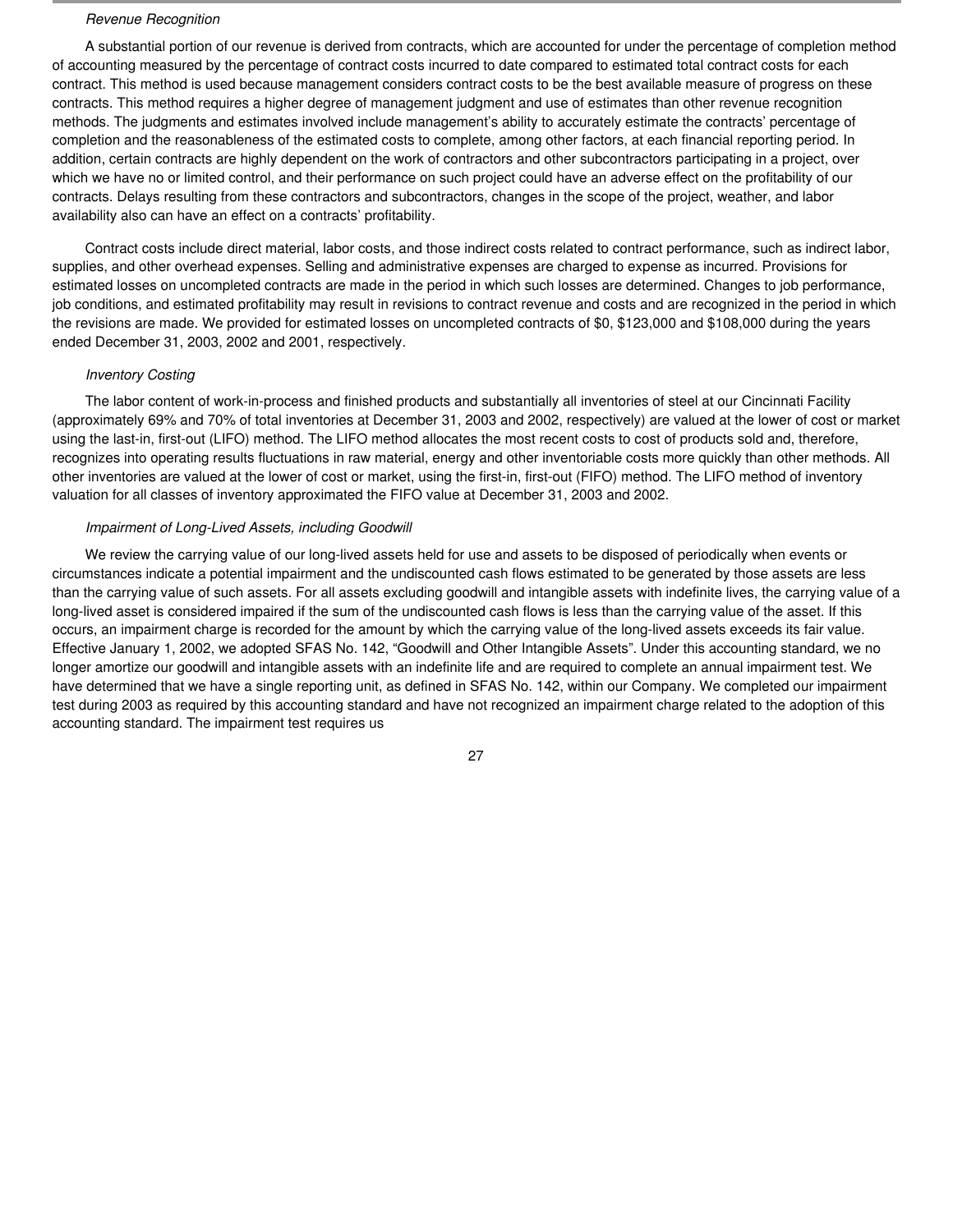to forecast our future cash flows, which requires significant judgment. As of December 31, 2003, we have \$9.5 million of goodwill, \$.8 million of intangible assets - finite life, \$1.4 million of indefinite life intangible assets, and \$10.0 million of property, plant, and equipment recorded on the consolidated balance sheets.

#### *Income Taxes and Tax Valuation Allowances*

We record the estimated future tax effects of temporary differences between the tax bases of assets and liabilities and amounts reported in our balance sheets, as well as operating loss and tax credit carryforwards. We follow very specific and detailed guidelines in each tax jurisdiction regarding the recoverability of any tax assets recorded on the balance sheet and will provide necessary valuation allowances as required. We regularly review our deferred tax assets for recoverability based on historical taxable income, projected future taxable income, the expected timing of the reversals of existing temporary differences and tax planning strategies. If we continue to operate at a loss or are unable to generate sufficient future taxable income, or if there is a material change in the actual effective tax rates or time period within which the underlying temporary differences become taxable or deductible, we could be required to record a valuation allowance against all or a significant portion of our deferred tax assets resulting in a substantial increase in our effective tax rate and a material adverse impact on our operating results. Gross deferred tax assets and gross deferred tax liabilities at December 31, 2003 totaled \$3.1 million and \$5.8 million, respectively.

#### *Risk Management Activities*

We are exposed to market risk including changes in interest rates, currency exchange rates and commodity prices. We may use derivative instruments to manage our interest rate and foreign currency exposures. We do not use derivative instruments for speculative or trading purposes. We may enter into hedging relationships such that changes in the fair values or cash flows of items and transactions being hedged are expected to be offset by corresponding changes in the values of the derivatives. Accounting for derivative instruments is complex, as evidenced by the significant interpretations of the primary accounting standard, and continues to evolve. As of December 31, 2003, there were no derivative instruments outstanding.

#### *Pension and Postretirement Benefit Plan Assumptions*

We sponsor a pension plan for certain union employees. We also sponsor a postretirement healthcare benefit plan for certain office employees retiring before January 1, 1990. Several statistical and other factors that attempt to anticipate future events are used in calculating the expense and liability related to these plans. These factors include key assumptions, such as a discount rate and expected return on plan assets. In addition, our actuarial consultants use subjective factors such as withdrawal and mortality rates to estimate these liabilities. The actuarial assumptions we use may differ materially from actual results due to changing market and economic conditions, higher or lower withdrawal rates or longer or shorter life spans of participants. These differences may result in a significant impact to the amount of pension or postretirement healthcare benefit expenses we have recorded or may record in the future. An analysis for the expense associated with our pension plan is difficult due to the variety of assumptions utilized. For example,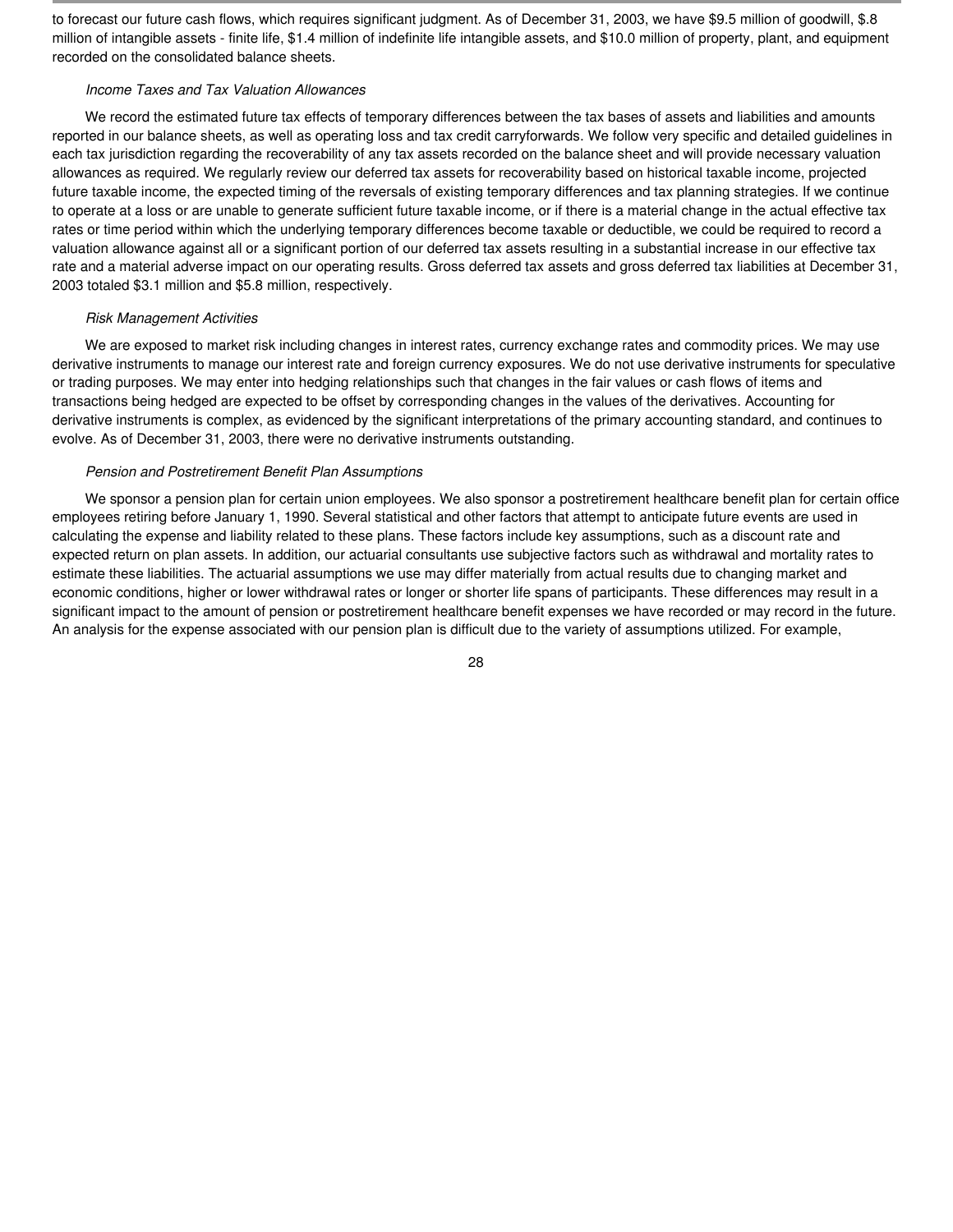one of the significant assumptions used to determine projected benefit obligation is the discount rate. At December 31, 2003, a 25 basis point change in the discount rate would change the projected benefit obligation by approximately \$100,000, and the annual postretirement expense by less than \$100,000. Additionally, a 25 basis point change in the expected return on plan assets would change the projected benefit obligation by approximately \$100,000.

#### *Other Significant Accounting Policies*

Other significant accounting policies, not involving the same level of uncertainties as those discussed above, are nevertheless important to an understanding of our financial statements. See Note 1 to the consolidated financial statements, Summary of Significant Accounting Policies, which discusses accounting policies that must be selected by us when there are acceptable alternatives.

#### **Backlog**

Our backlog consists of orders we have received for products and services we expect to ship and deliver within the next 12 months. Our backlog, as of December 31, 2003 was \$7.3 million compared to \$14.6 million as of December 31, 2002. There can be no assurances that backlog will be replicated or increased or translated into higher revenues in the future. The success of our business depends on a multitude of factors that are out of our control. Our operating results can be affected by the introduction of new products, new manufacturing technologies, rapid change of the demand for its products, decrease in average selling price over the life of the product as competition increases and our dependence on efforts of intermediaries to sell a portion of our product.

#### New Accounting Standards

In June 2001, the FASB issued SFAS No. 143, "Accounting for Asset Retirement Obligations," requiring that the fair value of a liability for an asset retirement obligation be recognized in the period in which it is incurred if a reasonable estimate of fair value can be made. The associated asset retirement costs are capitalized as part of the carrying amount of the long-lived asset. Implementation of SFAS No. 143 is required for fiscal 2003. The adoption of this statement on January 1, 2003, did not have an effect on our financial position or results of operations.

In April 2002, the FASB issued Statement No. 145, "Rescission of FASB Statements No. 4, 44, and 64, Amendment of FASB Statement No. 13, and Technical Corrections." Among other amendments to previous pronouncements, which have already taken effect, a provision in the Statement requiring certain gains and losses from extinguishment of debt to be reclassified from extraordinary items, is effective January 1, 2003. The adoption of this statement on January 1, 2003, did not have an effect on our financial position or results of operations.

In June 2002, the FASB issued SFAS No. 146, "Accounting for Costs Associated with Exit or Disposal Activities," which is effective for exit or disposal activities initiated after December 31, 2002. SFAS No. 146 addresses financial accounting and reporting for costs associated with exit or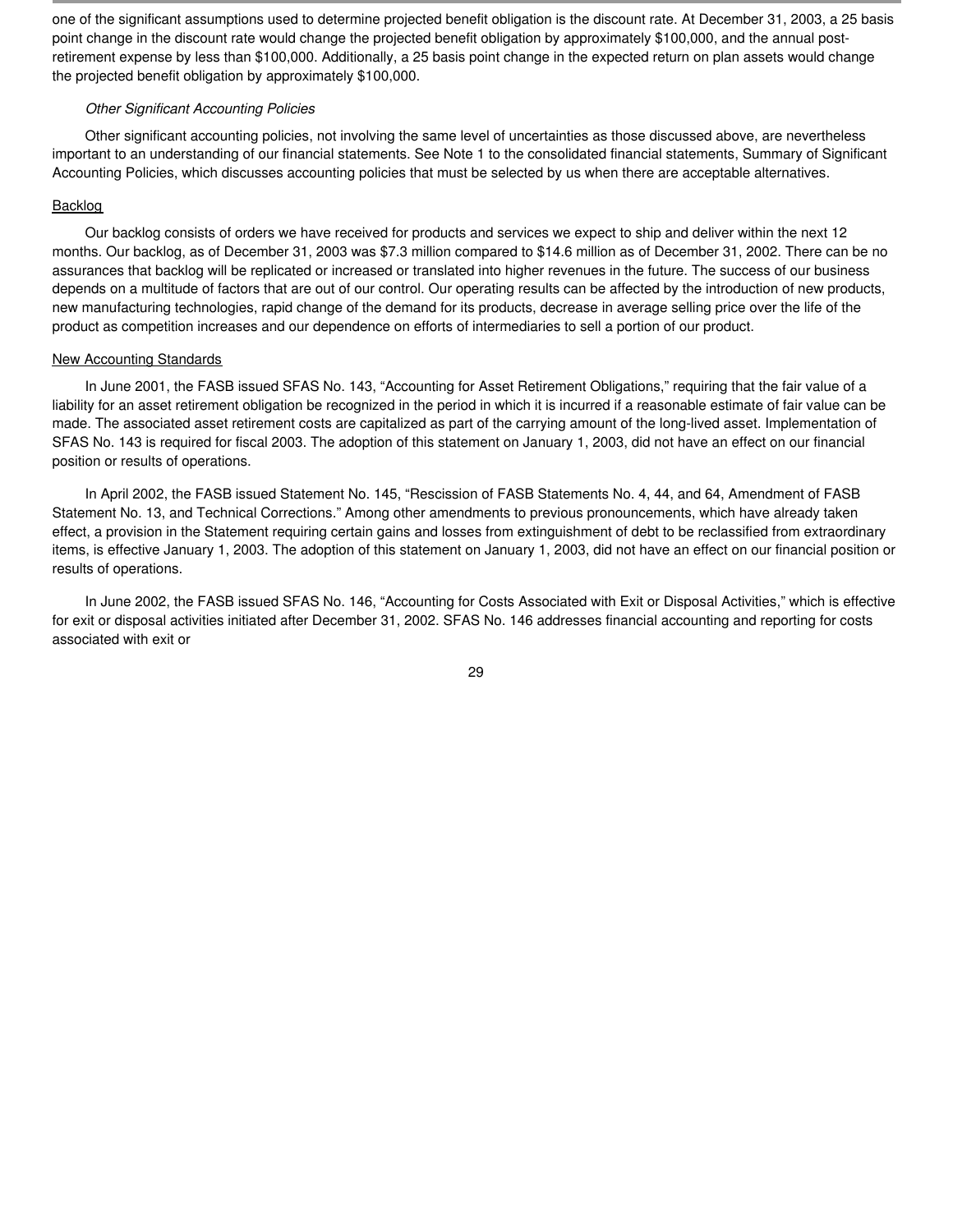disposal activities and nullifies Emerging Issues Task Force Issue No. 94-3, "Liability Recognition for Certain Employee Termination Benefits and Other Costs to Exit an Activity (including Certain Costs Incurred in a Restructuring)." The adoption of this statement on January 1, 2003, did not have an effect on our financial position or results of operations.

In December 2002, the FASB issued Statement No. 148, "Accounting for Stock-Based Compensation - Transition and Disclosure" which we adopted in 2003. The Statement provides alternative methods of transition for a voluntary change to the fair value method and, at this time, we do not anticipate making such voluntary change.

On April 30, 2003, the FASB issued SFAS No. 149, "Amendment of Statement 133 on Derivative Instruments and Hedging Activities." This statement amends and clarifies accounting for derivative instruments, including certain derivative instruments embedded in other contracts, and for hedging activities under SFAS No. 133. This statement is effective for contracts entered into or modified after June 30, 2003, for hedging relationships designated after June 30, 2003, and to certain pre-existing contracts. We adopted SFAS No. 149 on a prospective basis at its effective date on July 1, 2003. The adoption of this statement did not have a material impact on our financial condition or results of operations.

In May 2003, the FASB issued SFAS No. 150, "Accounting for Certain Financial Instruments with Characteristics of Both Liabilities and Equity." This statement establishes standards for how an issuer classifies and measures certain financial instruments with characteristics of both liabilities and equity. This statement was effective for financial instruments entered into or modified after May 31, 2003 and pre-existing instruments as of the beginning of the first interim period that commences after June 15, 2003, except for mandatorily redeemable financial instruments. Mandatorily redeemable financial instruments are subject to the provisions of this statement beginning on January 1, 2004. We have not entered into or modified any financial instruments subsequent to May 31, 2003 affected by this statement nor do we have any mandatorily redeemable financial instruments. The adoption of this statement did not have a material impact on our financial condition or results of operations.

In November 2002, the FASB issued Interpretation No. 45 ("FIN 45") "Guarantor's Accounting and Disclosure requirements for Guarantees, Including Indirect Guarantees of Indebtedness of Others." FIN 45 elaborates on the existing disclosure requirements for most guarantees, including loan guarantees. It also clarifies that at the time a company issues a guarantee, the company must recognize an initial liability for the fair value, or market value, of the obligations it assumes under that guarantee. However, the provisions related to recognizing a liability at inception of the guarantee for the fair value of the guarantor's obligations does not apply to product warranties or to guarantees accounted for as derivatives. The initial recognition and initial measurement provisions apply on a prospective basis to guarantees issued or modified after December 31, 2002. The disclosure requirements of FIN 45 are effective for financial statements of interim or annual periods ending after December 15, 2002 and had no effect on our financial statement disclosures.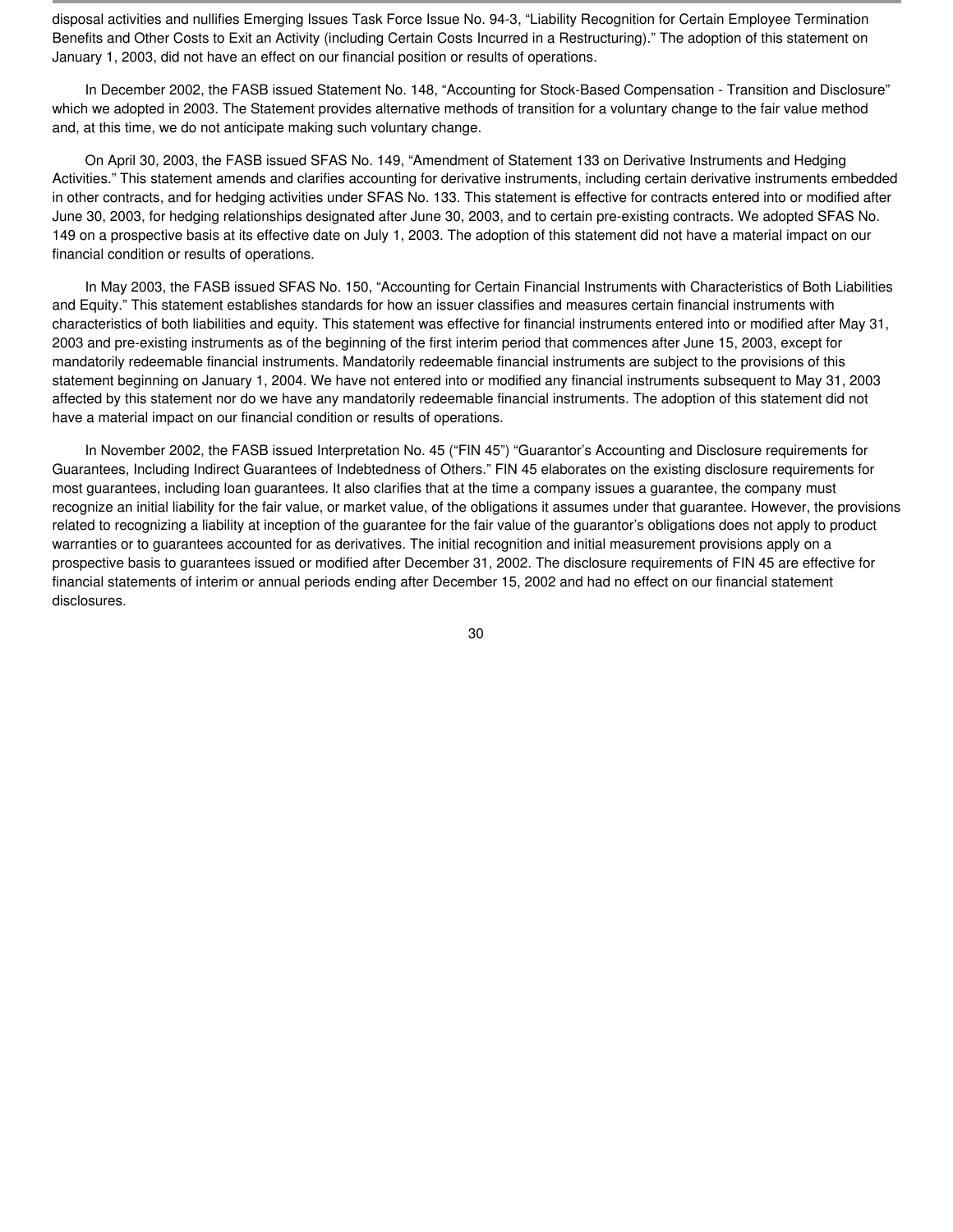In December 2003, the FASB issued a revised FASB Interpretation No. 46, entitled "Consolidation of Variable Interest Entities." As revised, the new interpretation requires that the Company consolidate all variable interest entities in its financial statements under certain circumstances. We will adopt the revised interpretation as of March 31, 2004 as required; however, the adoption of this interpretation currently is not expected to affect our financial condition or results of operations, as we do not have any interest in variable interest entities.

In November 2002, the FASB's Emerging Issues Task Force ("EITF") reached a consensus on EITF Issue No. 00-21, Revenue Arrangements with Multiple Deliverables. EITF No. 00-21 provided guidance for revenue arrangements that involve the delivery or performance of multiple products or services where performance may occur at different points or over different periods of time. EITF No. 00-21 is effective for revenue arrangements entered into in fiscal periods beginning after June 15, 2003 (i.e., our fiscal 2004). We have not yet completed our assessment of the effect of the adoption, if any, of EITF Issue No. 00-21 on our financial condition or results of operations.

In December 2003, the FASB issued FASB Statement No. 132 (Revised 2003), Employers' Disclosures about Pensions and Other Postretirement Benefits. The statement increases the existing disclosure requirements by requiring more details about pension plan assets, benefit obligations, cash flows, benefit costs and related information. We are required to segregate plan assets by category, such as debt, equity and real estate, and to provide certain expected rates of return and other informational disclosures. We have adopted the disclosure requirement of SFAS No. 132 for our December 31, 2003 financial statements, and we will be required to disclose various elements of pension and postretirement benefit costs in interim period financial statements for quarters beginning after December 15, 2003 (our first quarter of fiscal 2004 ending March 31).

#### *Forward-Looking Statements*

We desire to take advantage of the "safe harbor" provisions of the Private Securities Litigation Reform Act of 1995 and are making this cautionary statement in connection with such safe harbor legislation. This Form 10-K/A, the Annual Report to Shareholders or Form 8-K of CECO or any other written or oral statements made by or on our behalf may include forward-looking statements which reflect our current views with respect to future events and financial performance. The words "believe," "expect," "anticipate," "intends," "estimate," "forecast," "project," "should" and similar expressions are intended to identify "forward-looking statements" within the meaning of the Private Securities Litigation Reform Act of 1995. All forecasts and projections in this Form 10-K/A are "forward-looking statements," and are based on management's current expectations of our near-term results, based on current information available pertaining to us.

We wish to caution investors that any forward-looking statements made by or on our behalf are subject to uncertainties and other factors that could cause actual results to differ materially from such statements. These uncertainties and other risk factors include, but are not limited to: changing economic and political conditions in the United States and in other countries, changes in governmental spending and budgetary policies, governmental laws and regulations surrounding various matters such as environmental remediation, contract pricing, and international trading restrictions, customer product acceptance, and continued access to capital markets, and foreign currency risks. We wish to caution investors that other factors might, in the future, prove to be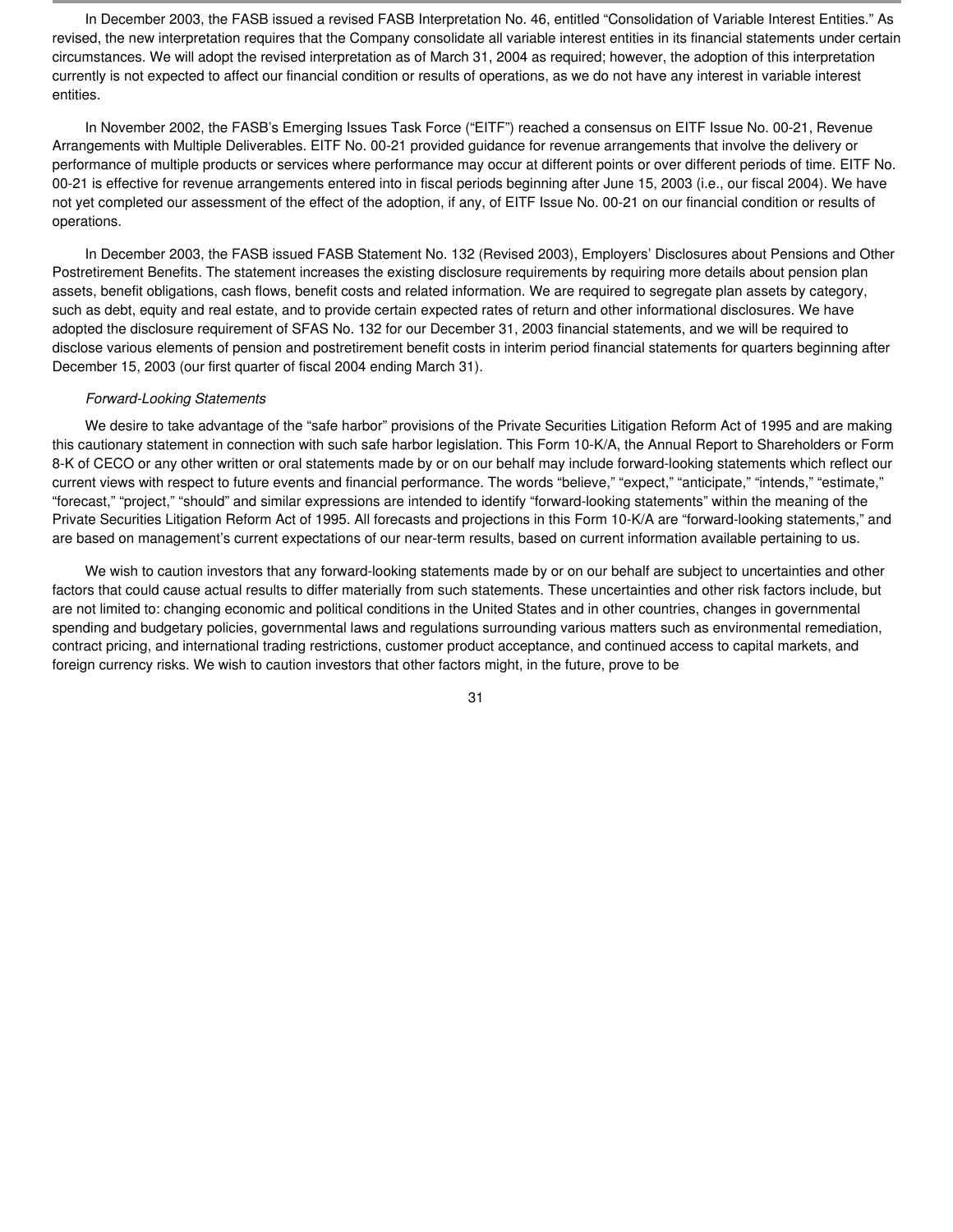important in affecting our results of operations. New factors emerge from time to time and it is not possible for management to predict all such factors, nor can it assess the impact of each such factor on the business or the extent to which any factor, or a combination of factors, may cause actual results to differ materially from those contained in any forward-looking statements. Investors are further cautioned not to place undue reliance on such forward-looking statements as they speak only to our views as of the date the statement is made. We undertake no obligation to publicly update or revise any forward-looking statements, whether because of new information, future events or otherwise.

# **Item 7a. Quantitative and Qualitative Disclosure About Market Risk**

# *Risk Management Activities*

In the normal course of business, we are exposed to market risk including changes in interest and raw material commodity prices. We may use derivative instruments to manage our interest rate exposures. We do not use derivative instruments for speculative or trading purposes. Generally, we enter into hedging relationships such that changes in the fair values of cash flows of items and transactions being hedged are expected to be offset by corresponding changes in the values of the derivatives.

# *Interest Rate Management*

We may use interest rate swap contracts to adjust the proportion of our total debt that is subject to variable interest rates. Our interest rate swap contract matured in 2002 and was not renewed.

The remaining amount of loans outstanding under the Credit Agreement bear interest at the floating rates as described in Note 9 to the consolidated statements contained in Item 8.

The following table presents information of all dollar-denominated interest rate instruments. The fair value presented below approximates the cost to settle the outstanding contract.

| <b>Expected Maturity Date</b> |       |       |      |      |                   |       |                   |
|-------------------------------|-------|-------|------|------|-------------------|-------|-------------------|
| 2004                          | 2005  | 2006  | 2007 | 2008 | <b>Thereafter</b> | Total | <b>Fair Value</b> |
|                               |       |       |      |      |                   |       |                   |
|                               |       |       |      |      |                   |       |                   |
| 2.094                         | 7,863 |       |      |      |                   | 9,957 | 9,957             |
| $9.0\%$                       | 9.0%  |       |      |      |                   | 9.0%  | 9.0%              |
|                               | —     | 4,325 |      |      |                   | 4,325 | 4,443             |
|                               | —     | 17.8% |      |      |                   | 17.8% | 18.0%             |
|                               | 1,200 |       |      |      |                   | 1.200 | 1,117             |
|                               | 6.0%  |       |      |      |                   | 6.0%  | 12.0%             |
|                               |       |       |      |      |                   |       |                   |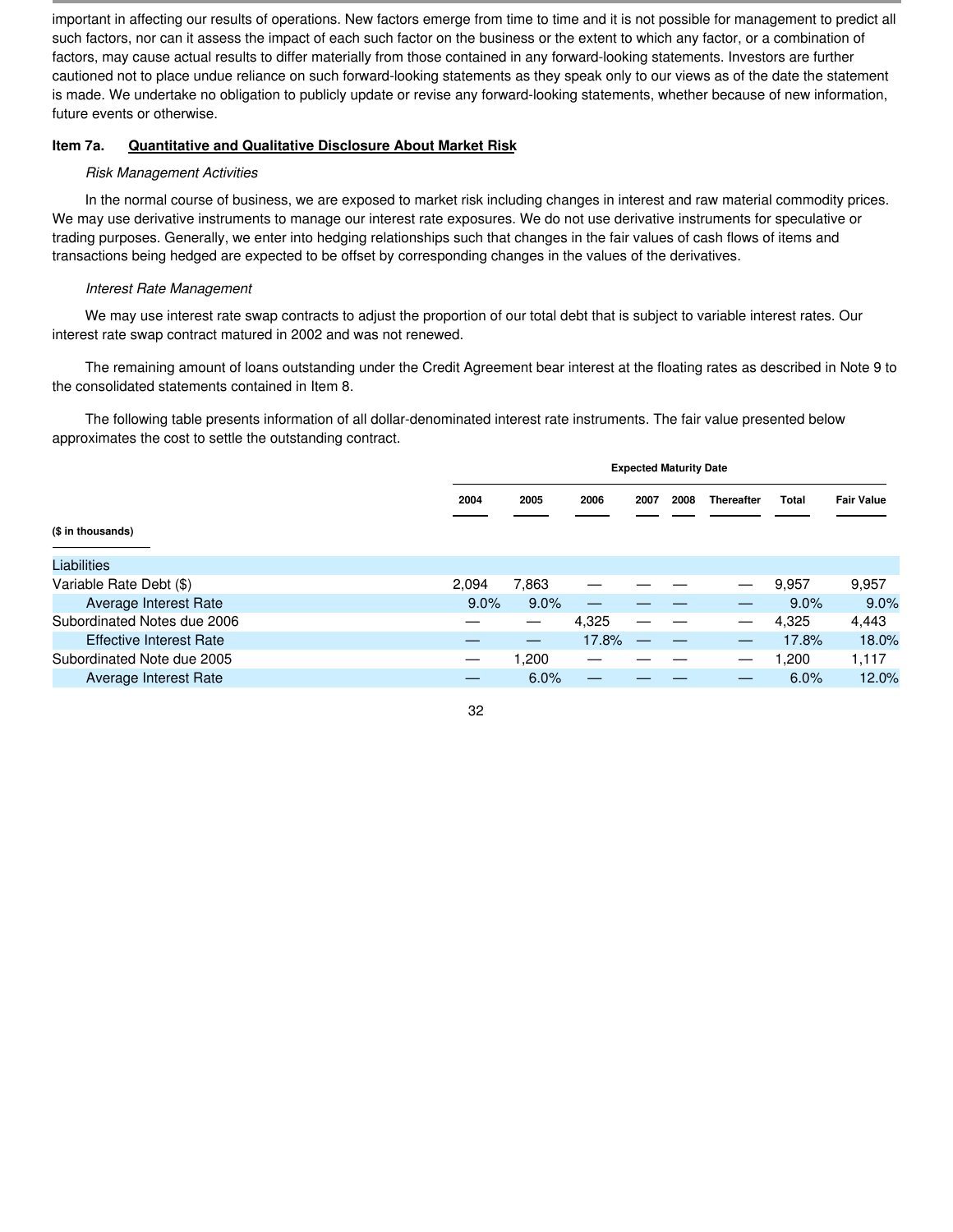# *Raw Materials*

The profitability of our manufactured products is affected by changing purchase prices of steel and other materials. If higher steels or other material prices cannot be passed onto to our customers, operating income will be adversely affected.

# *Credit Risk*

As part of our ongoing control procedures, we monitor concentrations of credit risk associated with financial institutions with which we conduct business. Credit risk is minimal as credit exposure is limited with any single high quality financial institution to avoid concentration. We also monitor the creditworthiness of our customers to which we grant credit terms in the normal course of business. Concentrations of credit associated with these trade receivables are considered minimal due to our geographically diverse customer base. Bad debts have not been significant. We do not normally require collateral or other security to support credit sales.

# **Item 8. Financial Statements and Supplementary Data**

The Company's consolidated financial statements of CECO Environmental Corp. and subsidiaries for years ended December 31, 2003, 2002 and 2001 and other data are included in this Report following the signature page of this Report:

| <b>Cover Page</b>                                                                                          | $F-1$       |
|------------------------------------------------------------------------------------------------------------|-------------|
| <b>Report of Independent Registered Public Accounting Firm</b>                                             | $F-2$       |
| <b>Consolidated Balance Sheets (restated)</b>                                                              | $F-3$       |
| <b>Consolidated Statements of Operations (restated)</b>                                                    | $F-4$       |
| <b>Consolidated Statements of Shareholders' Equity (restated)</b>                                          | $F-5$       |
| <b>Consolidated Statements of Cash Flows (restated)</b>                                                    | $F-6$       |
| Notes to Consolidated Financial Statements for the Years Ended December 31, 2003, 2002 and 2001 (restated) | F-7 to F-25 |

# **Item 9. Changes in and Disagreements with Accountants on Accounting and Financial Disclosure**

None.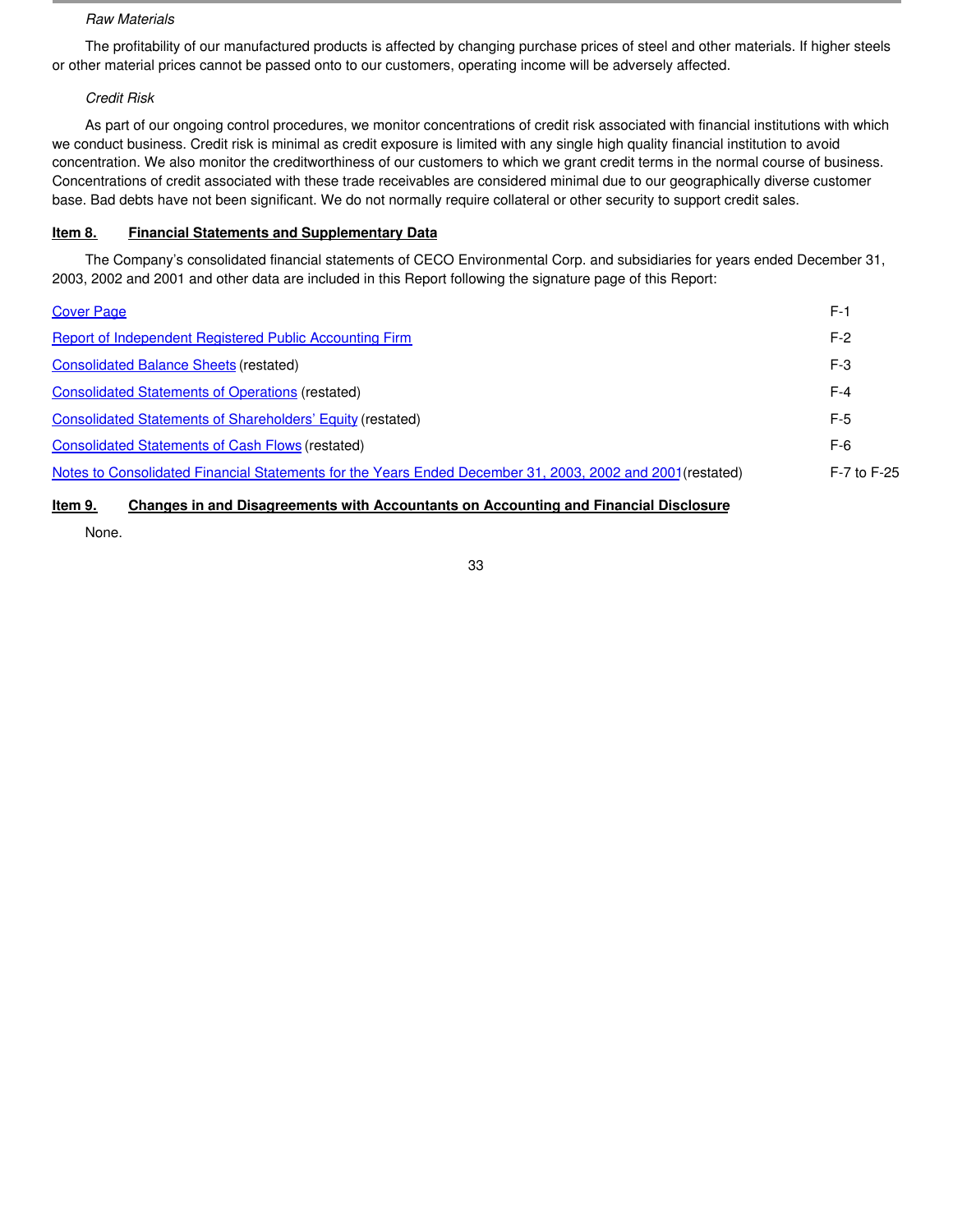### **Item 9A. Controls and Procedures**

# Evaluation of Disclosure Controls and Procedures

The Company's management, with the participation of the Company's Chief Executive Officer and Chief Financial Officer, has evaluated the effectiveness of the Company's disclosure controls and procedures (as such term is defined in Rules 13a-15(e) and 15d-15(e) under the Securities Exchange Act of 1934, as amended (the "Exchange Act")), as of December 31, 2003. The Company's disclosure controls and procedures are designed to ensure that information required to be disclosed by the Company in the reports it files or submits under the Exchange Act is recorded, processed, summarized and reported on a timely basis and that such information is accumulated and communicated to management, including the Chief Executive Officer and Chief Financial Officer, as appropriate, to allow timely decisions regarding required disclosure. Based on that evaluation, the Chief Executive Officer and Chief Financial Officer concluded that the Company's disclosure controls and procedures were not effective as of December 31, 2003 for the reasons described below.

On February, 8, 2005, the Company, in consultation with its Audit Committee, concluded that it must correct its previously issued financial statements to properly account for revenue recognized under the percentage of completion method of accounting. The Company's management determined that a spreadsheet error existed affecting the manner in which revenue was calculated and recognized on small projects. While revenue recognized under the percentage of completion calculation on individual large projects was accurate, due to this spreadsheet error, the accumulation of revenue for small projects was incorrect. This error was material and occurred from 2000 to 2003 and the three quarters reported during 2004. This correction resulted in the restatement of the Company's consolidated financial statements for the fiscal years 2001 through 2003, which is reflected in this Annual Report on Form 10-K/A for the year ended December 31, 2003, and for the three quarters of 2004, which are reflected in Quarterly Reports on Form 10-Q/A for the relevant periods.

After evaluating the nature of the deficiency and the resulting restatement, the Company's Chief Executive Officer and Chief Financial Officer concluded that a material weakness existed in the Company's internal control over financial reporting at December 31, 2003.

# Changes in Internal Control over Financial Reporting

During the fourth quarter of fiscal 2003, there were no significant changes in the Company's internal control over financial reporting that materially affected or were reasonably likely to materially affect internal control over financial reporting.

Management detected the error noted above as a result of additional monitoring processes and procedures that were implemented during the fourth quarter of 2004 to review revenue recognized under the percentage of completion method of accounting. The additional procedures were implemented by an individual hired by the Company in its efforts to expand the internal control structure in connection with its planning and execution under the internal control standards of Section 404 of the Sarbanes-Oxley Act of 2002. This person was hired in August 2004 to initiate the Company's documentation and testing of its internal controls. This individual's responsibilities included performing certain monitoring activities which detected the material misstatement.

Management has evaluated this matter relative to its current and prior internal control environment and disclosure controls and procedures. It has concluded that the material weakness that led to this error not being detected timely has been mitigated as of December 31, 2004 as a result of the additional monitoring controls that were in place as of that date, which enabled the Company to detect this error.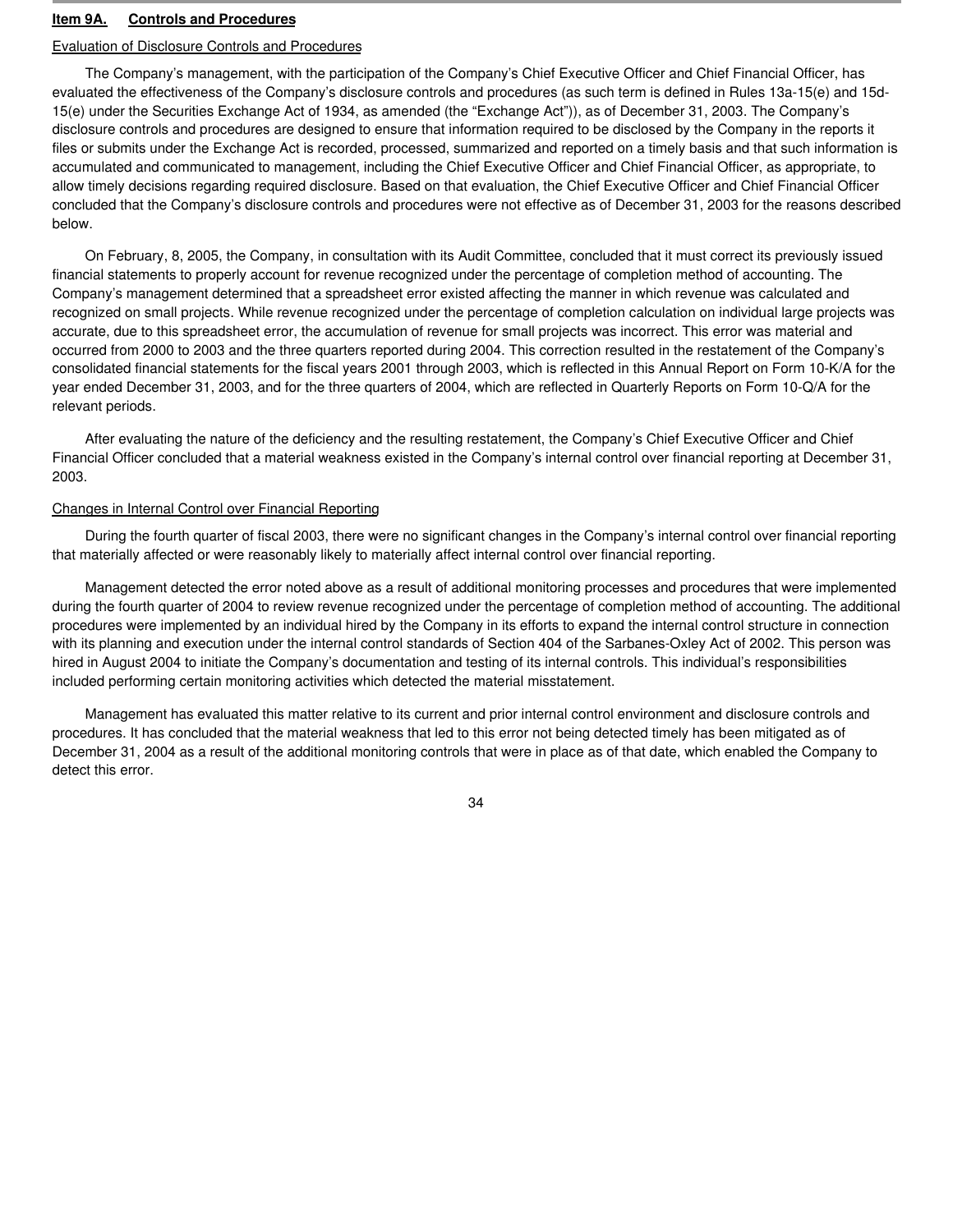# **PART III**

# **Item 10. Directors and Executive Officers of the Registrant**

# Directors and Executive Officers

The following are the directors and executive officers of the Company. The terms of directors expire at the next annual meeting of the shareholders and upon election of their successors. The terms of all officers expire at the next annual meeting of the board of directors and upon the election of the successors of such officers.

| Name                    | Age | <b>Position with CECO</b>                                          |
|-------------------------|-----|--------------------------------------------------------------------|
| <b>Phillip DeZwirek</b> | 66  | Chief Executive Officer; Chairman of the Board of Directors        |
| Richard J. Blum         | 57  | President: Director                                                |
| Marshall J. Morris      | 44  | Vice President-Finance and Administration; Chief Financial Officer |
| Jason Louis DeZwirek    | 33  | Secretary; Director                                                |
| David D. Blum           | 48  | Senior Vice President-Sales and Marketing; Assistant Secretary     |
| Josephine Grivas        | 63  | Director                                                           |
| Melvin F. Lazar         | 65  | Director                                                           |
| Donald A. Wright        | 66  | Director                                                           |

The Company has a separately designated Audit Committee, as defined in §3(a)(58)(A) of the Securities Exchange Act of 1934 (the "Exchange Act"), the current members of which are Mr. Lazar, Mr. Wright and Ms. Grivas. The Board of Directors has determined that Mr. Lazar qualifies as an audit committee financial expert as defined by Item 401(h) of Regulation S-K of the Exchange Act and that each of the Audit Committee members, including Mr. Lazar, is independent under the applicable Nasdaq listing standards.

The business backgrounds during the past five years of the Company's directors and officers are as follows:

Phillip DeZwirek became a director, the Chairman of the Board and the Chief Executive Officer of the Company in August 1979. Mr. DeZwirek also served as Chief Financial Officer until January 26, 2000. Mr. DeZwirek's principal occupations during the past five years have been as Chairman of the Board and Vice President of Filters (since 1985); Treasurer and Assistant Secretary of CECO Group (since December 10, 1999); a director of Kirk & Blum and kbd/Technic (since 1999); President of Can-Med Technology, Inc. d/b/a Green Diamond Oil Corp. ("Green Diamond")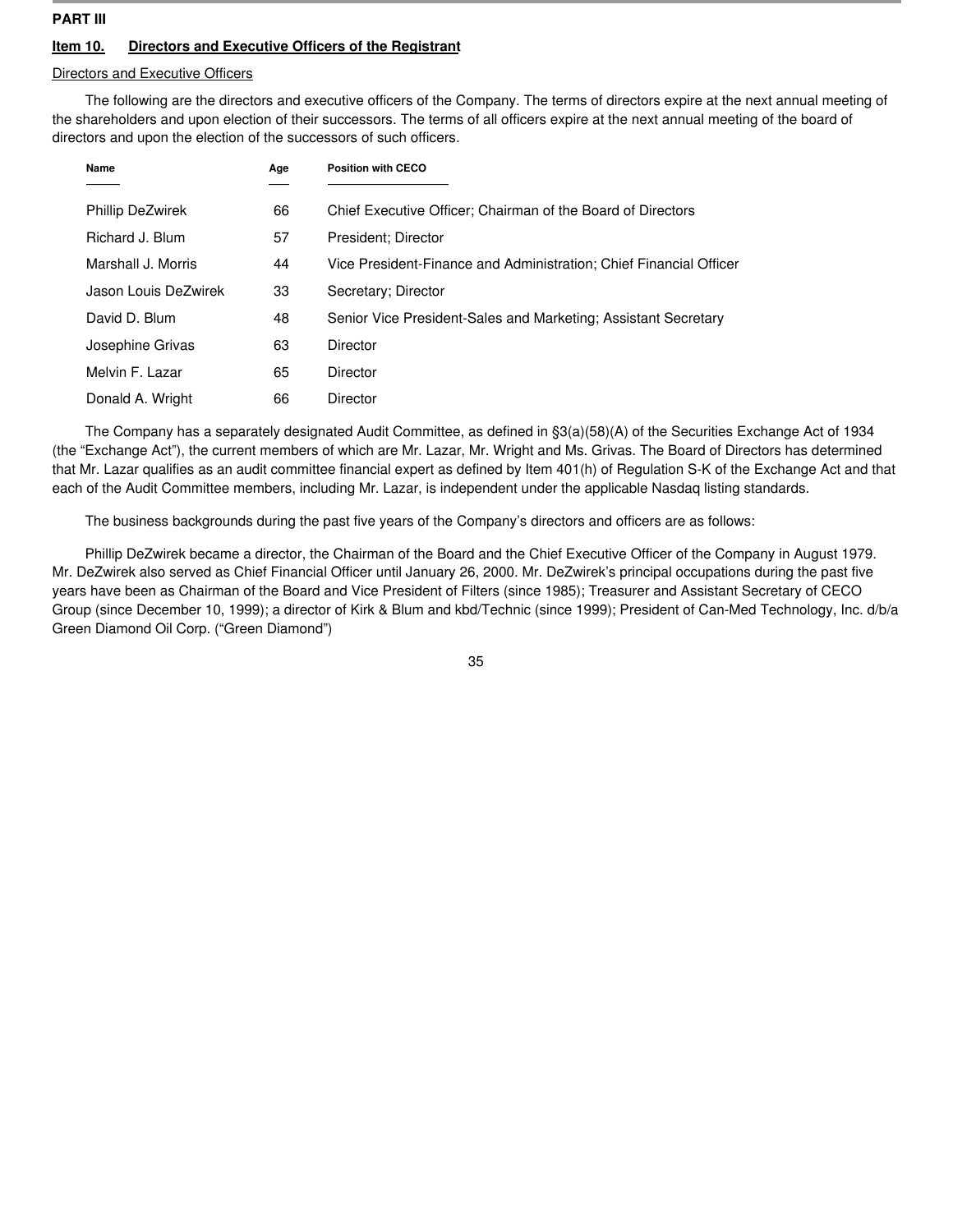(since 1990) and Vice Chairman and Chief Executive Officer of API Electronics Group, Inc. Mr. DeZwirek has also been involved in private investment activities for the past five years.

Richard J. Blum became the President and a director of the Company on July 1, 2000 and the Chief Executive Officer and President of CECO Group, Inc. on December 10, 1999. Mr. Blum has been a director and the President of Kirk & Blum since February 28, 1975 until November 12, 2002 and the Chairman and a director of kbd/Technic since November 1988. Mr. Blum is also a director of The Factory Power Company, a company of which CECO owns a minority interest and that provides steam energy to various companies, including CECO. Kirk & Blum and kbd/Technic were acquired by the Company on December 7, 1999. Mr. Richard Blum is the brother of Mr. David Blum.

Marshall J. Morris became the Chief Financial Officer of the Company on January 26, 2000 and the Vice President-Finance and Administration on July 1, 2000. Mr. Morris also serves as Chief Financial Officer of CECO Group (since January 26, 2000). From 1996 to 1999, Mr. Morris was Treasurer of Calgon Carbon Corporation which stock trades on the New York Stock Exchange and which is a worldwide producer of specialty chemicals and supplier of pollution control technologies and services with annual sales of approximately \$300 million. From 1995 to 1996, he served as a consultant with respect to business management and strategic planning. From 1989 through 1995, Mr. Morris also served as the Treasurer of Trico Products Corporation, an international manufacturer and distributor of original equipment automotive parts with annual sales of approximately \$350 million.

Jason Louis DeZwirek, the son of Phillip DeZwirek, became a director of the Company in February 1994. He became Secretary of the Company on February 20, 1998. Mr. DeZwirek from October 1, 1997 through January 1, 2002 served as a member of the Committee that was established to administer CECO's Stock Option Plan. He also serves as Secretary of CECO Group (since December 10, 1999). Mr. DeZwirek's principal occupation since October 1999 has been as President of kaboose, Inc., a company that owns a children's portal. Mr. DeZwirek is (and has been since 2001) the Chairman of the Board of API Electronics Group, Inc., a publicly traded company, that is a manufacturer of power semi-conductors primarily for military use.

David D. Blum became the Senior Vice President-Sales and Marketing and an Assistant Secretary of the Company on July 1, 2000 and the President of Kirk & Blum on November 12, 2002. Mr. Blum served as Vice President of Kirk & Blum from 1997 to 2000 and was Vice President-Division Manager Louisville at Kirk & Blum from 1984 to 1997. Mr. David Blum is the brother of Mr. Richard Blum.

Josephine Grivas has been a director of CECO since February, 1991. She was its Secretary from October 1992, until she resigned as of February 2, 1998. Ms. Grivas has since October 1, 1997, also been a member of the Committee that was established to administer CECO's stock option plan. She is also one of the initial administrators of the CECO Environmental Corp. 1999 Employee Stock Purchase Plan. Since February 20, 1998, Ms. Grivas has been a member of the Audit Committee, which assists the Board of Directors in its general oversight of CECO's financial reporting process and such other matters that are properly referred to the Audit Committee by the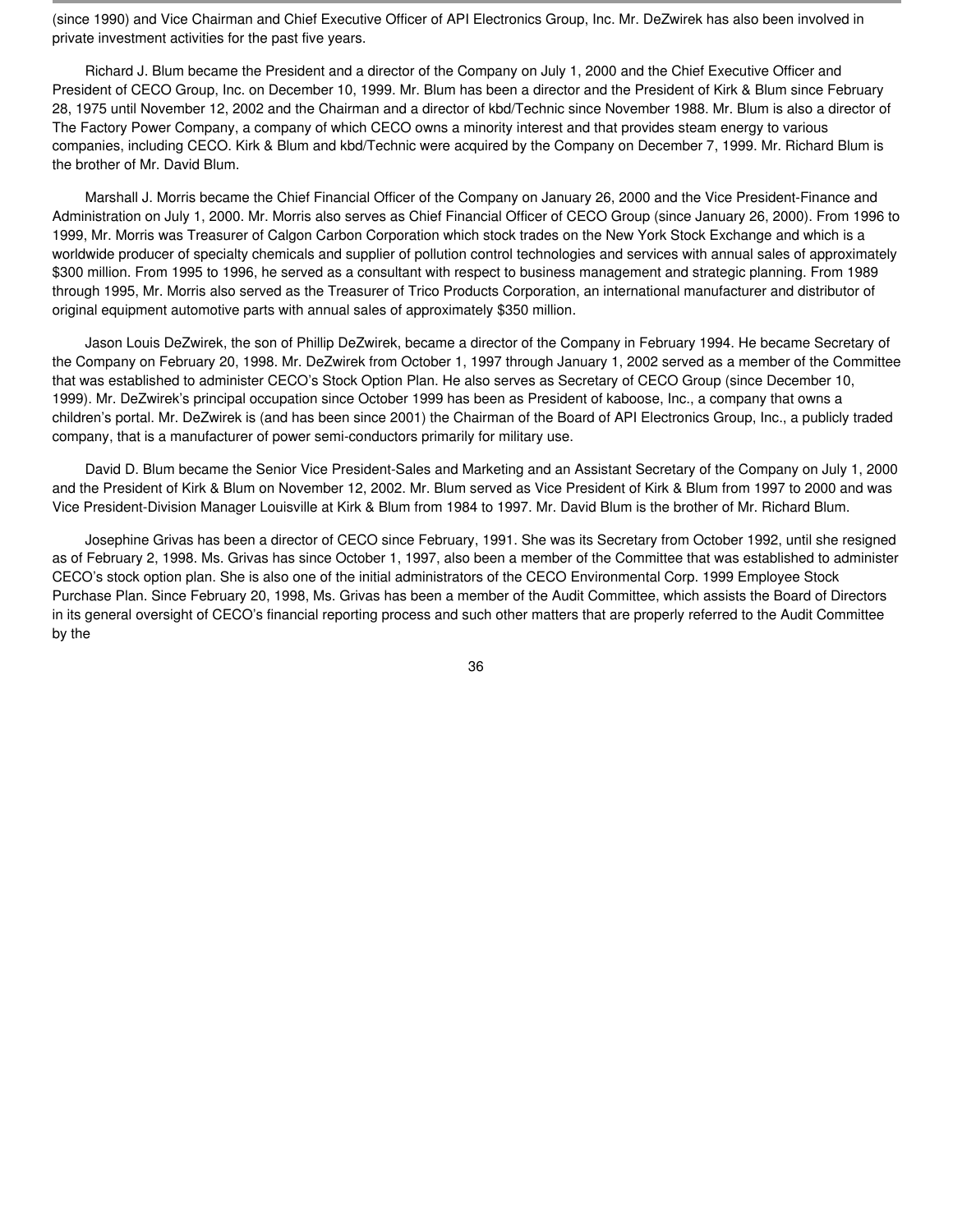Board of Directors. Ms. Grivas had been an administrative assistant for Phillip DeZwirek since 1975. She retired from this position in February 1998.

Melvin F. Lazar became a director of CECO on February 6, 2003. Mr. Lazar also serves as Chairman of the Audit Committee. Mr. Lazar is a Certified Public Accountant and was the founding partner of Lazar Levine & Felix LLP, which was founded in 1969. Mr. Lazar has serviced public and closely-held companies for over 30 years and is considered an expert on business valuations and merger and acquisition activities. He also received his accreditation in Business Valuation from the American Institute of Certified Public Accountants in 1998. He serves as Director and member of the Audit Committee of Enzo Biochem, Inc., a public company traded on the New York Stock Exchange, Director and Chairman of the Audit Committee of Active Media Services, Inc., a privately held company, and director and chairman of the Audit Committee of Arbor Realty Trust, Inc., a newly formed real estate investment trust ("REIT"), which is currently in the registration process to become a publicly traded REIT.

Donald A. Wright became a director of CECO on February 20, 1998. Mr. Wright has also been a member of the Audit Committee since February 20, 1998. He is also one of the initial administrators of the CECO Environmental Corp. 1999 Employee Stock Purchase Plan and since January 1, 2002 has been a member of the Committee established to administer CECO's stock option plan. Mr. Wright has been a principal of and real estate broker with The Phillips Group in San Diego, California, a company which is a real estate developer and apartment building syndicator, since 1992. Since November 1996, Mr. Wright has also been a real estate broker with Prudential Dunn Realtors in Pacific Beach, California.

#### Section 16(A) Beneficial Ownership Reporting Compliance

Section 16(a) of the Exchange Act requires our directors and executive officers and persons beneficially owning more than ten percent of a class of our equity securities to file certain reports of beneficial ownership and changes in beneficial ownership with the Securities and Exchange Commission. Based solely on our review of Section 16(a) reports and any written representation made to us, the Company believes that all such required filings for 2003 were made in a timely manner.

#### Code of Ethics

We have adopted a Code of Ethics that applies to our directors and employees (including our principal executive officer, principal financial officer, principal accounting officer and controller and persons performing similar functions). A copy of the Code of Ethics is attached to this Form 10-K as Exhibit 14.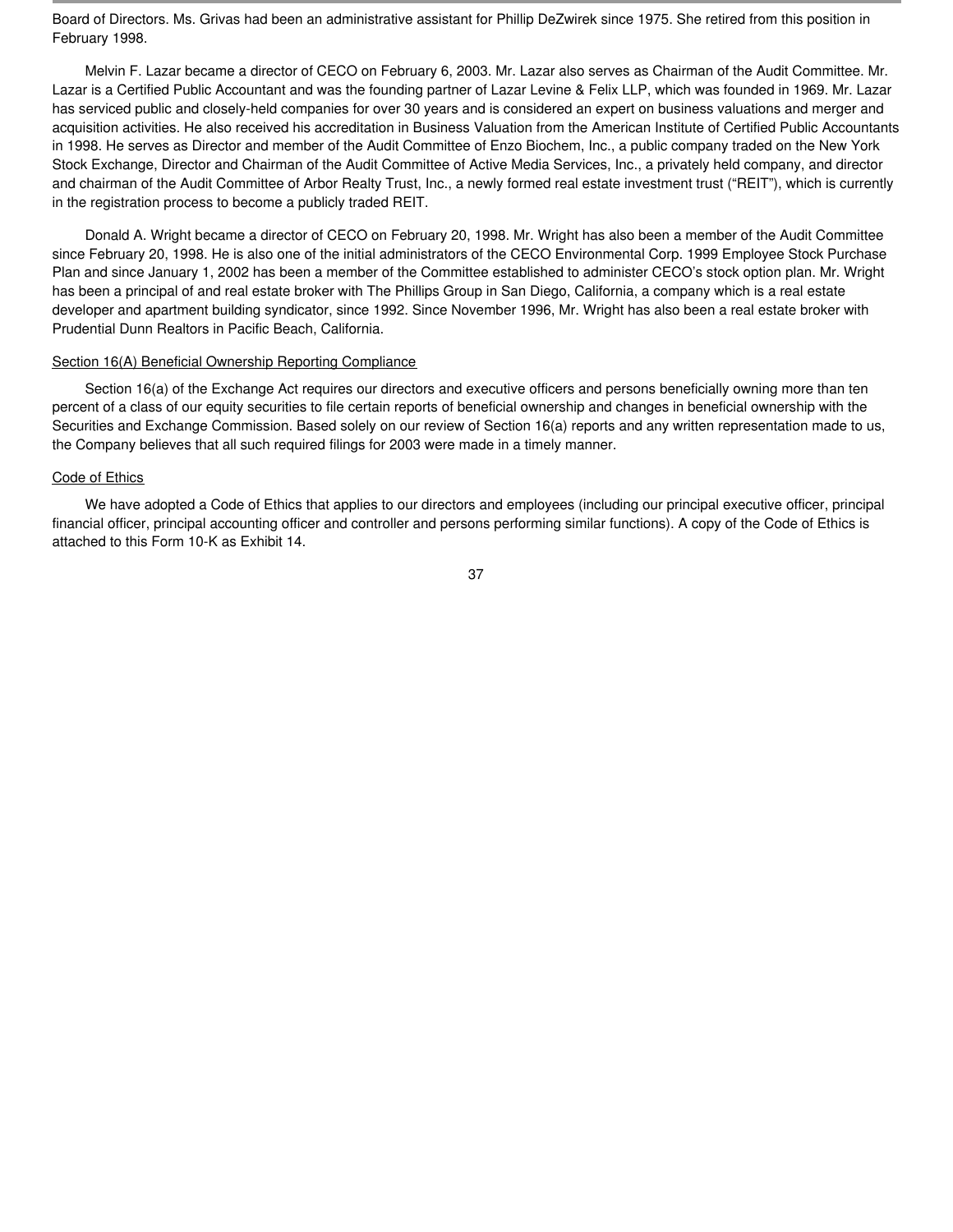### **Item 11. Executive Compensation**

## Summary of Cash and Certain Other Compensation

The following table sets forth all compensation received for services rendered to the Company in all capacities for the years ended December 31, 2003, 2002 and 2001, by (i) each person who served as Chief Executive Officer of the Company during the year ended December 31, 2003 and (ii) each of the other executive officers of the Company who were serving as executive officers at December 31, 2003 and whose total compensation exceeded \$100,000. Perquisites amounting in aggregate to the lesser of \$50,000 or 10% of the total annual salary and bonus reported for the named executive officer are not disclosed.

Richard J. Blum, who also serves as Chief Executive Officer and President of CECO Group, is paid the amounts set forth below by CECO Group. Mr. Phillip DeZwirek and Mr. Morris are paid by CECO. Mr. David Blum, who also serves as Vice-President of Kirk & Blum, is paid by Kirk & Blum.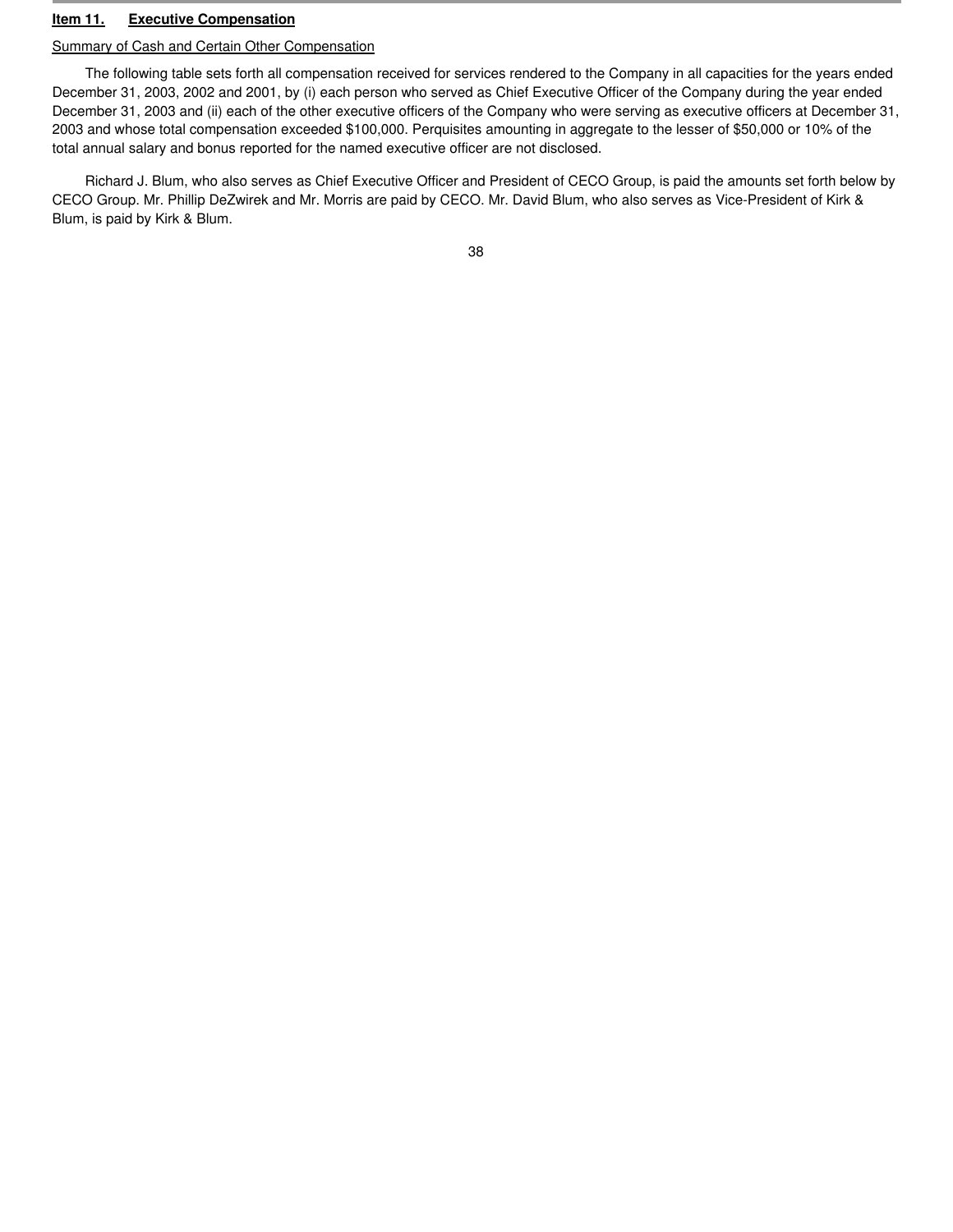#### Summary Compensation Table For CECO

|                                                                                                                                            |                      | Annual<br>Compensation              |              | Long-Term<br>Compensation<br><b>Securities</b> |                |                                  |
|--------------------------------------------------------------------------------------------------------------------------------------------|----------------------|-------------------------------------|--------------|------------------------------------------------|----------------|----------------------------------|
| Name/Principal<br><b>Position</b><br>Year                                                                                                  |                      | Salary                              | <b>Bonus</b> | <b>Underlying</b><br>Options (#)               |                | <b>All Other</b><br>Compensation |
| <b>Phillip DeZwirek</b><br>Chairman of the Board<br>& Chief Executive Officer                                                              | 2003<br>2002<br>2001 | \$111,000                           |              |                                                | \$<br>\$<br>\$ | 250,000<br>250,000<br>139,000    |
| Richard J. Blum<br>President of CECO &<br><b>President &amp; Chief Executive</b><br>Officer of CECO Group                                  | 2003<br>2002<br>2001 | \$244,600<br>\$227,400<br>\$227,538 |              | 25,000 <sup>3</sup>                            | \$<br>\$<br>\$ | $5,791^2$<br>11,438<br>25,406    |
| David D. Blum<br><b>Senior Vice President-Sales</b><br>& Marketing and Assistant<br>Secretary of CECO and<br>Vice President of Kirk & Blum | 2003<br>2002<br>2001 | \$181,275<br>\$170,750<br>\$170,106 |              |                                                | \$<br>\$<br>\$ | 3,0114<br>7,235<br>17,104        |
| Marshall J. Morris<br>Vice President-Finance &<br>Administration and Chief<br>Financial Officer of CECO                                    | 2003<br>2002<br>2001 | \$165,387<br>\$156,000<br>\$155,769 |              |                                                | \$<br>\$<br>\$ | 2,6015<br>2,227<br>1,377         |

1 Includes \$250,000 paid to Can-Med Technology, Inc. d/b/a Green Diamond Oil Corp. in 2003 for consulting services provided by Green Diamond. Mr. DeZwirek is deemed to control Green Diamond.

<sup>2</sup> Represents Company contribution of \$2,514 to 401(k) plan on behalf of Mr. Richard Blum and \$3,277 of insurance premiums paid for term life insurance for his benefit.

<sup>3</sup> Represents options to purchase 25,000 shares of CECO's stock granted on October 5, 2001. Such options are exercisable at any time between April 5, 2002 and October 5, 2011 at a price of \$2.01 per share.

<sup>4</sup> Represents Company contribution of \$2,178 to 401(k) plan on behalf of Mr. David Blum and \$833 of insurance premiums paid for term life insurance for his benefit.

<sup>5</sup> Represents Company contribution of \$2,099 to 401(k) plan on behalf of Mr. Morris and \$502 of insurance premiums paid for term life insurance for his benefit.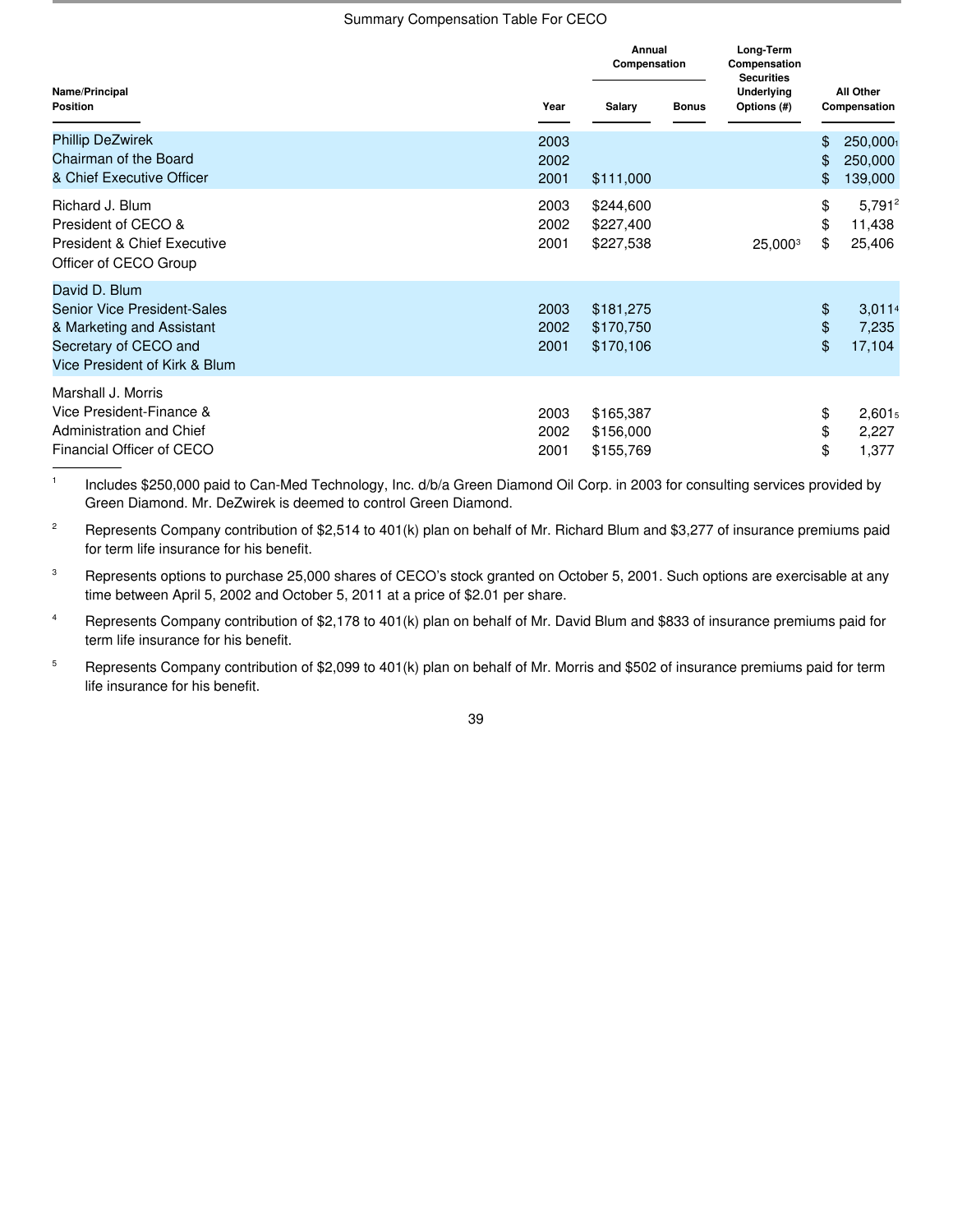#### *Option Grants and Exercises in Last Fiscal Year*

We did not grant any options to our executive officers in the fiscal year 2003. The following table sets forth information with respect to CECO's executive officers concerning unexercised options on stock of CECO held as of the end of the fiscal year.

## Aggregated Option/SAR on CECO Exercises for the Year Ended December 31, 2003 and Option/SAR Values on CECO as of December 31, 2003

|                         | <b>Shares</b>                         |                   |             | <b>Number of Securities</b><br><b>Underlying Unexercised</b><br><b>Options/SARs at</b><br>12/31/03 | Value of Unexercised<br>In-The-Money<br>Options/SARs at<br>12/31/03 |             |               |  |
|-------------------------|---------------------------------------|-------------------|-------------|----------------------------------------------------------------------------------------------------|---------------------------------------------------------------------|-------------|---------------|--|
| Name                    | <b>Acquired on</b><br><b>Exercise</b> | Value<br>Realized | Exercisable | Unexercisable                                                                                      |                                                                     | Exercisable | Unexercisable |  |
|                         | $($ # $)$                             | $($ \$)           |             |                                                                                                    |                                                                     |             |               |  |
| <b>Phillip DeZwirek</b> | 0                                     | $\mathbf{0}$      | 2,250,000   | $\mathbf{0}$                                                                                       | \$                                                                  | 6,000       | N/A           |  |
| Richard J. Blum         | 0                                     | 0                 | 473,000     | 0                                                                                                  | \$                                                                  | $\Omega$    | N/A           |  |
| David D. Blum           | 0                                     | $\mathbf{0}$      | 335,000     | $\mathbf{0}$                                                                                       | $\mathfrak{F}$                                                      | $\mathbf 0$ | N/A           |  |
| Marshall J. Morris      | 0                                     | 0                 | 30,000      | 20,000                                                                                             | \$                                                                  | 0           | \$<br>0       |  |
| Jason Louis DeZwirek    | 0                                     | 0                 | 25,000      | $\mathbf 0$                                                                                        | \$                                                                  | $\mathbf 0$ | N/A           |  |

#### Employment Contracts

Richard J. Blum entered into an Employment Agreement dated December 7, 1999 with CECO Group, Inc., a wholly-owned subsidiary of CECO. The Employment Agreement has a term through December 7, 2005. Either party may terminate the Employment Agreement for cause. Mr. Richard Blum's base salary is set annually, at the Board's discretion, and is currently \$244,600 per year. In addition to his base salary, Mr. Richard Blum is entitled to a bonus, depending upon whether the Company exceeds certain targets, and four weeks paid vacation.

David D. Blum entered into an Employment Agreement dated December 7, 1999 with Kirk & Blum. The Employment Agreement has a term through December 7, 2005. Either party may terminate the Employment Agreement for cause. Mr. David Blum's base salary is set annually, at the Board's discretion, and is currently \$181,275 per year. In addition to his base salary, Mr. David Blum is entitled to a bonus, depending upon whether the Company exceeds certain targets, and four weeks paid vacation.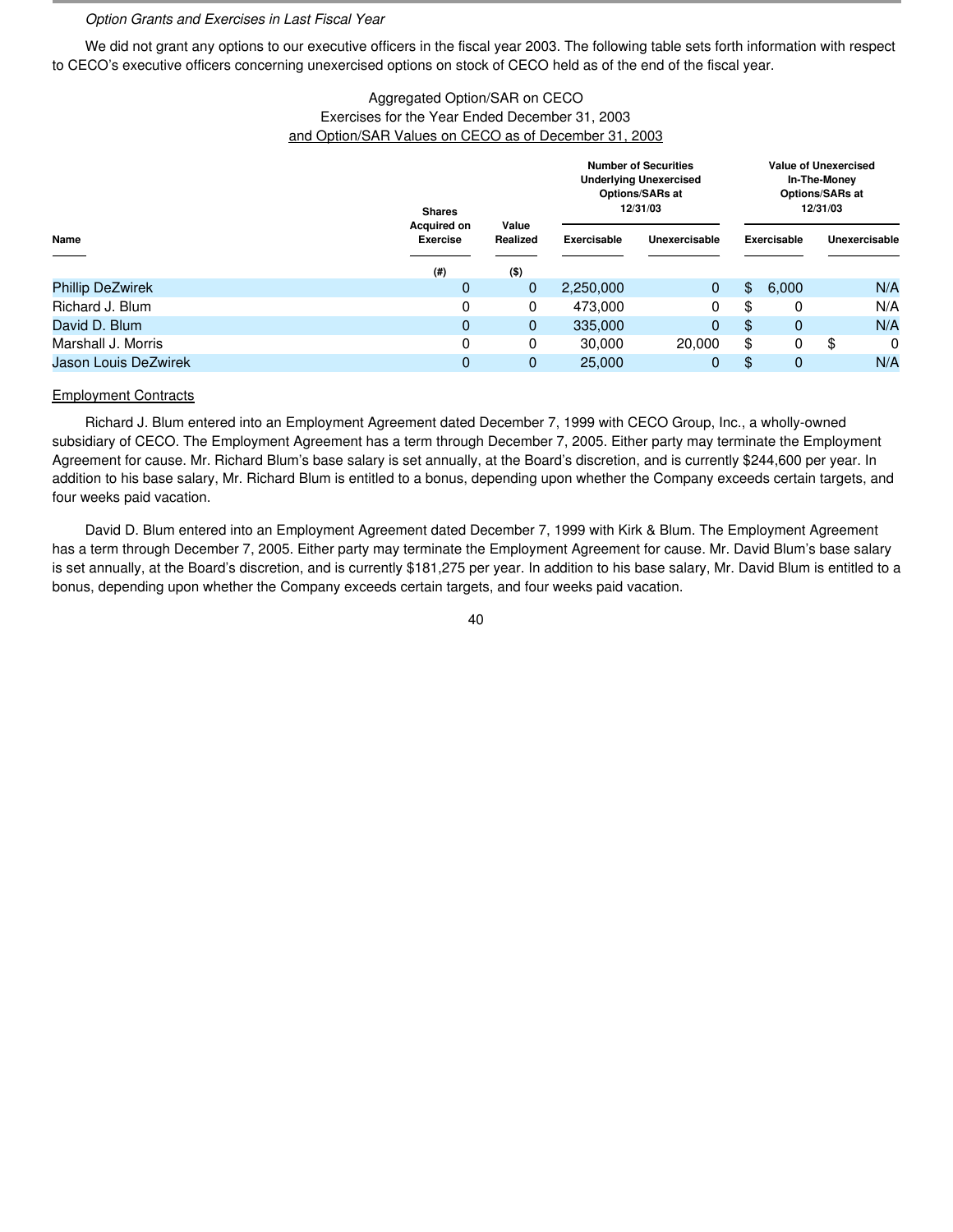#### Compensation Under CECO Stock Option Plan and Stock Purchase Plans

#### *Stock Option Plan*

Our Stock Option Plan was adopted by our board of directors on October 1, 1997 and approved by the shareholders on September 10, 1998. This plan provides for the grant of incentive stock options to our employees and nonstatutory stock options to our employees, consultants, advisors and directors. The number of shares of common stock reserved under the Stock Option Plan are 1,500,000. Of these shares, 168,700 shares were subject to outstanding options as of December 31, 2003. No options have been exercised as of March 15, 2003.

A committee of our board administers the stock plan and determines the terms of awards granted, including the exercise price, the number of shares subject to individual awards and the vesting period of awards. Directors Grivas and Wright currently serve on such committee. In the case of options intended to quality as "performance-based compensation" within the meaning of Section 162(m) of the Internal Revenue Code of 1986, as amended (the "Code"), the committee will consist of two or more "outside directors" within the meaning of Section 162(m) of the Code. The committee determines the exercise price of options granted under the Stock Option Plan, but with respect to nonstatutory stock options intended to qualify as "performance-based compensation" within the meaning of Section 162(m) of the Code and all incentive stock options, the exercise price must at least be equal to the fair market value of our common stock on the date of grant. The term of an incentive stock option may not exceed ten years, except that with respect to any participant who owns 10% of the voting power of all classes of our outstanding capital stock, the term must not exceed five years and the exercise price must equal at least 110% of the fair market value on the grant date. The committee determines the term of all other options.

On February 6, 2003, we granted options under the Stock Option Plan to Director Lazar to purchase up to 10,000 shares of the Company's common stock at an exercise price of \$1.90. No other options were granted under the Stock Option Plan in the year 2003.

#### *Stock Purchase Plan*

On September 21, 1999, our Board of Directors adopted the Stock Purchase Plan which was approved by the stockholders on November 16, 1999. Employees, other than certain part-time employees, are eligible to participate in the Stock Purchase Plan, which provides employees the opportunity to purchase our stock at a discounted price. The maximum number of shares of common stock that will be offered under the Stock Purchase Plan is 1,000,000. Such shares will be offered in nine separate consecutive offerings, which commenced October 1, 1999, with the final offering terminating on September 30, 2004. The purchase price per share will be the lesser of 85% of the market price of the stock on the last business day of the offering or 85% of the market price of the stock on the offering date. Payment for the stock under the Stock Purchase Plan is paid through employee payroll deductions. The Stock Purchase Plan is administered by our Board of Directors, however, the Board of Directors may delegate its authority to a committee of the board or an officer of the Company. Directors Grivas and Wright currently administer the Stock Purchase Plan.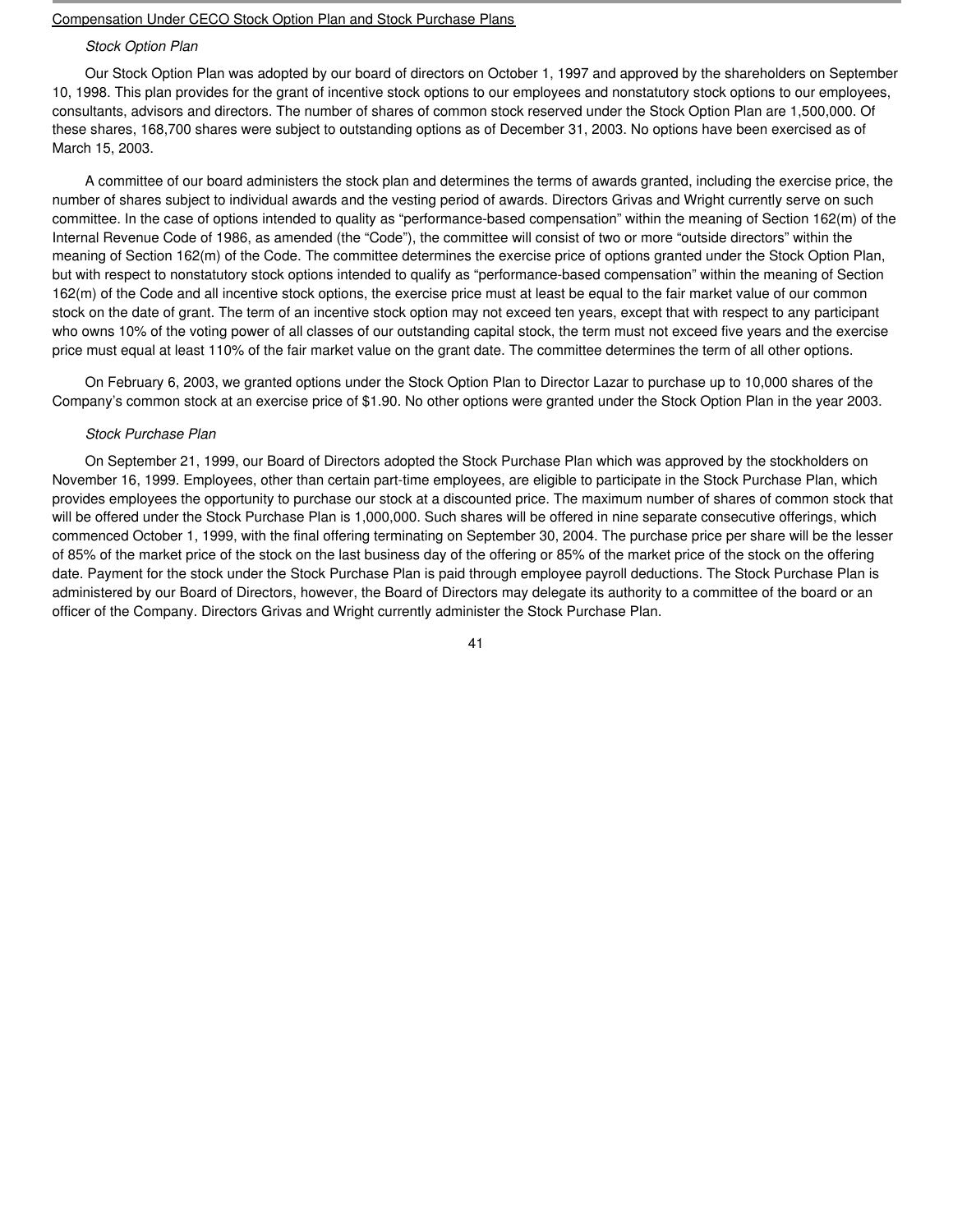As of December 31, 2003, 73,898 shares of stock have been issued under the Stock Purchase Plan; 6,241 of which have been issued to Mr. Richard Blum to date, and 10,019 of which have been issued to Mr. David Blum to date. Of the 10,019 issued to Mr. David Blum, 2,120 were issued in 2003. No other shares of stock under the Stock Purchase Plan have been issued to an executive officer or director of the Company.

#### Director Compensation

In consideration for Melvin F. Lazar's valuable service to the Company as a director, we granted Mr. Lazar options on February 6, 2003 to purchase up to 10,000 shares of our common stock under the Stock Option Plan at a price of \$1.90, the closing price of CECO's common stock as of such date. Such options are exercisable at any time between February 6, 2004 and 60 days after he ceases to be a director of the Company or any of its subsidiaries and are not transferable other than by will or the laws of descent. Mr. Lazar also receives an annual amount of \$20,000, paid in quarterly installments for serving as director, \$4,000 per year paid in quarterly installments for serving as Chairman of the audit committee, and \$1,000 for every formal board meeting and audit meeting he attends. Mr. Lazar's reasonable travel expenses will be reimbursed by us. In 2003, Mr. Lazar received \$18,000 in director's fees, \$3,600 in audit committee chair fees (both prorated to account for his becoming a director in February 2003), \$3,000 for attendance at three formal meetings, and \$1,188 for travel expense reimbursement. Mr. Lazar has agreed to attend at least one audit meeting a quarter and such other audit committee meetings that are determined to be necessary by the audit committee.

No other of our directors received consideration for serving in their capacity as directors of the Company or as members of any committee of the Board of Directors during its last fiscal year. Directors Richard Blum and Phillip DeZwirek receive compensation in their capacities as executive officers.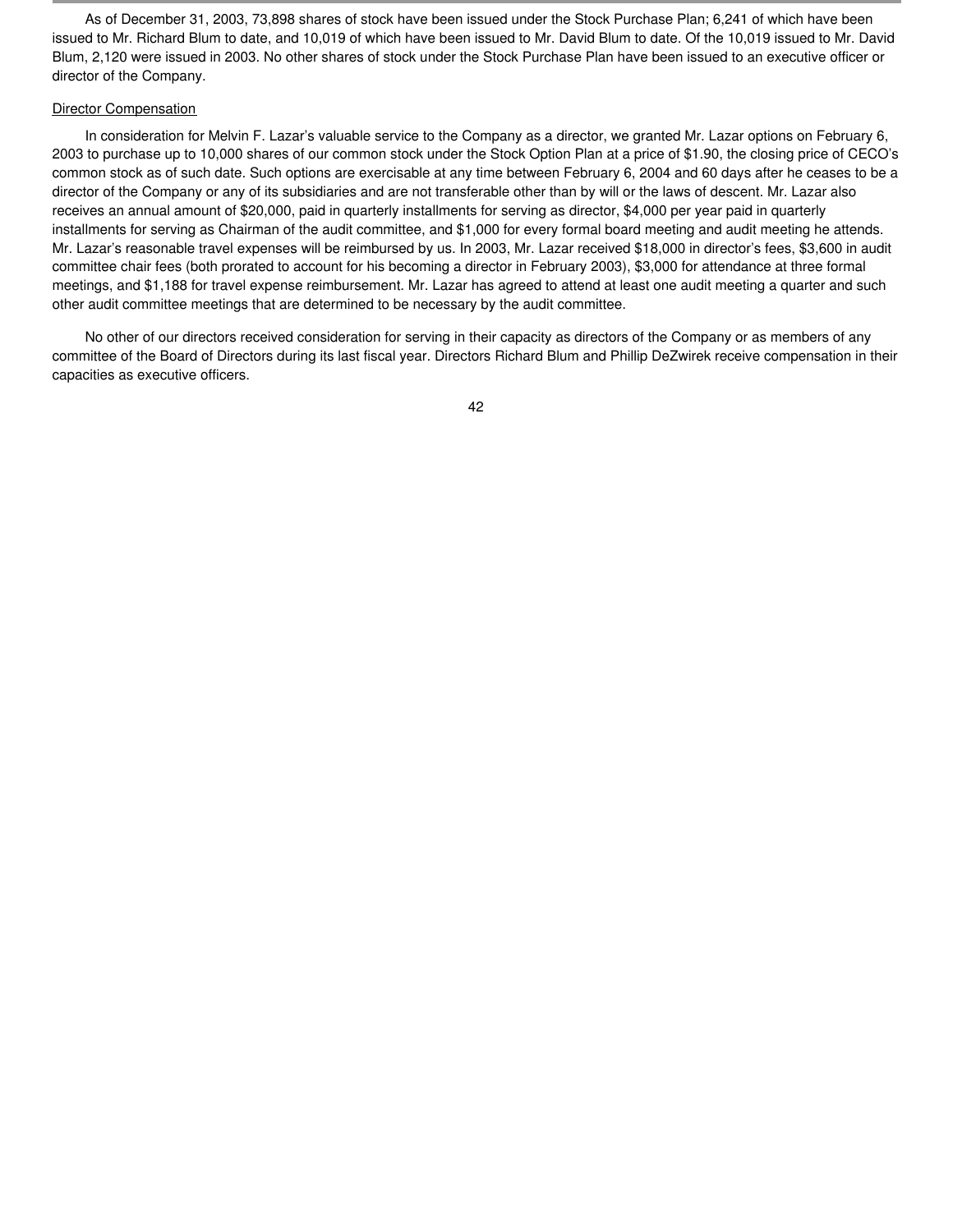## **Item 12. Security Ownership of Certain Beneficial Owners and Management and Related Stockholder Transactions**

## Beneficial Ownership of Shares

The following table sets forth the name and address of each beneficial owner of more than five percent (5%) of our common stock known to us, the number of shares of our common stock beneficially owned as of March 15, 2004, and the percent of the class so owned by each such person.

| <b>Name and Address</b><br>Of Beneficial Owner                                                                                                                           | No. of Shares of<br><b>Common Stock</b><br><b>Beneficially Owned</b> | % of Total<br><b>Common Shares</b><br>Outstanding <sup>1</sup> |
|--------------------------------------------------------------------------------------------------------------------------------------------------------------------------|----------------------------------------------------------------------|----------------------------------------------------------------|
| Phillip DeZwirek <sup>2,3</sup><br><b>Chief Executive Officer and</b><br>Chairman of the Board<br>505 University Avenue<br><b>Suite 1400</b><br>Toronto, Ontario M5G 1X3 | 4,657,457                                                            | 38.1%                                                          |
| Jason Louis DeZwirek <sup>2,4,5</sup><br>Secretary<br>247 Erskine Avenue<br>Toronto, Ontario M4P 1Z6                                                                     | 3,845,426                                                            | 38.4%                                                          |
| Icarus Investment Corp. <sup>2,6</sup><br>505 University Avenue<br><b>Suite 1400</b><br>Toronto, Ontario M5G 1X3                                                         | 2,221,760                                                            | 22.3%                                                          |
| IntroTech Investments, Inc. <sup>4</sup><br>247 Erskine Avenue<br>Toronto, Ontario M4P 1Z6                                                                               | 1,598,666                                                            | 16.0%                                                          |
| Can-Med Technology, Inc. <sup>6</sup><br>d/b/a Green Diamond Oil Corp.<br>505 University Avenue, Suite 1400<br>Toronto, Ontario M5G 1X3                                  | 887,400                                                              | 8.9%                                                           |
| Crestview Capital Fund L.P. <sup>7</sup><br>95 Revere Drive, Suite F<br>Northbrook, IL 60062                                                                             | 582,171                                                              | 5.7%                                                           |
| Harvey Sandler <sup>8</sup><br>17591 Lake Estates Drive<br>Boca Raton, FL 33496                                                                                          | 511,000                                                              | 5.1%                                                           |

<sup>1</sup> Based upon 9,984,974 shares of our common stock outstanding as of March 15, 2004. For each named person, this percentage includes Common Stock of which such person has the right to acquire beneficial ownership either currently or within 60 days of March 15, 2004, including, but not limited to, upon the exercise of an option; however, such Common Stock shall not be deemed outstanding for the purpose of computing the percentage owned by any other person.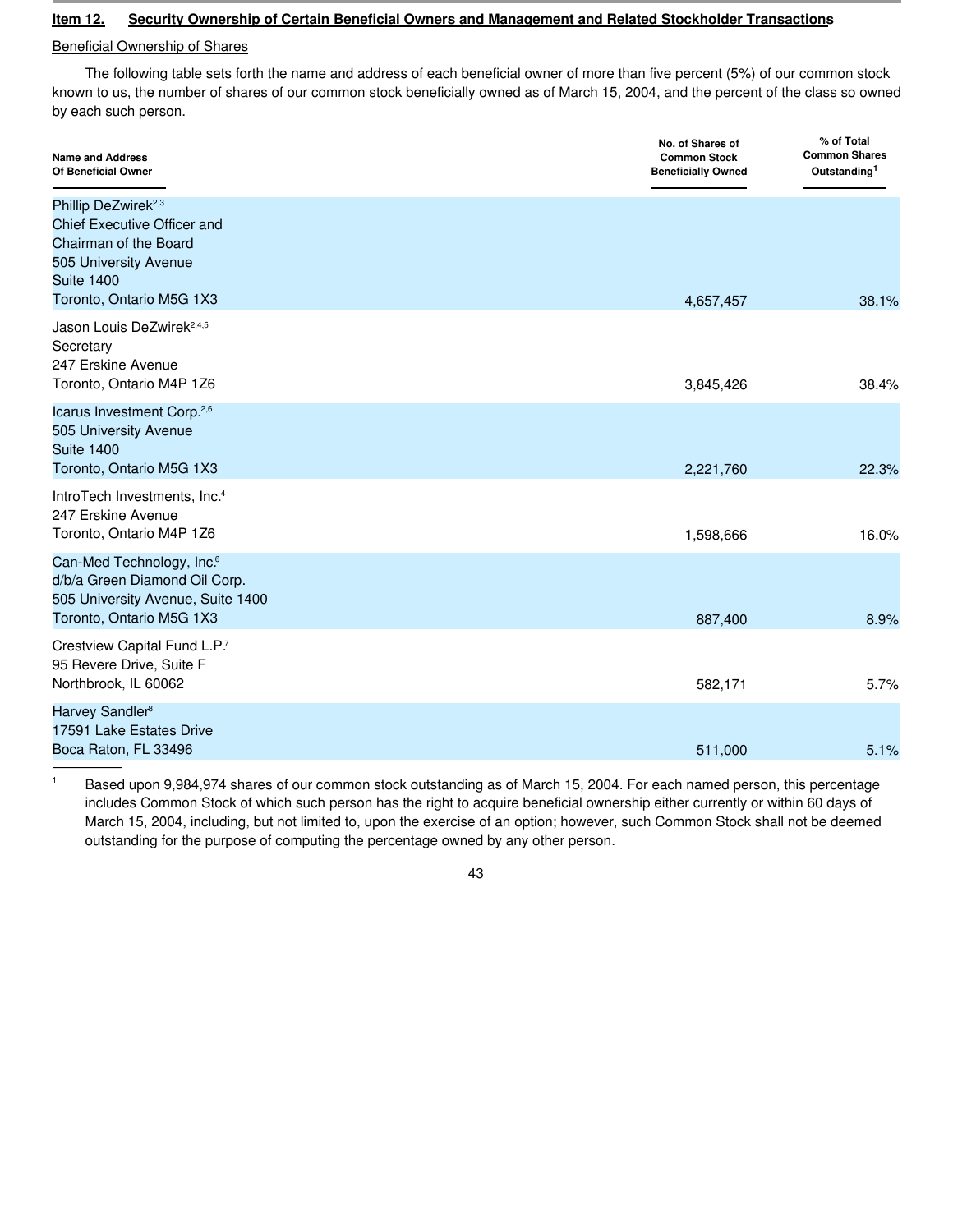- 2 Icarus Investment Corp. ("Icarus") is owned 50% by Phillip DeZwirek and 50% by Jason Louis DeZwirek. Ownership of the shares of common stock of CECO owned by Icarus Investment Corp. also are attributed to both Messrs. Phillip DeZwirek and Jason Louis DeZwirek. With respect to the shares owned by Icarus, Icarus has sole dispositive and voting power and Phillip DeZwirek and Jason Louis DeZwirek are deemed to have shared voting and shared dispositive power.
- 3 Includes (i) 750,000 shares of our common stock that Phillip DeZwirek can purchase on or prior to November 7, 2006 from CECO at a price of \$1.75 per share pursuant to warrants granted to Mr. DeZwirek by the Company on November 7, 1996; (ii) 250,000 shares that may be purchased pursuant to warrants granted January 14, 1998 at a price of \$2.75 per share prior to January 14, 2008; (iii) 250,000 shares of our common stock that may be purchased pursuant to warrants granted September 14, 1998 at a price of \$1.626 per share prior to September 14, 2008; (iv) 500,000 shares that may be purchased pursuant to warrants granted to Mr. DeZwirek by the Company January 22, 1999, which are exercisable prior to January 22, 2009 at a price of \$3.00 per share; and (v) 500,000 shares that may be purchased pursuant to warrants granted to Mr. DeZwirek by CECO August 14, 2000, which are exercisable prior to August 14, 2010 at a price of \$2.0625 per share.
- 4 IntroTech Investments, Inc. ("IntroTech") is owned 100% by Jason Louis DeZwirek. Ownership of the shares of common stock of CECO owned by IntroTech also are attributed to Jason Louis DeZwirek. IntroTech and Jason Louis DeZwirek are each deemed to have sole dispositive and sole voting power with respect to such shares.
- 5 Includes 25,000 shares of our common stock that Jason Louis DeZwirek can purchase on or prior to October 5, 2011 at a price of \$2.01 per share pursuant to options granted to Mr. DeZwirek on October 5, 2001.
- <sup>6</sup> 50.1% of the shares of Green Diamond are owned by Icarus. Ownership of the shares of common stock of Green Diamond also are attributed to Icarus. Icarus has voting and dispositive power, with respect to such shares which is shared with the other shareholders of Green Diamond.
- 7 Includes 216,667 shares of common stock that Crestview Capital Fund L.P. can purchase on or prior to December 31, 2006 from CECO at a price of \$3.60 per share pursuant to warrants granted December 31, 2001.
- 8 Includes 20,000 shares held in the name of Phyllis Sandler, Mr. Sandler's spouse.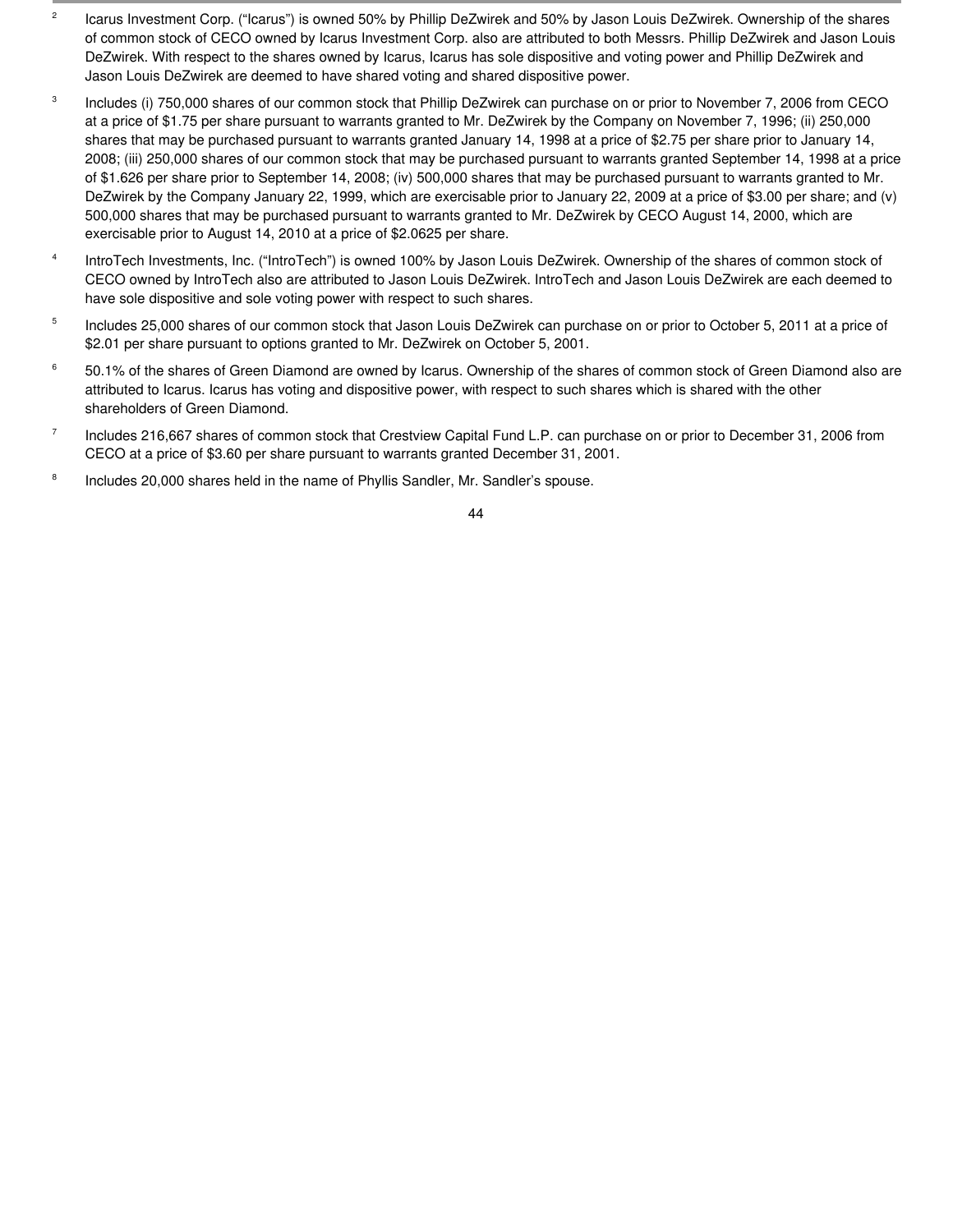# **Security Ownership of Management**

As of March 15, 2004, the present directors and executive officers of the Company are the beneficial owners of the numbers of shares of our common stock set forth below:

| <b>Name and Address</b><br>of Beneficial Owner                                                          | <b>Number of Shares</b><br>of Common Stock<br><b>Beneficially Owned</b> | % Total Company<br><b>Common Shares</b><br>Outstanding <sup>1</sup> |
|---------------------------------------------------------------------------------------------------------|-------------------------------------------------------------------------|---------------------------------------------------------------------|
| Phillip DeZwirek <sup>2</sup><br>505 University Avenue<br><b>Suite 1400</b><br>Toronto, Ontario M5G 1P7 | 4,657,457                                                               | 38.1%                                                               |
| Jason Louis DeZwirek <sup>3</sup><br>247 Erskine Avenue<br>Toronto, Ontario M4P 1Z6                     | 3,845,426                                                               | 38.4%                                                               |
| Richard J. Blum <sup>4</sup><br>3120 Forrer Street<br>Cincinnati, Ohio 45209                            | 499,241                                                                 | 4.8%                                                                |
| David D. Blum <sup>5</sup><br>3120 Forrer Street<br>Cincinnati, Ohio 45209                              | 355,019                                                                 | 3.4%                                                                |
| Donald A. Wright <sup>6</sup><br>4538 Cass Street<br>San Diego, California 92109                        | 50,000                                                                  | 0.5%                                                                |
| Marshall J. Morris <sup>7</sup><br>3120 Forrer Street<br>Cincinnati, Ohio 45209                         | 50,600                                                                  | 0.5%                                                                |
| Melvin F. Lazar <sup>8</sup><br>400 East 56th Street<br><b>Apt. 16N</b><br>New York, NY 10022           | 10,000                                                                  | 0.1%                                                                |
| Josephine Grivas<br>505 University Avenue<br><b>Suite 1400</b><br>Toronto, Ontario M5G 1P7              |                                                                         |                                                                     |
| Officers and<br>Directors as a group (8 persons)                                                        | 7,245,983                                                               | 55.1%                                                               |

<sup>1</sup> See Note 1 to the foregoing table.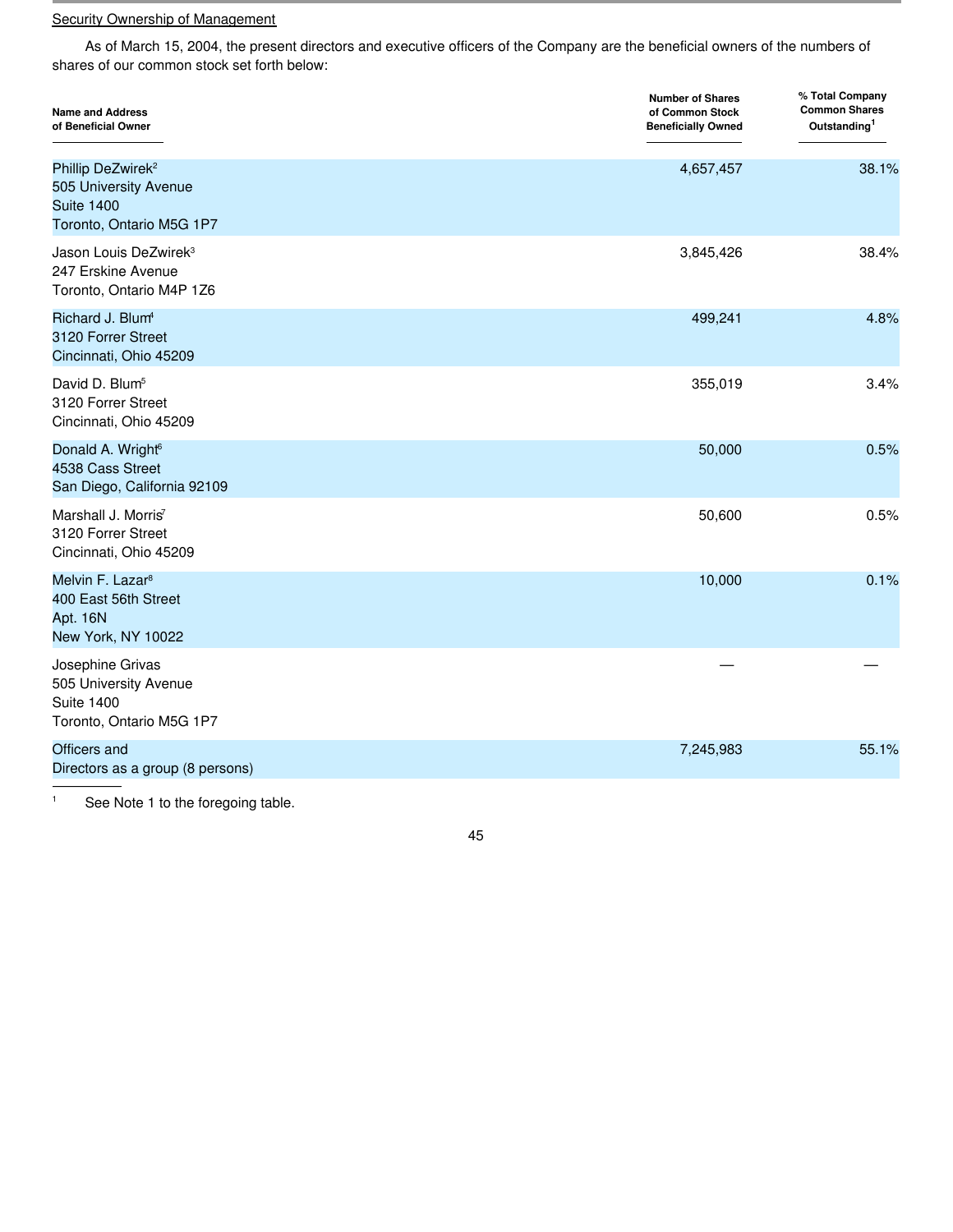- $2^2$  See Notes 2 and 3 to the foregoing table.
- <sup>3</sup> See Notes 2, 4 and 5 to the foregoing table.
- 4 Includes 448,000 shares of our common stock that Mr. Richard Blum has the right to purchase for \$2.9375 per share pursuant to a warrant granted to Mr. Richard Blum on December 7, 1999, in connection with the acquisition of Kirk & Blum and kbd/Technic. Also includes 25,000 shares that may be purchased pursuant to Options granted to Mr. Blum October 5, 2001, at a price of \$2.01 per share.
- 5 Includes 335,000 shares of our common stock that Mr. David Blum has the right to purchase for \$2.9375 per share pursuant to a warrant granted to Mr. David Blum on December 7, 1999, in connection with the acquisition of Kirk & Blum and kbd/Technic.
- 6 Includes (i) 10,000 shares of our common stock that may be purchased pursuant to Options granted June 30, 1998, at a price of \$2.75 per share prior to June 30, 2008; (ii) 5,000 shares of our common stock that may be purchased pursuant to Options granted September 18, 2000 at a price of \$2.0625 per share prior to September 18, 2010; and (iii) 10,000 shares that may be purchased pursuant to Options granted October 5, 2001 at a price of \$2.01 per share.
- 7 Includes 400 shares held in the name of Cynthia S. Morris, the spouse of Mr. Morris. Also includes 40,000 shares of our common stock that may be purchased pursuant to options granted to Mr. Morris to purchase 50,000 shares of our common stock on January 20, 2000. This option became exercisable on January 20, 2001, with respect to 10,000 of such shares, on January 20, 2002 with respect to another 10,000 shares, on January 20, 2003 with respect to another 10,000 of such shares, and on January 20, 2004 with respect to 10,000 shares. The additional 10,000 shares become exercisable January 20, 2005. The exercise price of the options is \$2.50 per share.
- 8 Includes 10,000 shares of our common stock Mr. Lazar has the right to purchase for \$1.90 per share, pursuant to Options granted Mr. Lazar on February 6, 2003.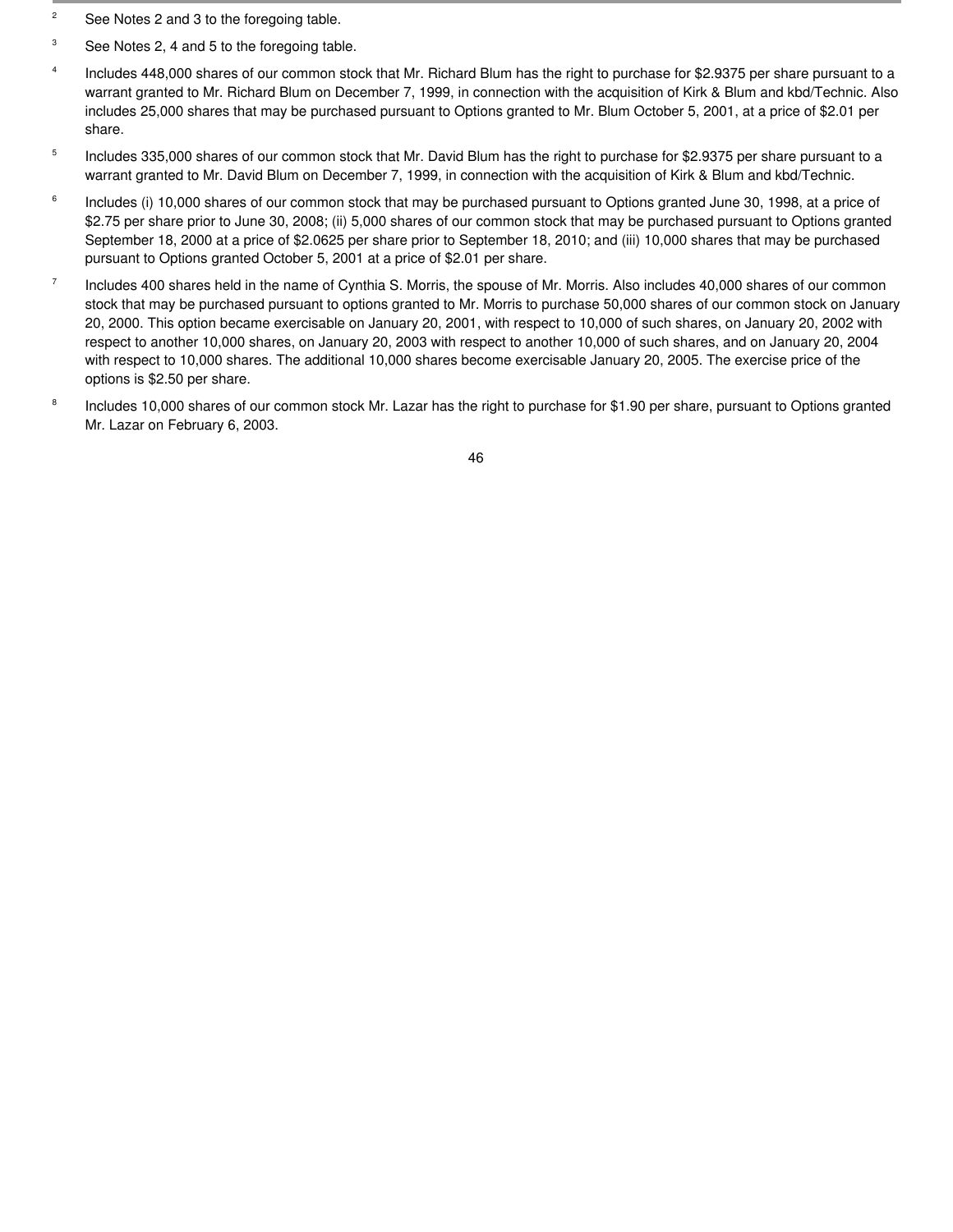## Equity Compensation Plan Information December 31, 2003

**(c)**

| Plan<br>Category                                              | (a)<br>Number of securities to<br>be issued upon exercise<br>of outstanding options,<br>warrants and rights | (b)<br>Weighted-average<br>exercise price of<br>outstanding options,<br>warrants and rights,<br>compensation plans | <b>Number of securities</b><br>remaining available for<br>future issuance under<br>equity compensation<br>plans (excluding<br>securities reflected in<br>column (a)) |
|---------------------------------------------------------------|-------------------------------------------------------------------------------------------------------------|--------------------------------------------------------------------------------------------------------------------|----------------------------------------------------------------------------------------------------------------------------------------------------------------------|
| Equity compensation plans approved by security                |                                                                                                             |                                                                                                                    |                                                                                                                                                                      |
| holders                                                       | 168.700                                                                                                     | \$<br>2.54                                                                                                         | 1,331,300                                                                                                                                                            |
| Equity compensation plans not approved by security<br>holders | 3,285,000                                                                                                   | \$<br>2.42                                                                                                         | None                                                                                                                                                                 |
| <b>TOTAL</b>                                                  | 3,453,700                                                                                                   | \$<br>2.43                                                                                                         | 1,331,300                                                                                                                                                            |

- 1 Includes:
- (a) a warrant to purchase 448,000 shares of Common Stock for \$2.9375 per share granted to Mr. Richard Blum on December 7, 1999, in connection with the acquisition of Kirk & Blum and kbd/Technic;
- (b) a warrant to purchase 335,000 shares of Common Stock for \$2.9375 per share granted to Mr. David Blum on December 7, 1999, in connection with the acquisition of Kirk & Blum and kbd/Technic;
- (c) a warrant to purchase 217,000 shares of Common Stock for \$2.9375 per share granted to Mr. Larry Blum on December 7, 1999, in connection with the acquisition of Kirk & Blum and kbd/Technic;
- (d) 25,000 shares of common stock that Mr. Jason DeZwirek can purchase on or prior to October 5, 2011 at a price of \$2.01 per share pursuant to options granted to Mr. Jason DeZwirek on October 5, 2001;
- (e) (i) 750,000 shares of common stock that Mr. Phillip DeZwirek can purchase on or prior to November 7, 2006 at a price of \$1.75 per share pursuant to warrants granted to Mr. Phillip DeZwirek on November 7, 1996; (ii) 250,000 shares that may be purchased pursuant to warrants granted January 14, 1998 at a price of \$2.75 per share prior to January 14, 2008; (iii) 250,000 shares of common stock that may be purchased by Mr. Phillip DeZwirek pursuant to warrants granted September 14, 1998 at a price of \$1.626 per share prior to September 14, 2008; (iv) 500,000 shares that may be purchased pursuant to warrants granted to Mr. Phillip DeZwirek January 22, 1999, which are exercisable prior to January 22, 2009 at a price of \$3.00 per share; and (v) 500,000 shares that may be purchased pursuant to warrants granted to Mr. Phillip DeZwirek August 14, 2000, which are exercisable prior to August 14, 2010 at a price of \$2.0625 per share; and
- (f) 10,000 shares of common stock that Mr. Donald Wright can purchase pursuant to options granted June 30, 1998 at a price per share of \$2.75 prior to June 30, 2008.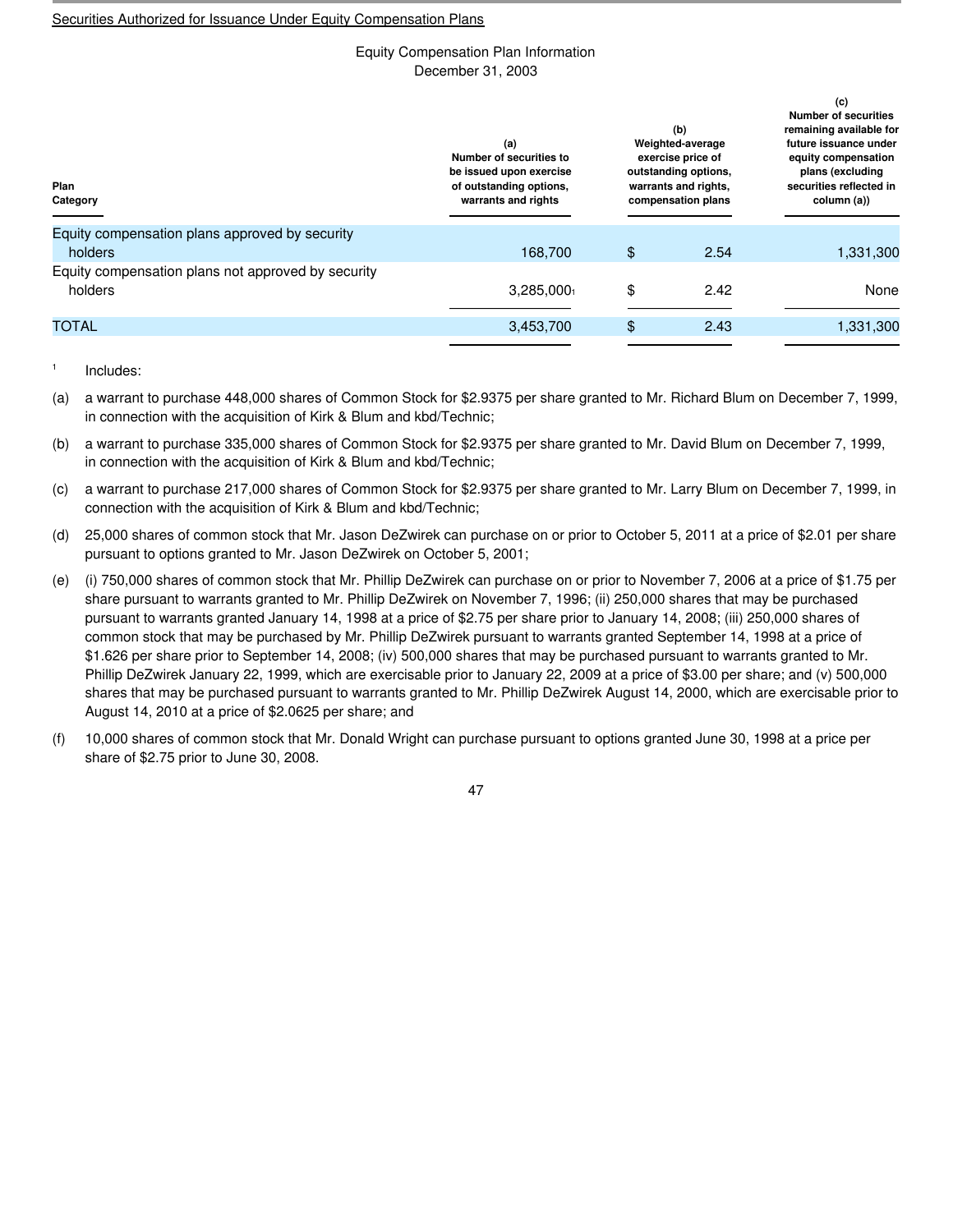### **Item 13. Certain Relationships and Related Transactions**

## Certain Transactions

Since January 1, 2003, the following transactions have occurred in which persons who, at the time of such transactions, were directors, officers or owners of more than 5% of our common stock, had a direct or indirect material interest.

As a condition to obtaining our current bank facility, we placed \$5 million of subordinated debt. Green Diamond provided \$4,000,000 of the subordinated debt (the "Sub Debt"). The promissory notes which were issued to evidence the subordinated debt provide that they accrue interest at the rate of 12% per annum, payable semi-annually. Actual payment is subject to the subordination agreement with the banks providing the Bank Facility.

During the fiscal year ended December 31, 2003, we reimbursed Green Diamond \$5,000 per month for use of the space and other office expenses of the Company's Toronto office. Green Diamond is owned 50.1% by Icarus Investment Corp., which is controlled by Phillip DeZwirek, the Chief Executive Officer and Chairman of the Board of CECO, and Jason Louis DeZwirek, the Secretary and a director of the Company.

During the fiscal year ended December 31, 2003, we paid fees of \$250,000 to Green Diamond for management consulting services. The services were provided by Phillip DeZwirek, the Chief Executive Officer and Chairman of the Board of CECO, through Green Diamond. Such amount is included as compensation paid to Mr. DeZwirek under "Executive Compensation."

On September 30, 2003, Green Diamond provided \$1,200,000 of subordinated debt to the Company. The proceeds were used to pay down our credit facility. The note issued to evidence the loan has a maturity date of April 30, 2005, or earlier if certain significant transactions occur, such as upon the sale of the stock or assets of the company or other change in control. Interest accrues at the rate of 6% per annum, and is payable on March 31 and September 30 of each year, commencing March 31, 2004. Payment of the note is subject to the subordination agreement with the banks providing the Bank Facility. In addition, payment may not be made if there is a default by the Company under the notes evidencing the Sub Debt.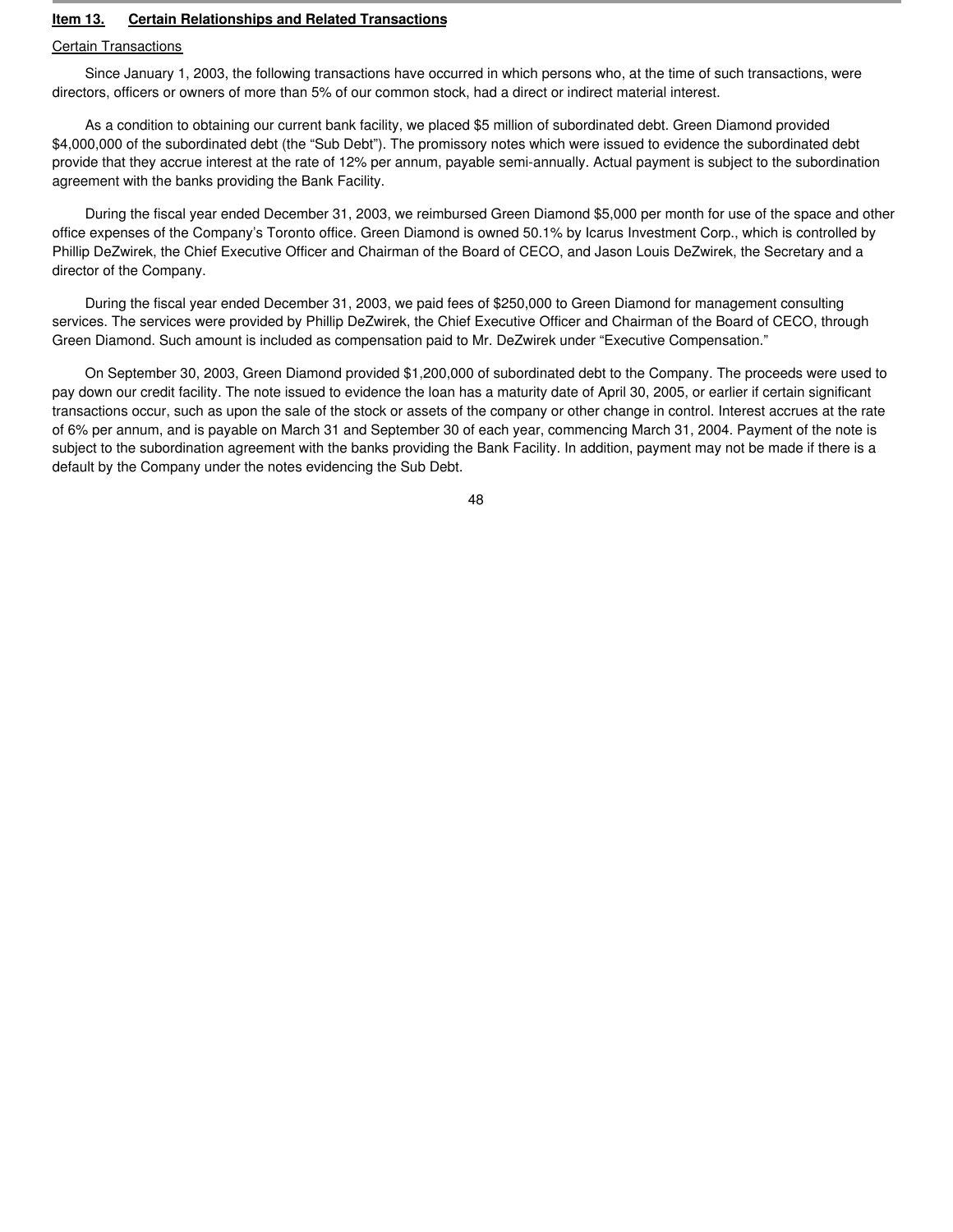### **Item 14. Principal Accountant Fees and Services**

### Fees Paid to Deloitte & Touche LLP

The following table sets forth the fees paid for services provided by Deloitte & Touche LLP during the fiscal years ended December 31, 2002 and December 31, 2003.

|                           | 2003      | 2002      |
|---------------------------|-----------|-----------|
|                           |           |           |
| <b>Audit Fees</b>         | \$163,000 | \$152,996 |
| <b>Audit-Related Fees</b> | 8,000     | 14,600    |
| Tax Fees                  | 60,475    | 59,228    |
| All Other Fees            | 0         | 3,689     |
| Total                     | \$231,475 | \$230,513 |

The following is a description of the nature of the services comprising the fees disclosed in the table above for each of the four categories of services. The Audit Committee has considered whether providing non-audit services is compatible with maintaining Deloitte & Touche LLP's independence.

*Audit Fees.* These are fees for professional services rendered by Deloitte & Touche LLP for the audit of our annual consolidated financial statements, the review of financial statements included in Quarterly Reports on Form 10-Q, and services that are normally rendered in connection with statutory and regulatory filings or engagements.

*Audit-Related Fees*. These are fees for assurance and related services rendered by Deloitte & Touche LLP that are reasonably related to the performance of the audit or the review of our financial statements that are not included as audit fees. These services include work associated with the Company's registration statement on Form S-1 and the Post-Effective Amendment on Form S-3 to Form S-1/A.

*Tax Fees*. These are fees for professional services rendered by Deloitte & Touche LLP with respect to tax compliance, tax advice and tax planning. These services include tax return preparation, tax consulting associated with inventory, and consulting on tax planning matters.

*All Other Fees*. These are fees for other services rendered by Deloitte & Touche LLP that do not meet the above category descriptions. These services include consulting on real estate accounting matters.

### Audit Committee Pre-Approval Policy

The Audit Committee is responsible for pre-approving all audit services and permitted non-audit services (including the fees and retention terms) to be performed for the Company by Deloitte & Touche LLP prior to their engagement for such services. The Audit Committee has delegated to each of its members the authority to grant pre-approvals, such approvals to be presented to the full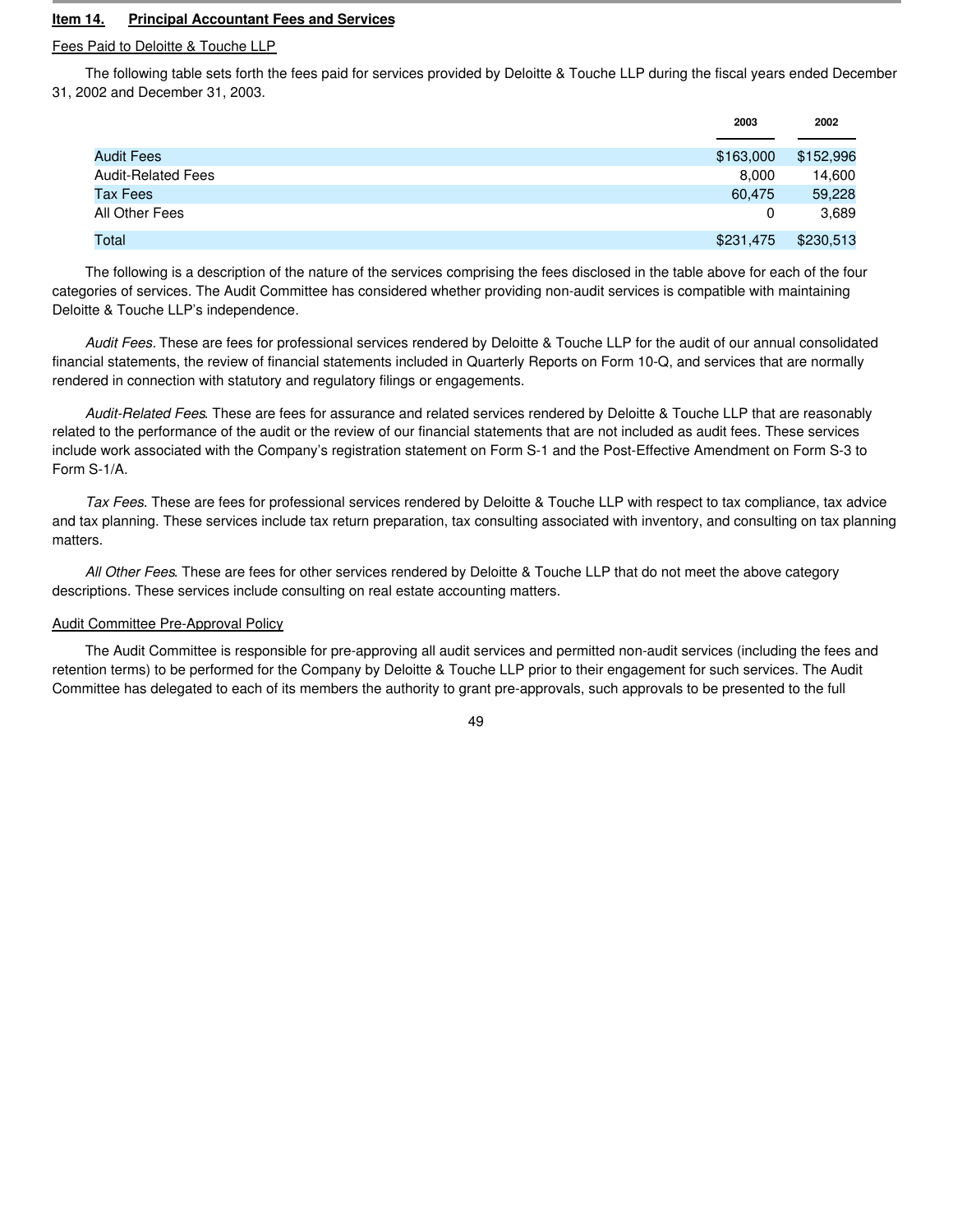Committee at the next scheduled meeting. None of the fees paid to Deloitte & Touche LLP under the categories Audit-Related, Tax and All Other were approved by the Audit Committee after the services were rendered pursuant to the deminimis exception established by the SEC.

#### **Item 15. Exhibits, Financial Statement Schedules and Reports on Form 8-K**

(a) 1. Financial statements are set forth in this report following the signature page of this report.

2. Financial statement schedules have been omitted since they are either not required, not applicable, or the information is otherwise included.

3. Exhibit Index. The exhibits listed below, as part of Form 10-K, are numbered in conformity with the numbering used in Item 601 of Regulation S-K of the Securities and Exchange Commission.

2.1 Agreement and Plan of Reorganization dated August 13, 1997 between CECO, the Company and Steven I. Taub. (Incorporated by reference from Form 10-KSB dated December 31, 1997 of the Company)

2.2 Certificate of Ownership and Merger Merging CECO Environmental Corp. into CECO Environmental Corp. (Incorporated by reference from Form 10-K dated December 31, 2001)

2.3 Certificate of Merger of CECO Environmental Corp. into CECO Environmental Corp. Under Section 907 of the Business Corporation Law. (Incorporated by reference from Form 10-K dated December 31, 2001)

3(i) Certificate of Incorporation. (Incorporated by reference from Form 10-K dated December 31, 2001)

3(ii) Bylaws. (Incorporated by reference from Form 10-K dated December 31, 2001)

10.1 CECO Filters, Inc. Savings and Retirement Plan. (Incorporated by reference from CECO's Annual Report on Form 10-K for the fiscal year ended December 31, 1990)

\*\* 10.2 CECO Environmental Corp. 1997 Stock Option Plan and Amendment. (Incorporated by reference from Form S-8, Exhibit 4, filed March 24, 2000, of the Company)

10.3 1999 CECO Environmental Corp. Employee Stock Purchase Plan. (Incorporated by reference from Form S-8, filed September 22, 1999 of the Company)

10.4 Mortgage dated October 28, 1991 by CECO and the Montgomery County Industrial Development Corporation ("MCIDC"). (Incorporated by reference from CECO's Annual Report on Form 10-K for the fiscal year ended December 31, 1991)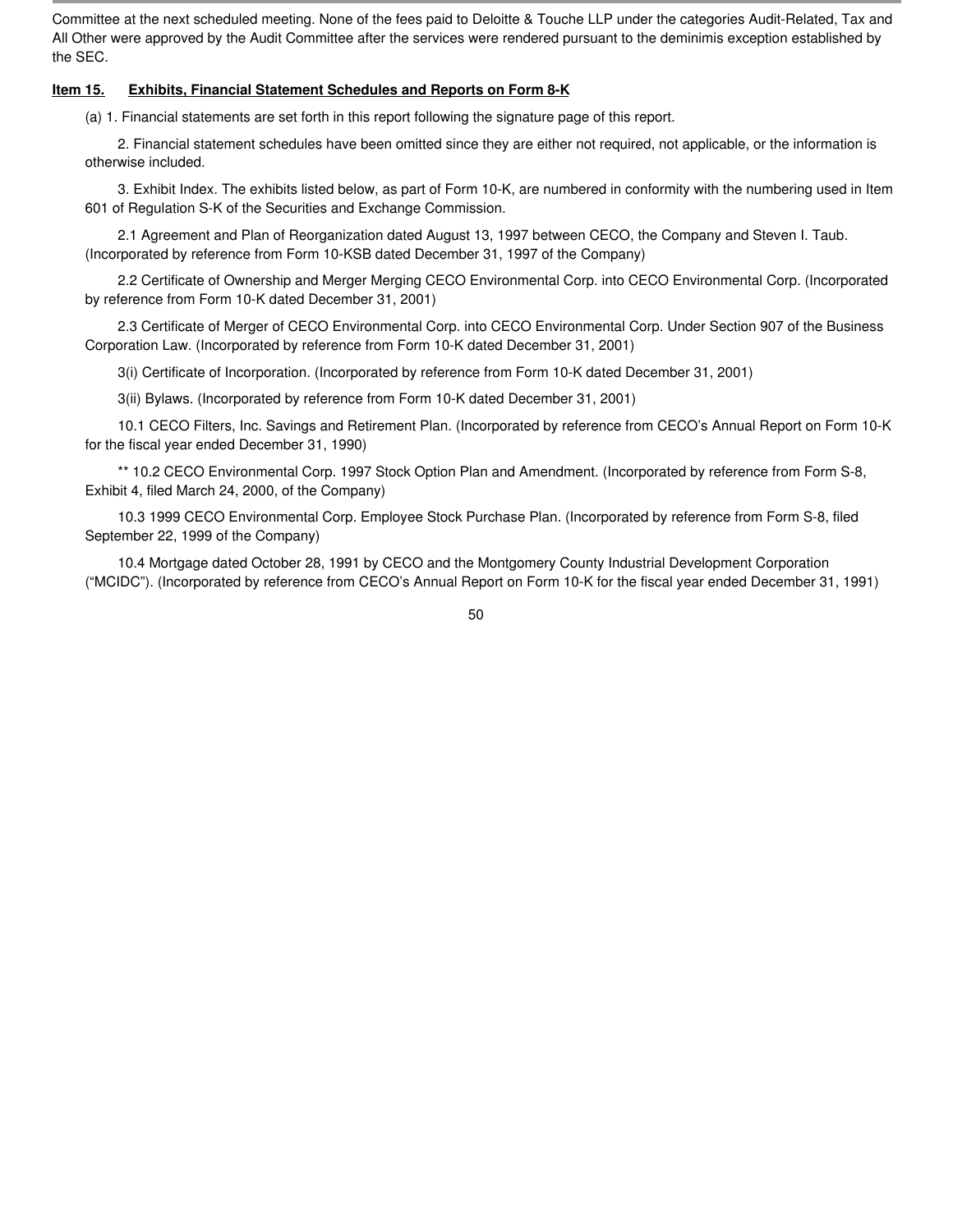10.5 Installment Sale Agreement dated October 28, 1991 between CECO and MCIDC. (Incorporated by reference from CECO's Annual Report on Form 10-K for the fiscal year ended December 31, 1991)

10.6 Lease dated as of March 10, 1992 between CECO and BTR North America, Inc. (Incorporated by reference from CECO's Annual Report on Form 10-K for the fiscal year ended December 31, 1991)

10.7 Consulting Agreement dated as of January 1, 1994 and effective as of July 1, 1994 between the Company and CECO. (Incorporated by reference to Form 10-QSB dated September 30, 1994 of the Company)

\*\* 10.8 Warrant Agreement dated as of November 7, 1996 between the Company and Phillip DeZwirek. (Incorporated by reference from the Company's Form 10-KSB dated December 31, 1996)

\*\* 10.9 Warrant Agreement dated as of January 14, 1998 between the Company and Phillip DeZwirek. (Incorporated by reference from the Company's Form 10-KSB dated December 31, 1998)

10.10 Lease between Busch Co. and Richard Roos dated January 10, 1980, Amendment to Lease dated August 1, 1988 between Busch Co. and Richard Roos, Amendment to Lease dated May 21, 1991 between Richard A. Roos and Busch Co. and Amendment to Lease dated June 1, 1991 between JDA, Inc. and Busch Co. (Incorporated by reference from the Company's Form 10-KSB dated December 31, 1997)

10.11 Assignment of Lease dated September 25, 1997 among Richard A. Roos, JDA, Inc., Busch Co. and New Busch Co., Inc. (Incorporated by reference from the Company's Form 10-KSB dated December 31, 1998)

10.12 Lease between Joseph V. Salvucci and Busch Co. dated October 17, 1994. (Incorporated by reference from the Company's Form 10-KSB dated December 31, 1997)

\*\* 10.13 Warrant Agreement dated as of September 14, 1998 between the Company and Phillip DeZwirek. (Incorporated by reference from the Company's Form 10-KSB dated December 31, 1998)

\*\* 10.14 Warrant Agreement dated as of January 22, 1999 between the Company and Phillip DeZwirek. (Incorporated by reference from the Company's Form 10-KSB dated December 31, 1998)

\*\* 10.15 Option for the Purchase of Shares of Common Stock for Donald Wright dated June 30, 1998. (Incorporated by reference from the Company's Form 10-KSB dated December 31, 1998)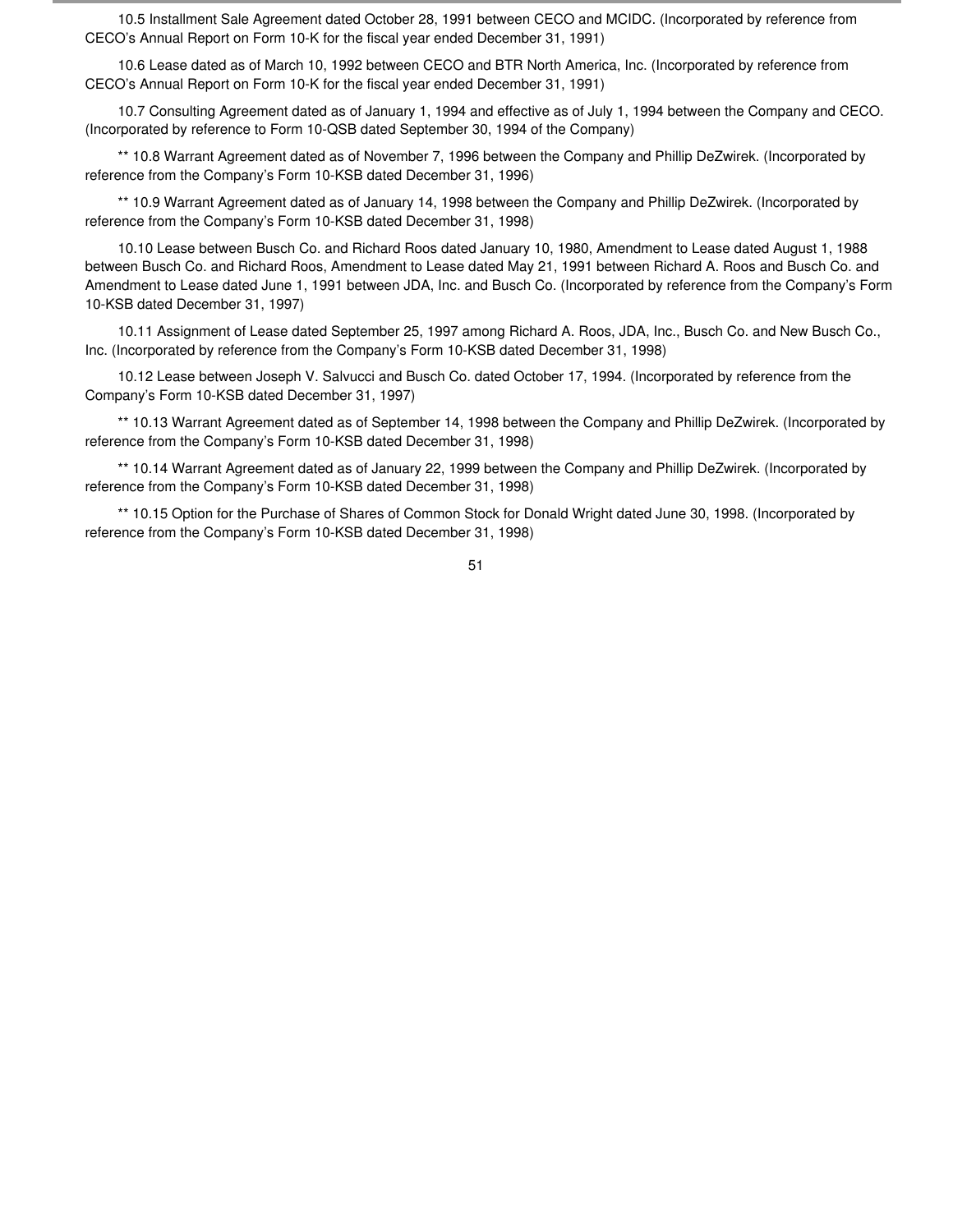10.16 Stock Purchase Agreement, dated as of December 7, 1999, among CECO Environmental Corp., CECO Filters, Inc. and the Stockholders of The Kirk & Blum Manufacturing Company and kbd/Technic, Inc. and Richard J. Blum, Lawrence J. Blum and David D. Blum. (Incorporated by reference from the Company's Form 8-K filed December 22, 1999 with respect to event that occurred December 7, 1999)

\*\* 10.17 Employment Agreement, dated as of December 7, 1999, between Richard J. Blum and CECO Group, Inc. (Incorporated by reference from the Company's Form 8-K filed December 22, 1999 with respect to event that occurred December 7, 1999)

\*\* 10.18 Stock Purchase Warrant, dated as of December 7, 1999, granted by CECO Environmental Corp. to Richard J. Blum. (Incorporated by reference from the Company's Form 8-K filed December 22, 1999 with respect to event that occurred December 7, 1999)

\*\* 10.19 Employment Agreement, dated as of December 7, 1999, between Lawrence J. Blum and The Kirk & Blum Manufacturing Company. (Incorporated by reference from the Company's Form 8-K filed December 22, 1999 with respect to event that occurred December 7, 1999)

\*\* 10.20 Stock Purchase Warrant, dated as of December 7, 1999, granted by CECO Environmental Corp. to Lawrence J. Blum. (Incorporated by reference from the Company's Form 8-K filed December 22, 1999 with respect to event that occurred December 7, 1999)

\*\* 10.21 Employment Agreement, dated as of December 7, 1999, between David D. Blum and The Kirk & Blum Manufacturing Company. (Incorporated by reference from the Company's Form 8-K filed December 22, 1999 with respect to event that occurred December 7, 1999)

\*\* 10.22 Stock Purchase Warrant, dated as of December 7, 1999, granted by CECO Environmental Corp. to David D. Blum. (Incorporated by reference from the Company's Form 8-K filed December 22, 1999 with respect to event that occurred December 7, 1999)

10.23 Credit Agreement, dated as of December 7, 1999, among PNC Bank, National Association, The Fifth Third Bank, and Bank One, N.A. and PNC Bank, National Association as agent, and CECO Group, Inc., CECO Filters, Inc., Air Purator Corporation, New Busch Co., Inc., The Kirk & Blum Manufacturing Company and kbd/Technic, Inc. (Incorporated by reference from the Company's Form 8-K filed December 22, 1999 with respect to event that occurred December 7, 1999)

10.24 Kbd/Technic, Inc. Voting Trust Agreement, dated as of December 7, 1999, Richard J. Blum, trustee. (Incorporated by reference from the Company's Form 8-K filed December 22, 1999 with respect to event that occurred December 7, 1999)

10.25 Amendment to Credit Agreement dated March 28, 2000. (Incorporated by reference from the Company's Form 10-KSB dated December 31, 1999)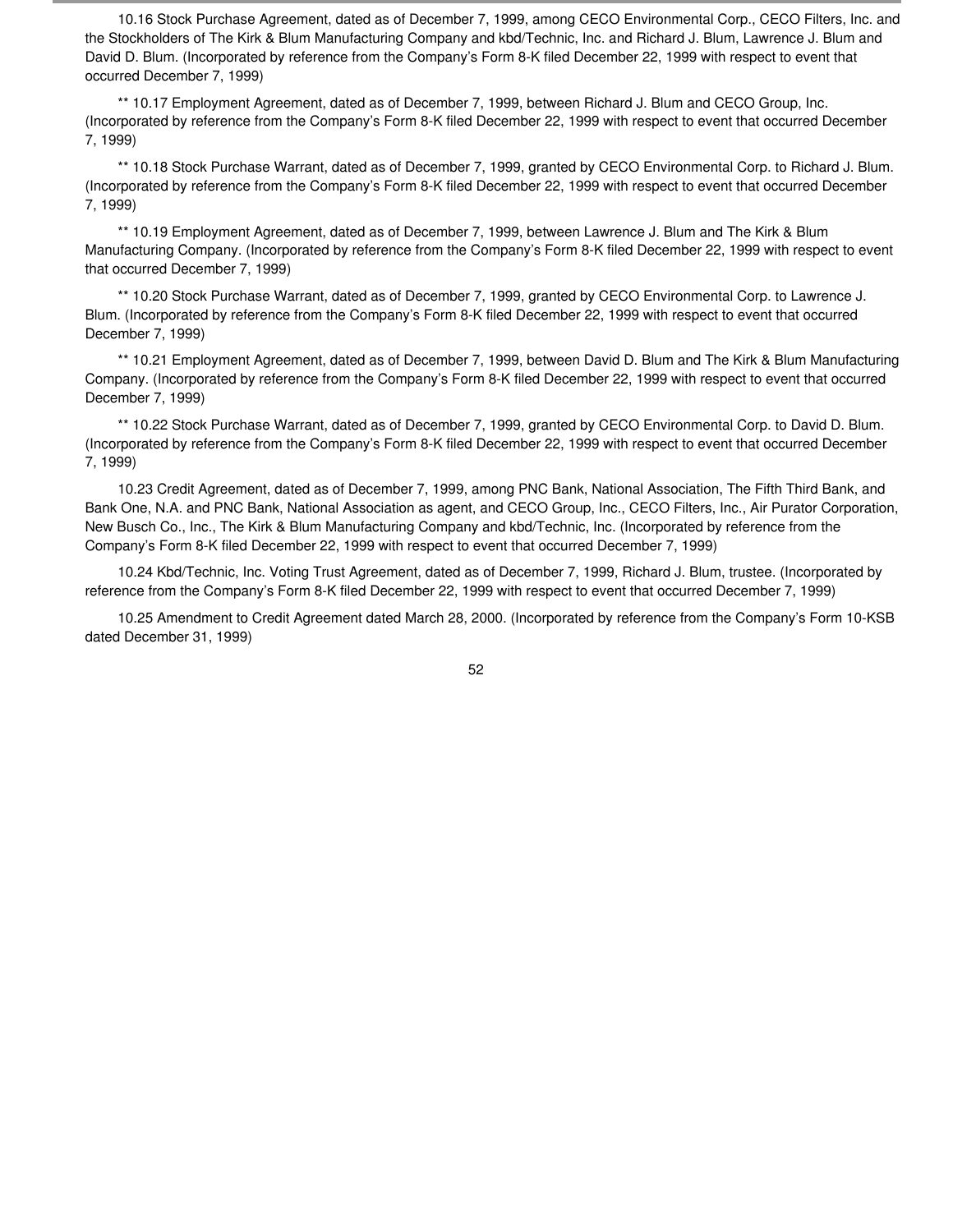10.26 Letter Agreement between PNC Bank and CECO Group, Inc., dated September 28, 2000. (Incorporated by reference from the Company's Form 10-KSB dated December 31, 2000)

10.27 Second Amendment to Credit Agreement dated November 19, 2000. (Incorporated by reference from the Company's Form 10-KSB dated December 31, 2000)

\*\* 10.28 Stock Option Agreement for Donald A. Wright dated September 18, 2000. (Incorporated by reference from the Company's Form 10-KSB dated December 31, 2000)

\*\* 10.29 Warrant Agreement dated as of August 14, 2000 between the Company and Phillip DeZwirek. (Incorporated by reference from the Company's Form 10-KSB dated December 31, 2000)

\*\* 10.30 Incentive Stock Option Agreement for Marshall J. Morris dated as of January 20, 2000. (Incorporated by reference from the Company's Form 10-KSB dated December 31, 2000)

\* 10.31 Second Amended and Restated Replacement Promissory Note in the amount of \$4,000,000, dated as of May 28, 2002, made by CECO Environmental Corp. and payable to Green Diamond Oil Corp.

10.32 Amended and Restated Replacement Promissory Note in the amount of \$500,000, dated as of May 1, 2001, made by CECO Environmental Corp. and payable to Harvey Sandler. (Incorporated by reference from the Company's Form 10-KSB dated December 31, 2001)

\* 10.33 Second Amended and Restated Replacement Promissory Note in the amount of \$500,000, dated as of May 28, 2002, made by CECO Environmental Corp. and payable to ICS Trustee Services, Ltd.

10.34 Third Amendment to Credit Agreement dated March 30, 2001. (Incorporated by reference from the Company's Form 10-KSB dated December 31, 2000)

10.35 Fourth Amendment to Credit Agreement dated August 20, 2001. (Incorporated by reference from Form 10-K dated December 31, 2001)

10.36 Fifth Amendment to Credit Agreement dated March 27, 2002. (Incorporated by reference from Form 10-K dated December 31, 2001)

\*\* 10.37 Option for the Purchase of Shares of Common Stock of Jason Louis DeZwirek dated October 5, 2001. (Incorporated by reference from Form 10-K dated December 31, 2001)

10.38 Asset Purchase Agreement between Belfiber Co. and Air Purator Corporation dated December 31, 2001. (Incorporated by reference from Form 10-K dated December 31, 2001)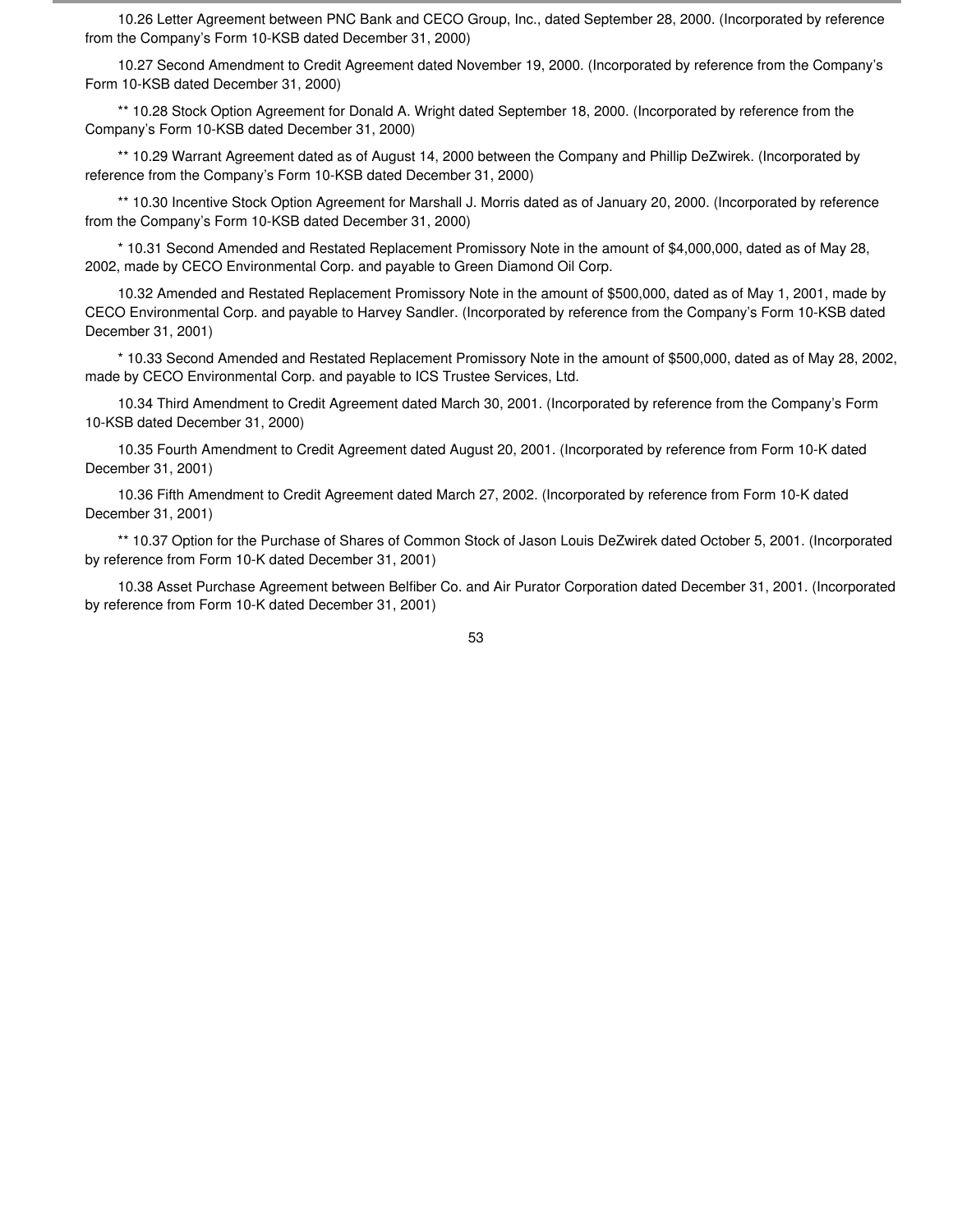10.39 Subscription Agreement dated December 31, 2001. (Incorporated by reference from the Company's Form 8-K filed January 15, 2002)

10.40 Form of Warrant (for Investors). (Incorporated by reference from the Company's Form 8-K filed January 15, 2002)

10.41 Form of Warrant (for Finders). (Incorporated by reference from Form 10-K dated December 31, 2001)

10.42 Sixth Amendment to Credit Agreement dated May 14, 2002. (Incorporated by reference from the Company's Form 10-K dated December 31, 2002)

10.43 Seventh Amendment to Credit Agreement dated November 13, 2002. (Incorporated by reference from the Company's Form 10-K dated December 31, 2002)

10.44 Amendment to Pledge Agreement dated November 13, 2002. (Incorporated by reference from the Company's Form 10- K dated December 31, 2002)

\* 10.45 Promissory Note in the amount of \$1,200,000 dated as of September 30, 2003, made by CECO Environmental Corp. and payable to Green Diamond Oil Corp.

\* 10.46 Intercreditor Agreement among PNC Bank, National Association, Fifth Third Bank and Bank One, NA dated November 13, 2003.

\* 10.47 Eighth Amendment to Credit Agreement dated November 13, 2003.

\* 10.48 Lease Agreement between LFT Realty Group and CECO Filters, Inc. dated April 13, 2003.

\* 10.49 Agreement of Sale and Purchase of Real Estate dated April 10, 2003 between Plymouth Industrial Center, Inc. and CECO Filters, Inc.

\* 10.50 Purchase Agreement between Cincinnati Galleria, LLC and The Kirk & Blum Manufacturing Company dated November 20, 2003. Portions of such document have been omitted pursuant to a request for confidential treatment and have been filed separately with the Securities and Exchange Commission.

\* 10.51 Amendment to Purchase Agreement between Cincinnati Galleria, LLC and The Kirk & Blum Manufacturing Company dated February 27, 2004.

\* 14 Code of Ethics

\* 21 Subsidiaries of the Company

\* 23.1 Consent of Independent Registered Public Accounting Firm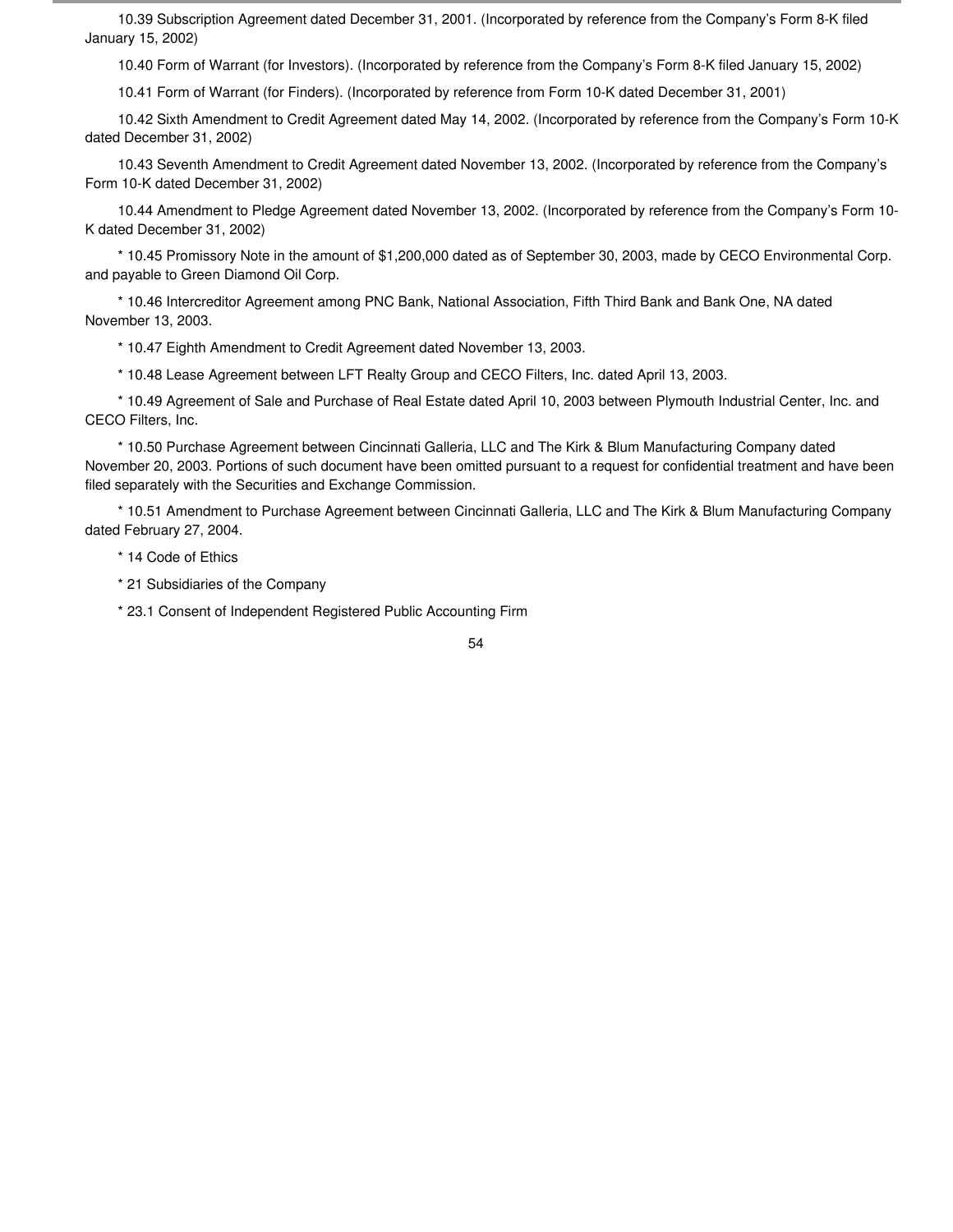- \* 31.1 Rule 13a-14(a)/15d-14(a) Certification by Chief Executive Officer
- \* 31.2 Rule 13a-14(a)/15d-14(a) Certification by Chief Financial Officer
- \* 32.1 Certification of Chief Executive Officer (18 U.S. Section 1350)
- \* 32.2 Certification of Chief Financial Officer (18 U.S. Section 1350)
- Filed herewith
- \*\* Management contracts or compensation plans or arrangements
	- (b) Reports on Form 8-K

The Company did not file a report on Form 8-K during the fiscal quarter ended December 31, 2003.

- (c) See Exhibit Index in 15(a) 3 above.
- (d) See 15(a) 2 above.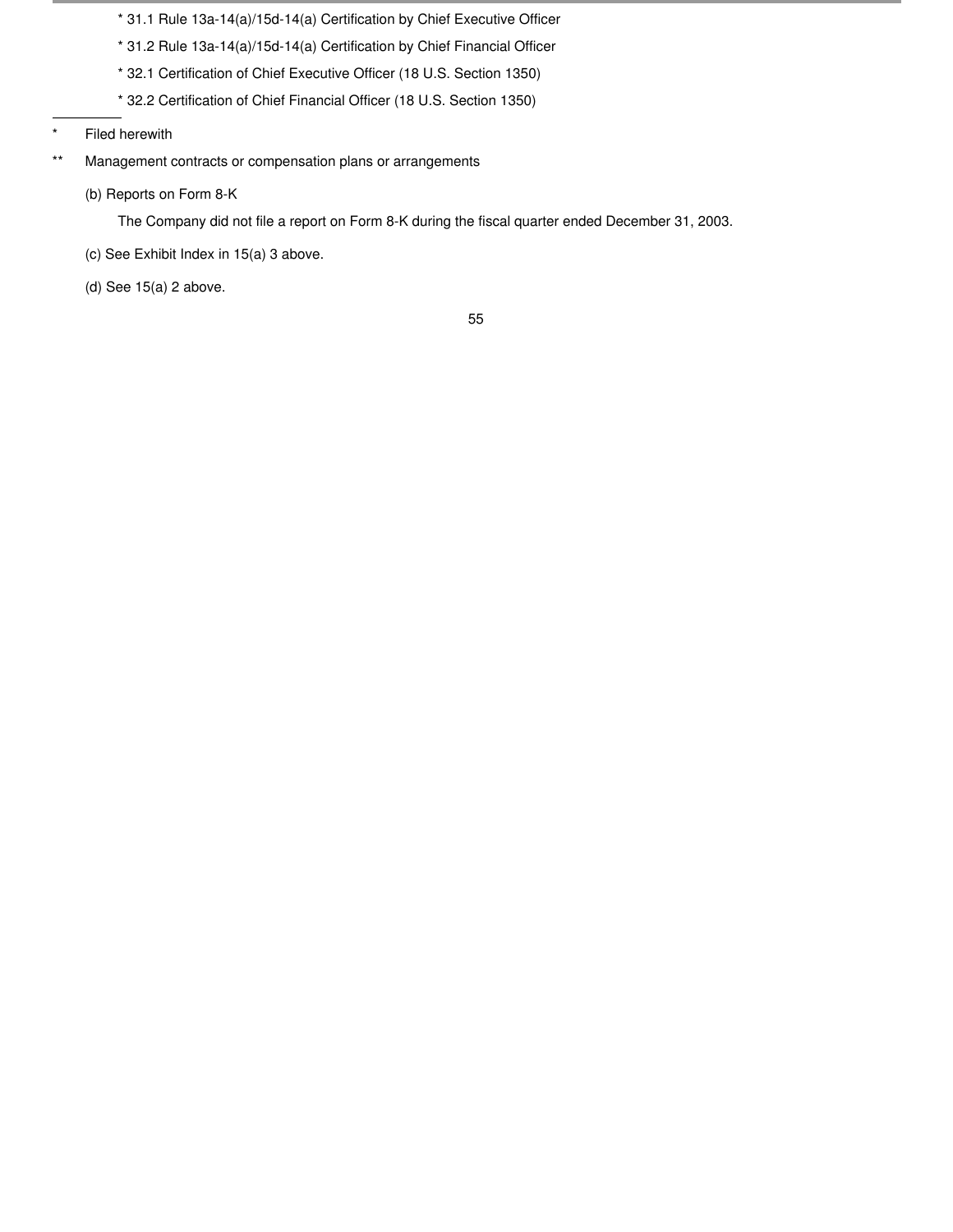Pursuant to the requirements of Section 13 or 15(d) of the Securities Exchange Act of 1934, the Registrant has duly caused this report to be signed on its behalf by the undersigned, thereunto duly authorized.

## CECO ENVIRONMENTAL CORP.

By: /s/ Phillip DeZwirek

Phillip DeZwirek, Chief Executive Officer Dated: April 14, 2005

Pursuant to the requirements of the Securities Exchange Act of 1934, this report has been signed below by the following persons on behalf of the Registrant and in the capacities and on the dates indicated:

Principal Executive Officer

| /s/ Phillip DeZwirek                       | April 14, 2005 |
|--------------------------------------------|----------------|
| Phillip DeZwirek, Chairman of the Board,   |                |
| Director and Chief Executive Officer       |                |
| Principal Financial and Accounting Officer |                |
| /s/ Dennis W. Blazer                       | April 14, 2005 |
| Dennis W. Blazer,                          |                |
| Vice President-Finance and Administration; |                |
| <b>Chief Financial Officer</b>             |                |
| /s/ Richard J. Blum                        | April 14, 2005 |
| Richard J. Blum, President,                |                |
| Director                                   |                |
| /s/ Jason Louis DeZwirek                   | April 14, 2005 |
| Jason Louis DeZwirek, Director             |                |
| /s/ Thomas J. Flaherty                     | April 14, 2005 |
| Thomas J. Flaherty, Director               |                |
| /s/ Melvin F. Lazar                        | April 14, 2005 |
| Melvin F. Lazar, Director                  |                |
| /s/ Donald A. Wright                       | April 14, 2005 |
| Donald A. Wright, Director                 |                |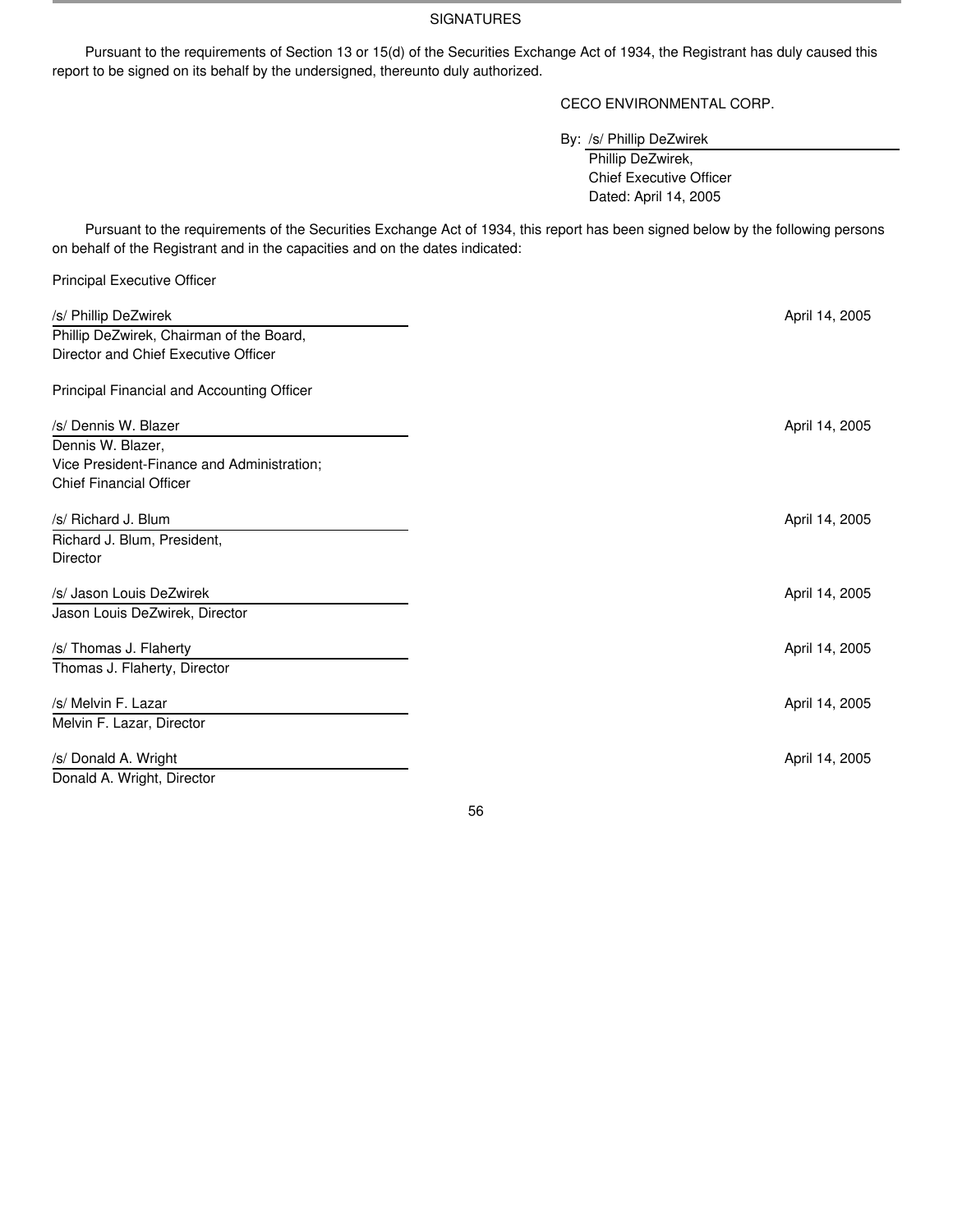## *CONSOLIDATED FINANCIAL STATEMENTS*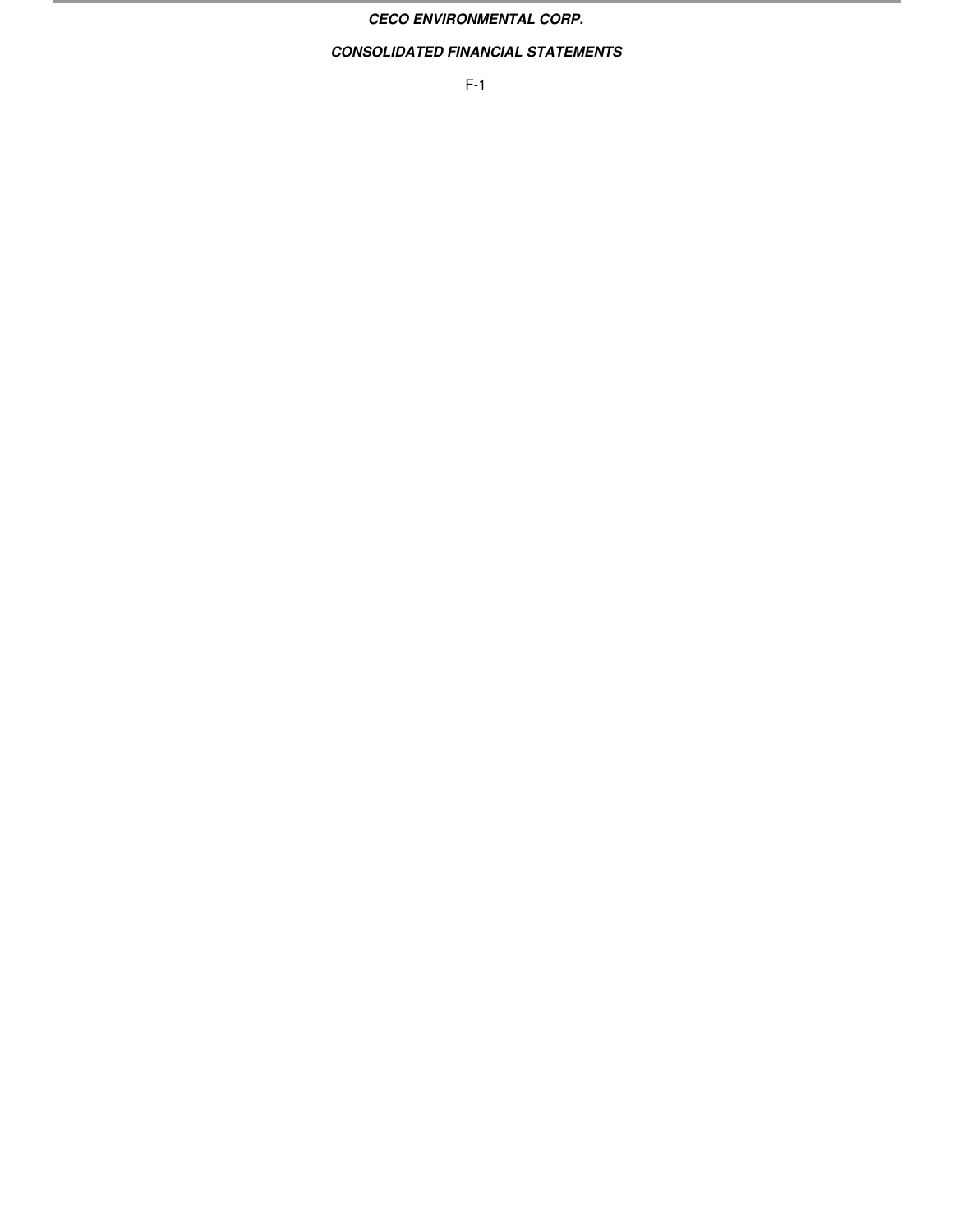## *REPORT OF INDEPENDENT REGISTERED PUBLIC ACCOUNTING FIRM*

To the Board of Directors and Shareholders CECO Environmental Corp.

We have audited the accompanying consolidated balance sheets of CECO Environmental Corp. and subsidiaries (the "Company") as of December 31, 2003 and 2002, and the related consolidated statements of operations, shareholders' equity, and cash flows for each of the three years in the period ended December 31, 2003. These financial statements are the responsibility of the Company's management. Our responsibility is to express an opinion on these financial statements based on our audits.

We conducted our audits in accordance with the standards of the Public Company Accounting Oversight Board (United States). Those standards require that we plan and perform the audit to obtain reasonable assurance about whether the financial statements are free of material misstatement. An audit also includes assessing the accounting principles used and significant estimates made by management, as well as evaluating the overall financial statement presentation. We believe that our audits provide a reasonable basis for our opinion.

In our opinion, the consolidated financial statements referred to above present fairly, in all material respects, the financial position of the Company as of December 31, 2003 and 2002, and the results of its operations and its cash flows for each of the three years in the period ended December 31, 2003, in conformity with accounting principles generally accepted in the United States of America.

As discussed in note 18, the accompanying 2003, 2002 and 2001 consolidated financial statements have been restated.

/s/ DELOITTE & TOUCHE LLP

## Cincinnati, Ohio

March 25, 2004 (March 31, 2005 as to the effects of the restatement discussed in Note 18)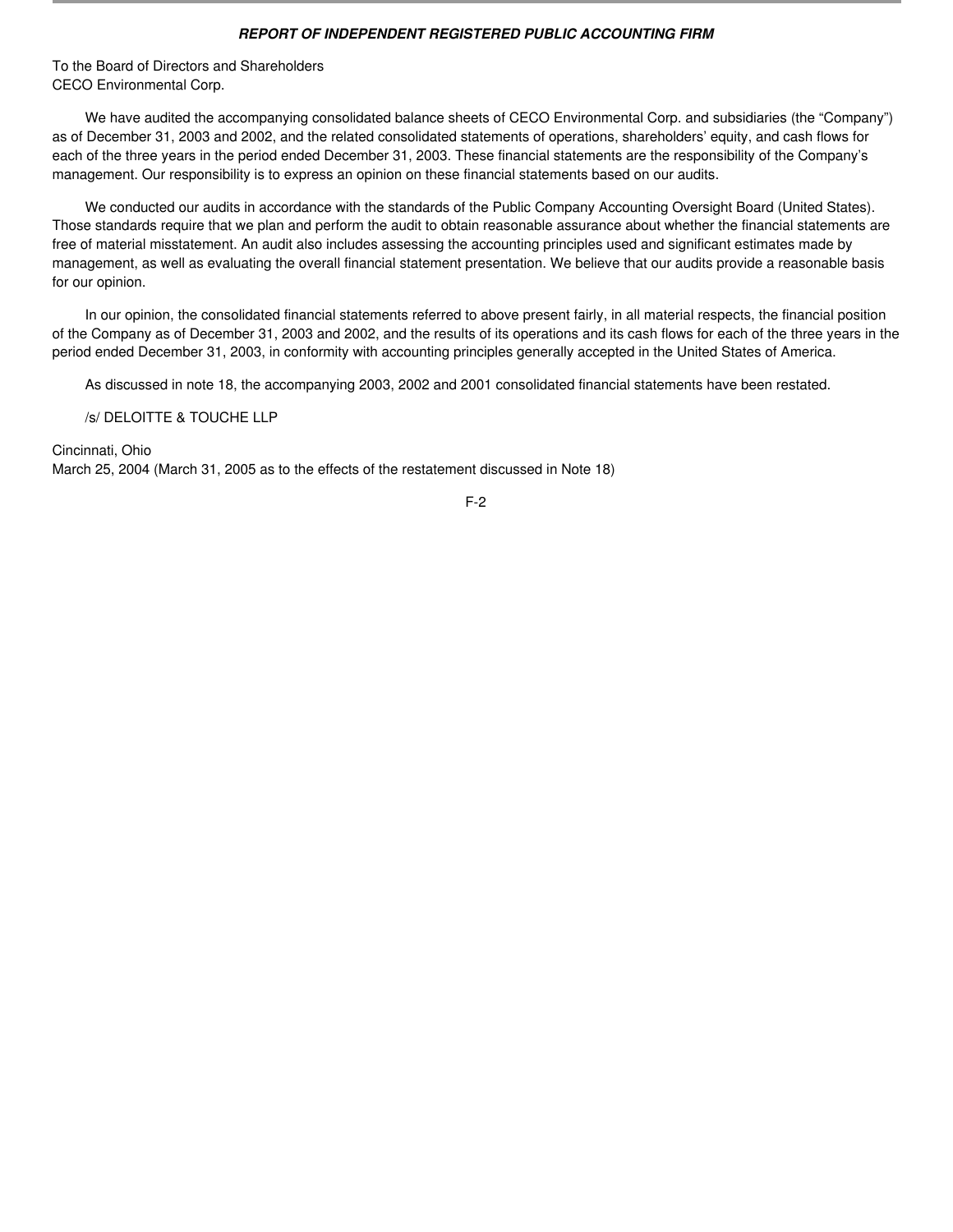### **CONSOLIDATED BALANCE SHEETS**

|                                                                                                          | December 31,                      |                      |
|----------------------------------------------------------------------------------------------------------|-----------------------------------|----------------------|
|                                                                                                          | 2003                              | 2002                 |
|                                                                                                          | <b>As Restated</b><br>See Note 18 |                      |
|                                                                                                          | except per share data             | Dollars in thousands |
| <b>ASSETS</b>                                                                                            |                                   |                      |
| Current assets:                                                                                          |                                   |                      |
| Cash and cash equivalents                                                                                | \$<br>136                         | \$<br>194            |
| Accounts receivable, net                                                                                 | 11,398                            | 12,037               |
| Costs and estimated earnings in excess of billings on uncompleted contracts                              | 3,340                             | 4,124                |
| Inventories                                                                                              | 1,575                             | 2,055                |
| Prepaid expenses and other current assets                                                                | 1,983                             | 2,151                |
| Total current assets                                                                                     | 18,432                            | 20,561               |
| Property and equipment, net                                                                              | 9,987                             | 12,122               |
| Goodwill, net                                                                                            | 9,527                             | 9,527                |
| Intangible assets - finite life, net                                                                     | 816                               | 894                  |
| Intangible assets - indefinite life                                                                      | 1,395                             | 1,395                |
| Deferred charges and other assets                                                                        | 997                               | 1,015                |
|                                                                                                          | \$41,154                          | \$45,514             |
|                                                                                                          |                                   |                      |
| <b>LIABILITIES AND SHAREHOLDERS' EQUITY</b>                                                              |                                   |                      |
| Current liabilities:                                                                                     |                                   |                      |
| Current portion of debt                                                                                  | \$2,094                           | \$2,120              |
| Accounts payable and accrued expenses                                                                    | 11,309                            | 11,765               |
| Billings in excess of costs and estimated earnings on uncompleted contracts                              | 1,320                             | 1,652                |
| <b>Total current liabilities</b>                                                                         | 14,723                            | 15,537               |
| Other liabilities                                                                                        | 2,591                             | 2,137                |
| Debt, less current portion                                                                               | 7,863                             | 12,164               |
| Deferred income tax liability                                                                            | 2,422                             | 2,932                |
| Subordinated notes (including, related party-\$5,100 and \$3,634, respectively)                          | 5,525                             | 4,038                |
|                                                                                                          |                                   |                      |
| <b>Total liabilities</b>                                                                                 | 33,124                            | 36,808               |
| Commitments and contingencies (Note 13)                                                                  |                                   |                      |
| Shareholders' equity:                                                                                    |                                   |                      |
| Preferred stock, \$.01 par value; 10,000,000 shares authorized, none issued                              |                                   |                      |
| Common stock, \$.01 par value; 100,000,000 shares authorized, 10,786,194 and 10,390,956 shares issued in |                                   |                      |
| 2003 and 2002, respectively                                                                              | 108                               | 104                  |
| Capital in excess of par value                                                                           | 16,329                            | 16,313               |
| Accumulated deficit                                                                                      | (5,709)                           | (5,042)              |
| Accumulated other comprehensive loss                                                                     | (894)                             | (865)                |
|                                                                                                          | 9,834                             | 10,510               |
| Less treasury stock, at cost, 801,220 shares in 2003 and 2002                                            | (1,804)                           | (1,804)              |
|                                                                                                          |                                   |                      |
| Total shareholders' equity                                                                               | 8,030                             | 8,706                |
|                                                                                                          | \$41,154                          | \$45,514             |

The notes to consolidated financial statements are an integral part of the above statements.

÷.  $\sim$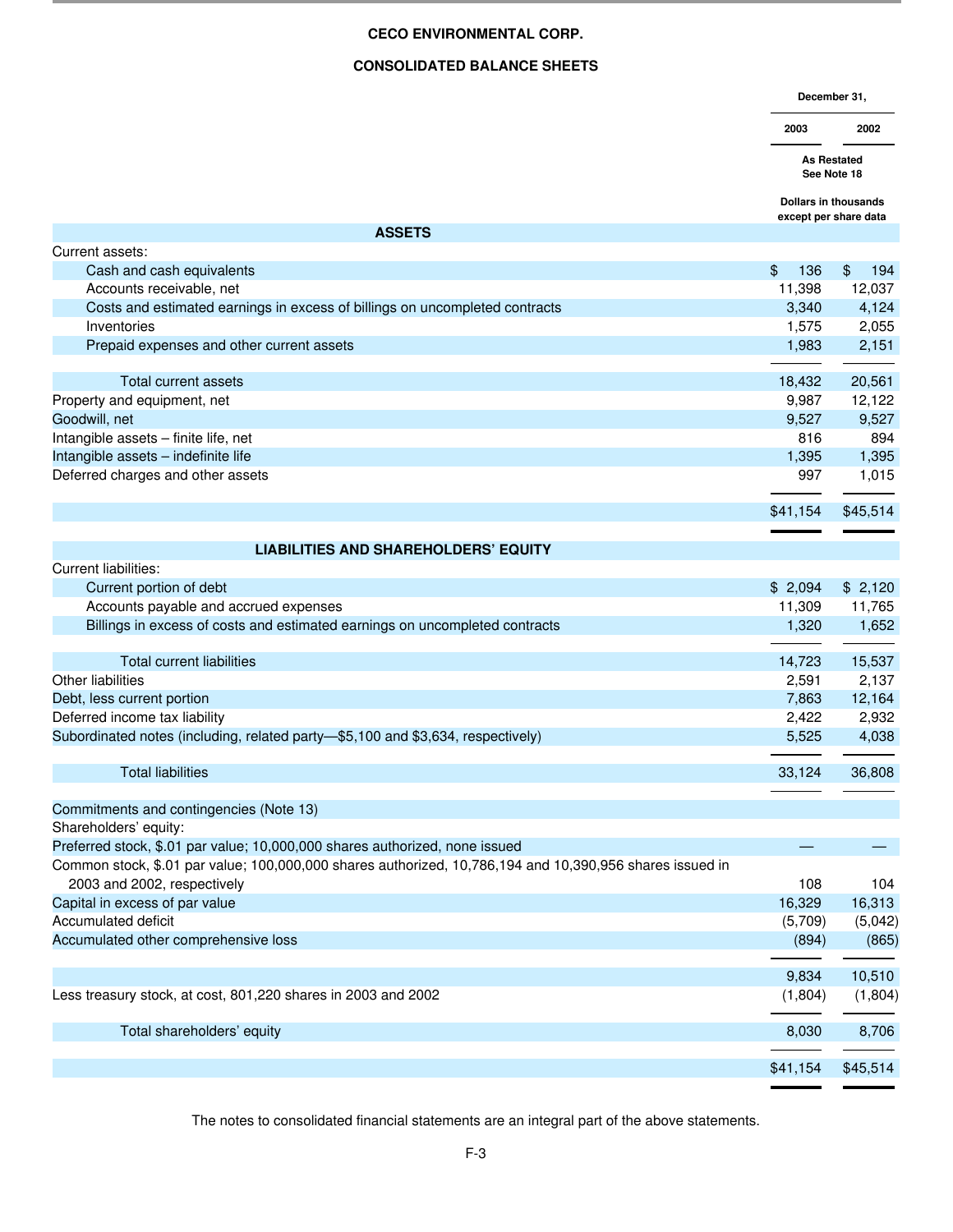## **CONSOLIDATED STATEMENTS OF OPERATIONS**

|                                                                                                | Year Ended December 31,                                                |           |               |           |    |           |  |      |
|------------------------------------------------------------------------------------------------|------------------------------------------------------------------------|-----------|---------------|-----------|----|-----------|--|------|
|                                                                                                |                                                                        | 2003      |               | 2002      |    |           |  | 2001 |
|                                                                                                | As restated-see note 18<br>Dollars in thousands, except per share data |           |               |           |    |           |  |      |
| Net sales                                                                                      | \$                                                                     | 68,159    | \$            | 78,575    | \$ | 90,809    |  |      |
|                                                                                                |                                                                        |           |               |           |    |           |  |      |
| Costs and expenses:                                                                            |                                                                        |           |               |           |    |           |  |      |
| Cost of sales, exclusive of items shown separately below                                       |                                                                        | 55,148    |               | 62,985    |    | 72,462    |  |      |
| Selling and administrative                                                                     |                                                                        | 10,402    |               | 11,902    |    | 13,199    |  |      |
| Depreciation and amortization                                                                  |                                                                        | 1,245     |               | 1,479     |    | 2,100     |  |      |
|                                                                                                |                                                                        | 66,795    |               | 76,366    |    | 87,761    |  |      |
| Income from operations                                                                         |                                                                        | 1,364     |               | 2,209     |    | 3,048     |  |      |
| Other income                                                                                   |                                                                        | 213       |               | 204       |    | 396       |  |      |
| Interest expense (including related party interest of \$817, \$799 and \$710,<br>respectively) |                                                                        | (2,611)   |               | (3,054)   |    | (3,762)   |  |      |
| Loss from operations before income taxes                                                       |                                                                        | (1,034)   |               | (641)     |    | (318)     |  |      |
| Income tax (benefit) provision                                                                 |                                                                        | (367)     |               | (335)     |    | 62        |  |      |
| <b>Net loss</b>                                                                                | \$                                                                     | (667)     | $\frac{1}{2}$ | (306)     | \$ | (380)     |  |      |
| Net loss per share - basic and diluted                                                         | \$                                                                     | (.07)     | $\frac{1}{2}$ | (.03)     | \$ | (.05)     |  |      |
|                                                                                                |                                                                        |           |               |           |    |           |  |      |
| Weighted average number of common shares outstanding:                                          |                                                                        |           |               |           |    |           |  |      |
| Basic and diluted                                                                              |                                                                        | 9,852,280 |               | 9,582,011 |    | 7,899,092 |  |      |

The notes to consolidated financial statements are an integral part of the above statements.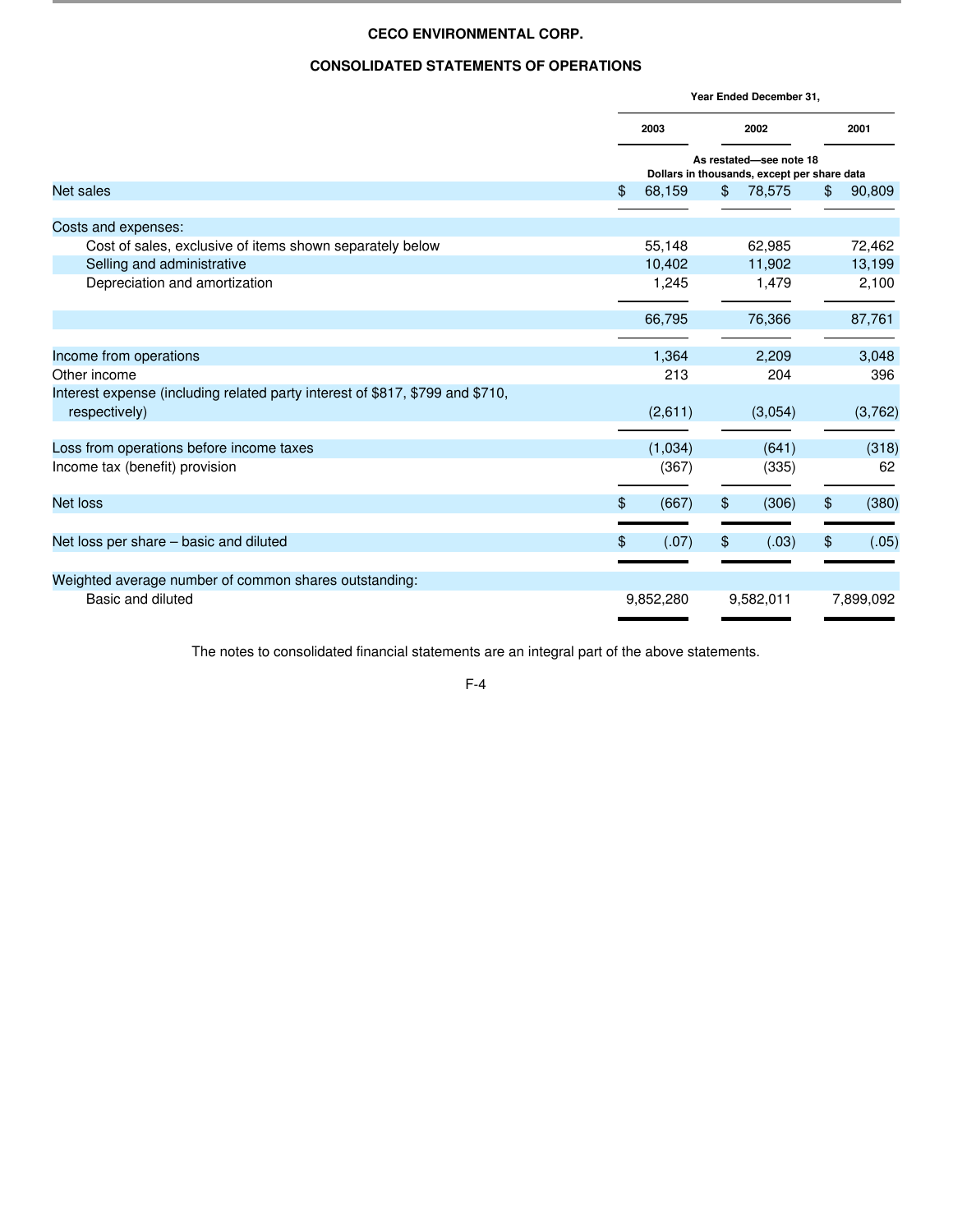## **CONSOLIDATED STATEMENTS OF SHAREHOLDERS' EQUITY**

|                                                                                                      | <b>Common Stock</b> |                | Capital in                     |  |                |                                                    |       |                                         |                    |                       |  |  |  |  |  |  |  | Accumulated<br>Other |  | <b>Treasury Stock</b> |  | <b>Total</b> |
|------------------------------------------------------------------------------------------------------|---------------------|----------------|--------------------------------|--|----------------|----------------------------------------------------|-------|-----------------------------------------|--------------------|-----------------------|--|--|--|--|--|--|--|----------------------|--|-----------------------|--|--------------|
|                                                                                                      |                     |                | <b>Shares</b> Amount Par Value |  | <b>Deficit</b> | <b>Excess of Accumulated Comprehensive</b><br>Loss |       | <b>Shares</b> Amount                    | Total              | Comprehensive<br>Loss |  |  |  |  |  |  |  |                      |  |                       |  |              |
|                                                                                                      |                     |                |                                |  |                | <b>Dollars in thousands</b>                        |       |                                         |                    |                       |  |  |  |  |  |  |  |                      |  |                       |  |              |
| Balance, December 31, 2000                                                                           |                     |                |                                |  |                |                                                    |       |                                         |                    |                       |  |  |  |  |  |  |  |                      |  |                       |  |              |
| As Restated-see note 18                                                                              | 8,640 \$            |                | 86 \$12,592 \$                 |  | $(4,356)$ \$   | (34)                                               |       | $(764)$ \$ $(1,686)$ \$6,602            |                    |                       |  |  |  |  |  |  |  |                      |  |                       |  |              |
| Cumulative effect of change in accounting<br>principle-adoption of SFAS No. 133, net of tax<br>\$140 |                     |                |                                |  |                | (209)                                              |       |                                         | $(209)$ \$         | (209)                 |  |  |  |  |  |  |  |                      |  |                       |  |              |
| Net loss for the year ended December 31, 2001                                                        |                     |                |                                |  |                |                                                    |       |                                         |                    |                       |  |  |  |  |  |  |  |                      |  |                       |  |              |
| As Restated-see note 18                                                                              |                     |                |                                |  | (380)          |                                                    |       |                                         | (380)              | (380)                 |  |  |  |  |  |  |  |                      |  |                       |  |              |
| Exercise of warrants                                                                                 | 1,000               | 10             | 2,240                          |  |                |                                                    |       |                                         | 2,250              |                       |  |  |  |  |  |  |  |                      |  |                       |  |              |
| Issuance of common stock                                                                             | 738                 | 8              | 1,132                          |  |                |                                                    |       |                                         | 1,140              |                       |  |  |  |  |  |  |  |                      |  |                       |  |              |
| Contingent stock warrants issued                                                                     |                     |                | 340                            |  |                |                                                    |       |                                         | 340                |                       |  |  |  |  |  |  |  |                      |  |                       |  |              |
| Other comprehensive loss:                                                                            |                     |                |                                |  |                |                                                    |       |                                         |                    |                       |  |  |  |  |  |  |  |                      |  |                       |  |              |
| Minimum pension liability, net of tax \$275                                                          |                     |                |                                |  |                | (413)                                              |       |                                         | (413)              | (413)                 |  |  |  |  |  |  |  |                      |  |                       |  |              |
| Change in fair value of swap, net of tax \$20                                                        |                     |                |                                |  |                | (31)                                               |       |                                         | (31)               | (31)                  |  |  |  |  |  |  |  |                      |  |                       |  |              |
|                                                                                                      |                     |                |                                |  |                |                                                    |       |                                         |                    |                       |  |  |  |  |  |  |  |                      |  |                       |  |              |
| Balance, December 31, 2001                                                                           |                     |                |                                |  |                |                                                    |       |                                         |                    |                       |  |  |  |  |  |  |  |                      |  |                       |  |              |
| As Restated-see note 18                                                                              | 10,378              | 104            | 16,304                         |  | (4,736)        | (687)                                              | (764) |                                         | $(1,686)$ 9,299 \$ | (1,033)               |  |  |  |  |  |  |  |                      |  |                       |  |              |
|                                                                                                      |                     |                |                                |  |                |                                                    |       |                                         |                    |                       |  |  |  |  |  |  |  |                      |  |                       |  |              |
| Net loss for the year ended December 31, 2002                                                        |                     |                |                                |  |                |                                                    |       |                                         |                    |                       |  |  |  |  |  |  |  |                      |  |                       |  |              |
| As Restated-see note 18                                                                              |                     |                |                                |  | (306)          |                                                    |       |                                         | $(306)$ \$         | (306)                 |  |  |  |  |  |  |  |                      |  |                       |  |              |
| Issuance of common stock                                                                             | 13                  |                | 9                              |  |                |                                                    |       | 9                                       |                    |                       |  |  |  |  |  |  |  |                      |  |                       |  |              |
| Treasury stock purchases                                                                             |                     |                |                                |  |                |                                                    | 37    | (118)                                   | (118)              |                       |  |  |  |  |  |  |  |                      |  |                       |  |              |
| Other comprehensive loss:                                                                            |                     |                |                                |  |                |                                                    |       |                                         |                    |                       |  |  |  |  |  |  |  |                      |  |                       |  |              |
| Minimum pension liability, net of                                                                    |                     |                |                                |  |                |                                                    |       |                                         |                    |                       |  |  |  |  |  |  |  |                      |  |                       |  |              |
| tax \$278                                                                                            |                     |                |                                |  |                | (418)                                              |       |                                         | (418)              | (418)                 |  |  |  |  |  |  |  |                      |  |                       |  |              |
| Maturity of swap, net of tax \$160                                                                   |                     |                |                                |  |                | 240                                                |       |                                         | 240                | 240                   |  |  |  |  |  |  |  |                      |  |                       |  |              |
|                                                                                                      |                     |                |                                |  |                |                                                    |       |                                         |                    |                       |  |  |  |  |  |  |  |                      |  |                       |  |              |
| Balance, December 31, 2002                                                                           |                     |                |                                |  |                |                                                    |       |                                         |                    |                       |  |  |  |  |  |  |  |                      |  |                       |  |              |
| As Restated-see note 18                                                                              | 10,391              | 104            | 16,313                         |  | (5,042)        | (865)                                              | (801) |                                         | $(1,804)$ 8,706 \$ | (484)                 |  |  |  |  |  |  |  |                      |  |                       |  |              |
|                                                                                                      |                     |                |                                |  |                |                                                    |       |                                         |                    |                       |  |  |  |  |  |  |  |                      |  |                       |  |              |
| Net loss for the year ended December 31, 2003                                                        |                     |                |                                |  |                |                                                    |       |                                         |                    |                       |  |  |  |  |  |  |  |                      |  |                       |  |              |
| As Restated-see note 18                                                                              |                     |                |                                |  | (667)          |                                                    |       |                                         | $(667)$ \$         | (667)                 |  |  |  |  |  |  |  |                      |  |                       |  |              |
| Issuance of common stock                                                                             | 13                  |                | 20                             |  |                |                                                    |       |                                         | 20                 |                       |  |  |  |  |  |  |  |                      |  |                       |  |              |
| Issuance of common stock under contingent                                                            |                     |                |                                |  |                |                                                    |       |                                         |                    |                       |  |  |  |  |  |  |  |                      |  |                       |  |              |
| stock warrants                                                                                       | 382                 | $\overline{4}$ | (4)                            |  |                |                                                    |       |                                         |                    |                       |  |  |  |  |  |  |  |                      |  |                       |  |              |
| Other comprehensive loss:                                                                            |                     |                |                                |  |                |                                                    |       |                                         |                    |                       |  |  |  |  |  |  |  |                      |  |                       |  |              |
| Minimum pension liability, net of tax \$20                                                           |                     |                |                                |  |                | (29)                                               |       |                                         | (29)               | (29)                  |  |  |  |  |  |  |  |                      |  |                       |  |              |
|                                                                                                      |                     |                |                                |  |                |                                                    |       |                                         |                    |                       |  |  |  |  |  |  |  |                      |  |                       |  |              |
| Balance, December 31, 2003                                                                           |                     |                |                                |  |                |                                                    |       |                                         |                    |                       |  |  |  |  |  |  |  |                      |  |                       |  |              |
| As Restated-see note 18                                                                              |                     |                | 10,786 \$ 108 \$16,329 \$      |  | $(5,709)$ \$   |                                                    |       | $(894)$ $(801)$ \$ $(1,804)$ \$8,030 \$ |                    | (696)                 |  |  |  |  |  |  |  |                      |  |                       |  |              |
|                                                                                                      |                     |                |                                |  |                |                                                    |       |                                         |                    |                       |  |  |  |  |  |  |  |                      |  |                       |  |              |

The notes to consolidated financial statements are an integral part of the above statements.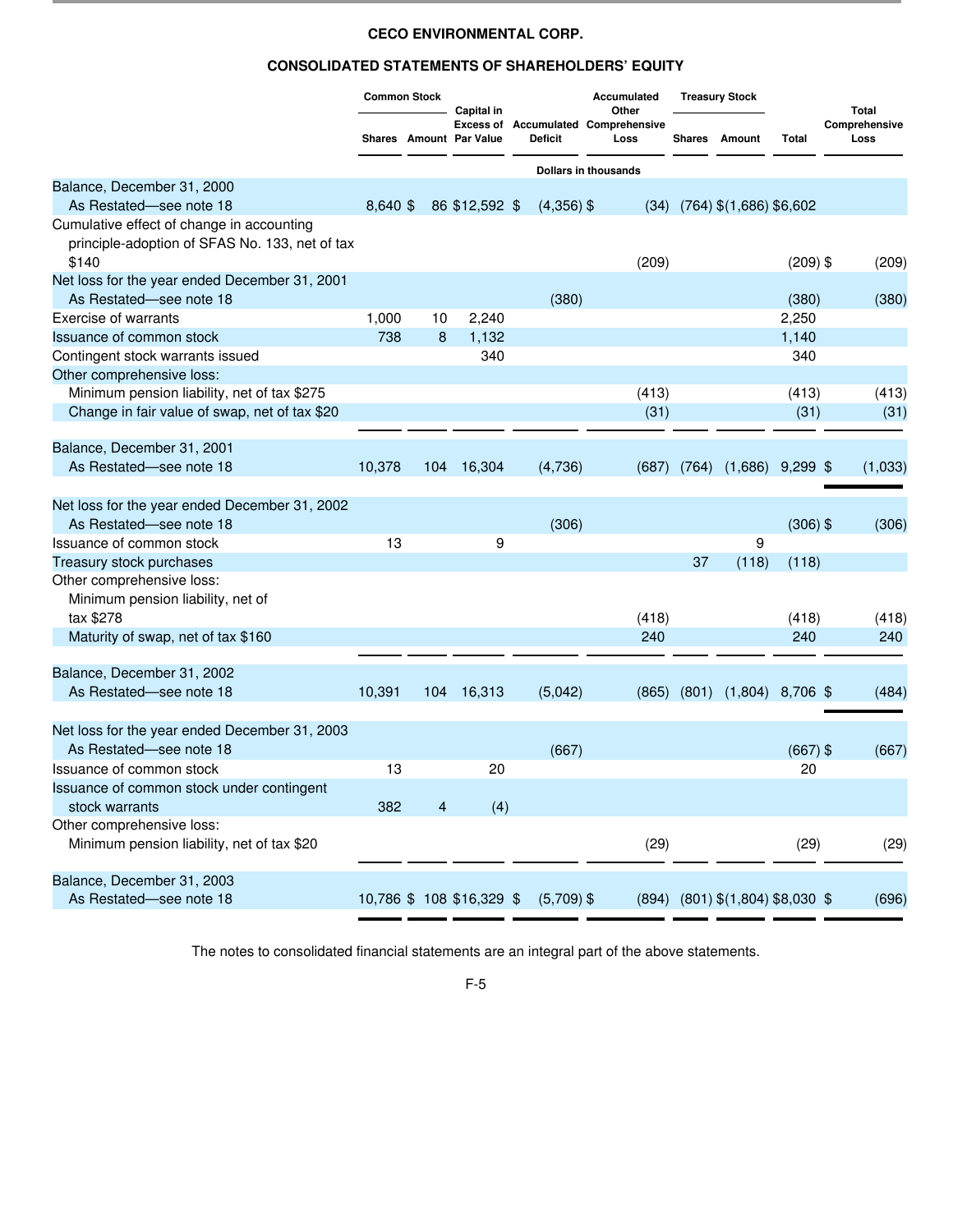## **CONSOLIDATED STATEMENTS OF CASH FLOWS**

|                                                                                 | <b>Year Ended December 31</b>                            |             |             |  |
|---------------------------------------------------------------------------------|----------------------------------------------------------|-------------|-------------|--|
|                                                                                 | 2003                                                     | 2002        | 2001        |  |
|                                                                                 | As restated - see note 18<br><b>Dollars in thousands</b> |             |             |  |
| Cash flows from operating activities:                                           |                                                          |             |             |  |
| Net loss                                                                        | \$<br>(667)                                              | \$<br>(306) | (380)<br>\$ |  |
| Adjustments to reconcile net loss to net cash provided by operating activities: |                                                          |             |             |  |
| Depreciation and amortization                                                   | 1,245                                                    | 1,479       | 2,100       |  |
| Non cash gains included in net loss                                             | (213)                                                    |             |             |  |
| Deferred income taxes                                                           | (310)                                                    | (178)       | 34          |  |
| Gain on sale of business                                                        |                                                          | (250)       |             |  |
| Gain on sale of marketable securities, trading                                  |                                                          |             | (388)       |  |
| Changes in operating assets and liabilities:                                    |                                                          |             |             |  |
| Marketable securities-trading                                                   |                                                          |             | 1,390       |  |
| Accounts receivable                                                             | 639                                                      | 4,963       | 372         |  |
| Costs and estimated earnings in excess of billings on uncompleted contracts     | 784                                                      | 587         | (288)       |  |
| Inventories                                                                     | 480                                                      | 102         | 216         |  |
| Prepaid expenses and other current assets                                       | (72)                                                     | (1,006)     | (767)       |  |
| Deferred charges and other assets                                               | (330)                                                    | (40)        | (440)       |  |
| Accounts payable and accrued expenses                                           | (456)                                                    | (1,040)     | 852         |  |
| <b>Other liabilities</b>                                                        | 265                                                      | (264)       | (40)        |  |
| Billings in excess of costs and estimated earnings on uncompleted contracts     | (332)                                                    | (943)       | 1,420       |  |
| Other                                                                           | 560                                                      | 597         | 301         |  |
|                                                                                 |                                                          |             |             |  |
| Net cash provided by operating activities                                       | 1,593                                                    | 3,701       | 4,382       |  |
|                                                                                 |                                                          |             |             |  |
| Cash flows from investing activities:                                           |                                                          |             |             |  |
| Acquisitions of property and equipment and intangible assets                    | (112)                                                    | (240)       | (793)       |  |
| Divestiture of businesses and other                                             |                                                          | 470         |             |  |
| Proceeds from sale of property                                                  | 1,568                                                    |             |             |  |
|                                                                                 |                                                          |             |             |  |
| Net cash provided by (used in) investing activities                             | 1,456                                                    | 230         | (793)       |  |
|                                                                                 |                                                          |             |             |  |
| Cash flows from financing activities:                                           |                                                          |             |             |  |
| Net (repayments) borrowings on revolving credit line                            | (1, 198)                                                 | 700         | (800)       |  |
| Proceeds from issuance of stock and detachable warrants                         | 20                                                       | 9           | 4,377       |  |
| Stock issuance expense                                                          |                                                          | (443)       |             |  |
| Repayments of debt                                                              | (3, 129)                                                 | (4,080)     | (7, 952)    |  |
| Proceeds from subordinated debt                                                 | 1,200                                                    |             |             |  |
| Proceeds from borrowing against cash surrender value of life insurance          |                                                          | 142         | 175         |  |
| Purchases of treasury stock                                                     |                                                          | (118)       |             |  |
|                                                                                 |                                                          |             |             |  |
| Net cash used in financing activities                                           | (3, 107)                                                 | (3,790)     | (4,200)     |  |
|                                                                                 |                                                          |             |             |  |
| Net increase (decrease) in cash and cash equivalents                            | (58)                                                     | 141         | (611)       |  |
| Cash and cash equivalents at beginning of year                                  | 194                                                      | 53          | 664         |  |
|                                                                                 |                                                          |             |             |  |
| Cash and cash equivalents at end of year                                        | \$<br>136                                                | \$<br>194   | \$<br>53    |  |
|                                                                                 |                                                          |             |             |  |
| Supplemental disclosures of cash flow information:                              |                                                          |             |             |  |
| Cash-paid (refunded) during the year for:                                       |                                                          |             |             |  |
| Interest                                                                        | \$1,331                                                  | \$2,578     | \$2,693     |  |
|                                                                                 |                                                          |             |             |  |
| Income taxes                                                                    | \$ (183)                                                 | \$<br>335   | 673<br>\$   |  |
|                                                                                 |                                                          |             |             |  |

The notes to consolidated financial statements are an integral part of the above statements.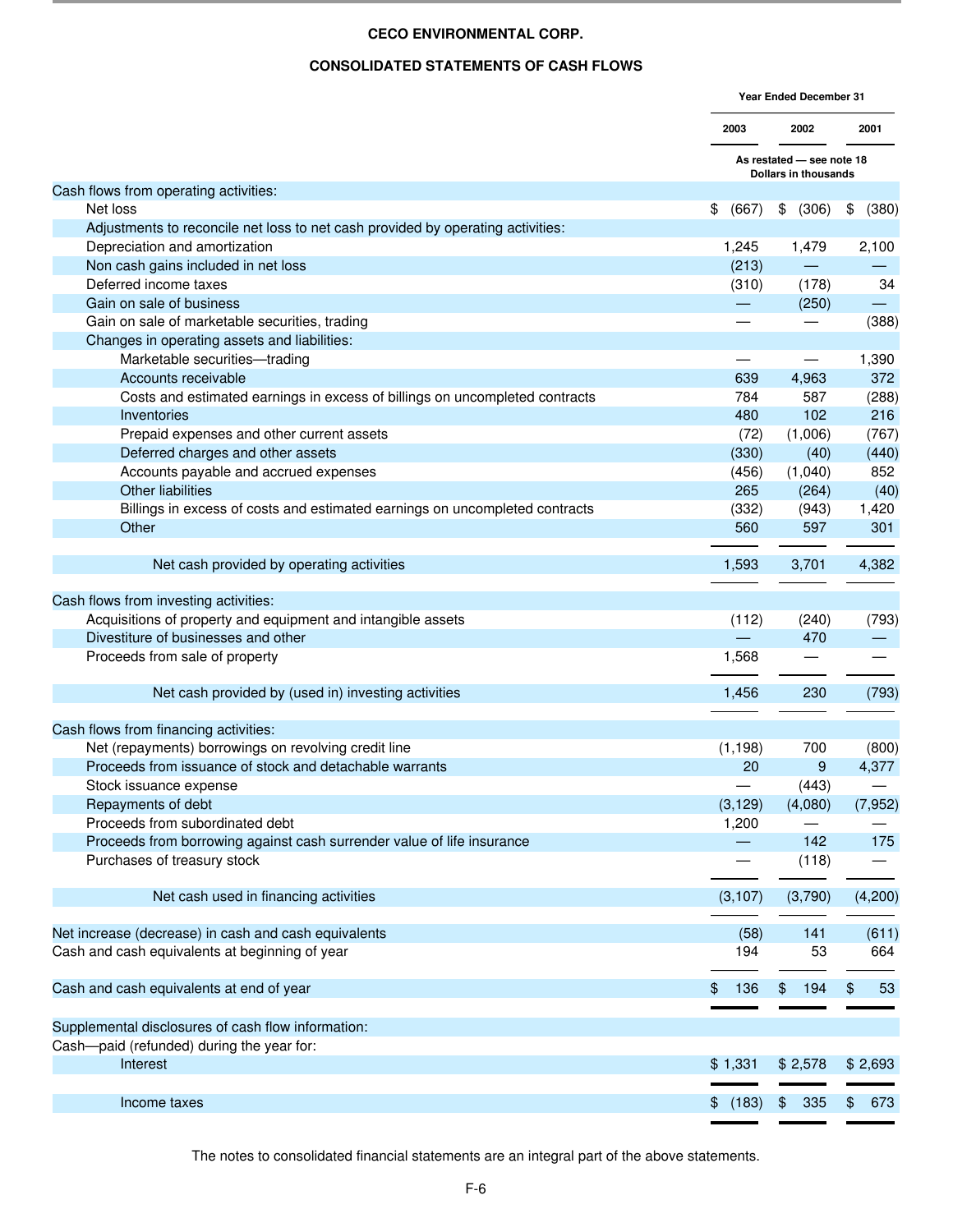## **CECO ENVIRONMENTAL CORP. NOTES TO CONSOLIDATED FINANCIAL STATEMENTS**

## **For the Years Ended December 31, 2003, 2002 and 2001 (Dollars in thousands, except per share amounts)**

## **1. Nature of Business and Summary of Significant Accounting Policies**

*Nature of business*—The principal businesses of CECO Environmental Corp. provide innovative solutions to industrial ventilation and air quality problems through dust, mist and fume control systems and particle and chemical technologies to industrial and commercial customers, primarily in the United States.

*Principles of consolidation*—Our consolidated financial statements include the accounts of the following subsidiaries:

|                                               | % Owned As Of<br>December 31, 2003 |
|-----------------------------------------------|------------------------------------|
| CECO Group, Inc. ("Group")                    | 100%                               |
| CECO Filters, Inc. and Subsidiaries ("CFI")   | 99%                                |
| The Kirk & Blum Manufacturing Company ("K&B") | 100%                               |
| kbd/Technic, Inc ("kbd")                      | 100%                               |
| CECO Abatement Systems, Inc ("CAS").          | 100%                               |

CFI includes a wholly owned subsidiary, New Busch Co., Inc. ("Busch"). In 2002, we increased our ownership in CFI from 94% to 99% by contributing our intercompany receivable from CFI and receiving in exchange additional shares of CFI. Minority interest is not material and is included in other liabilities in the consolidated financial statements.

All material intercompany balances and transactions have been eliminated.

*Business Segment Information—*Our structure and operational integration results in one segment that focuses on engineering, designing, building and installing systems that remove airborne contaminants from industrial facilities, as well as equipment that controls emissions from such facilities. Accordingly, the condensed consolidated financial statements herein reflect the operating results of the segment.

*Divestiture of Businesses—*In December 2001, we sold the fixed assets and inventory of Air Purator Corporation ("APC") and received notes totaling \$475. The notes which were due primarily in March 2002 were secured by the assets of APC. At December 31, 2001, we deferred the gain on sale of \$250 until collection was reasonably assured. However, the purchaser defaulted on the loan, and we commenced foreclosure proceedings in May 2002. We subsequently sold the assets to the former general manager of APC on July 31, 2002 and recognized a gain on the sale during the third and fourth quarters of 2002 totaling \$250. The net assets and operations of APC were not material to our consolidated financial statements.

We sold the assets of Busch Martec during 2002 because these assets no longer served our vision for future operations. Busch Martec's assets were not material to our consolidated financial statements.

*Use of estimates*—The preparation of financial statements in conformity with accounting principles generally accepted in the United States of America, requires management to make estimates and assumptions that affect the reported amounts of assets and liabilities and disclosure of contingent assets and liabilities at the date of the financial statements and the reported amounts of revenues and expenses during the reporting period. Actual results could differ from those estimates.

*Cash and cash equivalents*—We consider all highly liquid investments with original maturities of three months or less to be cash equivalents.

*Investments in marketable securities*—Investments in marketable securities are generally comprised of corporate common stock securities. These investments generally are classified as trading securities, which are carried at their fair value based on quoted market prices. Accordingly, net realized and unrealized gains and losses on trading securities and interest income are included in other (expense) income. Realized gains and losses are recorded based on the specific identification method. The fair value of investments in marketable securities at December 31, 2003 totaled \$393, of which \$382 is restricted for bonding purposes. These investments are included in prepaid expenses and other current assets in the consolidated balance sheets.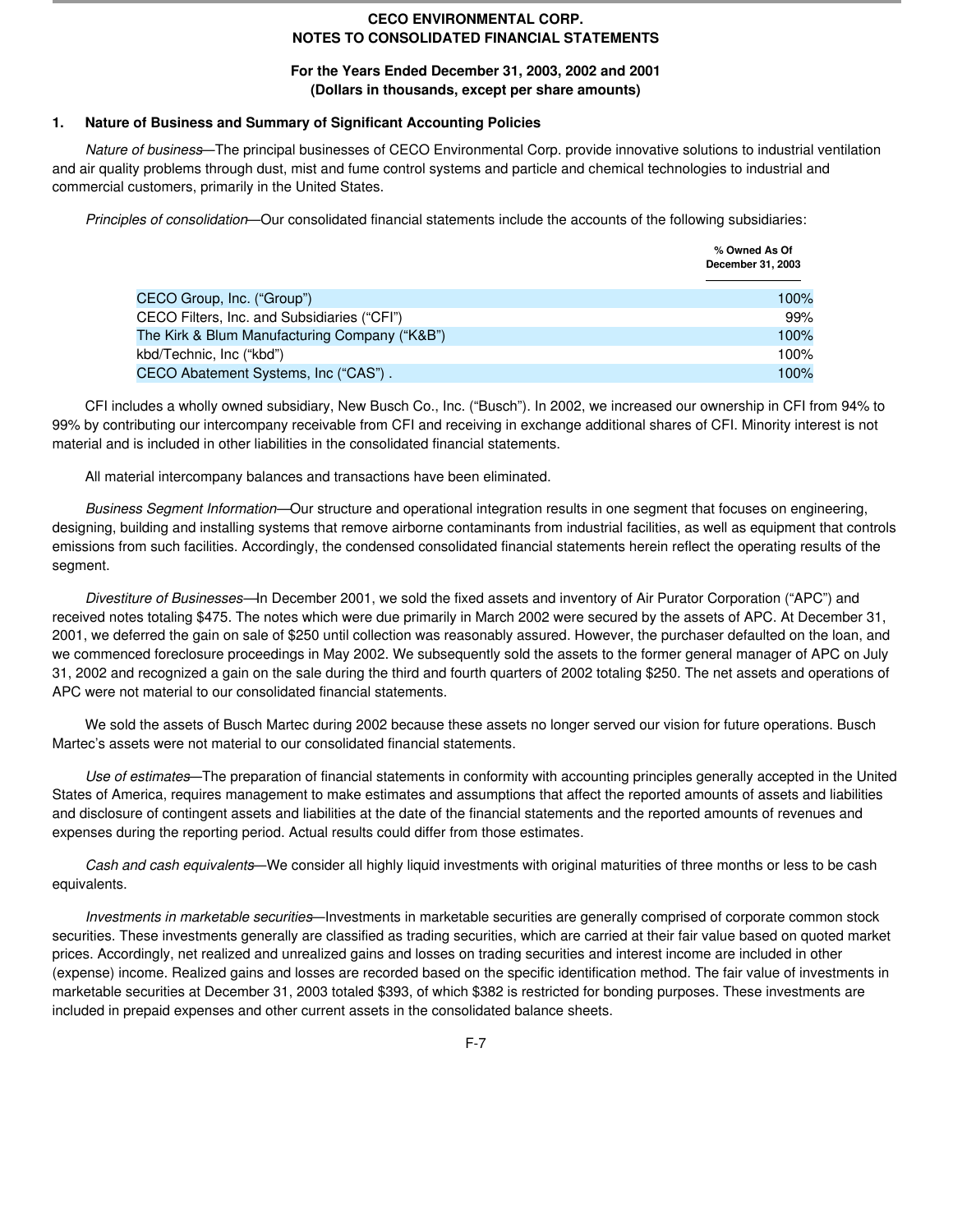### **NOTES TO CONSOLIDATED FINANCIAL STATEMENTS — (Continued)**

#### **For the Years Ended December 31, 2003, 2002 and 2001**

*Inventories*—The labor content of work-in-process and finished products and substantially all inventories of steel at our Cincinnati Facility (approximately 69% and 70% of total inventories at December 31, 2003 and 2002, respectively) are valued at the lower of cost or market using the last-in, first-out (LIFO) method. All other inventories are valued at the lower of cost or market, using the first-in, first-out (FIFO) method. The LIFO method of inventory valuation for all classes of inventory approximated the FIFO value at December 31, 2003 and 2002.

*Accounting for long-lived assets*—Our policy is to assess the recoverability of long-lived assets when there are indications of potential impairment and the undiscounted cash flows estimated to be generated by those assets are less than the carrying value of such assets.

*Property and equipment*—Property and equipment are recorded at cost. Expenditures for repairs and maintenance are charged to income as incurred. Depreciation and amortization are computed using the straight-line and accelerated methods over the estimated useful lives of the assets, which range from 12 to 40 years for building and improvements and 3 to 10 years for machinery and equipment.

*Intangible assets*—Indefinite life intangible assets are comprised of tradenames, while finite life intangible assets are comprised of patents. The ratable amortization of the goodwill associated with acquisitions and other intangible assets with indefinite lives was replaced with periodic tests for impairment with our adoption of Statement of Financial Accounting Standards ("SFAS") No. 142, "Goodwill and Other Intangible Assets" on January 1, 2002. Other intangible assets with finite lives are being amortized on a straight-line basis over their estimated useful lives, which range from 5 to 17 years. In accordance with SFAS No. 142, we ceased amortization of goodwill and intangible assets with indefinite lives effective January 1, 2002. The ceasing of the amortization of such assets resulted in a reduction in amortization expense of \$476 for the year ended December 31, 2002. During 2002, we evaluated the fair value of intangible assets with indefinite lives and goodwill and determined that the fair values were in excess of the carrying values of such assets. In the fourth quarter of 2003, we completed our annual tests for impairment and determined that the fair values of these net assets continue to be in excess of the carrying values of such assets.

*Cash Surrender Value of Life Insurance—*We have whole life insurance policies in force on the lives of six former shareholders of certain subsidiaries. These policies were purchased by these subsidiaries prior to their acquisition by CECO Environmental, Inc. in 1999 and were originally intended to provide funding for repurchasing shares in the event of the death of a shareholder. The policies are fully paid up and the cash surrender values have been borrowed to pay premiums and interest on the policy loans, and to provide an occasional low cost source of financing for the Company. Interest on the policy loans is expensed and the loan amounts on the cash surrender values are increased to cover payment of this expense. The net value of these policies, reported as other long term assets, was \$423, \$120 and \$261 as of December 31, 2003, 2002 and 2001, respectively.

Had we adopted SFAS No. 142 at the beginning of 2001, net income (loss) for the years ended December 31, 2003, 2002 and 2001 would have been adjusted as follows:

|                                                      | 2003    | 2002    | 2001    |
|------------------------------------------------------|---------|---------|---------|
|                                                      |         |         |         |
| Reported net loss                                    | \$(667) | \$(306) | \$(380) |
| Add back: Goodwill amortization, net of tax of \$138 |         |         | 206     |
| Tradename amortization, net of tax of \$53           |         |         | 79      |
|                                                      |         |         |         |
| Adjusted net loss                                    | \$(667) | \$(306) | \$ (95) |
|                                                      |         |         |         |
| Earnings (loss) per share - basic and diluted:       |         |         |         |
| Reported net loss                                    | \$(.07) | \$(.03) | \$(.05) |
| Goodwill amortization                                |         |         | .02     |
| Tradename amortization                               |         |         | .01     |
|                                                      |         |         |         |
| Adjusted net loss                                    | \$(.07) | \$(.03) | \$(.02) |
|                                                      |         |         |         |

*Deferred charges*—Deferred charges primarily represent deferred financing costs, which are amortized over the life of the related loan. Amortization expense was \$336, \$310 and \$220 for 2003, 2002 and 2001, respectively.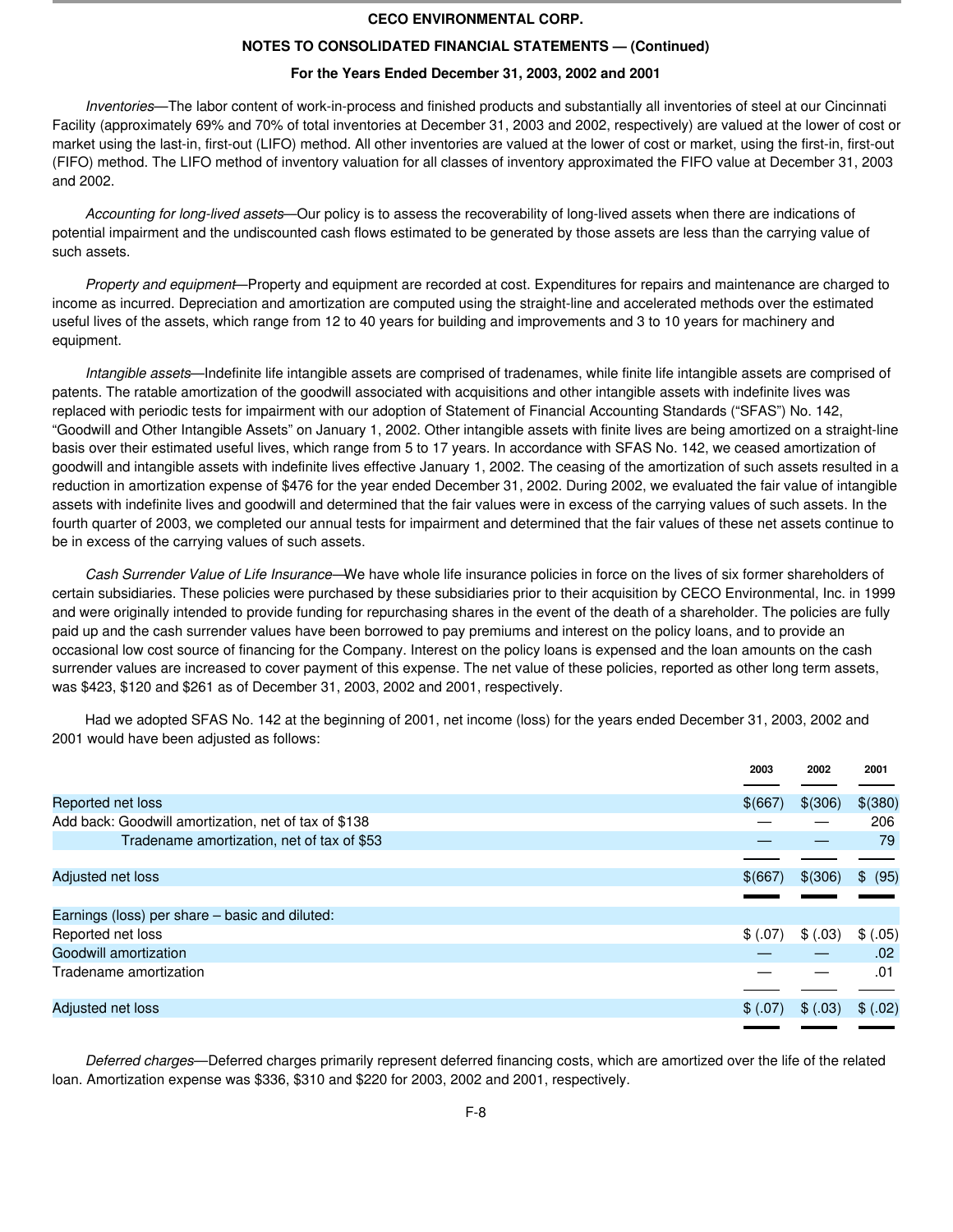#### **NOTES TO CONSOLIDATED FINANCIAL STATEMENTS — (Continued)**

#### **For the Years Ended December 31, 2003, 2002 and 2001**

*Financial Instruments*—On January 1, 2001, we adopted Statement of Financial Accounting Standards ("SFAS") No. 133, "Accounting for Derivative Instruments and Hedging Activities," as amended by SFAS No. 138, "Accounting for Certain Derivative Instruments and Certain Hedging Activities". Under this guidance all derivative instruments, including those embedded in other contracts are recognized as either assets or liabilities and those financial instruments are measured at fair value. The accounting for changes in the fair value of derivatives depends on their intended use and designation. We recognized a transition obligation of \$209, net of tax of \$140, in other comprehensive loss in the first quarter ended March 31, 2001 from the adoption of SFAS 133.

We are exposed to market risk from changes in interest rates. Our policy is to manage interest rate costs using a mix of fixed and variable rate debt. To manage this mix in a cost-efficient manner, we may enter into interest rate swaps or other hedge type arrangements, in which we agree to exchange, at specified intervals, the difference between fixed and variable interest amounts calculated by reference to an agreed-upon notional principal amount. Our interest rate swaps matured in 2002 and were not replaced.

*Revenue recognition*—Revenues from contracts, representing the majority of our revenues, are recognized on the percentage of completion method, measured by the percentage of contract costs incurred to date compared to estimated total contract costs for each contract. This method is used because management considers contract costs to be the best available measure of progress on these contracts. Our remaining revenues are recognized when risk and title passes to the customer, which is generally upon shipment of product.

Contract costs include direct material, labor costs and those indirect costs related to contract performance, such as indirect labor, supplies, tools and repairs. Selling and administrative costs are charged to expense as incurred. Provisions for estimated losses on uncompleted contracts are made in the period in which such losses are determined. Changes in job performance, job conditions and estimated profitability may result in revisions to contract revenue and costs and are recognized in the period in which the revisions are made. At December 31, 2002, our reserve for estimated losses on uncompleted contracts was \$123. No provision for estimated losses on uncompleted contracts was necessary at December 31, 2003.

The asset, "Costs and estimated earnings in excess of billings on uncompleted contracts," represents revenues recognized in excess of amounts billed. The liability, "Billings in excess of costs and estimated earnings on uncompleted contracts," represents billings in excess of revenues recognized.

*Claims*—The Company recognizes certain significant claims for recovery of incurred costs when it is probable that the claim will result in additional contract revenue and when the amount of the claim can be reliably estimated. Unapproved change orders are accounted for in revenue and cost when it is probable that the costs will be recovered through a change in the contract price. In circumstances where recovery is considered probable but the revenues cannot be reliably estimated, costs attributable to change orders are deferred pending determination of contract price.

*Cost of sales*—Cost of sales amounts include materials, direct labor and associated benefits, inbound freight charges, purchasing and receiving, inspection, warehousing and internal transfer costs. Customer freight charges are included in sales and actual freight expenses are included in cost of sales.

*Income taxes*—Deferred taxes are determined based on the differences between the financial statement and tax bases of assets and liabilities using tax rates in effect for the year in which the differences are expected to reverse.

*Selling and administrative expenses—*Selling and administrative expenses included sales and administrative wages and associated benefits, selling and office expenses, bad debt expense and change in life insurance cash surrender value.

*Advertising costs—*Advertising costs are charged to operations in the year incurred and totaled \$171, \$153 and \$109 in 2003, 2002 and 2001, respectively.

*Research and development*—Research and development costs are charged to expense as incurred. The amounts charged to operations were \$28, \$33 and \$104 in 2003, 2002 and 2001, respectively.

*Earnings per share*—For the years ended December 31, 2003, 2002 and 2001, both basic weighted average common shares outstanding and diluted weighted average common shares outstanding were 9,852,280, 9,582,011 and 7,899,092, respectively. We consider outstanding options and warrants in computing diluted net loss per share only when they are dilutive. Options and warrants to purchase 3,453,700, 3,451,000 and 3,488,500 shares for the years ended December 31, 2003, 2002 and 2001, respectively, were not included in the computation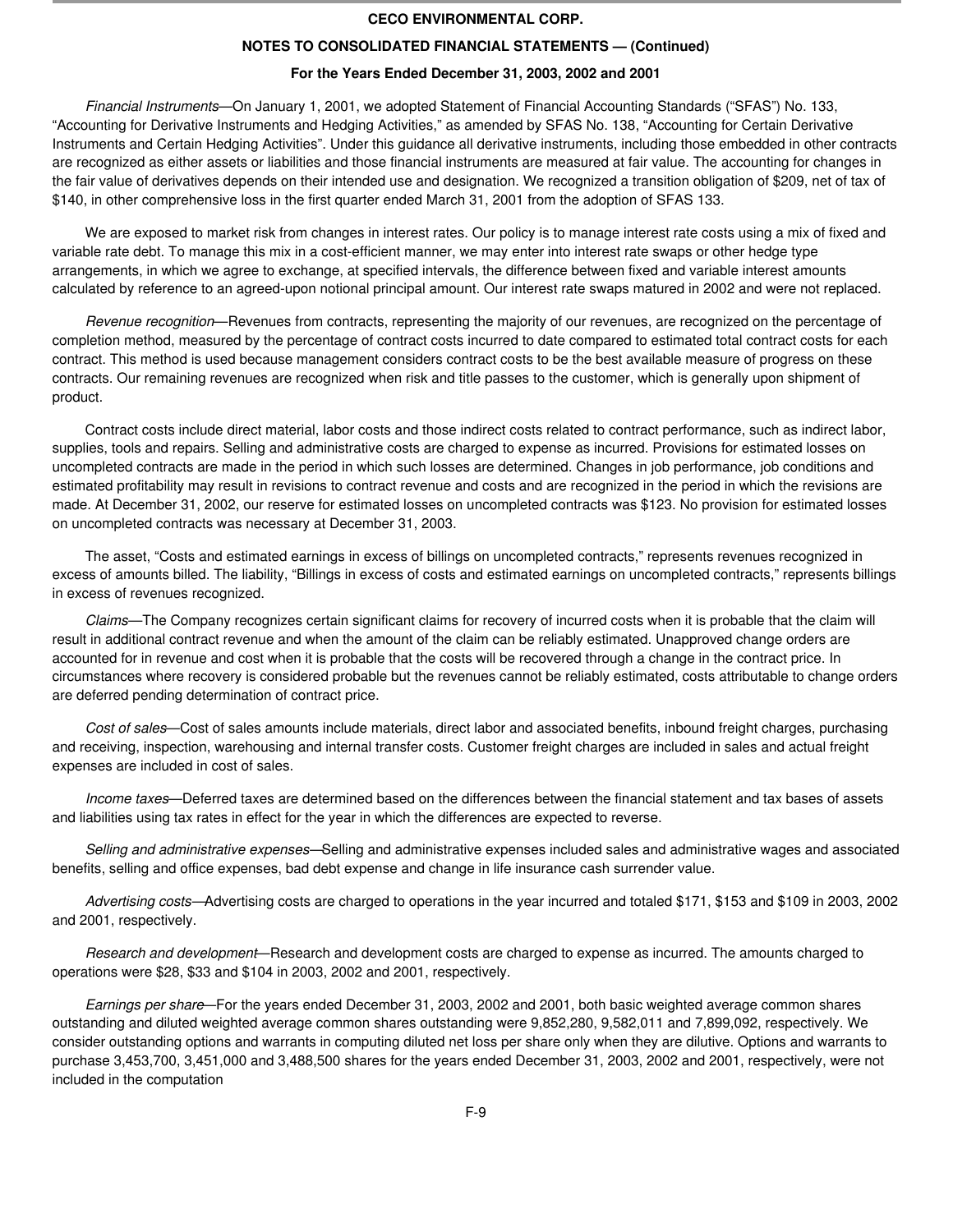### **NOTES TO CONSOLIDATED FINANCIAL STATEMENTS — (Continued)**

#### **For the Years Ended December 31, 2003, 2002 and 2001**

of diluted earnings per share due to their having an anti-dilutive effect. There were no adjustments to net loss for the basic or diluted earnings per share computations for any year presented.

*Stock-based compensation—*We apply Accounting Principles Board Opinion No. 25 and related interpretations in the accounting for stock option plans. Under such method, compensation is measured by the quoted market price of the stock at the measurement date less the amount, if any, that the employee is required to pay. The measurement date is the first date on which the number of shares that an individual employee is entitled to receive and the option or purchase price, if any, are known. We did not incur any compensation expense in 2003, 2002 or 2001 related to our stock option plans. We adopted the disclosure-only provisions of SFAS No. 123, "Accounting for Stock-Based Compensation" and related pronouncements.

The following table compares 2003, 2002 and 2001 as reported to the pro forma results, considering both options and warrants discussed in Note 11, had we adopted the expense recognition provision of SFAS No. 123:

|                                                                       | 2003        | 2002     | 2001        |
|-----------------------------------------------------------------------|-------------|----------|-------------|
| Net loss as reported                                                  | (667)<br>\$ | \$ (306) | (380)<br>\$ |
| Deduct: compensation cost based on fair value recognition, net of tax | (368)       | (422)    | (775)       |
| Pro forma net loss under SFAS No. 123                                 | \$(1,035)   | \$ (728) | \$(1, 155)  |
| Basic and diluted loss per share:                                     |             |          |             |
| As reported                                                           | \$ (0.07)   | \$(0.03) | \$ (0.05)   |
| Pro forma under SFAS No.123                                           | (0.11)      | (0.08)   | (0.15)      |

*Recent accounting pronouncements*— In June 2001, the FASB issued SFAS No. 143, "Accounting for Asset Retirement Obligations," requiring that the fair value of a liability for an asset retirement obligation be recognized in the period in which it is incurred if a reasonable estimate of fair value can be made. The associated asset retirement costs are capitalized as part of the carrying amount of the long-lived asset. Implementation of SFAS No. 143 is required for fiscal 2003. The adoption of this statement on January 1, 2003 did not have an effect on our financial position or results of operations.

In April 2002, the FASB issued Statement No. 145, "Rescission of FASB Statements No. 4, 44 and 64, Amendment of FASB Statement No. 13, and Technical Corrections." Among other amendments to previous pronouncements, which have already taken effect, a provision in the Statement requires certain gains and losses from extinguishment of debt to be reclassified from extraordinary items. The adoption of this statement on January 1, 2003 did not have an effect on our financial position or results of operations.

In June 2002, the FASB issued SFAS No. 146, "Accounting for Costs Associated with Exit or Disposal Activities," which is effective for exit or disposal activities initiated after December 31, 2002. SFAS No. 146 addresses financial accounting and reporting for costs associated with exit or disposal activities and nullifies Emerging Issues Task Force Issue No. 94-3, "Liability Recognition for Certain Employee Termination Benefits and Other Costs to Exit an Activity (including Certain Costs Incurred in a Restructuring)." The adoption of this statement did not have a material impact on our financial condition or results of operations.

In December 2002, the FASB issued Statement No. 148, "Accounting for Stock-Based Compensation—Transition and Disclosure" which we adopted January 1, 2003. The Statement provides alternative methods of transition for a voluntary change in the fair value method. We adopted the disclosure requirements effective December 31, 2002 and we are currently evaluating the voluntary change to the fair value method.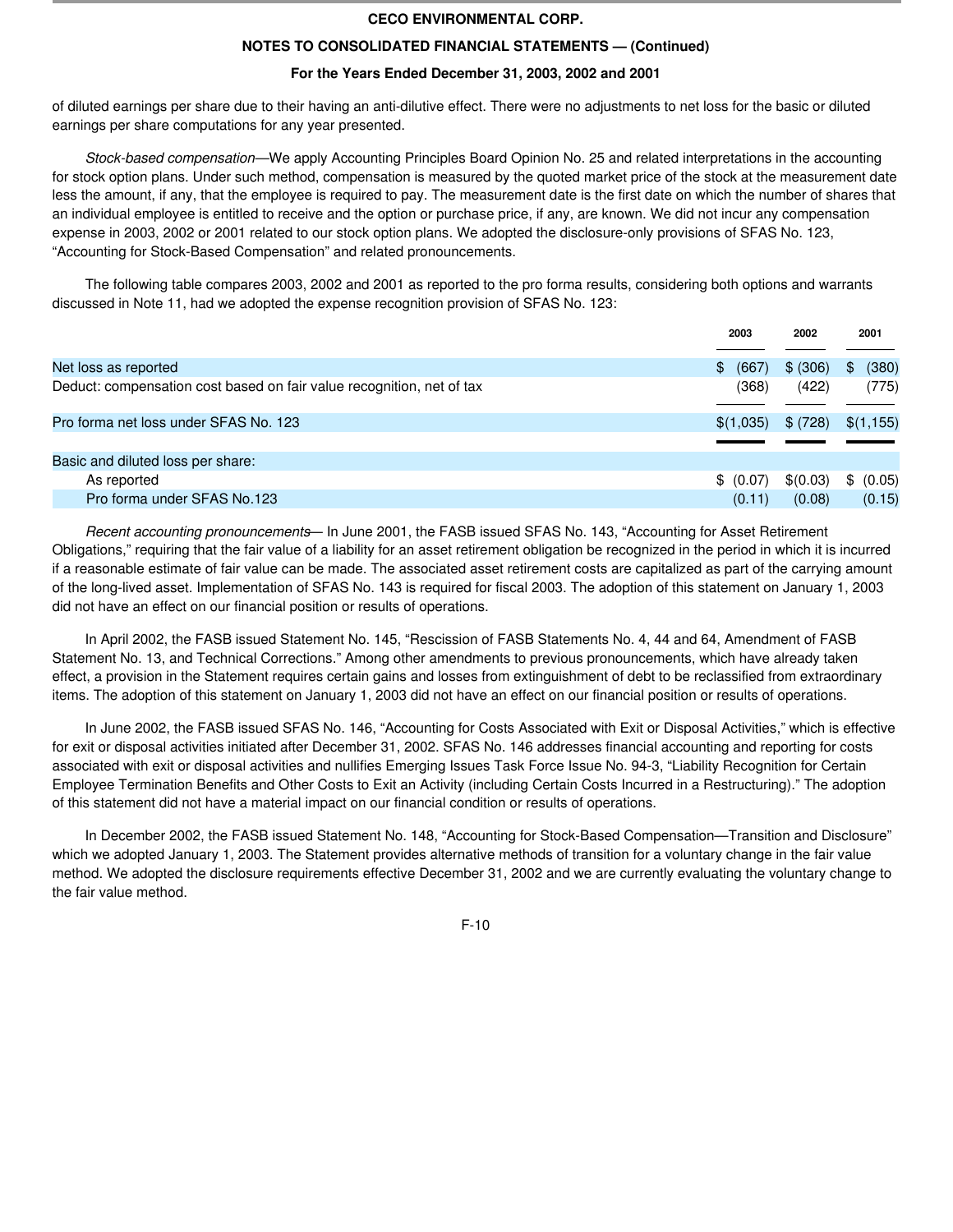## **NOTES TO CONSOLIDATED FINANCIAL STATEMENTS — (Continued)**

#### **For the Years Ended December 31, 2003, 2002 and 2001**

On April 30, 2003, the FASB issued SFAS No. 149, "Amendment of Statement 133 on Derivative Instruments and Hedging Activities." This statement amends and clarifies accounting for derivative instruments, including certain derivative instruments embedded in other contracts, and for hedging activities under SFAS No. 133. This statement is effective for contracts entered into or modified after June 30, 2003, for hedging relationships designated after June 30, 2003, and to certain pre-existing contracts. We adopted SFAS No. 149 on a prospective basis at its effective date on July 1, 2003. The adoption of this statement did not have a material impact on our financial condition or results of operations.

In May 2003, the FASB issued SFAS No. 150, "Accounting for Certain Financial Instruments with Characteristics of Both Liabilities and Equity." This statement establishes standards for how an issuer classifies and measures certain financial instruments with characteristics of both liabilities and equity. This statement was effective for financial instruments entered into or modified after May 31, 2003 and pre-existing instruments as of the beginning of the first interim period that commences after June 15, 2003, except for mandatorily redeemable financial instruments. Mandatorily redeemable financial instruments are subject to the provisions of this statement beginning on January 1, 2004. We have not entered into or modified any financial instruments subsequent to May 31, 2003 affected by this statement nor do we have any mandatorily redeemable financial instruments. The adoption of this statement did not have a material impact on our financial condition or results of operations.

In November 2002, the FASB issued Interpretation No. 45 ("FIN 45") "Guarantor's Accounting and Disclosure Requirements for Guarantees, Including Indirect Guarantees of Indebtedness of Others." FIN 45 elaborates on the existing disclosure requirements for most guarantees, including loan guarantees. It also clarifies that at the time a company issues a guarantee, the company must recognize an initial liability for the fair value, or market value, of the obligations, it assumes under that guarantee. However, the provisions do not apply to product warranties or to guarantees accounted for as derivatives. The initial recognition and initial measurement provisions, which apply on a prospective basis beginning January 1, 2003, had no effect on our financial statements in 2003 because there were no guarantees issued or modified during this period. The disclosure requirements of FIN 45 were adopted December 31, 2002 and had no effect on our financial statement disclosures.

In December 2003, the FASB issued a revised FASB Interpretation No. 46, entitled "Consolidation of Variable Interest Entities." As revised, the new interpretation requires that the Company consolidate all variable interest entities in its financial statements under certain circumstances. We will adopt the revised interpretation as of March 31, 2004 as required; however, the adoption of this interpretation currently is not expected to affect our financial condition or results of operations, as we do not have any interests in variable interest entities.

In November 2002, the FASB's Emerging Issues Task Force ("EITF") reached a consensus on EITF Issue No. 00-21, Revenue Arrangements with Multiple Deliverables. EITF No. 00-21 provided guidance for revenue arrangements that involve the delivery or performance of multiple products or services where performance may occur at different points or over different periods of time. EITF No. 00-21 is effective for revenue arrangements entered into in fiscal periods beginning after June 15, 2003 (i.e., our fiscal 2004). We have not yet completed our assessment of the effect of the adoption, if any, of EITF Issue No. 00-21 on our financial condition or results of operations.

In December 2003, the FASB issued FASB Statement No. 132 (Revised 2003), Employers' Disclosures about Pensions and Other Postretirement Benefits. The statement increases the existing disclosure requirements by requiring more details about pension plan assets, benefit obligations, cash flows, benefit costs and related information. We are required to segregate plan assets by category, such as debt, equity and real estate, and to provide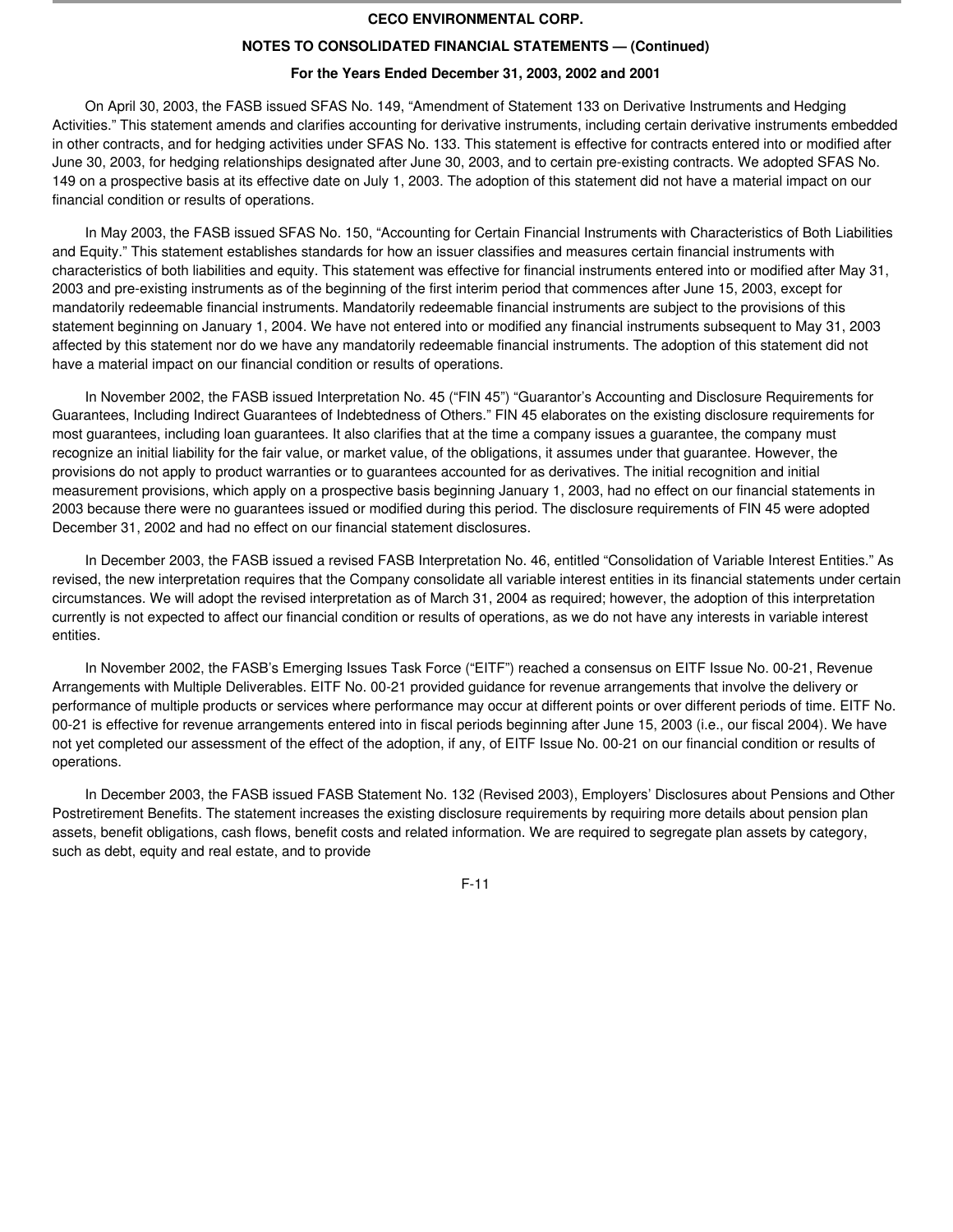## **NOTES TO CONSOLIDATED FINANCIAL STATEMENTS — (Continued)**

## **For the Years Ended December 31, 2003, 2002 and 2001**

certain expected rates of return and other informational disclosures. We have adopted the disclosure requirement of SFAS No. 132 for our December 31, 2003 financial statements, and we will be required to disclose various elements of pension and postretirement benefit costs in interim period financial statements for quarters beginning after December 15, 2003 (our first quarter of fiscal 2004 ending March 31).

### **2. Financial Instruments**

Our financial instruments consist primarily of investments in cash and cash equivalents, receivables and certain other assets as well as obligations under accounts payable, long-term debt and subordinated notes. The carrying values of these financial instruments approximate fair value at December 31, 2003 and 2002 except for subordinated notes which fair value was \$5,560 and \$4,264, at December 31, 2003 and 2002, respectively.

Most of the debt obligations approximate their reported carrying amounts based on future payments discounted at current interest rates for similar obligations or interest rates which fluctuate with the market.

We did not hold any financial instruments for trading purposes at December 31, 2003 or 2002.

We entered into an interest rate swap agreement to convert variable rate debt to a fixed rate (see Note 9) that matured in 2002. The fair value of the swap at December 31, 2001, which was determined using discounted cash flow analysis based on current rates offered for similar issues of debt, was a liability of approximately \$400 and was recorded in other liabilities and accumulated other comprehensive loss, net of tax, in the accompanying consolidated balance sheets and consolidated statements of shareholders' equity, respectively.

#### *Concentrations of credit risk:*

Financial instruments that potentially subject us to credit risk consist principally of cash and accounts receivable. We maintain cash and cash equivalents with various major financial institutions. We perform periodic evaluations of the financial institutions in which our cash is invested. Concentrations of credit risk with respect to trade and contract receivables are limited due to the large number of customers and various geographic areas. Additionally, we perform ongoing credit evaluations of our customers' financial condition.

#### *Union Contracts:*

As of December 31, 2003, the Company's continuing operations included approximately 430 employees. Approximately 300 employees are represented by international or independent labor unions, under various contracts that expire in the years 2005 through 2008.

#### **3. Accounts Receivable**

|                                 | 2003     | 2002     |
|---------------------------------|----------|----------|
|                                 |          |          |
| Trade receivables               | \$1,536  | \$2,346  |
| Contract receivables            | 10,132   | 9,891    |
| Allowance for doubtful accounts | (270)    | (200)    |
|                                 |          |          |
|                                 | \$11,398 | \$12,037 |
|                                 |          |          |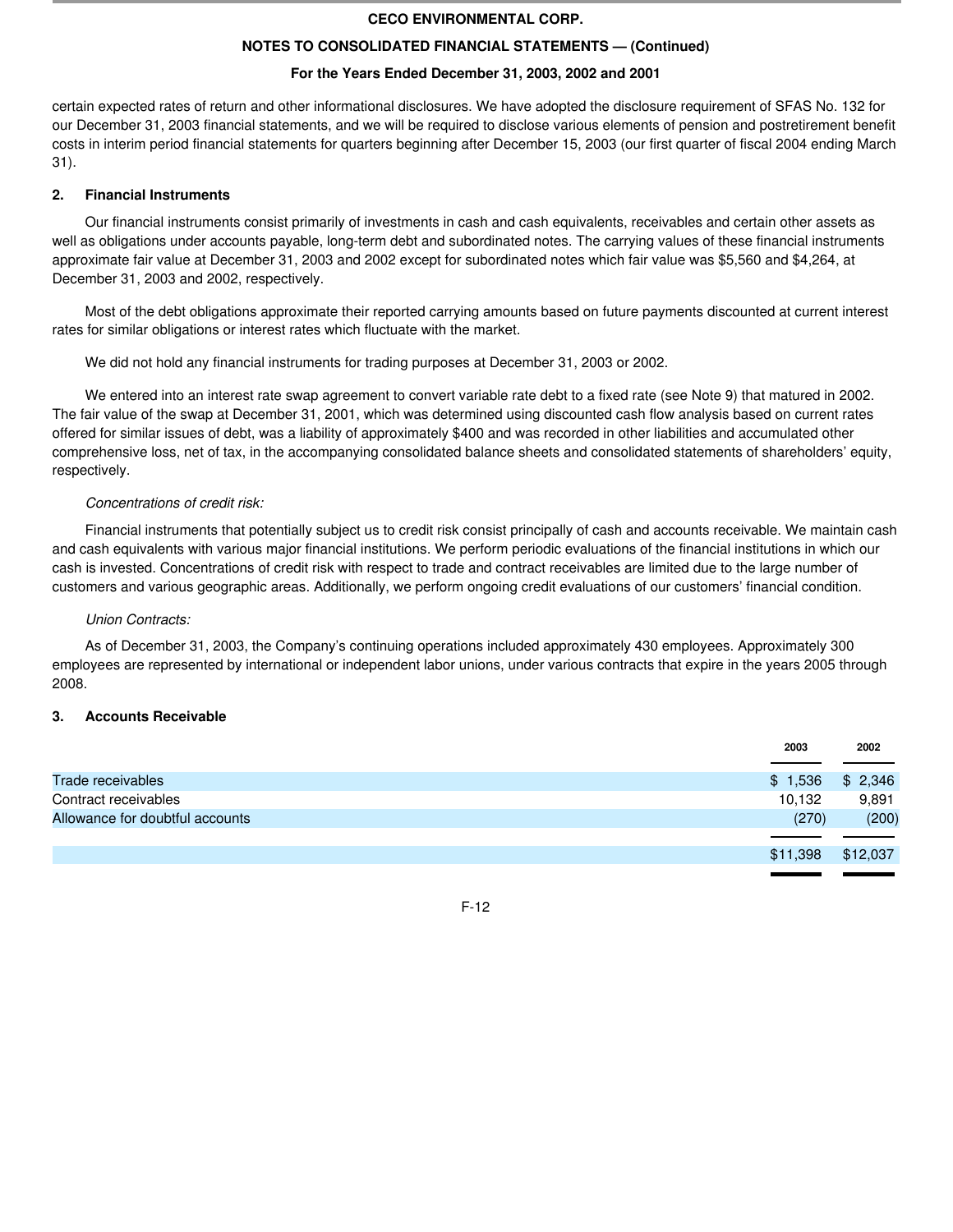## **NOTES TO CONSOLIDATED FINANCIAL STATEMENTS — (Continued)**

## **For the Years Ended December 31, 2003, 2002 and 2001**

Balances billed, but not paid by customers under retainage provisions in contracts, amounted to approximately \$520 and \$709 at December 31, 2003 and 2002, respectively. Retainage receivables on contracts in progress are generally collected within twelve months.

Provision for doubtful accounts was approximately \$201, \$178 and \$154 during 2003, 2002 and 2001, respectively.

### **4. Costs and Estimated Earnings on Uncompleted Contracts**

|                                                                                        | 2003        | 2002        |
|----------------------------------------------------------------------------------------|-------------|-------------|
| Costs incurred on uncompleted contracts                                                | \$36,251    | \$24,168    |
| Estimated earnings                                                                     | 6,902       | 4,243       |
|                                                                                        | 43,153      | 28,411      |
| Less billings to date                                                                  | (41, 133)   | (25, 939)   |
|                                                                                        | 2,020       | \$2,472     |
|                                                                                        |             |             |
| Included in the accompanying consolidated balance sheets under the following captions: |             |             |
| Costs and estimated earnings in excess of billings on uncompleted contracts            | 3,340<br>\$ | \$<br>4,124 |
| Billings in excess of costs and estimated earnings on uncompleted contracts            | (1,320)     | (1,652)     |
|                                                                                        |             |             |
|                                                                                        | 2,020       | \$2,472     |
|                                                                                        |             |             |

## **5. Inventories**

|                                | 2003    | 2002    |
|--------------------------------|---------|---------|
|                                |         |         |
| Raw material and subassemblies | \$816   | \$1,202 |
| Finished goods                 | 213     | 251     |
| Parts for resale               | 546     | 602     |
|                                |         |         |
|                                | \$1,575 | \$2,055 |
|                                |         |         |

## **6. Property and Equipment**

|                               | 2003    | 2002     |
|-------------------------------|---------|----------|
|                               |         |          |
| Land                          | \$1,460 | \$1,597  |
| Building and improvements     | 4,131   | 5,642    |
| Machinery and equipment       | 10,412  | 10,369   |
|                               |         |          |
|                               | 16,003  | 17,608   |
| Less accumulated depreciation | (6,016) | (5, 486) |
|                               |         |          |
|                               | \$9,987 | \$12,122 |
|                               |         |          |

Depreciation expense was \$1,114, \$1,254 and \$1,242 for 2003, 2002 and 2001, respectively.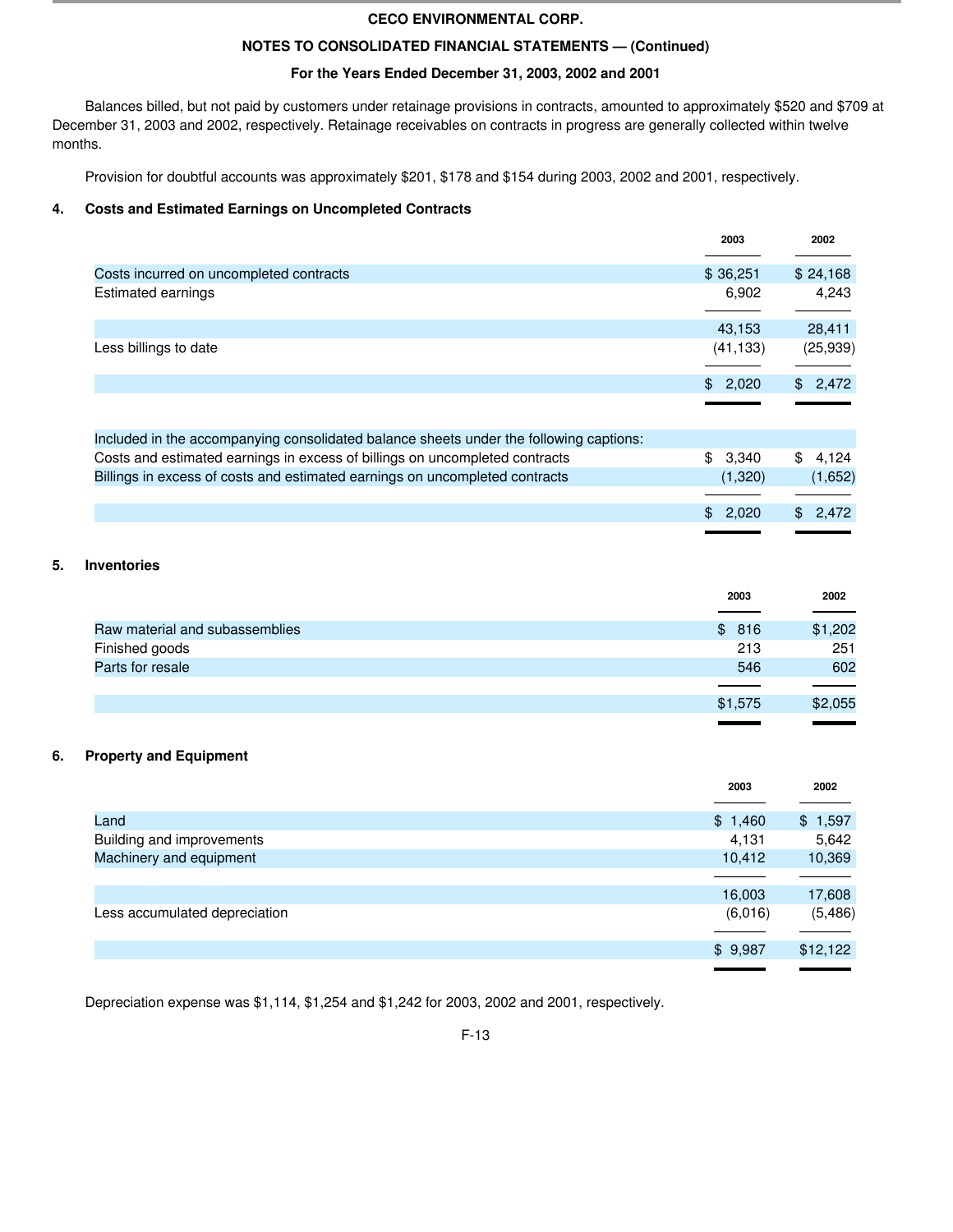### **NOTES TO CONSOLIDATED FINANCIAL STATEMENTS — (Continued)**

### **For the Years Ended December 31, 2003, 2002 and 2001**

#### **7. Goodwill and Intangible Assets**

|                                     | 2003    | 2002                     |
|-------------------------------------|---------|--------------------------|
|                                     |         |                          |
| Goodwill                            | \$9,527 | \$9,527                  |
|                                     |         |                          |
| Intangible assets - finite life     | \$1,446 | \$1,446                  |
| Less accumulated amortization       | (630)   | (552)                    |
|                                     |         |                          |
|                                     | \$816   | \$894                    |
|                                     |         | $\overline{\phantom{a}}$ |
| Intangible assets - indefinite life | \$1,395 | \$1,395                  |
|                                     |         |                          |

Amortization expense was \$78, \$178 and \$834 for 2003, 2002 and 2001, respectively, including amortization of goodwill and indefinite life intangible assets prior to 2003. Amortization of finite life intangible assets over the next five years is \$79 in 2004 and 2005, and \$78 in 2006 and 2007 and \$77 in 2008.

#### **8. Accounts Payable and Accrued Expenses**

|                                   | 2003     | 2002     |
|-----------------------------------|----------|----------|
|                                   |          |          |
| Trade accounts payable            | \$7,845  | \$8,805  |
| Compensation and related benefits | 935      | 1,119    |
| <b>Accrued interest</b>           | 1,471    | 869      |
| Other accrued expenses            | 1.058    | 972      |
|                                   |          |          |
|                                   | \$11,309 | \$11,765 |
|                                   |          |          |

#### **9. Debt**

|                                               | 2003    | 2002     |
|-----------------------------------------------|---------|----------|
|                                               |         |          |
| <b>Bank credit facility</b>                   | \$9,957 | \$14,150 |
| Pennsylvania Industrial Development Authority |         | 134      |
|                                               |         |          |
|                                               | 9,957   | 14,284   |
| Less current portion                          | (2,094) | (2, 120) |
|                                               |         |          |
|                                               | \$7,863 | \$12,164 |
|                                               |         |          |

In December 1999, we obtained a bank credit facility aggregating \$33,000 consisting of \$23,000 in term loans and a \$10,000 revolving credit line. Interest is charged based on the bank's prime rate plus 5. The proceeds of the credit facility were used to finance the acquisition of K&B and kbd/Technic, Inc. in 1999. The proceeds of the subordinated notes (see Note 10) were used to refinance our existing indebtedness and working capital.

At December 31, 2003, the revolving credit line, as amended, permits borrowings of up to the lesser of 1) \$8,000 less outstanding letters of credit, or 2) borrowings which are limited to 75% of eligible accounts receivable, plus 50% of eligible inventory, minus outstanding letters of credit. Amounts unused and available under this revolving credit facility were \$4,325 and \$3,127 at December 31, 2003 and 2002, respectively. Amounts borrowed were \$3,675 and \$4,873 at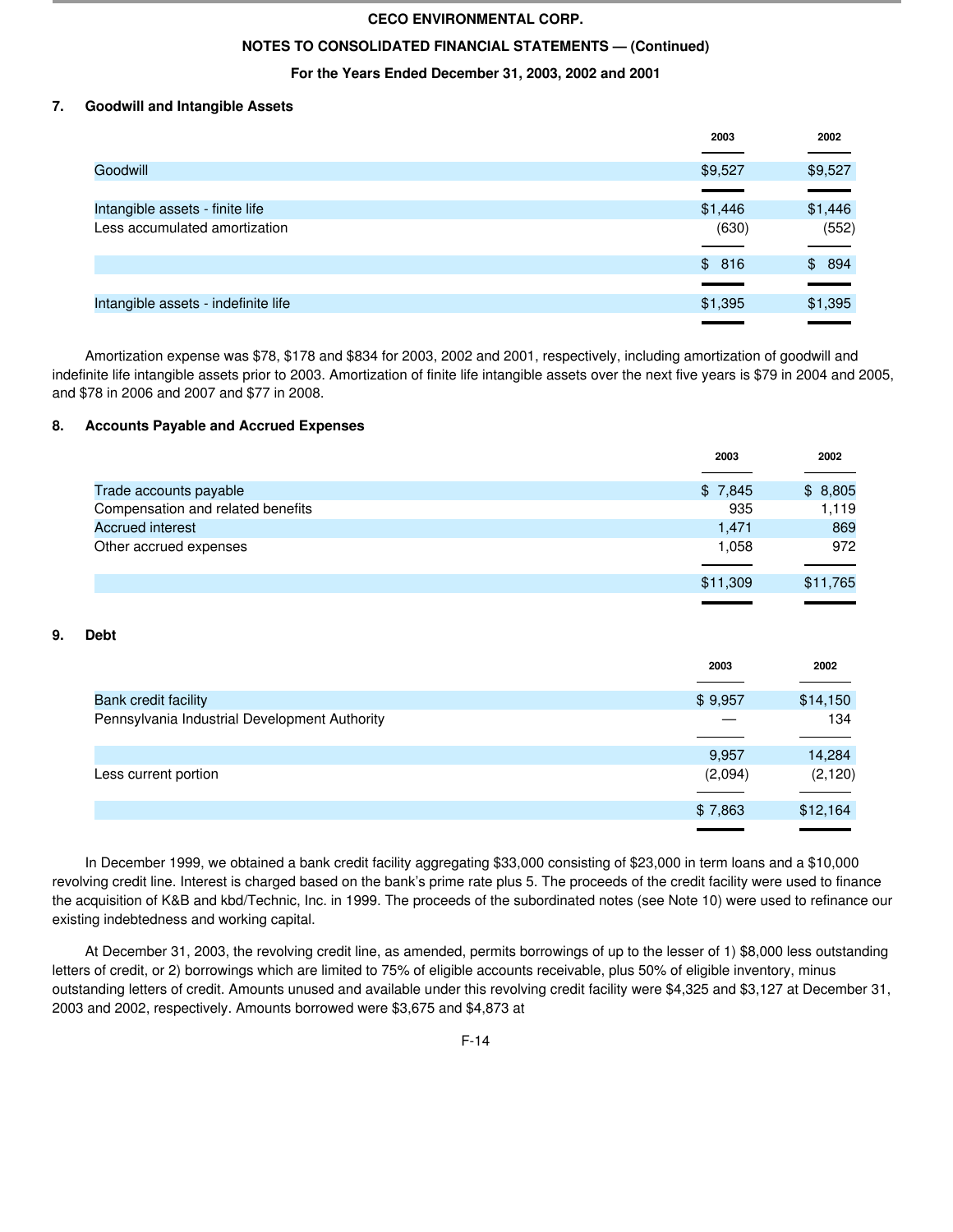### **NOTES TO CONSOLIDATED FINANCIAL STATEMENTS — (Continued)**

#### **For the Years Ended December 31, 2003, 2002 and 2001**

December 31, 2003 and 2002, respectively. There were no amounts outstanding under letters of credit at December 31, 2003 and 2002. The line of credit matures in 2005. The weighted average interest rates were 9.00% and 9.25% at December 31, 2003 and 2002, respectively.

The term loans consisted of a Term A and a Term B facility. Term B was paid off in May 2003. Term A quarterly principal installments were \$488 beginning February 2000, increasing to \$700 in February 2002 through August 2002, \$524 through November 2004 and the final principal payment due January 2005. The amounts outstanding under the term loans were \$6,282 and \$9,277 at December 31, 2003 and 2002, respectively. The weighted average interest rates were 9.0% and 8.1% at December 31, 2003 and 2002, respectively.

The bank credit facility was amended in November 2003 by extending the maturities of the revolving line of credit and the final payment due under the term loan to January 2005. No extinguishment loss was recognized as a result of this amendment. The amendment also reduced minimum coverage requirements under several financial covenants through December 31, 2004. Various amendments were also made to the credit facility in 2002 and 2001 which were effective during and as of December 31, 2002 and 2001 reducing minimum coverage requirements under several financial covenants through December 2003, raising interest rates, reducing scheduled principal payments under the Term A loan, and extending the maturity on the revolving credit line to January 2004. In consideration for these amendments, additional fees were paid to these lenders. We would not have been in compliance with the financial covenants had the amendments not been made.

In April 1992, we obtained a loan through the Pennsylvania Industrial Development Authority, which is collateralized by a mortgage on the related land and building. Principal and interest, at an annual rate of 3%, is paid quarterly over an amortization period of fifteen years ending in 2006. We paid this loan off in May 2003.

We opted to amend the existing agreement rather than refinance the entire credit facility because of current market conditions. However, we will continue to monitor such market conditions and could consider refinancing alternatives in future periods.

In 2001 and through November 2002, we had a four-year interest rate swap agreement ("Swap Agreement") to manage our variable interest rate exposure, which matured in November 2002.

On May 7, 2003, we received approximately \$1,600 in cash proceeds from the sale and leaseback of our Conshohocken, Pennsylvania property. Approximately \$700 was used to reduce the revolving line of credit and the balance was used to reduce term debt. In November 2003, we accepted an offer to sell our Cincinnati, Ohio property with a termination date of May 1, 2004 subject to various contingencies by the purchaser. If we consummate the sale, the net proceeds will influence the amount of the credit facilities required as well as any other financing necessary in connection with the replacement operating facility. A previous agreement, dated February 2003, to sell our Cincinnati property was terminated in September 2003 due to the buyer's inability to consummate the purchase.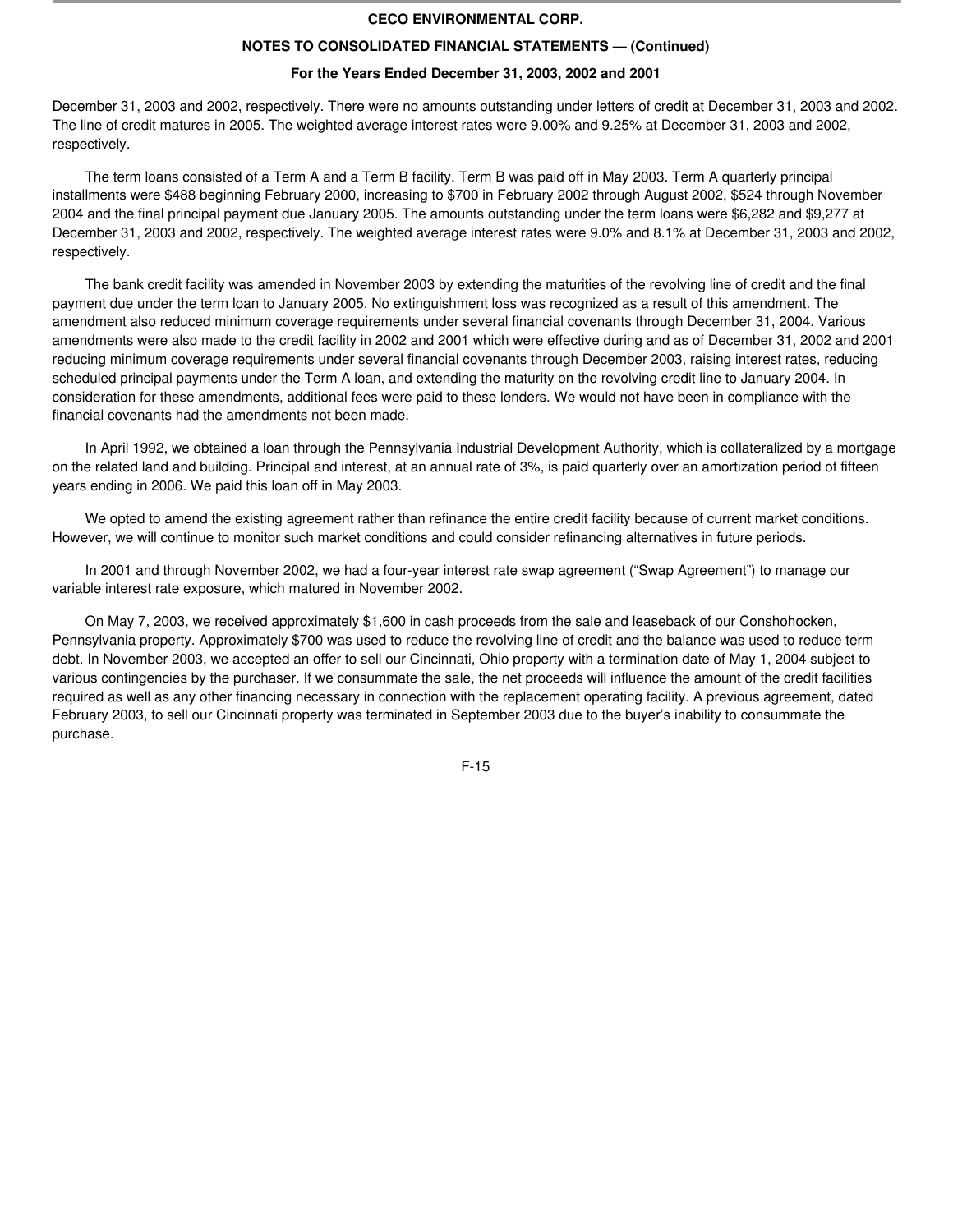# **NOTES TO CONSOLIDATED FINANCIAL STATEMENTS — (Continued)**

# **For the Years Ended December 31, 2003, 2002 and 2001**

Maturities of all long-term debt over the next five years are estimated as follows:

| December 31, | <b>Maturities</b> |
|--------------|-------------------|
|              |                   |
| 2004         | \$2,094           |
| 2005         | 7,863             |
| 2006         |                   |
| 2007         |                   |
| 2008         |                   |
| Thereafter   |                   |

Our property and equipment, accounts receivable, investments and inventory serve as collateral for our bank debt. Our debt agreements contain customary covenants and events of default.

### **10. Subordinated Notes**

|                                  | 2003    | 2002                     |
|----------------------------------|---------|--------------------------|
|                                  |         |                          |
| Subordinated Notes due 2006, 12% | \$4,325 | \$4,038                  |
| Subordinated Note due 2005, 6%   | 1.200   | $\overline{\phantom{m}}$ |
|                                  |         |                          |
|                                  | \$5,525 | \$4,038                  |
|                                  |         |                          |

During December 1999, as part of our refinancing activities (that were accomplished at the same time as the acquisition of K&B and kbd/Technic), we obtained \$4,000 of subordinated debt financing from Green Diamond Oil Corp., a company beneficially owned by two of our major shareholders. In addition, we obtained \$1,000 of subordinated debt financing with two unrelated parties. Interest on the notes accrues semi-annually at a rate of 12% per annum. The notes are subject to a subordination agreement and amendments to the Bank Credit Facility. In connection with this agreement, accrued interest on the subordinated notes totaling \$1,218 and \$600 at December 31, 2003 and 2002, respectively, was not paid. However, during 2002, we paid the accrued interest of \$963 at December 31, 2003 to our subordinated debt holders as a result of an amendment to our credit agreement permitting us to make such payment. The notes provided for the issuance to the holders detachable stock warrants that expire December, 2009 (see Note 11). The fair value of the warrants was determined to be \$1,847 at the date of issuance and the subordinated debt was discounted by such amount. The discount is being amortized as a component of interest expense over the life of the subordinated debt which coincides with the bank's term loan maturity date of May 2006. The amortization of the discount was approximately \$288, for each of the years ended December 31, 2003, 2002 and 2001, respectively. The effective annualized interest rate on the subordinated debt obligations is 17.75%, after taking into account the value of the warrants.

On September 30, 2003, \$1,200 of subordinated debt was raised from a related party with a maturity of April 30, 2005 and interest rate of 6% per annum. This debt is subordinated to the bank credit facility and the subordinated debt originally issued in December 1999. The entire principal balance of this obligation will be due upon maturity. Proceeds were used to reduce the revolving line of credit.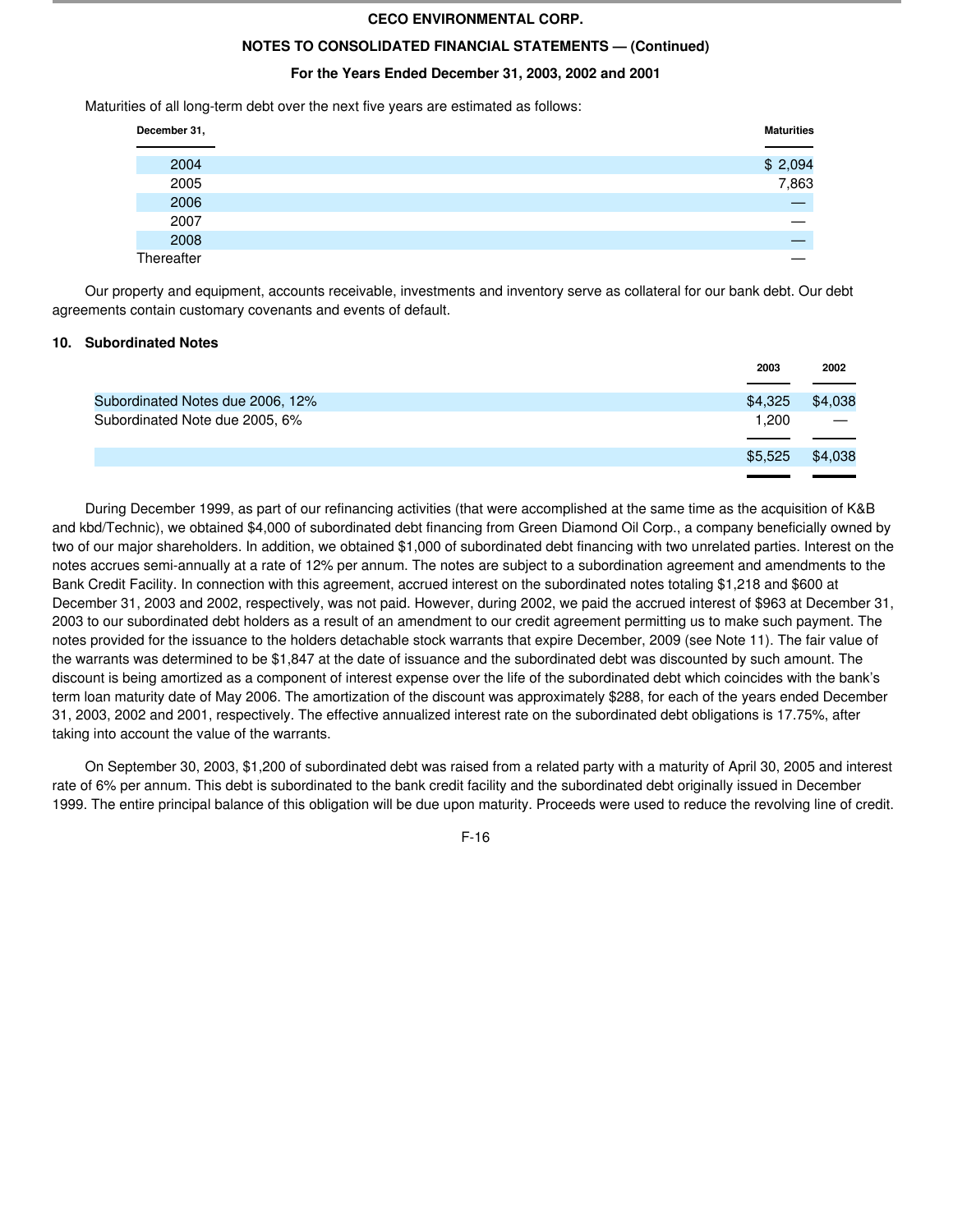## **NOTES TO CONSOLIDATED FINANCIAL STATEMENTS — (Continued)**

### **For the Years Ended December 31, 2003, 2002 and 2001**

#### **11. Shareholders' Equity**

### **Stock Option Plan**

We maintain a stock option plan for our employees. Generally, options are exercisable one year from the date of grant, at the rate of 20% each year over the following five years and expire between five and ten years from the date of grant. There are 1,500,000 shares of our common stock that have been reserved for issuance under this plan.

The status of our stock option plan is as follows:

|                                    |               | 2003                                     |               | 2002                                     |               | 2001                                            |  |
|------------------------------------|---------------|------------------------------------------|---------------|------------------------------------------|---------------|-------------------------------------------------|--|
|                                    | <b>Shares</b> | Weighted<br>Average<br>Exercise<br>Price | <b>Shares</b> | Weighted<br>Average<br>Exercise<br>Price | <b>Shares</b> | Weighted<br>Average<br><b>Exercise</b><br>Price |  |
| Outstanding, beginning of year     | 166,000       | $\mathfrak{L}$<br>2.60                   | 182,500       | \$2.68                                   | 154,400       | 2.89<br>$\mathfrak{L}$                          |  |
| Granted                            | 10.000        | 1.90                                     |               |                                          | 35,000        | 2.01                                            |  |
| Forfeited                          | (7,300)       | 3.02                                     | (16,500)      | 3.50                                     | (6,900)       | 3.88                                            |  |
|                                    |               |                                          |               |                                          |               |                                                 |  |
| Outstanding, end of year           | 168,700       | 2.54                                     | 166,000       | 2.60                                     | 182,500       | 2.68                                            |  |
|                                    |               |                                          |               |                                          |               |                                                 |  |
| Options exercisable at year end    | 130,700       |                                          | 106,000       |                                          | 53,000        |                                                 |  |
|                                    |               |                                          |               |                                          |               |                                                 |  |
| Available for grant at end of year | 1,331,300     |                                          | 1,334,000     |                                          | 1,317,500     |                                                 |  |
|                                    |               |                                          |               |                                          |               |                                                 |  |

For the years ended December 31, 2003, 2002 and 2001, no compensation expense was recognized under stock-based employee compensation plans.

The range of exercise prices on shares outstanding as of December 31, 2003 was as follows:

|                                    | Outstanding   |                                                 |                                                  |               | Exerciserable                                   |  |
|------------------------------------|---------------|-------------------------------------------------|--------------------------------------------------|---------------|-------------------------------------------------|--|
| Range of<br><b>Exercise Prices</b> | <b>Shares</b> | Weighted<br>Average<br><b>Exercise</b><br>Price | Remaining<br>Contractual<br><b>Life in Years</b> | <b>Shares</b> | Weighted<br>Average<br><b>Exercise</b><br>Price |  |
|                                    |               |                                                 |                                                  |               |                                                 |  |
| $$2.01 - 2.63$                     | 150,000       | \$2.37                                          | $7 - 9$                                          | 112,000       | \$2.31                                          |  |
| \$3.88                             | 18,700        | \$3.88                                          | 4                                                | 18,700        | 3.88<br>\$                                      |  |

The fair value of the options and warrants granted, which is amortized to expense over the option vesting period in determining the pro forma impact under SFAS No. 123, is estimated at the date of grant using the Black-Scholes option pricing model with the following weighted average assumptions. The expected life of the options valued in 2003, 2002 and 2001 is 10 years. The risk free interest rate applicable for 2003, 2002 and 2001 was 4.5%. The expected volatility of the Company's stock used in 2003, 2002 and 2001 was 70%. The expected dividend yield used in 2003, 2002 and 2001 was 0%.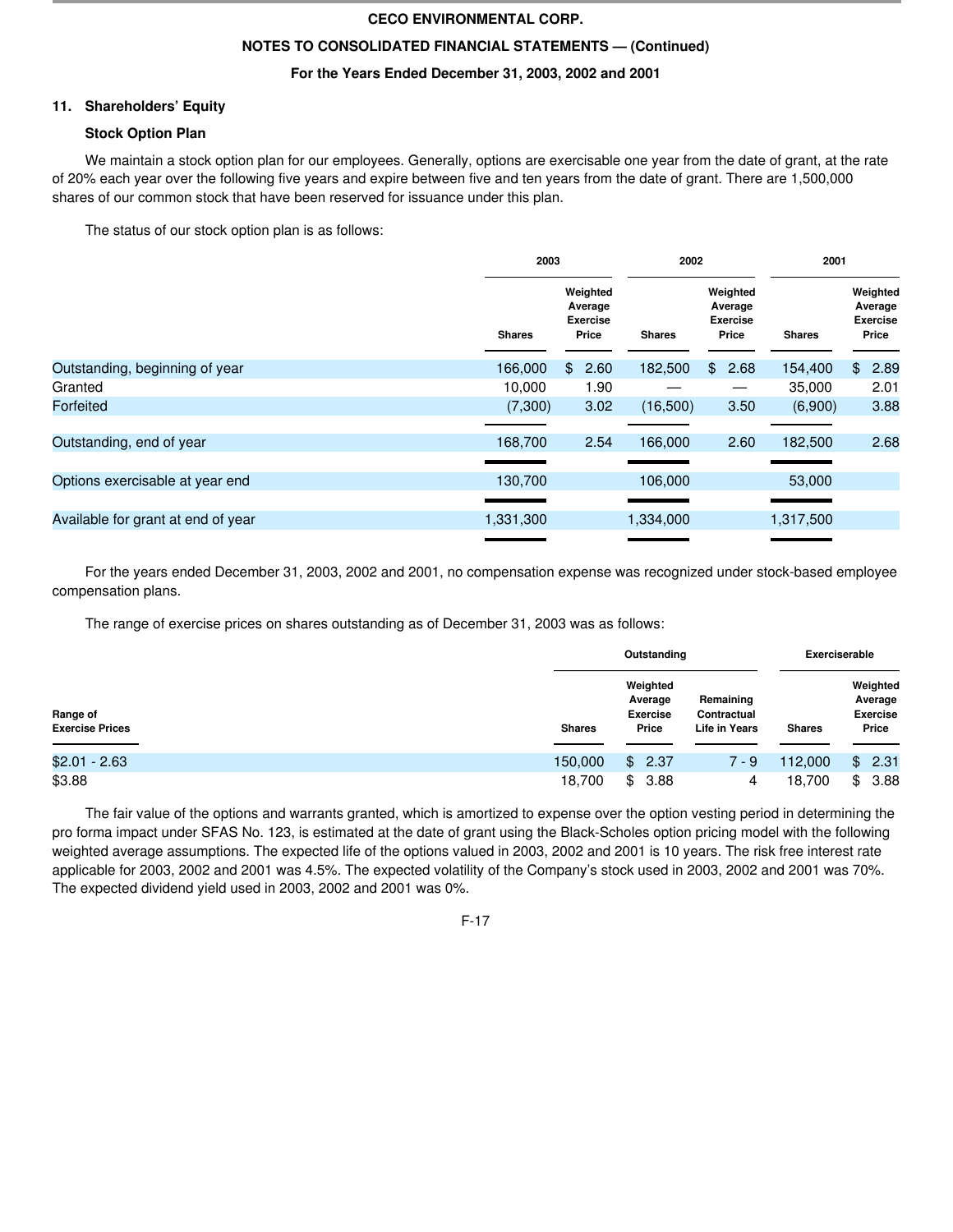### **NOTES TO CONSOLIDATED FINANCIAL STATEMENTS — (Continued)**

#### **For the Years Ended December 31, 2003, 2002 and 2001**

The weighted average fair values at the date of grant for options and warrants granted during 2003 and 2001 was \$1.43 and \$2.01, respectively.

We may grant the right to purchase restricted shares of our common stock. Such shares are subject to restriction on transfer under Federal securities laws. During October 2001, we granted options to Jason Louis DeZwirek, a related party and a member of the Board of Directors, to purchase up to 25,000 shares of our common stock, exercisable at any time between April 5, 2002 and October 5, 2011, inclusive, at a price of \$2.01, the fair market value at date of grant.

### **Employee Stock Purchase Plan**

We maintain an Employee Stock Purchase Plan for all employees meeting certain eligibility criteria. Under the Plan, eligible employees may purchase through the initial twelve-month offering and through a series of semiannual offerings, each October and April, commencing October 1, 1999, shares of our common stock, subject to certain limitations. The purchase price of each share is 85% of the lesser of its fair market value on the first business day or the last business day of the offering period. The aggregate number of whole shares of common stock allowed to be purchased under the option cannot exceed 10% of the employee's base compensation. There were 250,000 shares made available for purchase under the plan. During 2003, 2002 and 2001, we issued 13,001, 12,949 and 31,500 shares, respectively, under this plan at amounts that approximated fair value.

#### **Warrants to Purchase Common Stock**

In December 2001, warrants to purchase 1,000,000 shares of common stock at \$2.25 per share were exercised; 800,000 shares by the Green Diamond Oil Corp. and 200,000 shares by two unrelated subordinated debt lenders. Gross proceeds of \$2,250 were received from the exercise of the warrants and were used to pay down the bank credit facility.

On December 31, 2001, we issued 706,668 shares of common stock at a price of \$3.00 per share, and issued detachable stock warrants to purchase 353,334 shares of common stock at an initial exercise price of \$3.60 per share to a group of accredited investors (the "Investors"). Gross proceeds of \$2,120 were received from the issuance of these shares and were used to pay down the bank credit facility. The right to purchase shares under the warrants vest immediately upon the issuance of the warrants, and the warrants contain various features to protect the Investors in the event of a merger or consolidation and from dilution in the event of a stock issuance at prices below the exercise price. We prepared and filed with the SEC a registration statement within 90 days of the issuance of such warrants and caused the registration statement to become effective within 150 days of the issuance. We valued these warrants at \$240 as of December 31, 2001, which is included in other liabilities in the 2001 consolidated financial statements. At December 31, 2002, the fair value of those warrants decreased to \$0 and \$204 was recorded as other income in the 2002 consolidated financial statements. Future increases, if any, in the fair value of these warrants will be recognized in our consolidated financial statements.

In connection with this transaction, we were required to issue additional shares based on an earnings formula computed from fiscal year 2002 results (as defined in the Investors' Subscription Agreement) to the Investors, at no additional cost to the Investors. In 2001 we valued these shares at \$340, net of expenses of \$102, which is included as contingent stock warrants in the accompanying consolidated financial statements. Based on the results of the earnings formula, approximately 382,000 additional shares were issued to the Investors.

In connection with the issuance of the common shares and warrants to the investors, we estimated \$440 of issuance costs and issued warrants to purchase 14,000 shares of common stock at an initial exercise price of \$3.00. These costs were accrued at December 31, 2001. The fair value of the warrants, valued by our management at \$18, has been included as issuance costs and recorded as a liability in other liabilities in the accompanying consolidated financial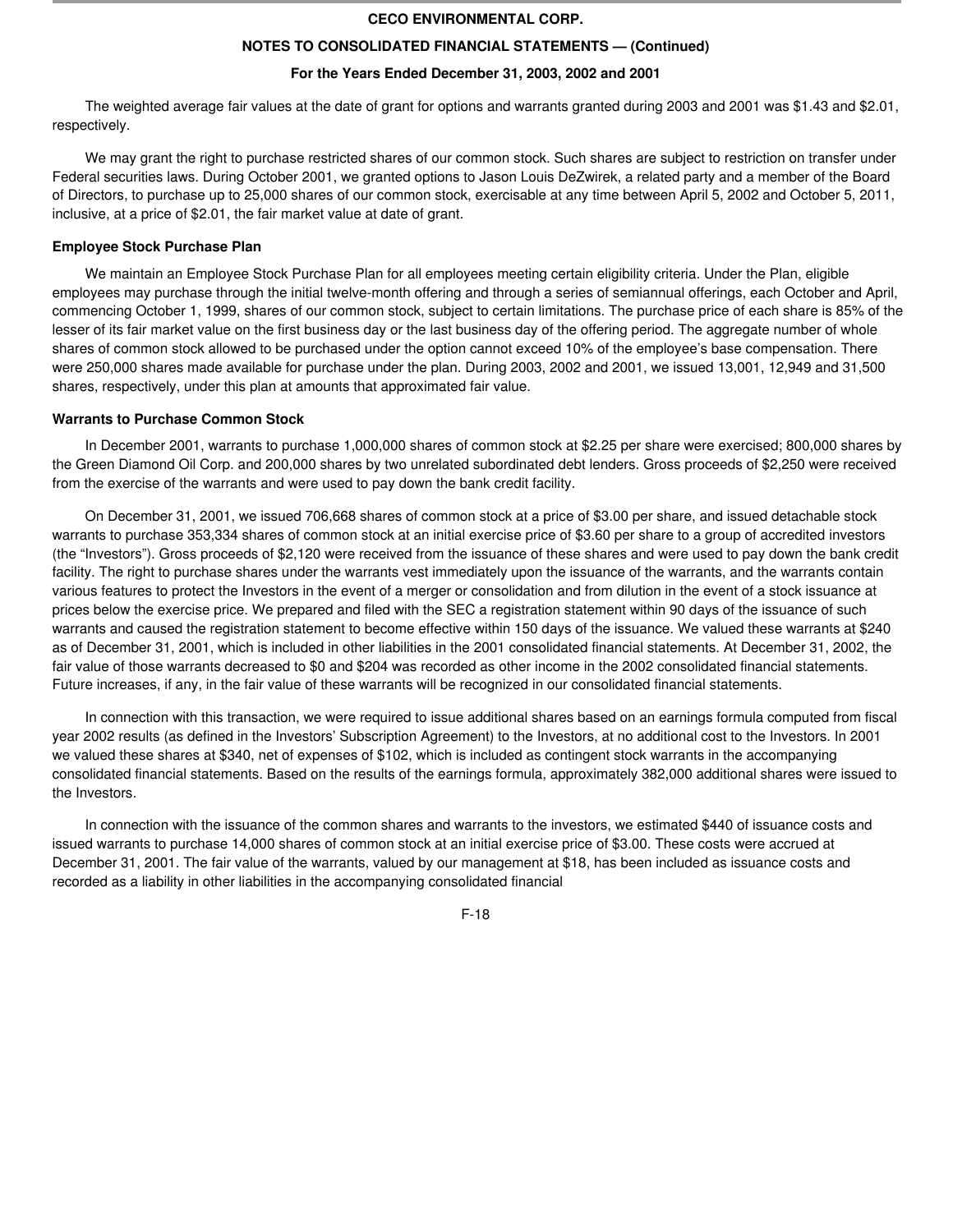### **NOTES TO CONSOLIDATED FINANCIAL STATEMENTS — (Continued)**

## **For the Years Ended December 31, 2003, 2002 and 2001**

statements. The total issuance costs including the fair value of the warrants to purchase 14,000 shares of common stock were allocated to common stock, detachable stock warrants and contingent stock warrants based on their respective fair market values.

### *Former K&B Shareholders*

In December 1999, as part of their employment contracts, warrants were granted to three of the former owners of K&B to purchase a total of 1,000,000 shares of our common stock at an exercise price of \$2.9375 per share which was the fair market value on the date granted. These warrants become exercisable at the rate of 25% per year over the four years following December 1999. The warrants have a term of ten years.

## *Related Party and Other*

In December 1999, warrants were issued to the subordinated lenders (see Note 10) to purchase up to 1,000,000 shares (900,000 of which are related party at December 31, 2003) of our common stock for \$2.25 per share which was the fair market value on the date granted. As noted above, these warrants were exercised in 2001. In connection with such warrants, the subordinated lenders were granted certain registration rights with respect to their warrants and shares of our common stock into which the warrants are convertible. Our management valued the detachable stock warrants at \$1,847 and discounted the subordinated debt obligations by such amount (see Note 10) and recorded additional capital in excess of par value at December 31, 1999.

## *Chief Executive Officer*

In January 1999, warrants were issued to the Chief Executive Officer to purchase 500,000 shares of the Company's common stock at an exercise price of \$3.00 per share. Prior to 1999, warrants were issued to the Chief Executive Officer to purchase 1,250,000 shares, at exercise prices ranging from \$1.625 to \$2.75 per share. In August 2000, warrants were issued to the Chief Executive Officer to purchase 500,000 shares at an exercise price of \$2.06 per share. The warrants expire 10 years from the date of issuance.

In December 2001, the Green Diamond Oil Corp. exercised warrants to purchase 800,000 shares at a price of \$2.25 per share as previously disclosed.

### *Treasury Stock*

In 2002, we purchased 37,300 shares of our common stock as treasury shares at a total cost of \$118.

### **12. Pension and Employee Benefit Plans**

We sponsor a non-contributory defined benefit pension plan for certain union employees. The plan is funded in accordance with the funding requirements of the Employee Retirement Income Security Act of 1974.

We also sponsor a post-retirement health care plan for office employees retiring before January 1, 1990. The plan allows retirees who have attained the age of 65 to elect the type of coverage desired.

The following tables set forth the plans' changes in benefit obligations, plan assets and funded status on the measurement dates, December 31, 2003 and 2002, and amounts recognized in our consolidated balance sheets as of those dates.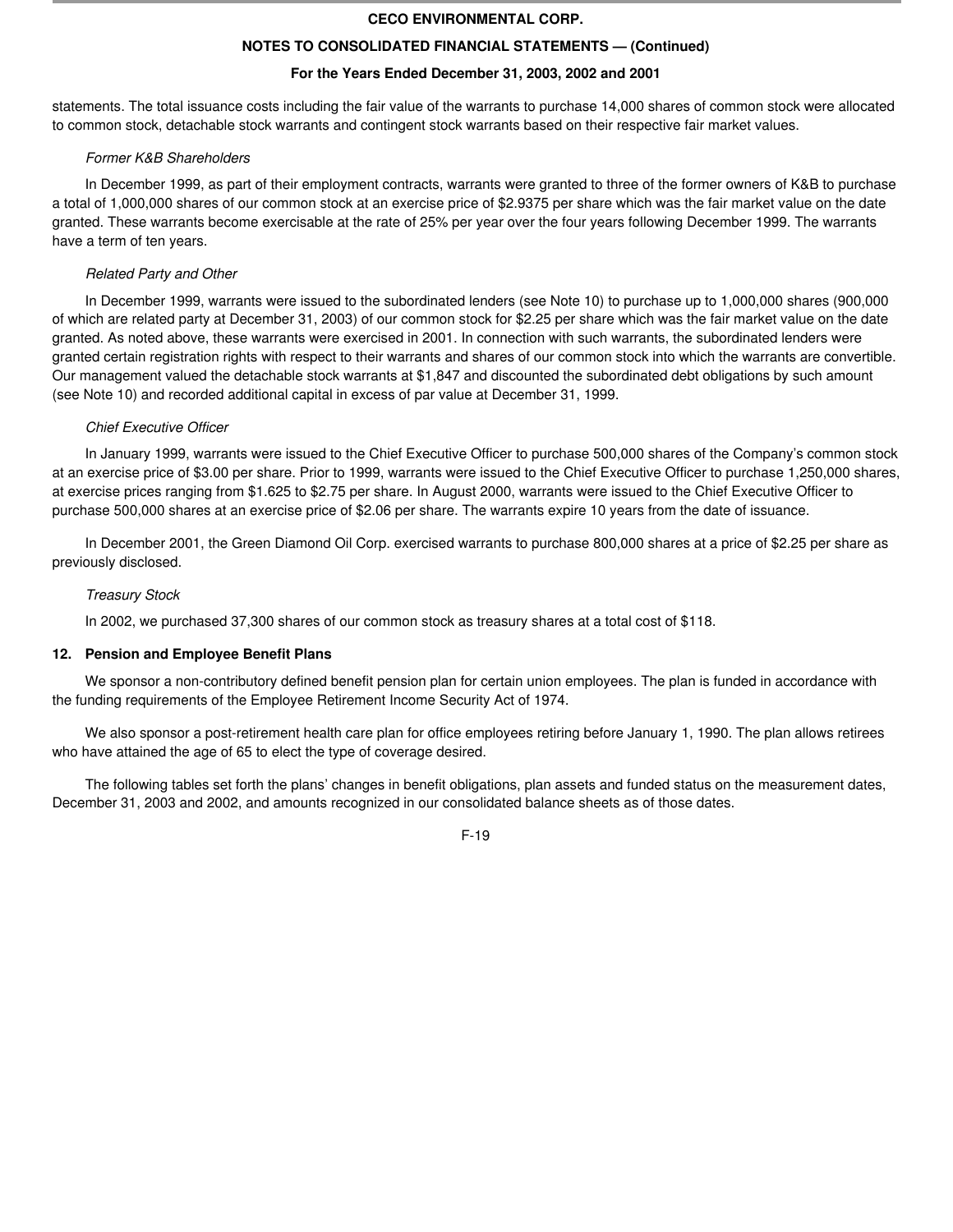# **NOTES TO CONSOLIDATED FINANCIAL STATEMENTS — (Continued)**

# **For the Years Ended December 31, 2003, 2002 and 2001**

|                                                                   |                                | <b>Pension Benefits</b>  |                   | <b>Other Benefits</b> |  |
|-------------------------------------------------------------------|--------------------------------|--------------------------|-------------------|-----------------------|--|
|                                                                   | 2003                           | 2002                     | 2003              | 2002                  |  |
| Change in projected benefit obligation:                           |                                |                          |                   |                       |  |
| Projected benefit obligation at beginning of year                 | \$4,211                        | \$3,885                  | \$586             | \$619                 |  |
| Service cost                                                      | 100                            | 108                      |                   |                       |  |
| Interest cost                                                     | 279                            | 265                      | 33                | 41                    |  |
| Amendment                                                         | 23                             | $\overline{\phantom{0}}$ |                   |                       |  |
| Actuarial loss/(gain)                                             | 13                             | 14                       | (4)               | 10                    |  |
| Discount rate change                                              | 389                            | 115                      |                   | 8                     |  |
| Benefits paid                                                     | (190)                          | (176)                    | (84)              | (92)                  |  |
| Projected benefit obligation at end of year                       | 4,825                          | 4,211                    | 531               | 586                   |  |
| Change in plan assets:                                            |                                |                          |                   |                       |  |
| Fair value of plan assets at beginning of year                    | 2,411                          | 2,734                    |                   |                       |  |
| Actual return (loss) on plan assets                               | 428                            | (409)                    |                   |                       |  |
| Employer contribution                                             | 30                             | 262                      | 84                | 92                    |  |
| Benefits paid                                                     | (190)                          | (176)                    | (84)              | (92)                  |  |
|                                                                   |                                |                          |                   |                       |  |
| Fair value of plan assets at end of year                          | 2,679                          | 2,411                    | $\qquad \qquad -$ |                       |  |
| <b>Funded status</b>                                              | (2, 146)                       | (1,800)                  | (531)             | (586)                 |  |
| Unrecognized prior service cost                                   | 67                             | 53                       |                   |                       |  |
| Unrecognized net actuarial loss                                   | 1,815                          | 1,735                    | 5                 | 9                     |  |
|                                                                   |                                |                          |                   |                       |  |
| <b>Accrued benefit cost</b>                                       | (264)<br>\$                    | \$<br>(12)               | \$(526)           | \$(577)               |  |
|                                                                   |                                |                          |                   |                       |  |
| Amounts recognized in the consolidated balance sheets consist of: |                                |                          |                   |                       |  |
| Accrued benefit cost                                              | \$<br>$\overline{\phantom{m}}$ | \$<br>(12)               | $$ -$             | $\sqrt[6]{}$          |  |
| <b>Accrued benefit liability</b>                                  | (1,821)                        | (1, 493)                 | (526)             | (577)                 |  |
| Intangible asset included in deferred charges and other assets    | 67                             | 53                       |                   |                       |  |
| Accumulated other comprehensive income, net                       | 1,490                          | 1,440                    |                   |                       |  |
|                                                                   |                                |                          |                   |                       |  |
| Net amount recognized                                             | (264)<br>\$                    | \$<br>(12)               | \$ (526)          | \$(577)               |  |
|                                                                   |                                |                          |                   |                       |  |
| Weighted-average assumptions at December 31:                      |                                |                          |                   |                       |  |
| Discount rate                                                     | 6.0%                           | 6.75%                    | 6.0%              | 6.75%                 |  |
| Expected return on plan assets                                    | 8.5%                           | 8.5%                     | N/A               | N/A                   |  |

The accumulated benefit obligation for our defined benefit plans was \$4,500 and \$3,917 at December 31, 2003 and 2002, respectively. Information with respect to our plans which have accumulated benefit obligations in excess of plan assets at December 31, 2003 and 2002 is as follows:

|                                | 2003  | 2002            |
|--------------------------------|-------|-----------------|
|                                |       |                 |
| Projected benefit obligation   |       | \$4,825 \$4,211 |
| Accumulated benefit obligation | 4.500 | 3.917           |
| Fair value of plan assets      | 2.679 | 2.411           |

Based on current assumptions, estimated contributions of \$854 may be required in 2004 for the pension plan and \$86 for the retiree healthcare plan.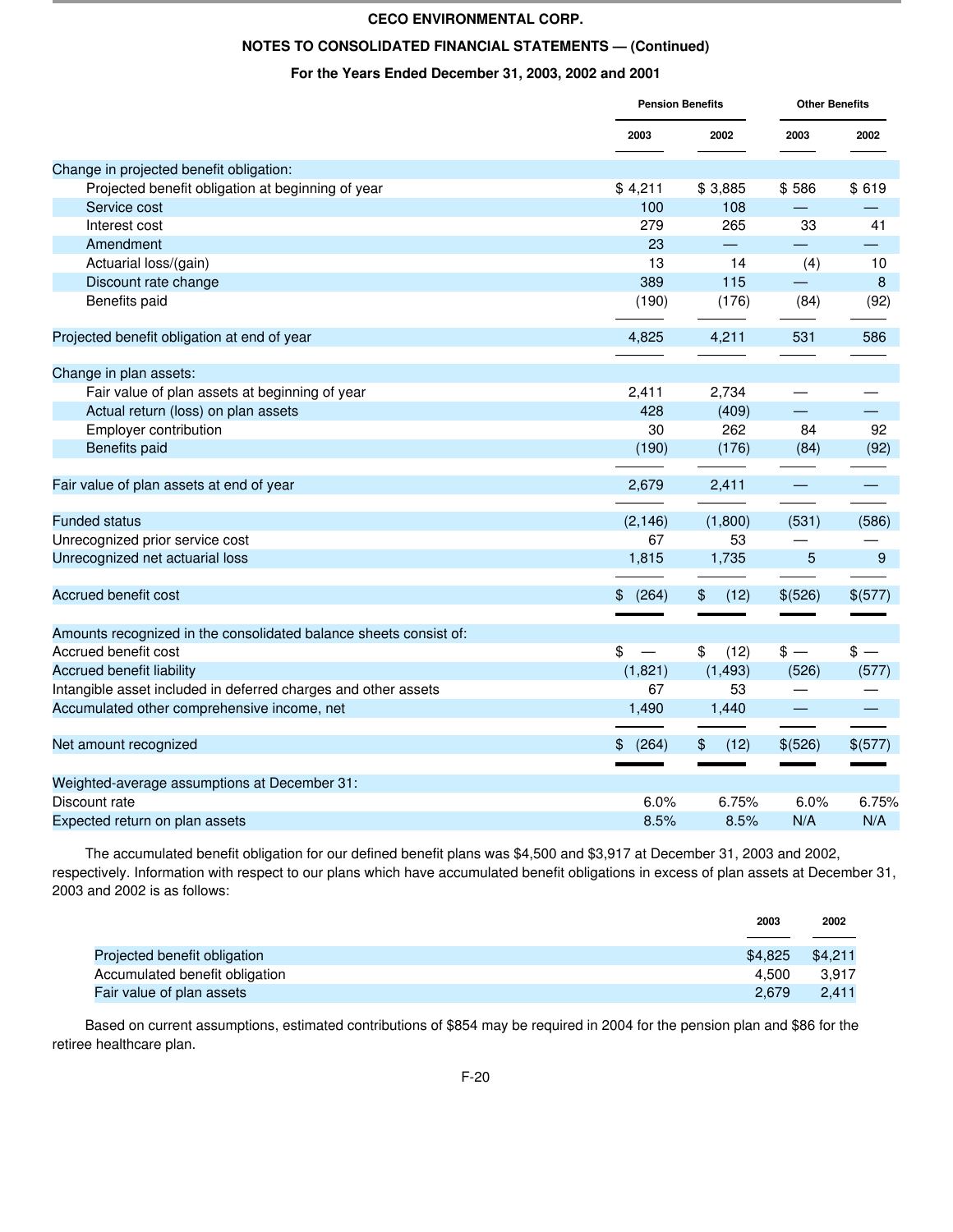### **NOTES TO CONSOLIDATED FINANCIAL STATEMENTS — (Continued)**

# **For the Years Ended December 31, 2003, 2002 and 2001**

In accordance with SFAS 87, "Employers' Accounting for Pensions", additional liabilities to recognize the required minimum liability were as follows:

|                                                             | 2003 | 2002  |
|-------------------------------------------------------------|------|-------|
|                                                             |      |       |
| Minimum liability included in other comprehensive income:   |      |       |
| Increase in minimum liability in other comprehensive income | \$49 | \$753 |

Benefits under the plans are not based on wages and, therefore, future wage adjustments have no effect on the projected benefit obligations.

The details of net periodic benefit cost for pension benefits included in the accompanying consolidated statements of operations for the years ended December 31, 2003, 2002 and 2001 are as follows:

|                                | 2003  | 2002  | 2001  |
|--------------------------------|-------|-------|-------|
|                                |       |       |       |
| Service cost                   | \$100 | \$108 | \$121 |
| Interest cost                  | 279   | 265   | 252   |
| Expected return on plan assets | (211) | (243) | (272) |
| Net amortization and deferral  | 114   | 59    | -6    |
| Net periodic benefit cost      | \$282 | \$189 | \$107 |

The net periodic benefit cost (representing interest cost only) for the post-retirement plan included in the accompanying consolidated statements of operations was \$33, \$41 and \$43 for the years ended December 31, 2003, 2002 and 2001 respectively.

Pension plan assets are invested in trusts comprised primarily of investments in various debt and equity funds. A fiduciary committee establishes the target asset mix and monitors asset performance. The expected rate of return on assets includes the determination of a real rate of return for equity and fixed income investment applied to the portfolio based on their relative weighting, increased by an underlying inflation rate.

Changes in health care costs have no effect on the plan as future increases are assumed by the retirees.

Our defined benefit pension plan asset allocation by asset category is as follows:

|                          | <b>Target</b>      | Percentage<br>of Plan<br><b>Assets</b> |      |
|--------------------------|--------------------|----------------------------------------|------|
|                          | Allocation<br>2004 | 2003                                   | 2002 |
| <b>Asset Category:</b>   |                    |                                        |      |
| <b>Equity Securities</b> | 55%                | 55%                                    | 51%  |
| Debt Securities and cash | 45%                | 45%                                    | 49%  |
|                          |                    |                                        |      |
| Total                    | 100%               | 100%                                   | 100% |
|                          |                    |                                        |      |

In connection with collective bargaining agreements, we participate with other companies in defined benefit pension plans. These plans cover substantially all of our Kirk & Blum contracted union employees not covered in the aforementioned plan. If we were to withdraw from participation in these multi-employer plans, we would be required to contribute our share of the plans' unfunded benefit obligation. We have no intention of withdrawing from any plan and, therefore, no liability has been provided in the accompanying consolidated financial statements.

Amounts charged to pension expense under the above plans including the multi-employer plans totaled \$2,024, \$2,019 and \$2,644 for 2003, 2002 and 2001, respectively.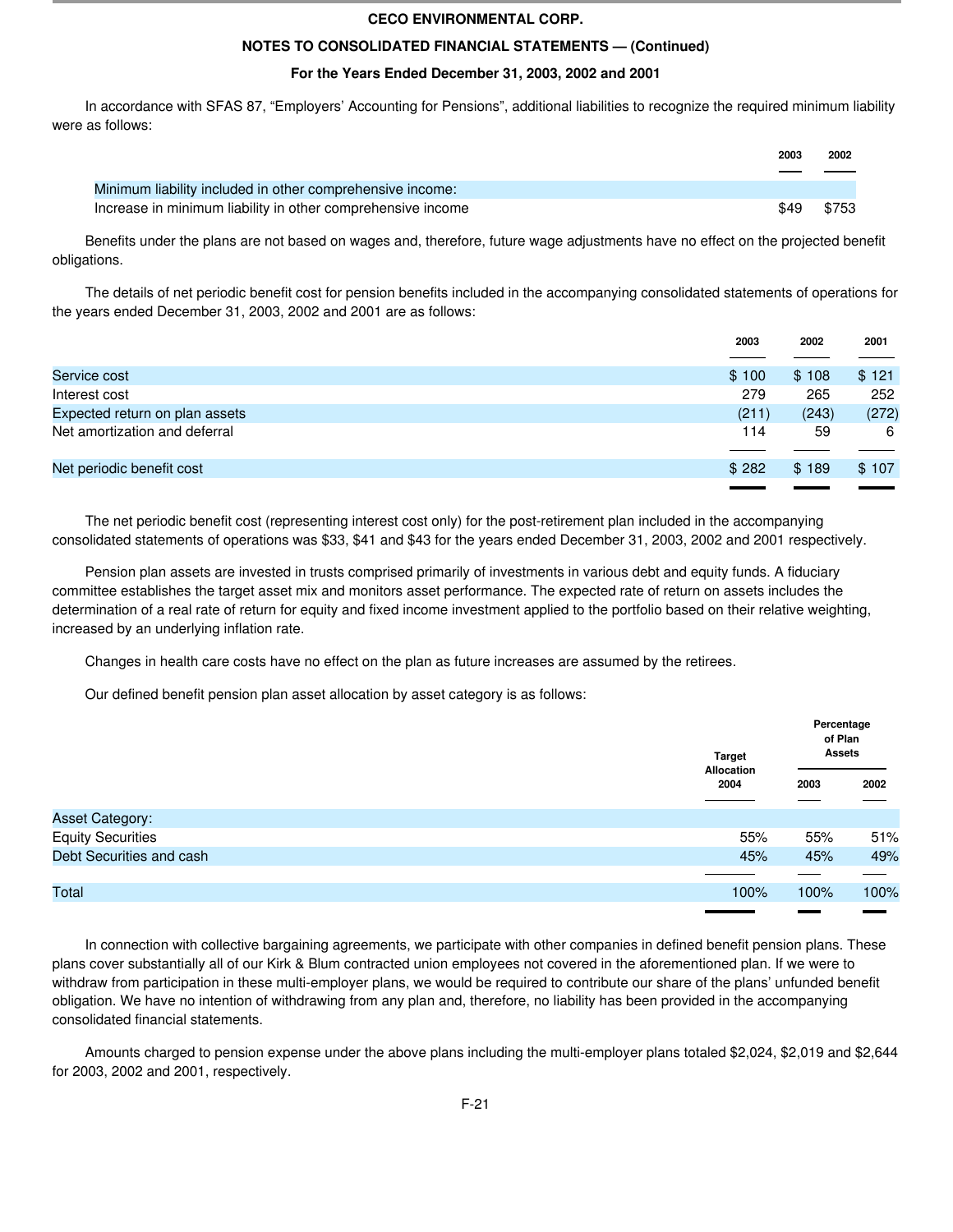### **NOTES TO CONSOLIDATED FINANCIAL STATEMENTS — (Continued)**

#### **For the Years Ended December 31, 2003, 2002 and 2001**

We sponsor a profit sharing and 401(k) savings retirement plan for K&B non-union employees. The plan covers substantially all employees who have one year of service, completed 1,000 hours of service and who have attained 21 years of age. The Plan allows us to make discretionary contributions and provides for employee salary deferrals of up to 15%. We provide matching contributions of 25% of the first 5% of employee contributions. We also have made matching contributions and discretionary contributions of \$51, \$65 and \$203 during 2003, 2002 and 2001, respectively.

We also sponsor a 401(k) Savings and Retirement Plan which covers substantially all of CFI's employees. Under the terms of the Plan, employees can contribute between 1% and 22% of their annual compensation to the Plan. We match 50% of the first 6%. Plan expense for the years ended December 31, 2003, 2002 and 2001 was \$33, \$32 and \$47, respectively.

#### **13. Commitments and Contingencies**

#### **Rent**

We lease certain facilities on a year-to-year basis. We also have future annual minimum rental commitments under noncancellable operating leases as follows:

| December 31,                 | Commitment   |
|------------------------------|--------------|
|                              |              |
| 2004<br>2005<br>2006<br>2007 | 571<br>\$    |
|                              | 431          |
|                              | 194          |
|                              | 17           |
|                              | 1,213<br>\$. |
|                              |              |

We terminated the lease of a facility from a related party, the former President and chief operating officer of Busch who is the beneficial owner of the property, with an annual base rental of \$88 which expired July, 2002.

Total rent expense under all operating leases for 2003, 2002 and 2001 was \$651, \$668 and \$470, respectively.

#### **Non-Compete Agreement**

In connection with the acquisition of Busch, we entered into a non-compete agreement with a former shareholder of Busch. In addition to the \$100 paid at the closing date, the agreement required annual payments of \$200 from 1998 through 2001. The related cost was amortized ratably over the four-year period. We paid an additional amount to the former shareholder of Busch in 2002 of \$450 for consulting services, which had been accrued during the two-year period ended June 20, 2002.

### **Commitments**

In November 2003, we accepted an offer to sell our Cincinnati, Ohio property with a termination date of May 1, 2004 subject to various contingencies by the purchaser. If we consummate the sale, the net proceeds will influence the amount of the credit facilities required as well as any other financing necessary in connection with the replacement operating facility. A February 2003 agreement to sell our Cincinnati property was terminated in September 2003 due to the buyer's inability to consummate the purchase.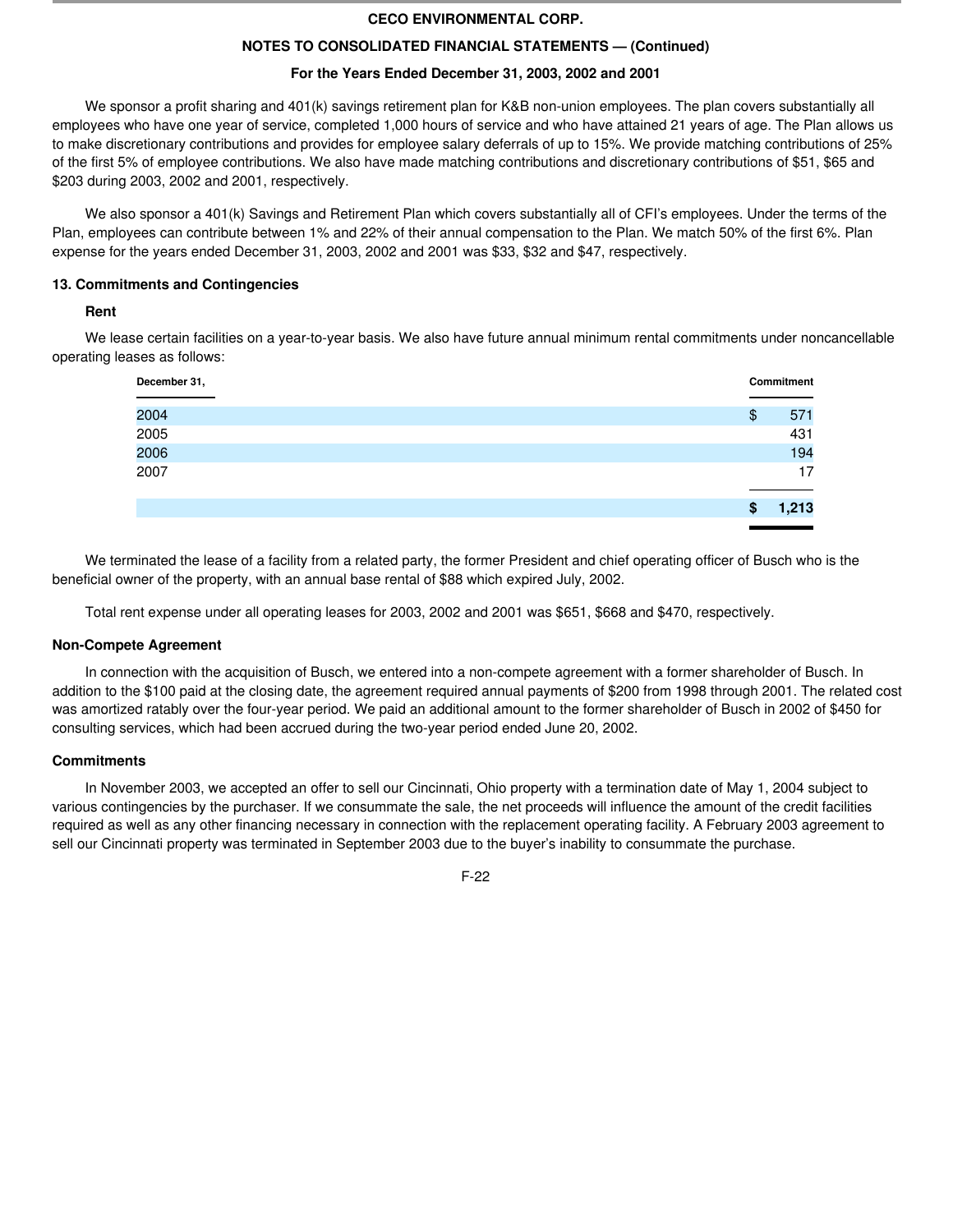# **NOTES TO CONSOLIDATED FINANCIAL STATEMENTS — (Continued)**

### **For the Years Ended December 31, 2003, 2002 and 2001**

#### **Employment Agreements**

In December 1999, we entered into five-year employment agreements with three of the former owners of K&B. In 2001, these agreements were amended by extending the term one additional year. The agreements provide for annual salaries and a bonus, for each of the next five years, equal to 25% of our earnings before interest and taxes in excess of \$4,000 less contributions made by us on behalf of the former owners to any profit sharing or 401(k) plan. No amounts have been paid in connection with these employment agreements.

### **14. Income Taxes**

Income tax provision (benefit) consisted of the following for the years ended December 31:

|              | 2003        | 2002                | 2001 |
|--------------|-------------|---------------------|------|
|              |             |                     |      |
| Current:     |             |                     |      |
| Federal      | $\$\$<br>16 | $\frac{1}{2}$<br>41 | \$67 |
| <b>State</b> | (73)        | (198)               | (39) |
|              |             |                     |      |
|              | (57)        | (157)               | 28   |
|              |             |                     |      |
| Deferred:    |             |                     |      |
| Federal      | (306)       | (136)               | 52   |
| State        | (4)         | (42)                | (18) |
|              |             |                     |      |
|              | (310)       | (178)               | 34   |
|              |             |                     |      |
|              | \$(367)     | \$(335)             | \$62 |
|              |             |                     |      |

The income tax provision (benefit) differs from the statutory rate due to the following:

|                                                          | 2003    | 2002    | 2001    |
|----------------------------------------------------------|---------|---------|---------|
|                                                          |         |         |         |
| Tax benefit at statutory rate                            | \$(352) | \$(218) | \$(108) |
| Increase (decrease) in tax resulting from:               |         |         |         |
| State income tax, net of federal benefit                 | (51)    | (158)   | (38)    |
| Permanent differences, principally goodwill and interest | 34      | 40      | 158     |
| Under accrual of prior years' taxes                      | 2       |         | 50      |
|                                                          |         |         |         |
|                                                          | \$6367  |         | 62      |
|                                                          |         |         |         |

Deferred income taxes reflect the future tax consequences of temporary differences between the carrying amounts of assets and liabilities for financial reporting purposes and the amounts used for income tax purposes. The net deferred tax liability consisted of the following at December 31:

|                                                                                                   | 2003  | 2002  |
|---------------------------------------------------------------------------------------------------|-------|-------|
|                                                                                                   |       |       |
| Current deferred tax assets (liabilities) attributable to:                                        |       |       |
| Accrued expenses                                                                                  | \$216 | \$286 |
| Deferred state taxes                                                                              | 301   | 286   |
| Reserves on assets                                                                                | 114   | 84    |
| Inventory                                                                                         | (938) | (783) |
|                                                                                                   |       |       |
| Current deferred tax asset (liability) (included in accounts payable and accrued expenses in 2003 |       |       |
| and prepaid expenses and other current assets in 2002 in the consolidated balance sheets)         | (307) | 127)  |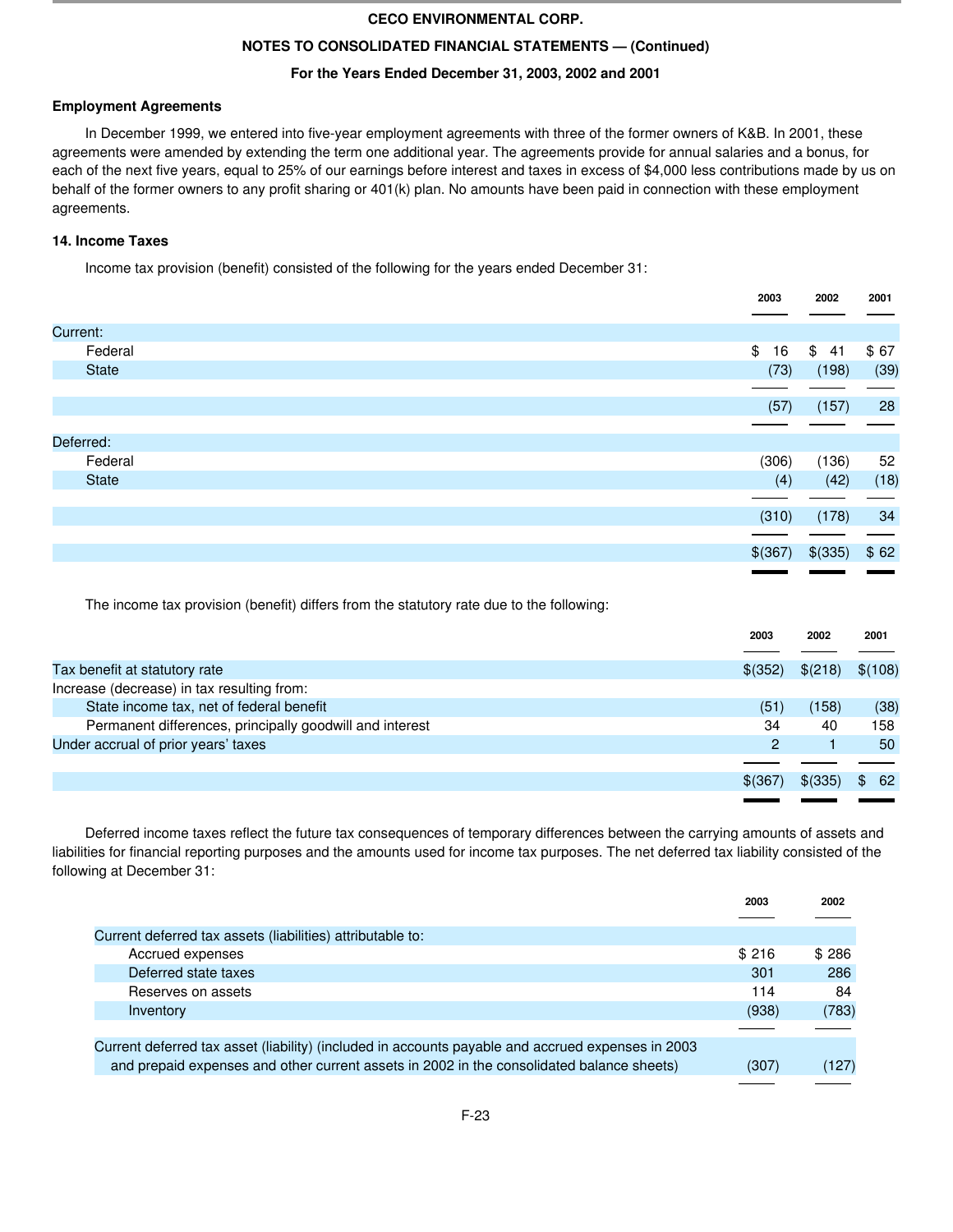### **NOTES TO CONSOLIDATED FINANCIAL STATEMENTS — (Continued)**

# **For the Years Ended December 31, 2003, 2002 and 2001**

Noncurrent deferred tax assets (liabilities) attributable to:

| Depreciation                                       | (3,589)   | (3,627)   |
|----------------------------------------------------|-----------|-----------|
| Goodwill and intangibles                           | (1,320)   | (1, 291)  |
| Other liabilities                                  | 346       | 282       |
| Non-compete agreement                              | 272       | 297       |
| Minimum pension liability                          | 596       | 576       |
| Federal and state net operating loss carryforwards | 1,164     | 677       |
| AMT credit carryforward                            | 104       | 79        |
| Other                                              | 5         | 75        |
|                                                    |           |           |
| Net noncurrent deferred income tax liability       | (2, 422)  | (2,932)   |
|                                                    |           |           |
| Net deferred tax liability                         | \$(2,729) | \$(3,059) |
|                                                    |           |           |

Gross deferred tax assets were \$3,118 and \$2,642 at December 31, 2003 and 2002, respectively. Gross deferred tax liabilities were \$5,847 and \$5,701 at December 31, 2003 and 2002, respectively.

We have Federal net operating loss carryforwards of \$2,671 at December 31, 2003 to be utilized in future years, which begin to expire in 2020. Additionally, we have state net operating loss carryforwards of \$2,849 at December 31, 2003.

We file a consolidated Federal income tax return.

### **15. Related Party Transactions**

During 2003, we reimbursed Green Diamond Oil Corp. \$5 per month for use of the space and other office expenses of our Toronto office. In 2003, 2002 and 2001, reimbursements were \$60, \$60 and \$60, respectively. During 2003 and 2002, we paid fees of \$250 and \$250, respectively, to Green Diamond for management consulting services. These services were provided by Phillip DeZwirek, the Chief Executive Officer and Chairman of our Board, through Green Diamond. During 2001, the Company advanced \$337 to Green Diamond, which was repaid in March 2002.

#### **16. Backlog of Uncompleted Contracts from Continuing Operations**

Our backlog of uncompleted contracts from continuing operations was \$7,268 and \$14,607, at December 31, 2003 and 2002, respectively.

### **17. Quarterly Financial Data (unaudited)**

The following quarterly financial data, as restated and as previously reported, are unaudited, but in the opinion of management include all necessary adjustments for a fair presentation of the interim results, which are subject to significant seasonal variations.

|                                             | First<br>Quarter | Second<br>Quarter | <b>Third</b><br>Quarter | <b>Fourth</b><br>Quarter | <b>Total</b> |
|---------------------------------------------|------------------|-------------------|-------------------------|--------------------------|--------------|
| As restated:                                |                  |                   |                         |                          |              |
| Year ended December 31, 2003                |                  |                   |                         |                          |              |
| <b>Net Sales</b>                            | \$14,615         | \$17,622          | \$17,054                | \$18,868                 | \$68,159     |
| Income from operations                      | (378)            | 172               | 760                     | 810                      | 1,364        |
| Net income (loss)                           | (681)            | (184)             | 90                      | 108                      | (667)        |
| Basic and diluted earnings (loss) per share | (0.07)           | (0.02)            | 0.01                    | 0.01                     | (0.07)       |
| Year ended December 31, 2002                |                  |                   |                         |                          |              |
| Net Sales $(1)$ $(2)$                       | \$18,473         | \$18,490          | \$19,712                | \$21,900                 | \$78,575     |
| Income from operations                      | (30)             | 113               | 727                     | 1,400                    | 2,209        |
| Net income (loss)                           | (380)            | (204)             | (26)                    | 304                      | (306)        |
| Basic and diluted earnings (loss) per share | (0.04)           | (0.02)            | 0.00                    | 0.03                     | (0.03)       |
|                                             | First<br>Quarter | Second<br>Quarter | <b>Third</b><br>Quarter | <b>Fourth</b><br>Quarter | <b>Total</b> |
| As previously reported:                     |                  |                   |                         |                          |              |
| Year ended December 31, 2003                |                  |                   |                         |                          |              |
| <b>Net Sales</b>                            | \$15,201         | \$17,754          | \$17,039                | \$18,971                 | \$68,965     |
| Income from operations                      | 124              | 220               | 661                     | 829                      | 1,834        |
| Net income (loss)                           | (249)            | (82)              | 237                     | (72)                     | (166)        |
| Basic and diluted earnings (loss) per share | (0.03)           | (0.01)            | 0.02                    | (0.01)                   | (0.02)       |

#### **Year ended December 31, 2002**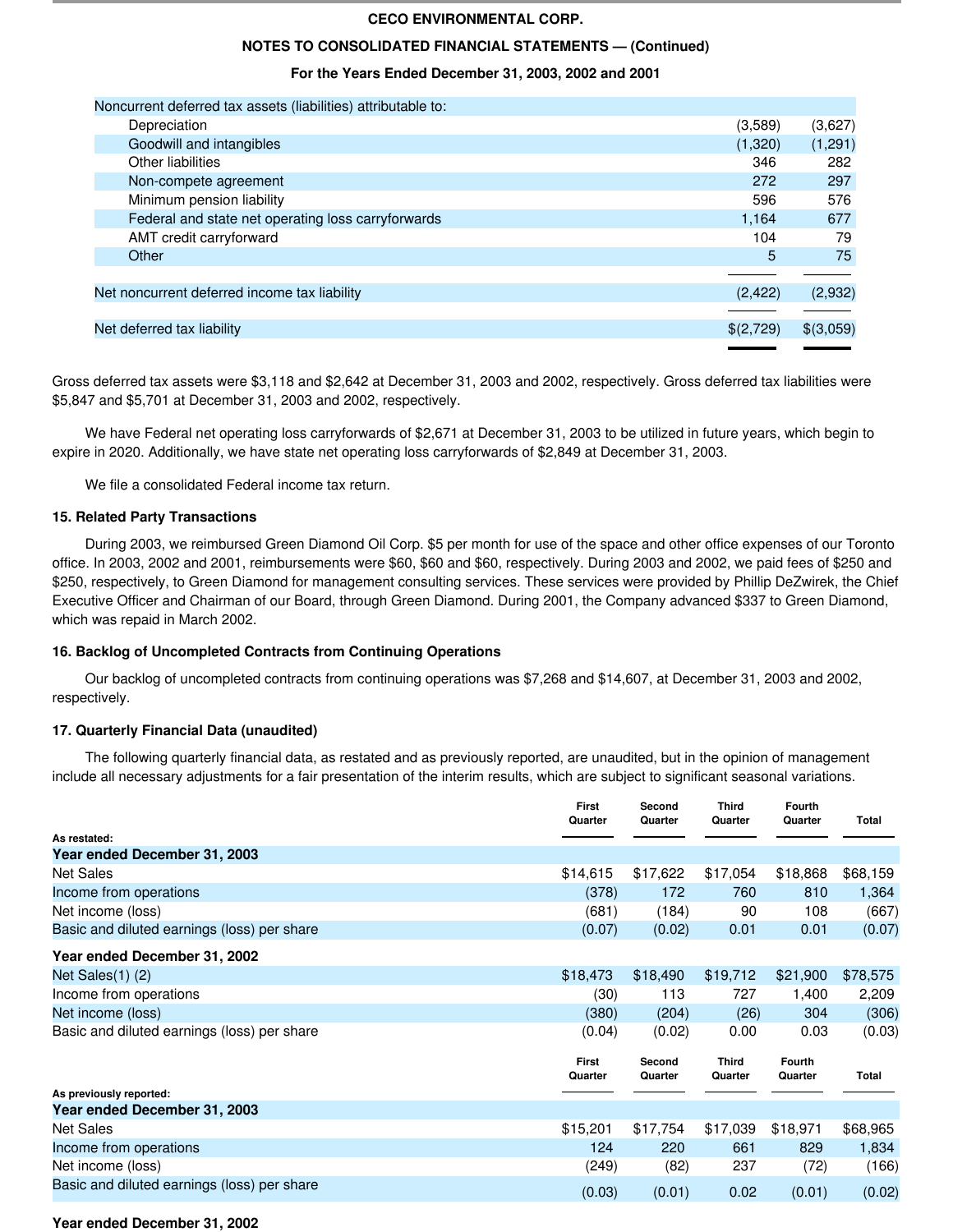| Net Sales $(1)$ $(2)$                       | \$18.879 | \$18,586 | \$19.581 | \$21,831        | \$78,877 |
|---------------------------------------------|----------|----------|----------|-----------------|----------|
| Income from operations                      | 299      | 131      | 518      | $^{\circ}$ .253 | 2.201    |
| Net income (loss)                           | (197)    | (205)    | -61      | 218             | (123)    |
| Basic and diluted earnings (loss) per share | (0.02)   | (0.02)   | 0.01     | 0.02            | (0.01)   |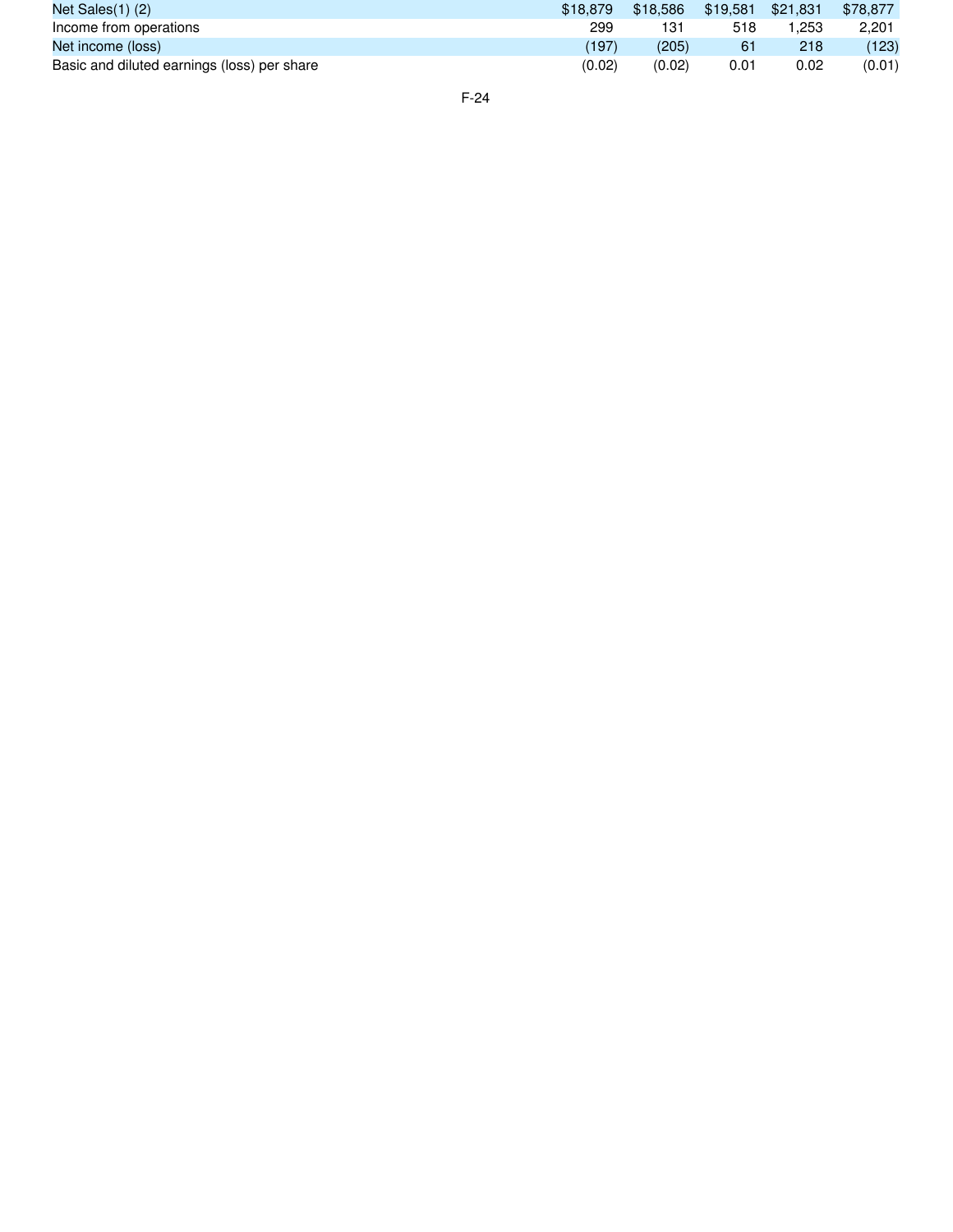# **NOTES TO CONSOLIDATED FINANCIAL STATEMENTS — (Continued)**

# **For the Years Ended December 31, 2003, 2002 and 2001**

- (1) Includes \$160 and \$90 during the third and fourth quarters, respectively, from the sale of APC's operating assets.
- (2) Includes \$220 during the fourth quarter from a 2001 contract claim recovery.

### **18. Restatement of financials**

Subsequent to the issuance of the financial statements for the fiscal year ended December 31, 2003, the Company's management determined that a spreadsheet error existed affecting the manner in which revenue was calculated and subsequently recognized on small projects. As such, the financial statements for the three years ended December 31, 2003 have been restated. While revenue recognized under the percentage of completion calculation on individual large projects was accurate, due to this spreadsheet error, the accumulation of revenue for small projects was incorrect. This error occurred from 2000 to 2003 and the three quarters reported during 2004.

In addition, the Company detected an error in the classification of amortization of deferred financing costs as depreciation and amortization expense rather than interest expense. This error is also being corrected herein.

The following chart summarizes the significant effects of the restatements:

|                                                                |                   | For the year ended December 31, |                        |  |
|----------------------------------------------------------------|-------------------|---------------------------------|------------------------|--|
|                                                                | 2003              | 2002                            | 2001                   |  |
| <b>Consolidated Statement of Operations:</b>                   |                   |                                 |                        |  |
| Net Sales - as originally reported<br>Adjustment               | \$68,965<br>(806) | \$78,877<br>(302)               | \$90,994<br>(185)      |  |
|                                                                |                   |                                 |                        |  |
| Net Sales - as restated                                        | \$68,159          | \$78,575                        | \$90,809               |  |
| Depreciation and amortization expense - as originally reported | \$1,581           | \$1,789                         | \$2,320                |  |
| Adjustment                                                     | (336)             | (310)                           | (220)                  |  |
| Depreciation and amortization expense - as restated            | \$1,245           | \$1,479                         | \$2,100                |  |
| Income from operations – as originally reported                | \$1,834           | \$2,201                         | \$3,013                |  |
| Adjustment                                                     | (470)             | 8                               | 35                     |  |
| Income from operations – as restated                           | \$1,364           | \$2,209                         | \$3,048                |  |
| Interest expense - as originally reported                      | \$(2,275)         | \$(2,744)                       | \$ (3,542)             |  |
| Adjustment                                                     | (336)             | (310)                           | (220)                  |  |
| Interest expense - as restated                                 | \$(2,611)         | \$(3,054)                       | \$ (3,762)             |  |
| Income (loss) before tax - as originally reported              | (228)<br>\$       | \$<br>(339)                     | (133)<br>\$            |  |
| Adjustment                                                     | (806)             | (302)                           | (185)                  |  |
| Income (loss) before tax - as restated                         | \$(1,034)         | \$<br>(641)                     | $\frac{1}{2}$<br>(318) |  |
| Income tax (benefit) provision - as originally reported        | \$<br>(62)        | (216)<br>\$                     | \$<br>131              |  |
| Adjustment                                                     | (305)             | (119)                           | (69)                   |  |
| Income tax (benefit) provision - as restated                   | \$<br>(367)       | \$<br>(335)                     | $\frac{1}{2}$<br>62    |  |
| Net Income (loss) - as originally reported                     | \$<br>(166)       | \$<br>(123)                     | \$<br>(264)            |  |
| Adjustment                                                     | (501)             | (183)                           | (116)                  |  |
| Net Income (loss) - as restated                                | \$<br>(667)       | (306)<br>\$                     | \$<br>(380)            |  |
| Net loss per share - as originally reported                    | (0.02)<br>\$      | \$<br>(0.01)                    | \$<br>(0.03)           |  |
| Adjustment                                                     | (0.05)            | (0.02)                          | (0.02)                 |  |
| Net loss per share - as restated                               | \$<br>(0.07)      | \$<br>(0.03)                    | \$<br>(0.05)           |  |
|                                                                |                   | December 31.                    |                        |  |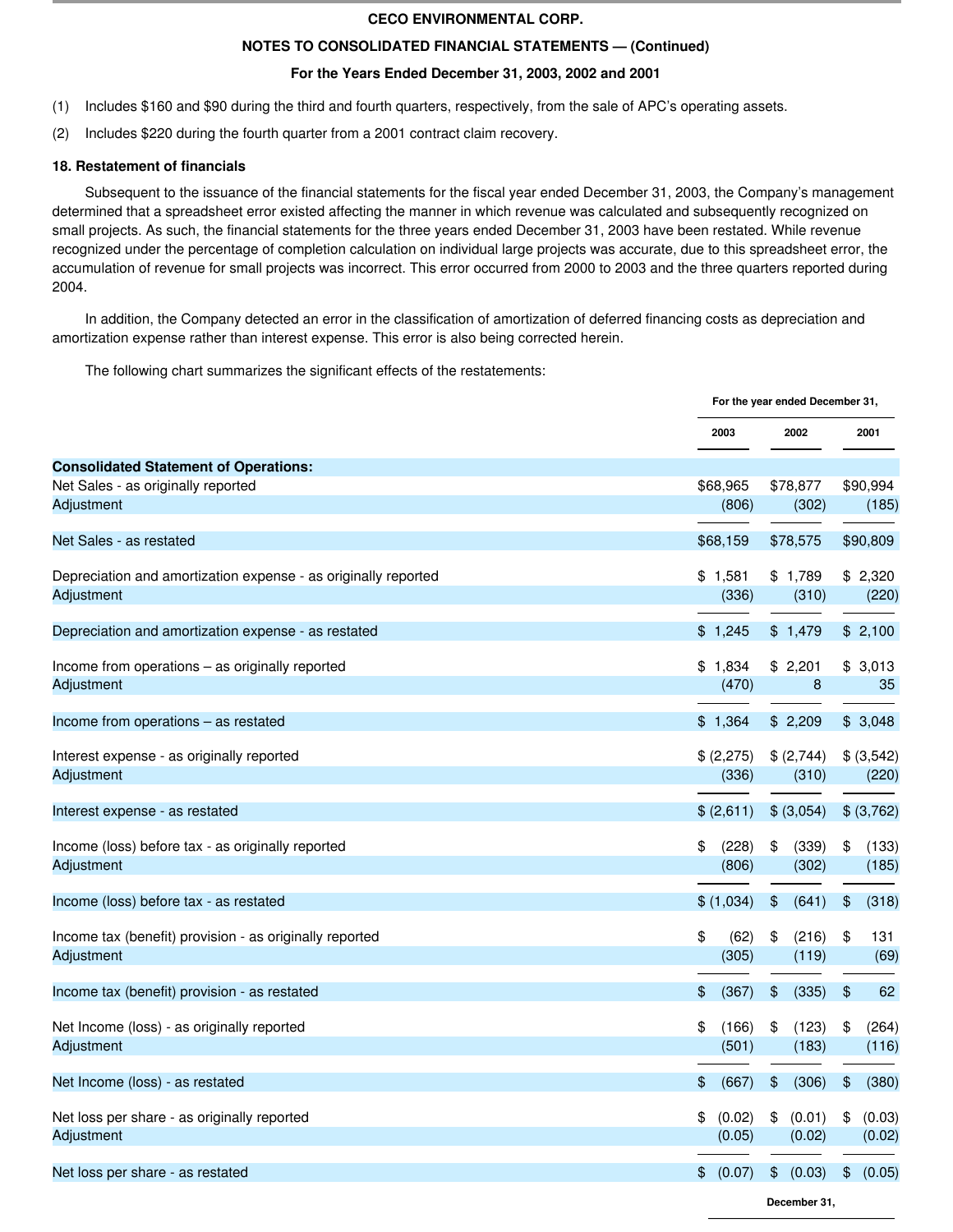|                                                                             | 2003      | 2002       | 2001      |
|-----------------------------------------------------------------------------|-----------|------------|-----------|
|                                                                             |           |            |           |
| <b>Consolidated Balance Sheets:</b>                                         |           |            |           |
| Costs and estimated earnings in excess of billings - as originally reported | \$5,309   | \$5,287    | \$5,572   |
| Adjustment - cumulative                                                     | (1,969)   | (1, 163)   | (861)     |
|                                                                             |           |            |           |
| Costs and estimated earnings in excess of billings – as restated            | \$3,340   | \$4,124    | \$4,711   |
| Deferred Income tax liability $-$ as originally reported                    | \$3,185   | \$3,390    | \$4,065   |
| Adjustment - cumulative                                                     | (763)     | (458)      | (339)     |
|                                                                             |           |            |           |
| Deferred Income tax liability - as restated                                 | \$2,422   | \$2,932    | \$3,726   |
|                                                                             |           |            |           |
| Accumulated deficit - as originally reported                                | \$(4,503) | \$(4,337)  | \$(4,214) |
| Adjustment - cumulative                                                     | (1,206)   | (705)      | (522)     |
|                                                                             |           |            |           |
| Accumulated deficit - as restated                                           | \$(5,709) | \$ (5,042) | \$(4,736) |

The cumulative effect of this restatement on the beginning accumulated deficit, December 31, 2000, was to increase the deficit by \$406.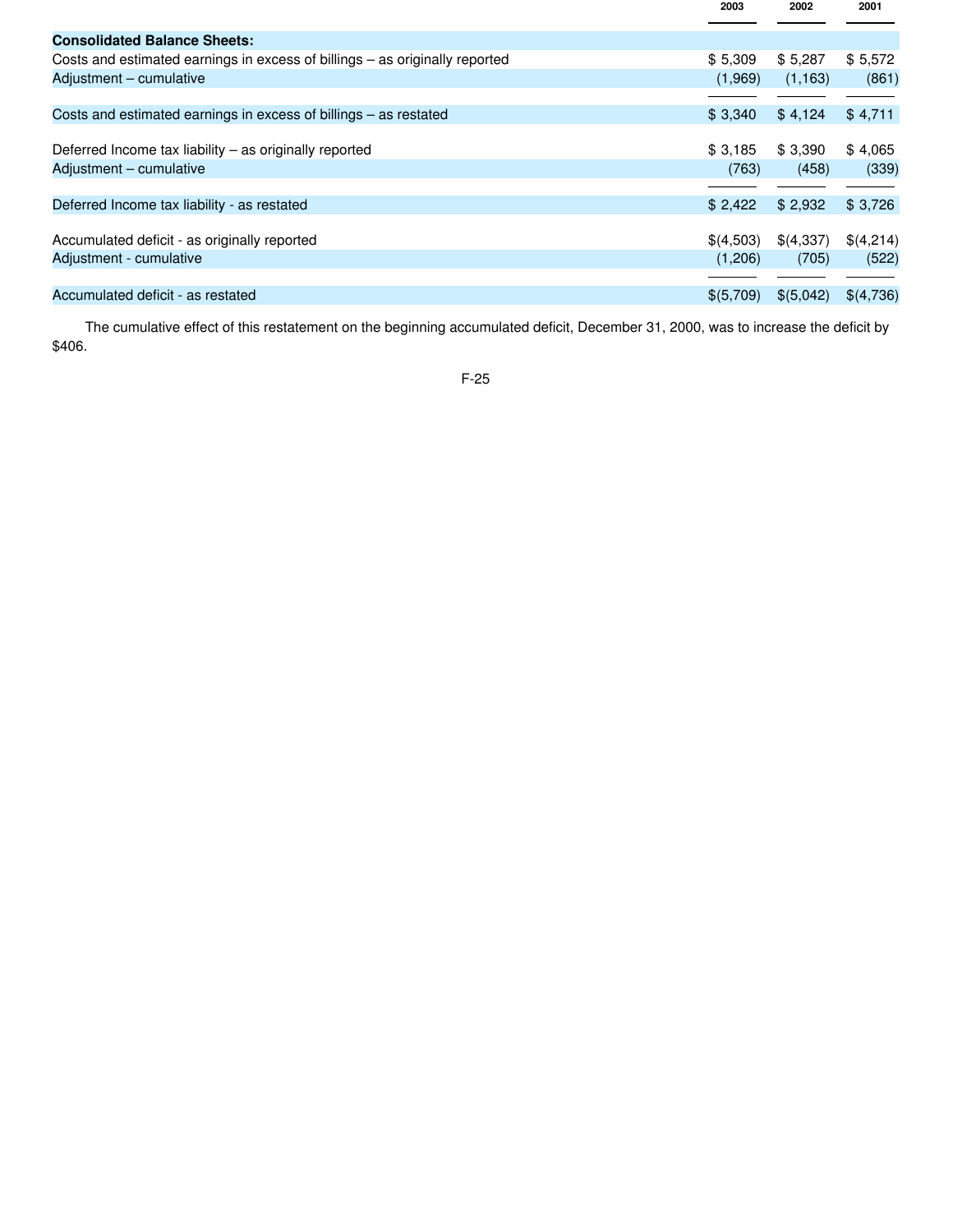# **RULE 13a-14(a)/15d-14(a) CERTIFICATION BY CHIEF EXECUTIVE OFFICER**

I, Phillip DeZwirek, certify that:

- 1. I have reviewed this annual report on Form 10-K/A for the year ended December 31, 2003, of CECO Environmental Corp.;
- 2. Based on my knowledge, this annual report does not contain any untrue statement of a material fact or omit to state a material fact necessary to make the statements made, in light of the circumstances under which such statements were made, not misleading with respect to the period covered by this annual report;
- 3. Based on my knowledge, the financial statements, and other financial information included in this annual report, fairly present in all material respects the financial condition, results of operations and cash flows of the registrant as of, and for, the periods presented in this annual report;
- 4. The Registrant's other certifying officer(s) and I are responsible for establishing and maintaining disclosure controls and procedures (as defined in Exchange Act Rules 13a-15(e) and 15d-15(e)) for the Registrant and have:
	- a) Designed such disclosure controls and procedures, or caused such disclosure controls and procedures to be designed under our supervision, to ensure that material information relating to the Registrant, including its consolidated subsidiaries, is made known to us by others within those entities, particularly during the period in which this annual report is being prepared;
	- b) Evaluated the effectiveness of the registrant's disclosure controls and procedures and presented in this report our conclusions about the effectiveness of the disclosure controls and procedures, as of the end of the period covered by this report based on such evaluation; and
	- c) Disclosed in this report any change in the registrant's internal control over financial reporting that occurred during the registrant's most recent fiscal quarter (the registrant's fourth fiscal quarter in the case of an annual report) that has materially affected, or is reasonably likely to materially affect, the registrant's internal control over financial reporting; and
- 5. The Registrant's other certifying officer(s) and I have disclosed, based on our most recent evaluation of internal control over financial reporting, to the Registrant's auditors and the audit committee of Registrant's board of directors (or persons performing the equivalent functions):
	- a) All significant deficiencies and material weaknesses in the design or operation of internal control over financial reporting which are reasonably likely to adversely affect the Registrant's ability to record, process, summarize and report financial information; and
	- b) Any fraud, whether or not material, that involves management or other employees who have a significant role in the Registrant's internal control over financial reporting.

/s/ Phillip DeZwirek

Phillip DeZwirek Chairman of the Board and Chief Executive Officer April 14, 2005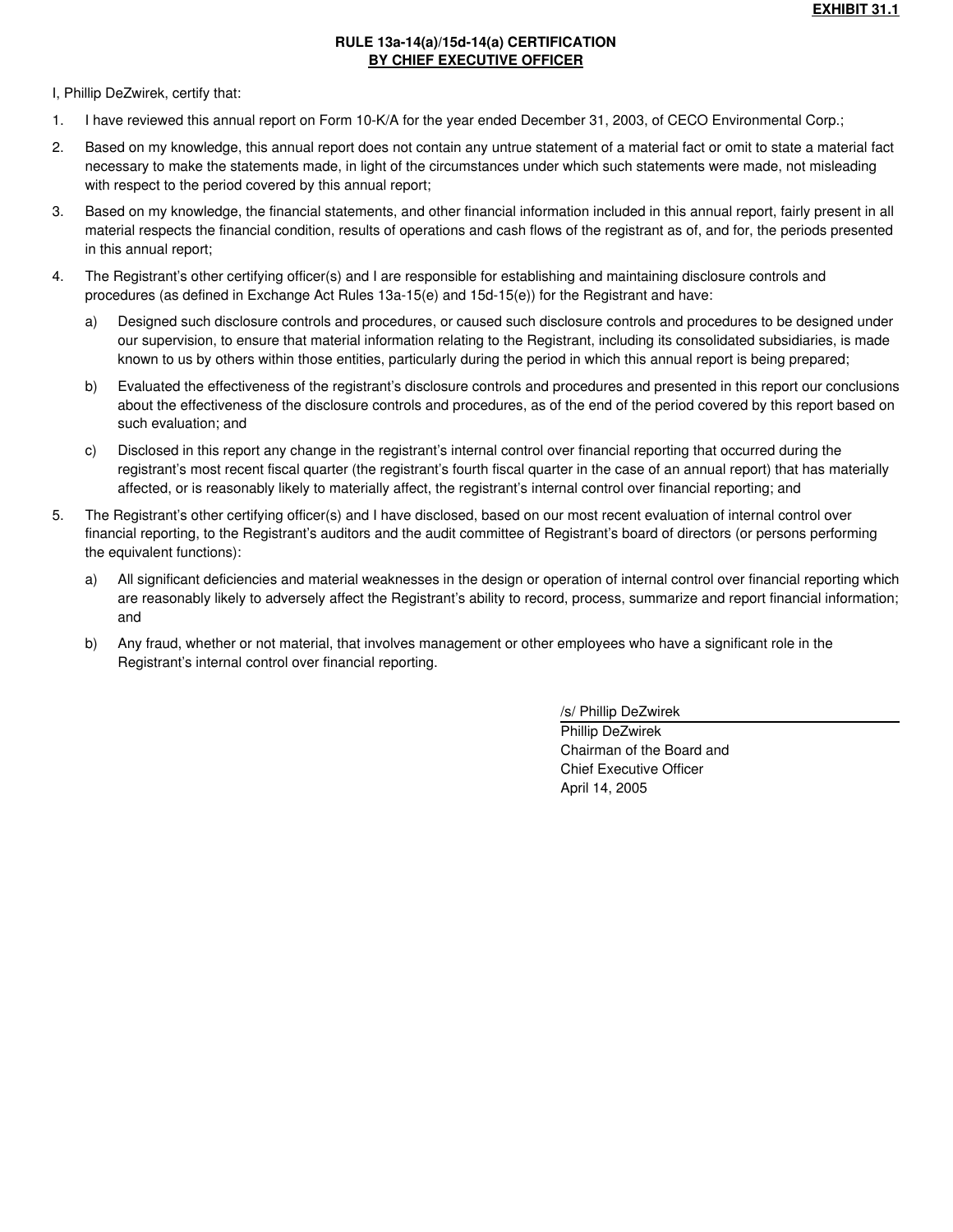# **RULE 13a-14(a)/15d-14(a) CERTIFICATION BY CHIEF FINANCIAL OFFICER**

I, Dennis W. Blazer, certify that:

- 1. I have reviewed this annual report on Form 10-K/A for the year ended December 31, 2003, of CECO Environmental Corp.;
- 2. Based on my knowledge, this annual report does not contain any untrue statement of a material fact or omit to state a material fact necessary to make the statements made, in light of the circumstances under which such statements were made, not misleading with respect to the period covered by this annual report;
- 3. Based on my knowledge, the financial statements, and other financial information included in this annual report, fairly present in all material respects the financial condition, results of operations and cash flows of the registrant as of, and for, the periods presented in this annual report;
- 4. The Registrant's other certifying officer(s) and I are responsible for establishing and maintaining disclosure controls and procedures (as defined in Exchange Act Rules 13a-15(e) and 15d-15(e)) for the Registrant and have:
	- a) Designed such disclosure controls and procedures, or caused such disclosure controls and procedures to be designed under our supervision, to ensure that material information relating to the Registrant, including its consolidated subsidiaries, is made known to us by others within those entities, particularly during the period in which this annual report is being prepared;
	- b) Evaluated the effectiveness of the registrant's disclosure controls and procedures and presented in this report our conclusions about the effectiveness of the disclosure controls and procedures, as of the end of the period covered by this report based on such evaluation; and
	- c) Disclosed in this report any change in the registrant's internal control over financial reporting that occurred during the registrant's most recent fiscal quarter (the registrant's fourth fiscal quarter in the case of an annual report) that has materially affected, or is reasonably likely to materially affect, the registrant's internal control over financial reporting; and
- 5. The Registrant's other certifying officer(s) and I have disclosed, based on our most recent evaluation of internal control over financial reporting, to the Registrant's auditors and the audit committee of Registrant's board of directors (or persons performing the equivalent functions):
	- a) All significant deficiencies and material weaknesses in the design or operation of internal control over financial reporting which are reasonably likely to adversely affect the Registrant's ability to record, process, summarize and report financial information; and
	- b) Any fraud, whether or not material, that involves management or other employees who have a significant role in the Registrant's internal control over financial reporting.

/s/ Dennis W. Blazer Dennis W. Blazer Vice President - Finance and Administration and Chief Financial Officer April 14, 2005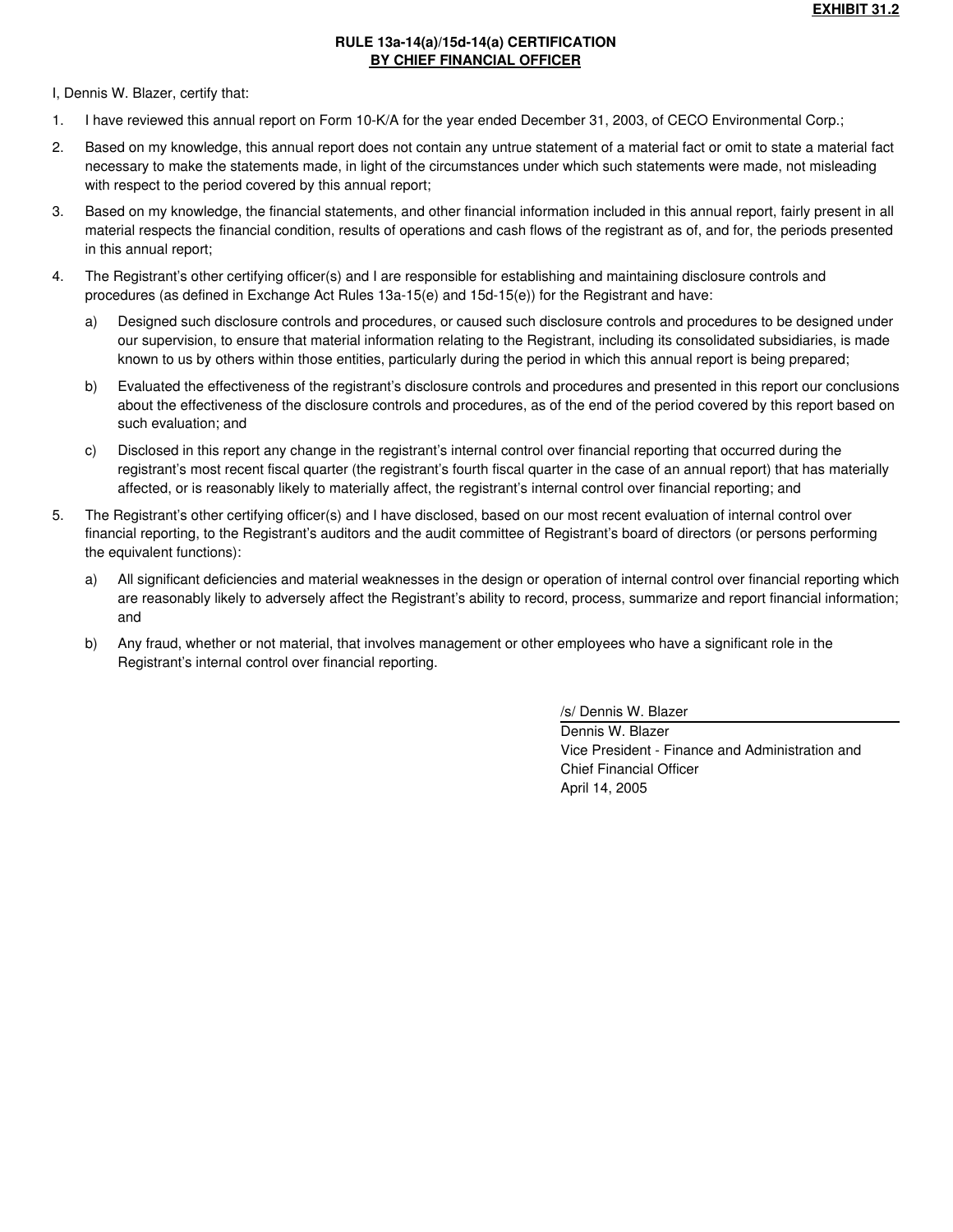# **CERTIFICATION PURSUANT TO 18 U.S.C. SECTION 1350, AS ADOPTED PURSUANT TO SECTION 906 OF THE SARBANES-OXLEY ACT OF 2002**

In connection with the Annual Report of CECO Environmental Corp. (the "Company") on Form 10-K/A for the period ending December 31, 2003, as filed with the Securities and Exchange Commission on the date hereof (the "Report"), I, Phillip DeZwirek, Chairman of the Board and Chief Executive Officer of the Company, certify, pursuant to 18 U.S.C. Section 1350, as adopted pursuant to Section 906 of the Sarbanes-Oxley Act of 2002, that:

- (1) The Report fully complies with the requirements of Section 13(a) or 15(d) of the Securities Exchange Act of 1934; and
- (2) The information contained in the Report fairly presents, in all material respects, the financial condition and results of operations of the Company.

/s/ Phillip DeZwirek

Phillip DeZwirek Chairman of the Board and Chief Executive Officer April 14, 2005